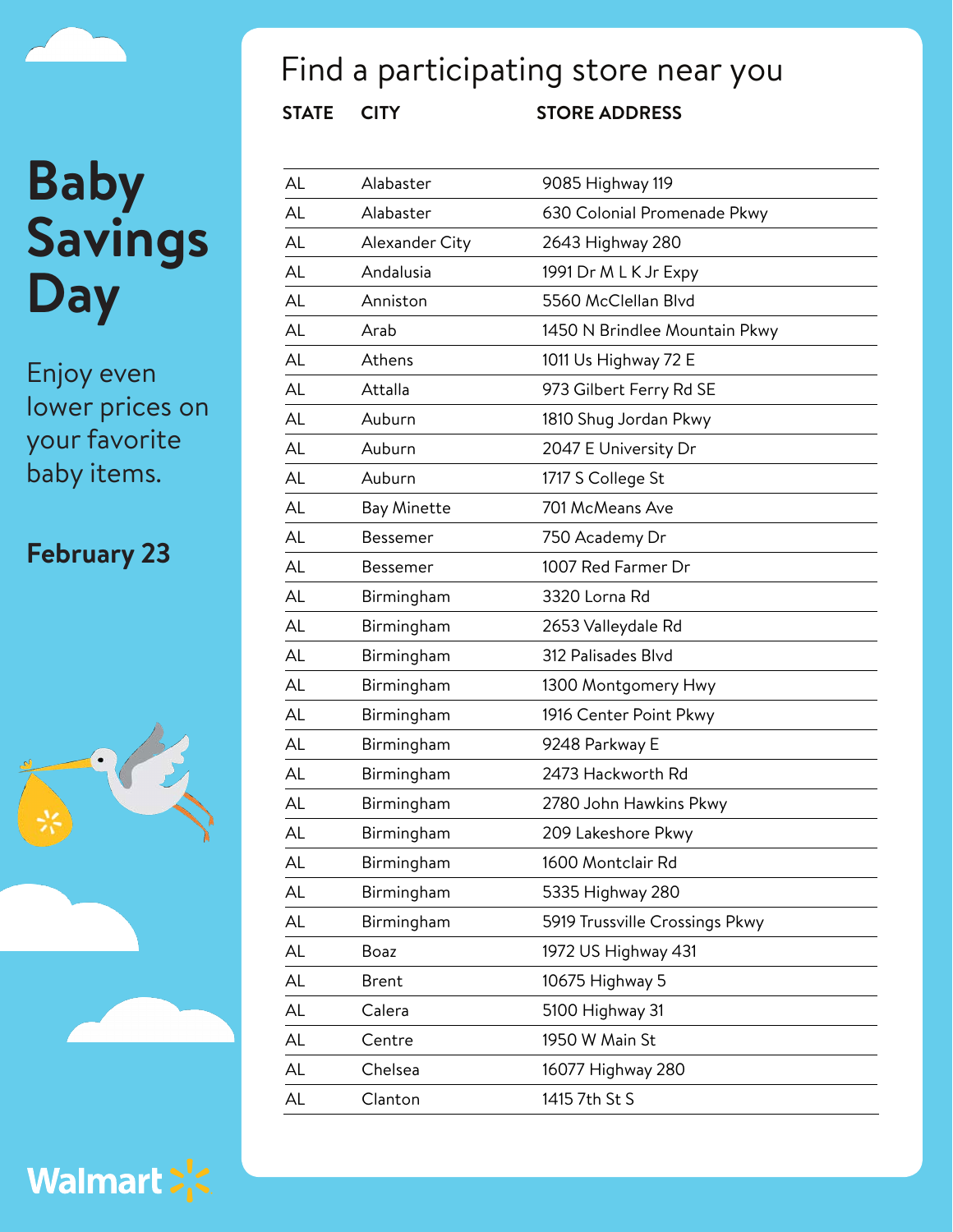Enjoy even lower prices on your favorite baby items.

#### **February 23**



Walmart > <

## Find a participating store near you

| AL        | Cullman            | 626 Olive St SW         |
|-----------|--------------------|-------------------------|
| AL        | Cullman            | 5601 Al Highway 157     |
| AL        | Daphne             | 27520 US Highway 98     |
| <b>AL</b> | Decatur            | 1203 6th Ave SE         |
| AL        | Decatur            | 2800 Spring Ave SW      |
| <b>AL</b> | Dothan             | 3871 W Main St          |
| AL        | Dothan             | 4310 Montgomery Hwy     |
| AL        | Dothan             | 3300 S Oates St         |
| AL        | Enterprise         | 600 Boll Weevil Cir     |
| <b>AL</b> | Fairhope           | 10040 County Road 48    |
| <b>AL</b> | Fayette            | 3186 Highway 171 N      |
| AL        | Florence           | 1410 Florence Blvd      |
| <b>AL</b> | Florence           | 3100 Hough Rd           |
| AL        | Florence           | 2701 Cloverdale Rd      |
| AL        | Foley              | 2200 S McKenzie St      |
| <b>AL</b> | Fort Payne         | 2001 Glenn Blvd SW      |
| <b>AL</b> | Gadsden            | 340 E Meighan Blvd      |
| <b>AL</b> | Gardendale         | 890 Odum Rd             |
| AL        | Geneva             | 1608 W Magnolia Ave     |
| <b>AL</b> | <b>Gulf Shores</b> | 170 E Fort Morgan Rd    |
| <b>AL</b> | Haleyville         | 42466 Highway 195       |
| AL        | Hartselle          | 1201 Highway 31 NW      |
| AL        | Hazel Green        | 14595 Highway 231 431 N |
| AL        | Helena             | 335 Helena Market Pl    |
| AL        | Huntsville         | 4226 Oakwood Ave NW     |
| AL        | Huntsville         | 9020 Bailey Cove Rd SE  |
| AL        | Huntsville         | 2305 Jordan Ln SW       |
| AL        | Huntsville         | 6140A University Dr NW  |
| AL        | Huntsville         | 3031 Memorial Pkwy SW   |
| AL        | Huntsville         | 2200 Sparkman Dr NW     |
| AL        | Huntsville         | 11610 Memorial Pkwy SW  |
| AL        | Huntsville         | 2165 Winchester Rd NE   |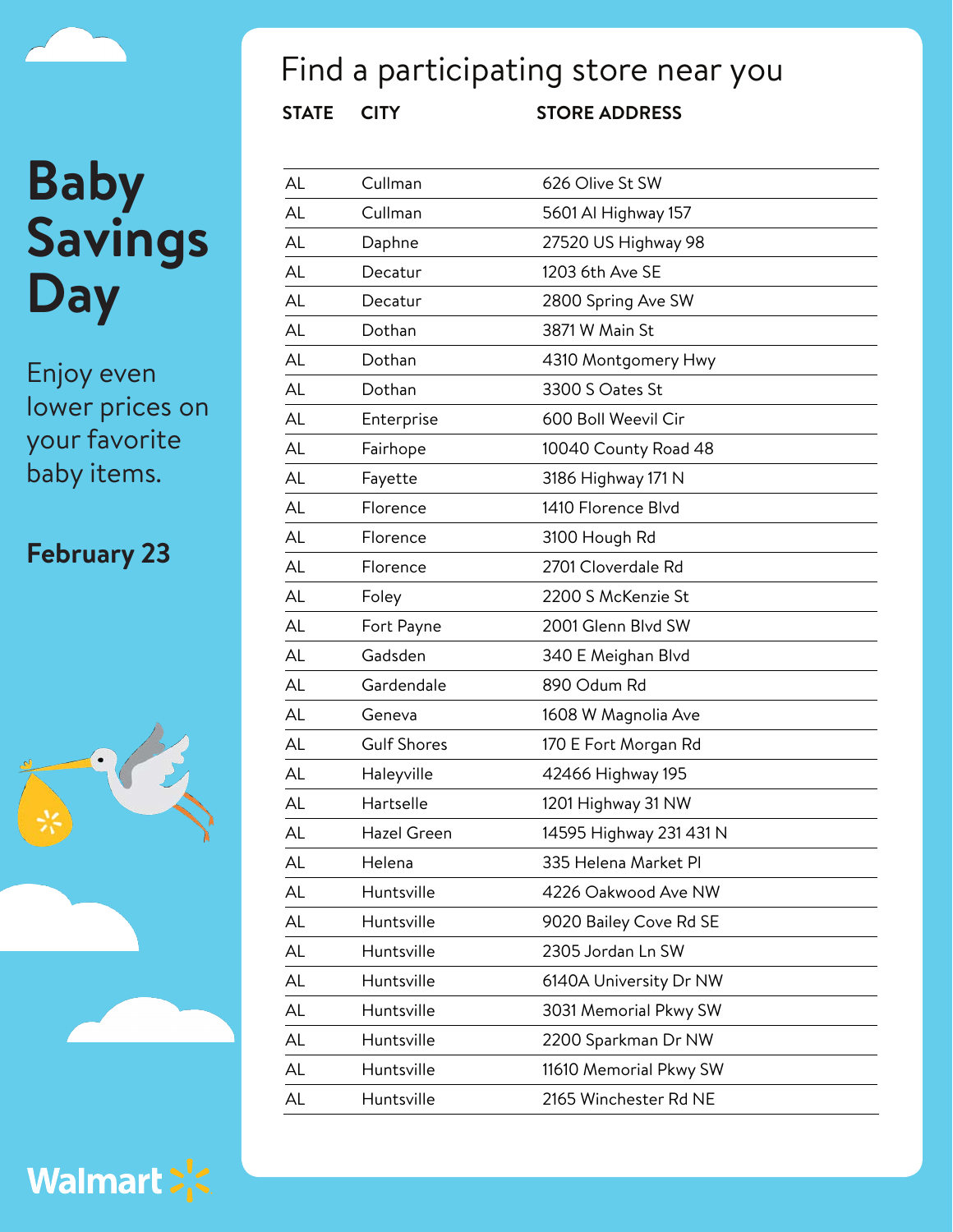Enjoy even lower prices on your favorite baby items.

#### **February 23**





## Find a participating store near you

| AL | Jacksonville      | 1625 Pelham Rd S               |
|----|-------------------|--------------------------------|
| AL | Jasper            | 1801 Highway 78 E              |
| AL | Leeds             | 8551 Whitfield Ave             |
| AL | Madison           | 7140 Wall Triana Hwy           |
| AL | Madison           | 8650 Madison Blvd              |
| AL | Madison           | 8580 Highway 72 W              |
| AL | Millbrook         | 145 Kelley Blvd                |
| AL | Mobile            | 6350 Cottage Hill Rd           |
| AL | Mobile            | 1970 S University Blvd         |
| AL | Mobile            | 2570 Government Blvd           |
| AL | Mobile            | 685 Schillinger Rd S           |
| AL | Mobile            | 5245 Rangeline Service Rd S    |
| AL | Mobile            | 101 E I65 Service Rd S         |
| AL | Montgomery        | 8035 Vaughn Rd                 |
| AL | Montgomery        | 3801 Eastern Blvd              |
| AL | Montgomery        | 10710 Chantilly Pkwy           |
| AL | Moulton           | 15445 Al Highway 24            |
| AL | Muscle Shoals     | 517 Avalon Ave                 |
| AL | Northport         | 1660 Mcfarland Blvd            |
| AL | Northport         | 5710 McFarland Blvd            |
| AL | Oneonta           | 2453 2nd Ave E                 |
| AL | Opelika           | 2900 Pepperell Pkwy            |
| AL | Orange Beach      | 25241 Perdido Beach Blvd Ste W |
| AL | Owens Cross Roads | 330 Sutton Rd SE               |
| AL | Oxford            | 92 Plaza Ln                    |
| AL | Ozark             | 1537 S Us Highway 231          |
| AL | Pelham            | 2181 Pelham Pkwy               |
| AL | Pell City         | 165 Vaughan Ln                 |
| AL | Phenix City       | 3864 Us Highway 80 W           |
| AL | Phenix City       | 3700 Us Highway 431 N          |
| AL | Prattville        | 1903 Cobbs Ford Rd             |
| AL | Roanoke           | 4180 Highway 431               |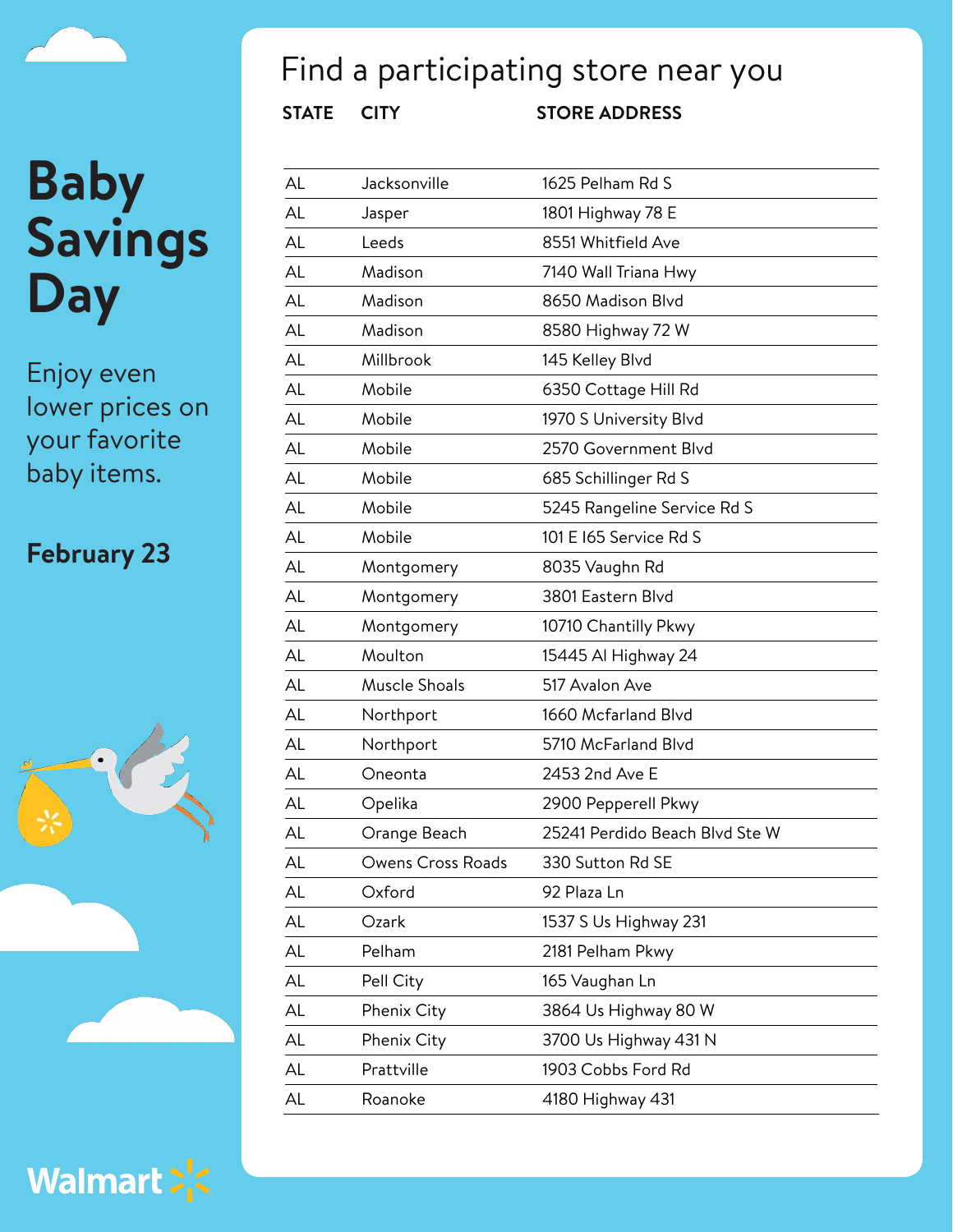Enjoy even lower prices on your favorite baby items.

#### **February 23**





## Find a participating store near you

| AL        | Robertsdale       | 21141 State Highway 59         |
|-----------|-------------------|--------------------------------|
| AL        | Russellville      | 13675 Highway 43               |
| AL        | Saraland          | 1095 Industrial Pkwy           |
| AL        | Scottsboro        | 24833 John T Reid Pkwy         |
| AL        | Semmes            | 7855 Moffett Rd                |
| AL        | Springville       | 160 Springville Sta            |
| AL        | Sumiton           | 690 Highway 78                 |
| AL        | Sylacauga         | 41301 US Highway 280           |
| AL        | Talladega         | 214 Haynes St                  |
| AL        | Tallassee         | 2190 Gilmer Ave                |
| AL        | Theodore          | 7320 Theodore Dawes Rd         |
| AL        | Troy              | 1420 Highway 231 S             |
| AL        | Tuscaloosa        | 4201 Hargrove Rd E             |
| AL        | Tuscaloosa        | 1501 Skyland Blvd E            |
| AL        | Wetumpka          | 4538 US Highway 231            |
| AL        | Winfield          | 2575 Us Highway 43             |
| <b>AR</b> | <b>Batesville</b> | 3150 Harrison St               |
| <b>AR</b> | Beebe             | 2003 W Center St               |
| <b>AR</b> | Benton            | 17309 Interstate 30 S          |
| <b>AR</b> | Bentonville       | 1703 E Central Ave             |
| <b>AR</b> | Bentonville       | 205 N Main St                  |
| <b>AR</b> | Bentonville       | 1400 N Walton Blvd             |
| <b>AR</b> | Bentonville       | 406 S Walton Blvd              |
| AR        | Bryant            | 400 Bryant Ave                 |
| AR        | Cabot             | 1203 S Pine St                 |
| AR        | Cabot             | 304 S Rockwood Dr              |
| AR        | Conway            | 1155 Highway 65 N              |
| AR        | Conway            | 3900 Dave Ward Dr              |
| AR        | El Dorado         | 2730 N West Ave                |
| AR        | Fayetteville      | 2690 E Citizens Dr             |
| AR        | Fayetteville      | 660 W Martin Luther King Blvd  |
| AR        | Fayetteville      | 2875 W Martin Luther King Blvd |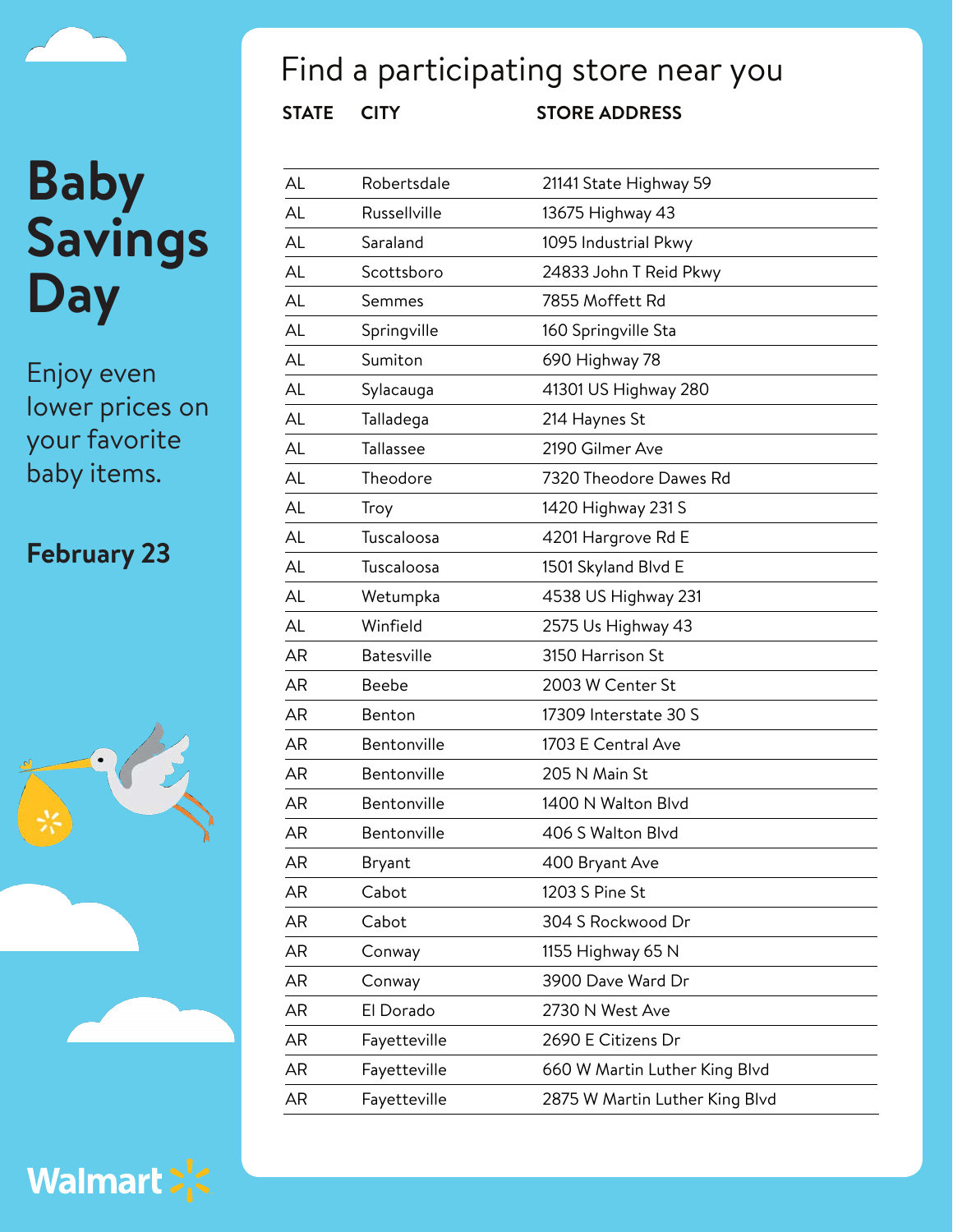Enjoy even lower prices on your favorite baby items.

#### **February 23**



Walmart > <

## Find a participating store near you

| AR        | Fayetteville                        | 3919 N Mall Ave              |
|-----------|-------------------------------------|------------------------------|
| AR        | Fort Smith                          | 4900 Rogers Ave Ste 101J     |
| <b>AR</b> | Fort Smith                          | 8600 US Hwy 71               |
| AR        | Fort Smith                          | 2425 S Zero St               |
| AR        | Fort Smith                          | 8301 Rogers Ave              |
| <b>AR</b> | Fort Smith                          | 2100 N 62nd St               |
| AR        | Harrison                            | 161 N Walmart Dr             |
| AR        | <b>Hot Springs National</b><br>Park | 1640 Airport Rd              |
| AR        | <b>Hot Springs National</b><br>Park | 1544 Malvern Ave             |
| <b>AR</b> | <b>Hot Springs National</b><br>Park | 1601 Albert Pike Rd          |
| AR        | <b>Hot Springs National</b><br>Park | 4019 Central Ave             |
| AR        | Jacksonville                        | 2000 John Harden Dr          |
| AR        | Jonesboro                           | 1815 E Highland Dr           |
| AR        | Little Rock                         | 8801 Baseline Rd             |
| AR        | Little Rock                         | 2700 S Shackleford Rd        |
| <b>AR</b> | Little Rock                         | 19301 Cantrell Rd            |
| AR        | Little Rock                         | 700 S Bowman Rd              |
| AR        | Marion                              | 2100 St Hwy 77               |
| <b>AR</b> | Maumelle                            | 12001 Maumelle Blvd          |
| AR        | Mountain Home                       | 65 Wal Mart Dr Ste 2         |
| <b>AR</b> | North Little Rock                   | 4450 E Mccain Blvd           |
| AR        | Paragould                           | 2600 Linwood Dr              |
| AR        | Paragould                           | 2802 W Kingshighway          |
| AR        | Pine Bluff                          | 5501 S Olive St              |
| AR        | Rogers                              | 808 W Walnut St              |
| AR        | Rogers                              | 5000 W Pauline Whitaker Pkwy |
| AR        | Rogers                              | 2110 W Walnut St             |
| AR        | Rogers                              | 4208 Pleasant Crossing Blvd  |
| AR        | Russellville                        | 2409 E Main St               |
| AR        | Searcy                              | 3509 E Race Ave              |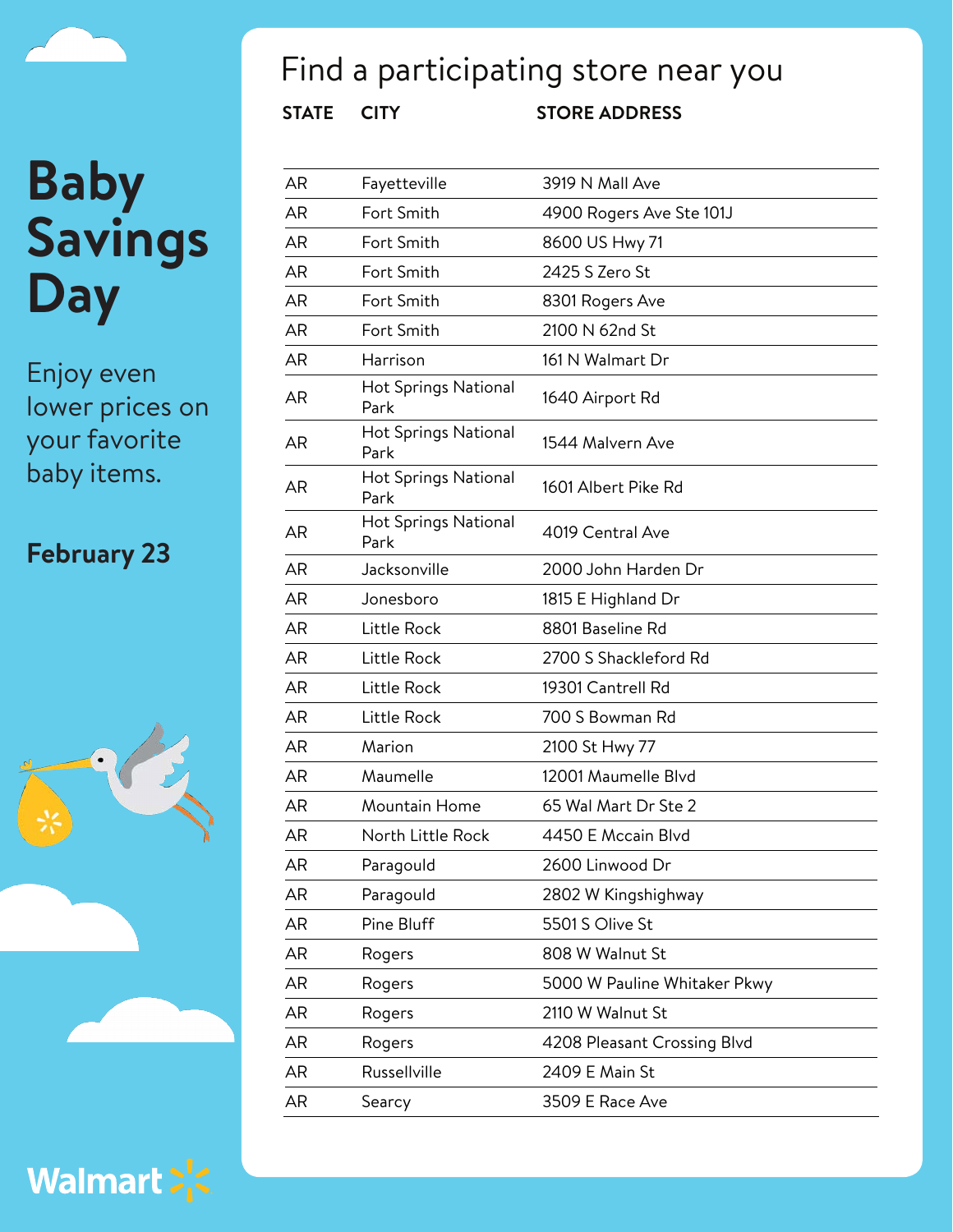Enjoy even lower prices on your favorite baby items.

#### **February 23**





## Find a participating store near you

| AR        | Sherwood         | 9053 Highway 107                 |
|-----------|------------------|----------------------------------|
| AR        | Siloam Springs   | 2901 Highway 412 E               |
| <b>AR</b> | Springdale       | 4900 Jennifer Ter                |
| AR        | Springdale       | 2004 S Pleasant St               |
| <b>AR</b> | Springdale       | 4870 Elm Springs Rd              |
| <b>AR</b> | Texarkana        | 133 Arkansas Blvd                |
| AR        | Van Buren        | 2214 Fayetteville Rd             |
| <b>AR</b> | West Memphis     | 798 W Service Rd                 |
| AZ        | Apache Junction  | 2555 W Apache Trl                |
| AZ        | Avondale         | 13055 W Rancho Santa Fe Blvd     |
| AZ        | <b>Buckeye</b>   | 1060 S Watson Rd                 |
| AZ        | Casa Grande      | 1741 E Florence Blvd             |
| AZ        | Chandler         | 1900 E Chandler Blvd             |
| AZ        | Chandler         | 1175 S Arizona Ave               |
| AZ        | Chandler         | 3460 W Chandler Blvd             |
| AZ        | Cottonwood       | 2003 E Rodeo Dr                  |
| AΖ        | Douglas          | 199 W 5th St                     |
| AZ        | El Mirage        | 12900 W Thunderbird Rd           |
| AZ        | Fort Mohave      | 5210 S Highway 95                |
| AZ        | Gilbert          | 2501 S Market St                 |
| AZ        | Glendale         | 5845 W Bell Rd                   |
| AZ        | Glendale         | 18551 N 83rd Ave                 |
| AZ        | Glendale         | 5010 N 95th Ave                  |
| AZ        | Glendale         | 5605 W Northern Ave              |
| AZ        | Goodyear         | 14200 W Indian School Rd         |
| AZ        | Goodyear         | 1100 N Estrella Pkwy             |
| AZ        | Kingman          | 3396 Stockton Hill Rd            |
| AZ        | Lake Havasu City | 5695 Highway 95 N                |
| AZ        | Maricopa         | 41650 W Maricopa Casa Grande Hwy |
| AZ        | Mesa             | 2725 E McKellips Rd              |
| AZ        | Mesa             | 8335 E Guadalupe Rd              |
| AZ        | Mesa             | 6131 E Southern Ave              |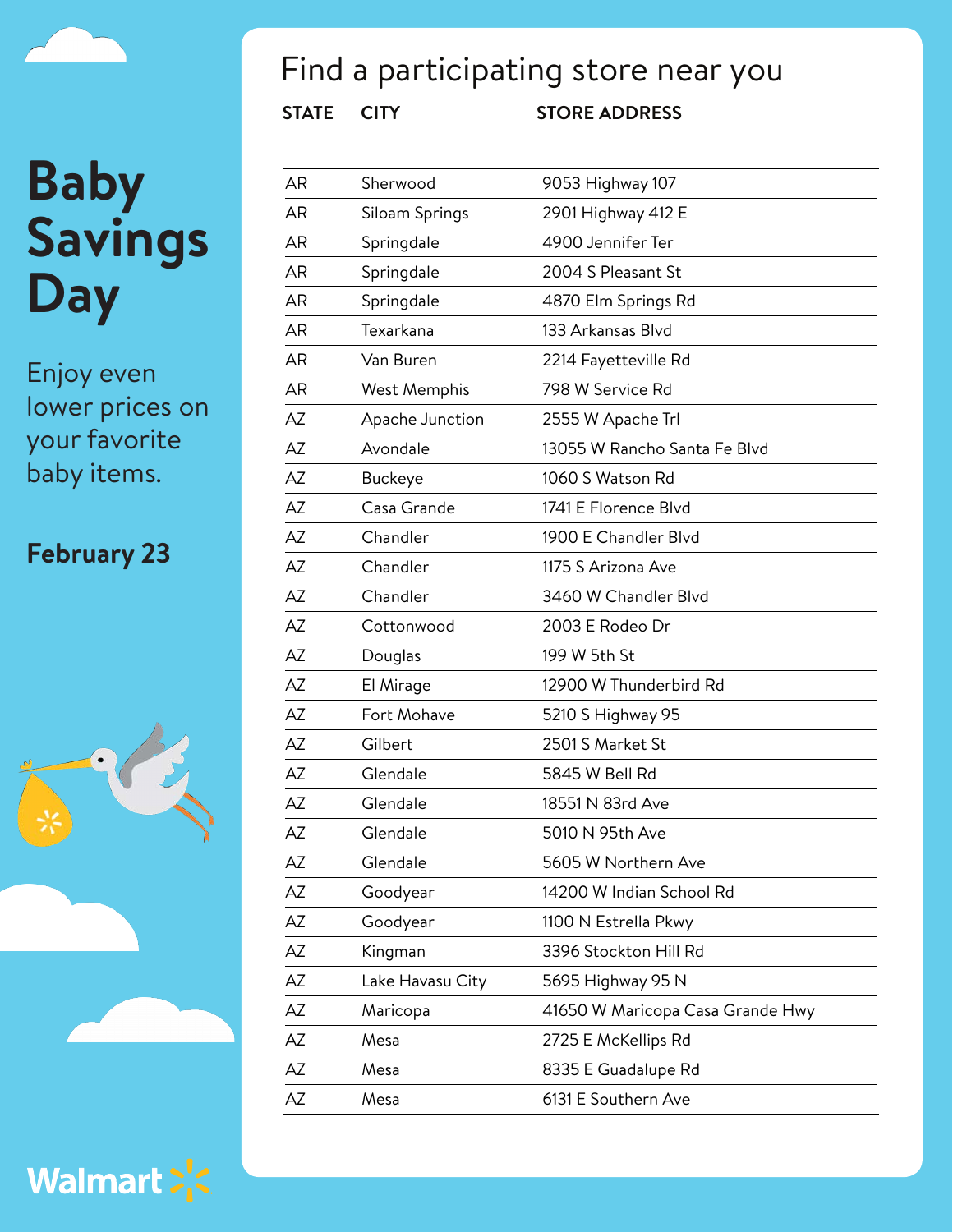Enjoy even lower prices on your favorite baby items.

#### **February 23**



Walmart > <

## Find a participating store near you

| <b>STATE</b> | <b>CITY</b>     | <b>STORE ADDRESS</b>          |
|--------------|-----------------|-------------------------------|
| AZ           | Mesa            | 857 N Dobson Rd               |
| AZ           | Mesa            | 1955 S Stapley Dr             |
| ΑZ           | Mesa            | 240 W Baseline Rd             |
| AZ           | Mesa            | 1606 S Signal Butte Rd        |
| AZ           | Mesa            | 1710 S Greenfield Rd          |
| AZ           | Nogales         | 100 W White Park Dr           |
| AZ           | Peoria          | 7975 W Peoria Ave             |
| AZ           | Peoria          | 21655 N Lake Pleasant Pkwy    |
| AZ           | Phoenix         | 2020 N 75th Ave               |
| ΑZ           | Phoenix         | 1607 W Bethany Home Rd        |
| AZ           | Phoenix         | 1825 W Bell Rd                |
| <b>AZ</b>    | Phoenix         | 3721 E Thomas Rd              |
| AZ           | Phoenix         | 6150 S 35th Ave               |
| AZ           | Phoenix         | 5250 W Indian School Rd       |
| ΑZ           | Phoenix         | 2501 W Happy Valley Rd Ste 34 |
| AZ           | Phoenix         | 4435 W Anthem Way             |
| AZ           | Phoenix         | 6145 N 35th Ave               |
| AZ           | Phoenix         | 7575 W Lower Buckeye Rd       |
| AZ           | Phoenix         | 9600 N Metro Pkwy W           |
| AZ           | Prescott        | 3050 E State Route 69         |
| AZ           | Prescott Valley | 3450 N Glassford Hill Rd      |
| AΖ           | Queen Creek     | 21055 E Rittenhouse Rd        |
| AΖ           | Safford         | 755 S 20th Ave                |
| AZ           | San Luis        | 1613 N Main St                |
| AZ           | San Tan Valley  | 1725 W Hunt Hwy               |
| ΑZ           | Scottsdale      | 4915 N Pima Rd                |
| AZ           | Scottsdale      | 15355 N Northsight Blvd       |
| ΑZ           | Show Low        | 5401 S White Mountain Rd      |
| ΑZ           | Sierra Vista    | 500 N Highway 90 Byp          |
| ΑZ           | Surprise        | 13770 W Bell Rd               |
| ΑZ           | Surprise        | 14111 N Prasada Gateway Ave   |
| ΑZ           | Tempe           | 1380 W Elliot Rd              |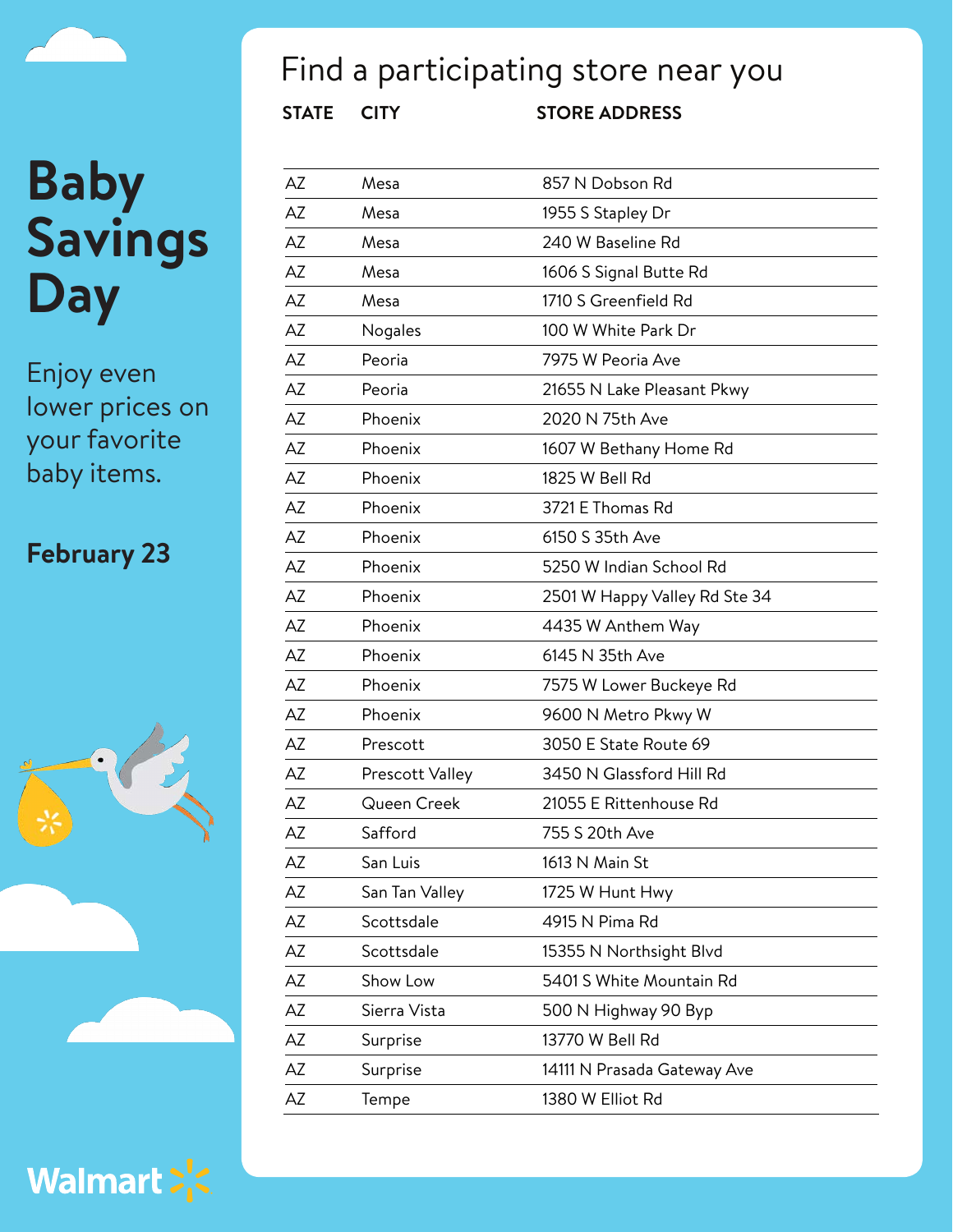Enjoy even lower prices on your favorite baby items.

#### **February 23**







## Find a participating store near you

| AZ | Tucson              | 7951 N Oracle Rd               |
|----|---------------------|--------------------------------|
| AZ | Tucson              | 2565 E Commerce Center PI      |
| AZ | Tucson              | 455 E Wetmore Rd               |
| AZ | Tucson              | 7150 E Speedway Blvd           |
| AZ | Tucson              | 1650 W Valencia Rd             |
| AZ | Tucson              | 7635 N la Cholla Blvd          |
| AZ | Tucson              | 3435 E Broadway Blvd           |
| AZ | Tucson              | 8280 N Cortaro Rd              |
| AZ | Tucson              | 1260 E Tucson Marketplace Blvd |
| AZ | Yuma                | 2675 W 8th St                  |
| AZ | Yuma                | 2900 S Pacific Ave             |
| AZ | Yuma                | 8151 E 32nd St                 |
| AZ | Yuma                | 2501 S Avenue B                |
| CA | American Canyon     | 7011 Main St                   |
| CA | Anaheim             | 121 N Beach Blvd               |
| CA | Anaheim             | 440 N Euclid St                |
| CA | Antioch             | 4893 Lone Tree Way             |
| CA | Atwater             | 800 Commerce Ave               |
| CA | Bakersfield         | 5625 Calloway Dr               |
| CA | Bakersfield         | 1249 Allen Rd                  |
| CA | Bakersfield         | 5037 E Brundage Ln             |
| CA | <b>Bakersfield</b>  | 6225 Colony St                 |
| CA | Bakersfield         | 2601 Fashion Pl                |
| CA | Bakersfield         | 8400 Rosedale Hwy              |
| CA | <b>Bakersfield</b>  | 5075 Gosford Rd                |
| CA | <b>Baldwin Park</b> | 3250 Big Dalton Ave            |
| CA | <b>Barstow</b>      | 301 Montara Rd                 |
| CA | Beaumont            | 1540 E 2nd St                  |
| CA | <b>Brea</b>         | 2595 E Imperial Hwy            |
| CA | <b>Buena Park</b>   | 8450 La Palma Ave              |
| CA | <b>Burbank</b>      | 1301 N Victory PI              |
| CA | Calexico            | 2540 Rockwood Ave              |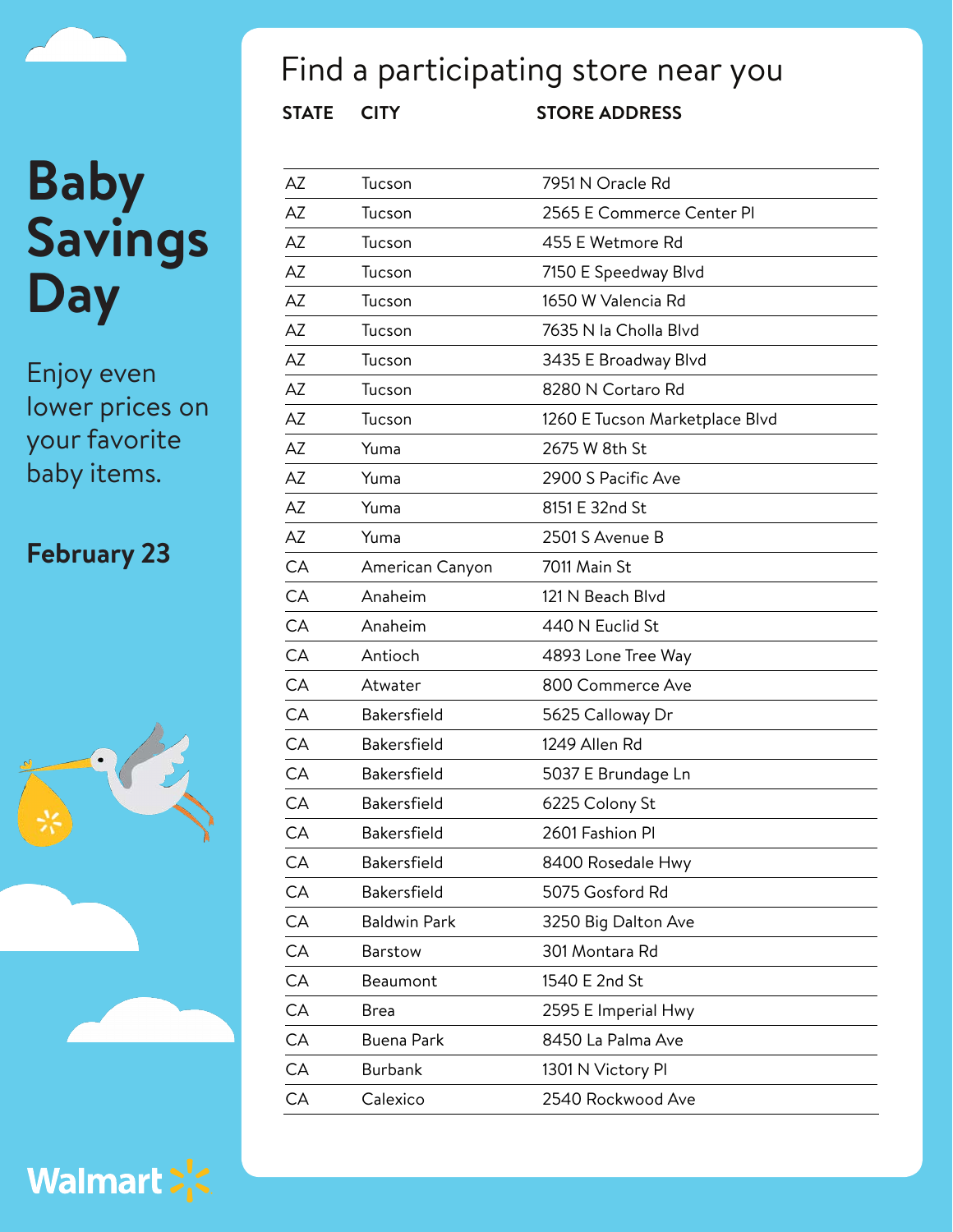Enjoy even lower prices on your favorite baby items.

#### **February 23**





## Find a participating store near you

| CA | Ceres            | 1670 Mitchell Rd        |
|----|------------------|-------------------------|
| CA | Cerritos         | 12701 Towne Center Dr   |
| CA | Chino            | 3943 Grand Ave          |
| CA | Chula Vista      | 75 N Broadway           |
| CA | Chula Vista      | 1150 Broadway           |
| CA | Chula Vista      | 1360 Eastlake Pkwy      |
| CA | Chula Vista      | 875 E H St              |
| CA | Citrus Heights   | 6197 Sunrise Blvd       |
| CA | Clovis           | 1830 Shaw Ave           |
| CA | Clovis           | 323 W Shaw Ave          |
| CA | Clovis           | 1185 Herndon Ave        |
| CA | Colton           | 1120 S Mount Vernon Ave |
| CA | Compton          | 2100 N Long Beach Blvd  |
| CA | Corona           | 479 N McKinley St       |
| CA | Corona           | 1290 E Ontario Ave      |
| CA | Covina           | 1275 N Azusa Ave        |
| CA | Delano           | 530 Woollomes Ave       |
| CA | Diamond Bar      | 1180 S Diamond Bar Blvd |
| CA | Dinuba           | 770 W El Monte Way      |
| CA | Dixon            | 235 E Dorset Dr         |
| CA | Downey           | 9001 Apollo Way         |
| CA | Duarte           | 1600 Mountain Ave       |
| CA | El Cajon         | 605 Fletcher Pkwy       |
| CА | El Cajon         | 13487 Camino Canada     |
| CA | El Centro        | 2150 N Waterman Ave     |
| CA | Elk Grove        | 8465 Elk Grove Blvd     |
| CA | <b>Elk Grove</b> | 10075 Bruceville Rd     |
| CA | Escondido        | 1266 E Valley Pkwy      |
| CA | Escondido        | 1330 E Grand Ave        |
| CA | Fairfield        | 2701 N Texas St         |
| CA | Fontana          | 17251 Foothill Blvd     |
| CA | Foothill Ranch   | 26502 Towne Centre Dr   |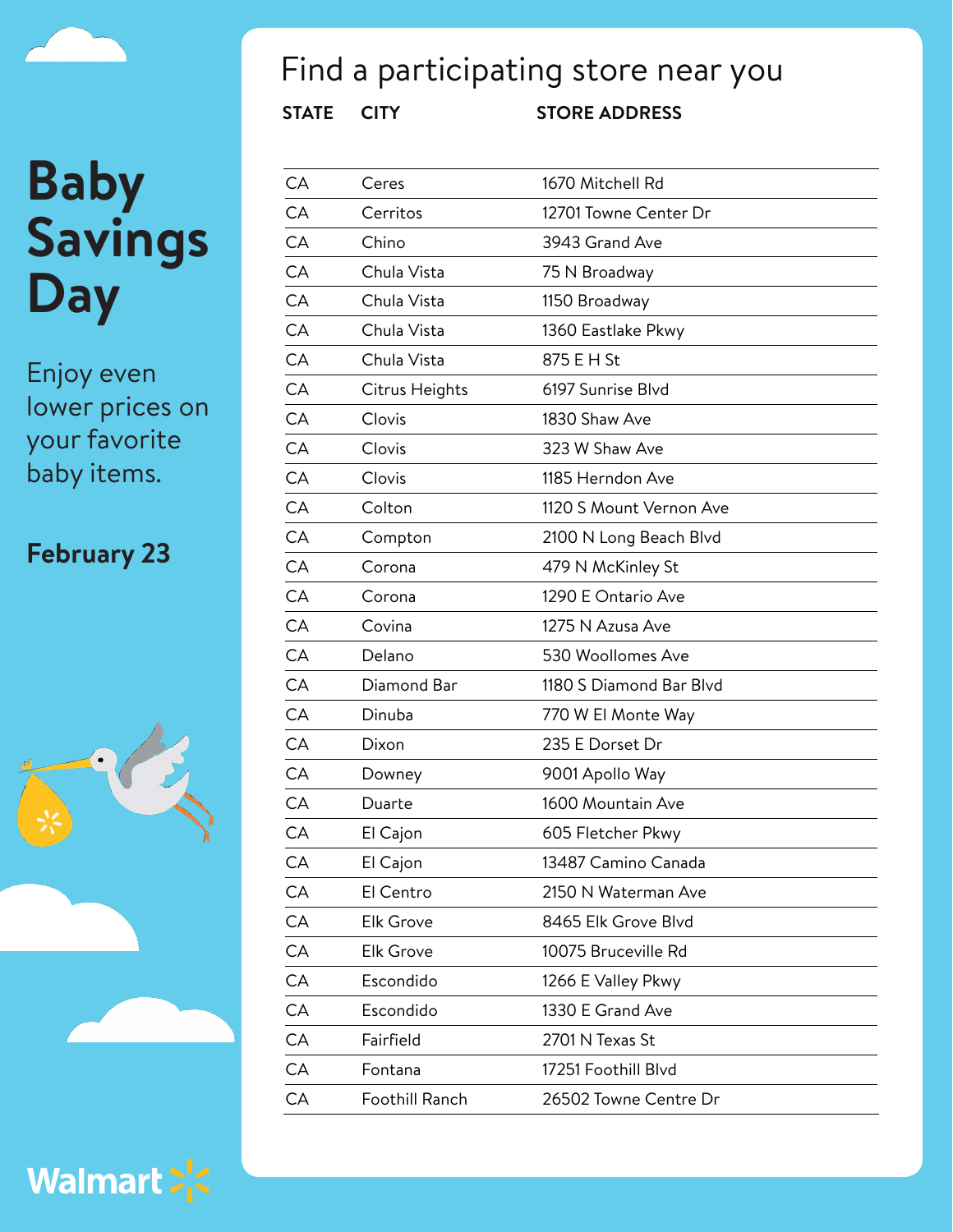Enjoy even lower prices on your favorite baby items.

#### **February 23**





## Find a participating store near you

| СA | Fremont          | 44009 Osgood Rd            |
|----|------------------|----------------------------|
| CA | Fremont          | 40580 Albrae St            |
| CA | Fresno           | 5125 E Kings Canyon Rd     |
| CA | Fresno           | 7065 N Ingram Ave          |
| CA | Fresno           | 1804 E Ashlan Ave          |
| CA | Garden Grove     | 11822 Gilbert St           |
| CA | Gilroy           | 7150 Camino Arroyo         |
| CA | Glendora         | 1950 Auto Centre Dr        |
| CA | Hacienda Heights | 17150 Gale Ave             |
| CA | Hanford          | 250 S 12th Ave             |
| CA | Hemet            | 859 W Florida Ave          |
| CA | Hemet            | 1231 S Sanderson Ave       |
| CA | Hesperia         | 13401 Main St              |
| CA | Highland         | 4210 Highland Ave          |
| CA | Huntington Beach | 8230 Talbert Ave           |
| CA | Indio            | 44100 Jefferson St Ste F   |
| CA | Indio            | 82491 Avenue 42            |
| CA | Irvine           | 16555 Von Karman Ave       |
| CA | Kerman           | 14061 W Whitesbridge Ave   |
| CA | La Habra         | 1340 S Beach Blvd          |
| CA | La Mesa          | 8810 Grossmont Blvd        |
| CA | La Mesa          | 5500 Grossmont Center Dr   |
| CA | La Quinta        | 79295 Highway 111          |
| CA | Laguna Niguel    | 27470 Alicia Pkwy          |
| CA | Lake Elsinore    | 31700 Grape St             |
| CA | Lakewood         | 2770 Carson St             |
| CA | Lancaster        | 44665 Valley Central Way   |
| CA | Lancaster        | 1731 E Avenue J            |
| CA | Lodi             | 1601 S Lower Sacramento Rd |
| CA | Long Beach       | 7250 Carson Blvd           |
| CA | Long Beach       | 3705 E South St            |
| CA | Los Banos        | 1575 W Pacheco Blvd        |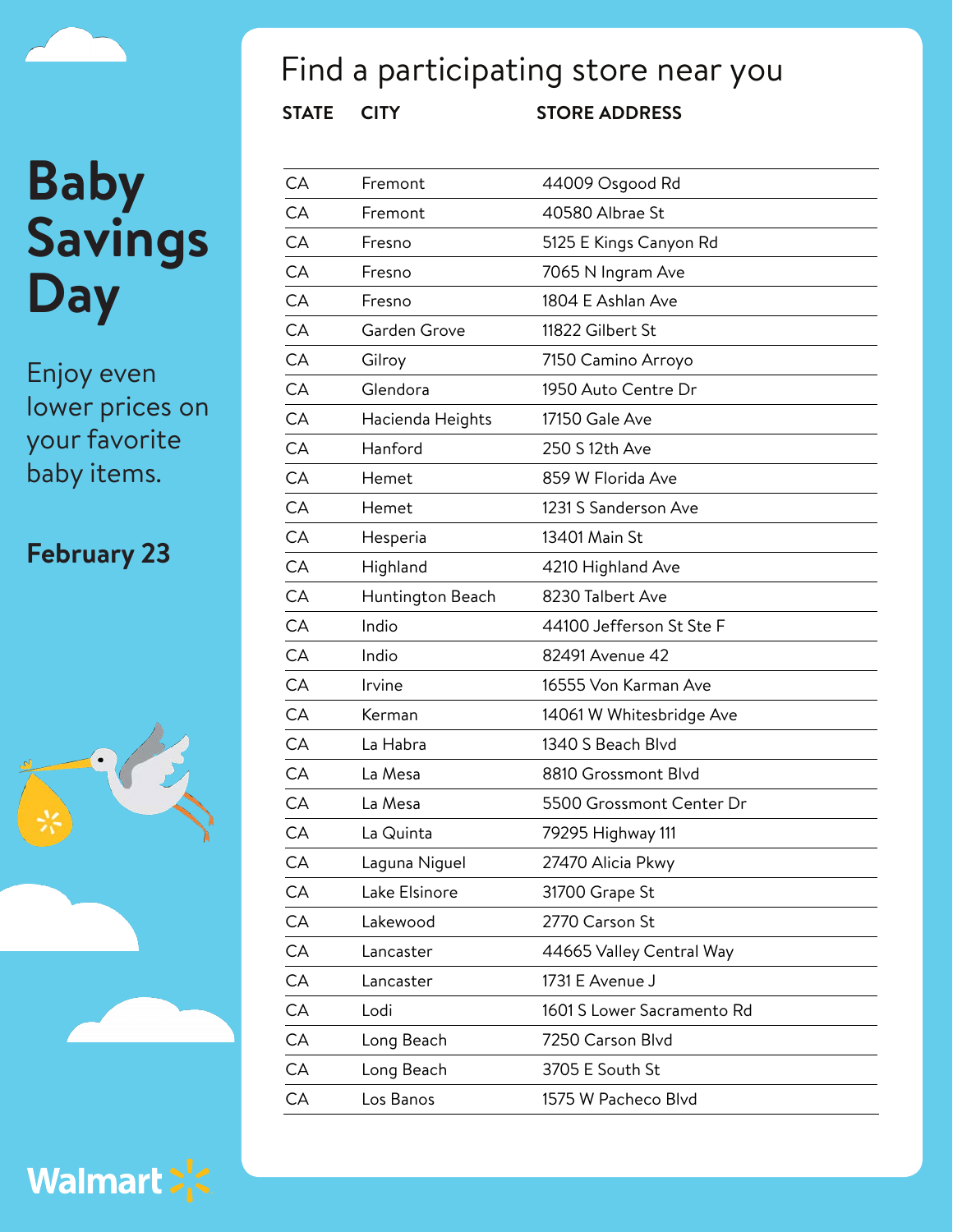Enjoy even lower prices on your favorite baby items.

#### **February 23**





## Find a participating store near you

| СA | Madera          | 1977 W Cleveland Ave          |
|----|-----------------|-------------------------------|
| CA | Manteca         | 1205 S Main St                |
| СA | Marysville      | 1131 N Beale Rd               |
| CA | Merced          | 3055 Loughborough Dr          |
| СA | Milpitas        | 301 Ranch Dr                  |
| CA | Modesto         | 2225 Plaza Pkwy               |
| СA | Modesto         | 3848 McHenry Ave              |
| СA | Moreno Valley   | 12721 Moreno Beach Dr         |
| CA | Mountain View   | 600 Showers Dr                |
| СA | Murrieta        | 41200 Murrieta Hot Springs Rd |
| CA | National City   | 1200 Highland Ave             |
| CA | North Highlands | 4675 Watt Ave                 |
| CA | Norwalk         | 11729 Imperial Hwy            |
| СA | Oceanside       | 705 College Blvd              |
| СA | Oceanside       | 2100 Vista Way                |
| CA | Ontario         | 1333 N Mountain Ave           |
| СA | Orange          | 2300 N Tustin St              |
| CA | Oroville        | 465 Cal Oak Rd                |
| СA | Oxnard          | 2701 Saviers Rd               |
| СA | Oxnard          | 2001 N Rose Ave               |
| CA | Palm Desert     | 72314 Highway 111             |
| СA | Palm Desert     | 34500 Monterey Ave            |
| CA | Palm Springs    | 5601 E Ramon Rd               |
| CА | Palmdale        | 40130 10th St W               |
| CA | Palmdale        | 37140 47th St E               |
| CA | Panorama City   | 8333 Van Nuys Blvd            |
| CA | Paramount       | 14501 Lakewood Blvd           |
| CA | Patterson       | 1030 Sperry Ave               |
| CA | Perris          | 1800 N Perris Blvd            |
| CA | Pico Rivera     | 8500 Washington Blvd          |
| CA | Pittsburg       | 2203 Loveridge Rd             |
| СA | Pleasanton      | 4501 Rosewood Dr              |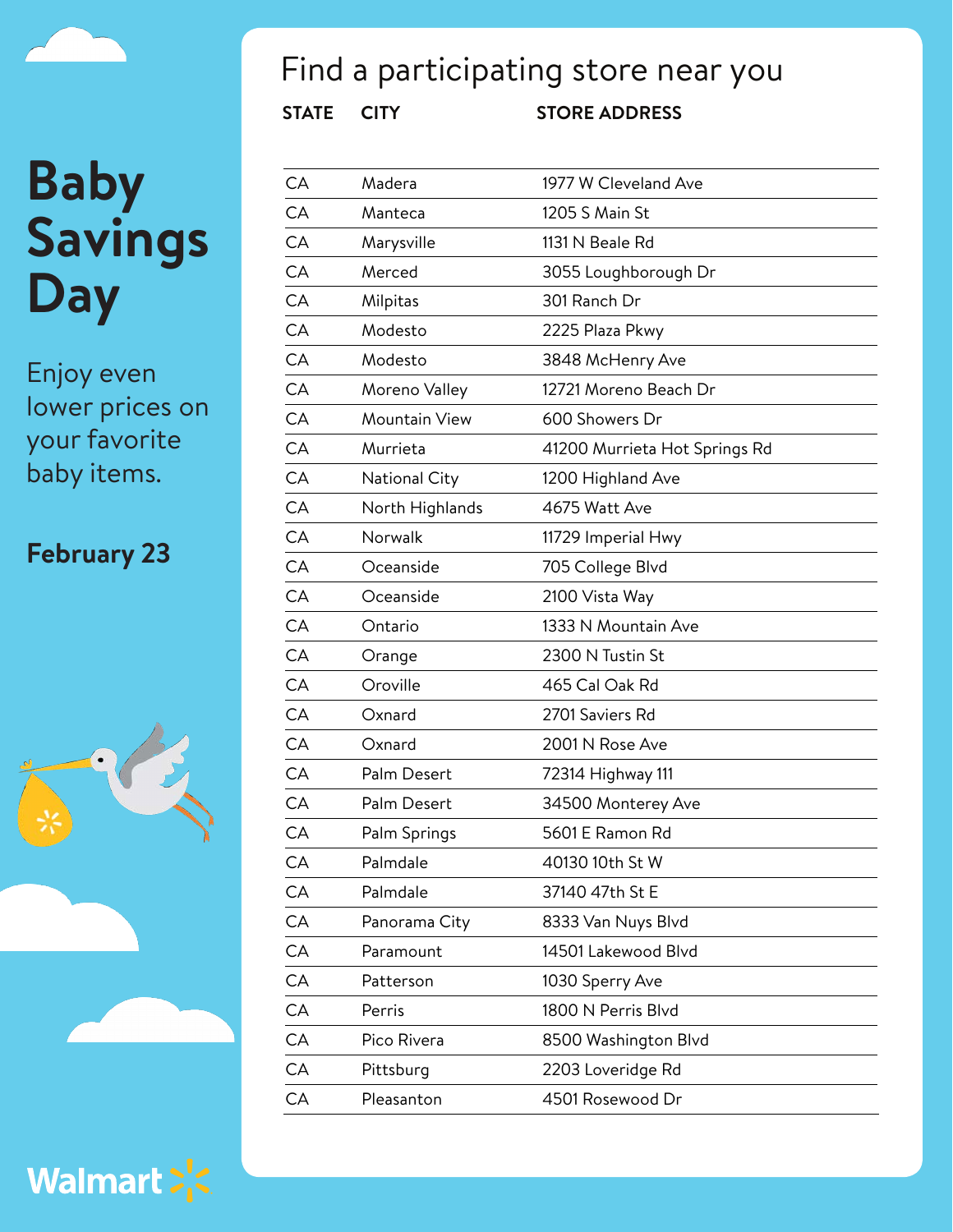Enjoy even lower prices on your favorite baby items.

#### **February 23**





## Find a participating store near you

| CA | Pomona           | 80 Rio Rancho Rd         |
|----|------------------|--------------------------|
| CA | Porter Ranch     | 19821 Rinaldi St         |
| CA | Porterville      | 1250 W Henderson Ave     |
| CA | Poway            | 13425 Community Rd       |
| CA | Rancho Cordova   | 10655 Folsom Blvd        |
| CA | Rancho Cucamonga | 12549 Foothill Blvd      |
| CA | Red Bluff        | 608 Luther Rd            |
| CA | Redding          | 1515 Dana Dr             |
| CA | Redlands         | 2050 W Redlands Blvd     |
| CA | Rialto           | 1366 S Riverside Ave     |
| CA | Ridgecrest       | 201 E Bowman Rd          |
| CA | Riverside        | 6250 Valley Springs Pkwy |
| CA | Riverside        | 5200 Van Buren Blvd      |
| CA | Rocklin          | 5609 Pacific St          |
| CA | Rocklin          | 5454 Crossings Dr        |
| CA | Rosemead         | 1827 Walnut Grove Ave    |
| CA | Roseville        | 900 Pleasant Grove Blvd  |
| CA | Roseville        | 1400 Lead Hill Blyd      |
| CA | Sacramento       | 3661 Truxel Rd           |
| CA | Sacramento       | 8270 Delta Shores Cir S  |
| CA | Sacramento       | 6051 Florin Rd           |
| CA | Sacramento       | 8915 Gerber Rd           |
| CA | Sacramento       | 5821 Antelope Rd         |
| CA | Salinas          | 1800 N Main St           |
| CA | Salinas          | 1375 N Davis Rd          |
| CA | San Bernardino   | 4001 Hallmark Pkwy       |
| CA | San Diego        | 710 Dennery Rd           |
| CA | San Diego        | 3382 Murphy Canyon Rd    |
| CA | San Diego        | 4840 Shawline St         |
| CA | San Diego        | 575 Saturn Blvd          |
| CA | San Diego        | 3412 College Ave         |
| CA | San Jacinto      | 1861 S San Jacinto Ave   |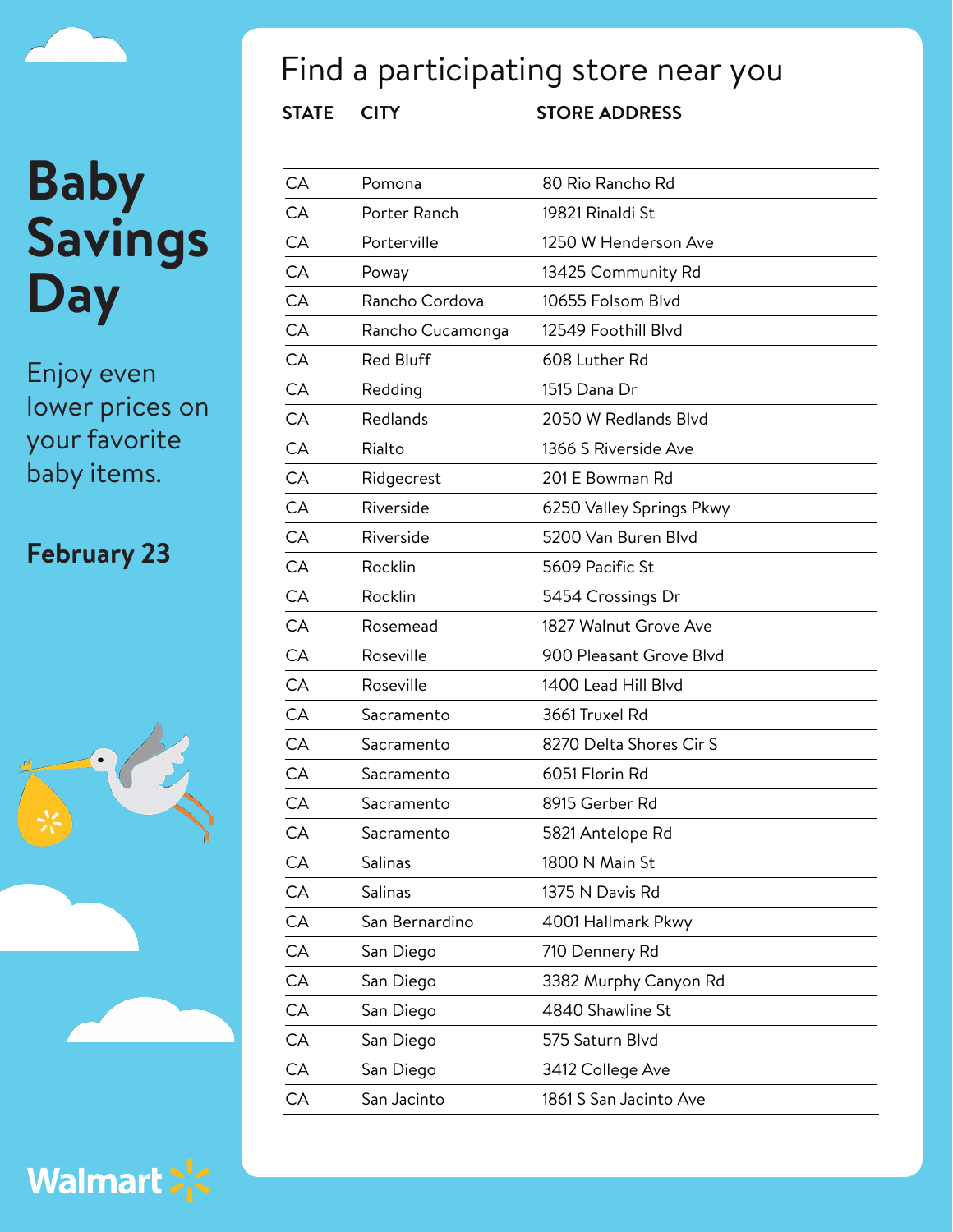Enjoy even lower prices on your favorite baby items.

#### **February 23**





## Find a participating store near you

| CA | San Jose         | 777 Story Rd          |
|----|------------------|-----------------------|
| CA | San Jose         | 5095 Almaden Expy     |
| CA | San Leandro      | 1919 Davis St         |
| CA | San Leandro      | 15555 Hesperian Blvd  |
| CA | San Marcos       | 732 Center Dr         |
| CA | San Ramon        | 9100 Alcosta Blvd     |
| CA | Sanger           | 2761 Jensen Ave       |
| CA | Santa Ana        | 3600 W Mcfadden Ave   |
| CA | Santa Clarita    | 26471 Carl Boyer Dr   |
| CA | Santa Fe Springs | 13310 Telegraph Rd    |
| CA | Santee           | 170 Town Center Pkwy  |
| CA | Selma            | 3400 Floral Ave       |
| CA | Simi Valley      | 255 Cochran St        |
| CA | Sonora           | 1101 Sanguinetti Rd   |
| CA | South Gate       | 4651 Firestone Blvd   |
| CA | Stockton         | 3223 E Hammer Ln      |
| CA | Stockton         | 10355 Trinity Pkwy    |
| CA | Suisun City      | 350 Walters Rd        |
| CA | Temecula         | 32225 Temecula Pkwy   |
| CA | Torrance         | 19503 Normandie Ave   |
| CA | Torrance         | 22015 Hawthorne Blvd  |
| CA | Tracy            | 3010 W Grant Line Rd  |
| CA | Tulare           | 1110 E Prosperity Ave |
| CA | Turlock          | 2480 Geer Rd          |
| CA | Turlock          | 2111 Fulkerth Rd      |
| CA | Union City       | 30600 Dyer St         |
| CA | Upland           | 1445 E Foothill Blvd  |
| CA | Upland           | 1540 W Foothill Blvd  |
| CA | Vacaville        | 941 Alamo Dr          |
| CA | Ventura          | 1739 S Victoria Ave   |
| CA | Victorville      | 11896 Amargosa Rd     |
| CA | Victorville      | 12234 Palmdale Rd     |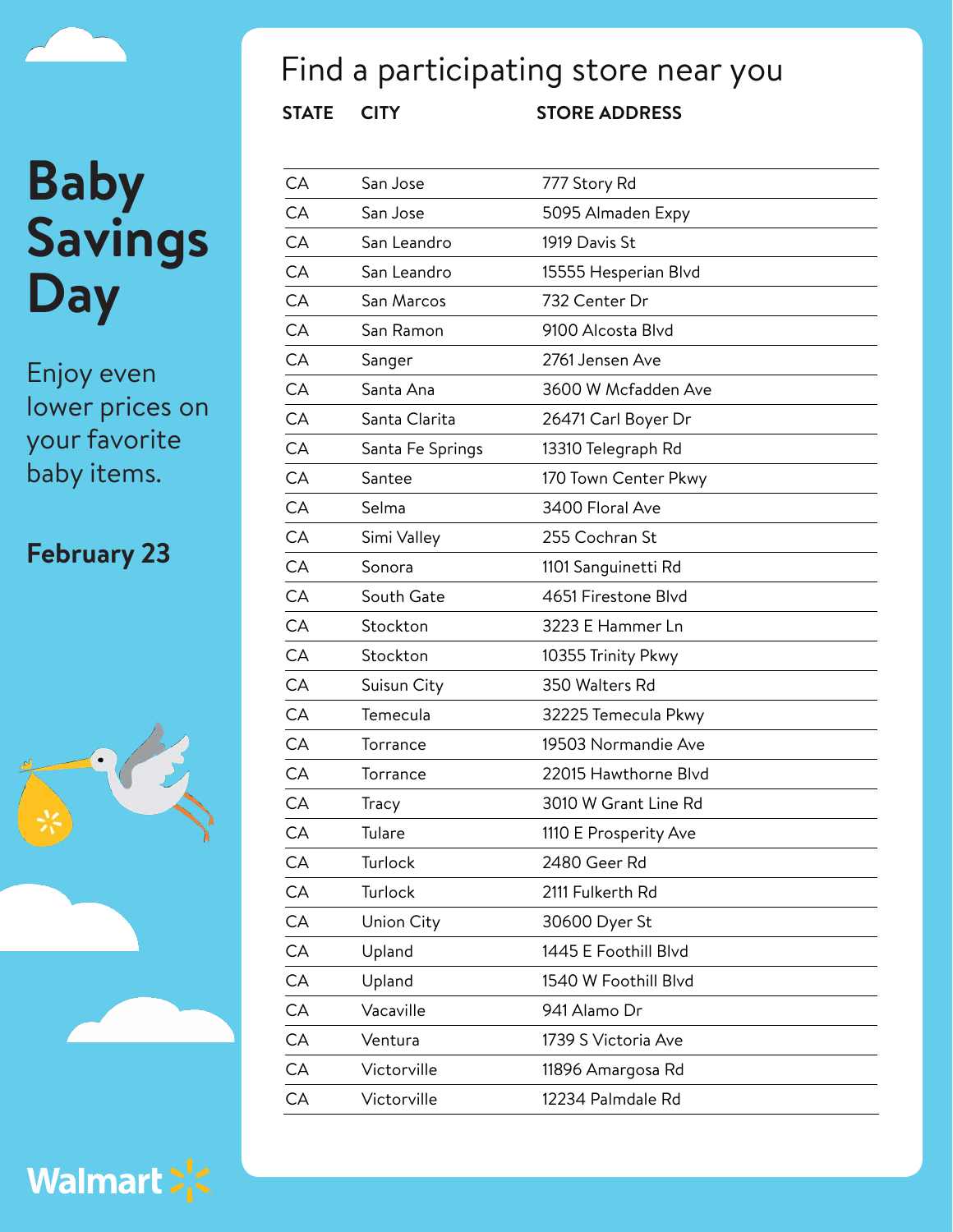Enjoy even lower prices on your favorite baby items.

#### **February 23**





## Find a participating store near you

| CA | Visalia             | 1819 E Noble Ave        |
|----|---------------------|-------------------------|
| СA | Visalia             | 3750 S Mooney Blvd      |
| CA | Vista               | 1800 University Dr      |
| CA | <b>West Hills</b>   | 6433 Fallbrook Ave      |
| CA | West Sacramento     | 755 Riverpoint Ct       |
| CA | Westminster         | 13331 Beach Blvd        |
| CA | Woodland            | 1250 E Gibson Rd        |
| CA | Yuba City           | 1150 Harter Rd          |
| CA | <b>Yucca Valley</b> | 58501 29 Palms Hwy      |
| CO | Alamosa             | 3333 Clark St           |
| CO | Arvada              | 7155 Sheridan Blvd      |
| CO | Aurora              | 16746 E Smoky Hill Rd   |
| CO | Aurora              | 14000 E Exposition Ave  |
| CO | Aurora              | 5650 S Chambers Rd      |
| CO | Aurora              | 6101 S Aurora Pkwy      |
| CO | Aurora              | 3301 Tower Rd           |
| CO | Brighton            | 60 W Bromley Ln         |
| CO | Brighton            | 7101 E 128th Ave        |
| CO | Broomfield          | 4651 W 121st Ave        |
| CO | Broomfield          | 500 Summit Blvd         |
| CO | Castle Rock         | 133 Sam Walton Ln       |
| CO | Colorado Springs    | 4142 Austin Bluffs Pkwy |
| CO | Colorado Springs    | 3201 E Platte Ave       |
| CO | Colorado Springs    | 707 S 8th St            |
| CO | Colorado Springs    | 8250 Razorback Rd       |
| CO | Colorado Springs    | 4425 Venetucci Blvd     |
| CO | Colorado Springs    | 1575 Space Center Dr    |
| CO | Colorado Springs    | 5550 E Woodmen Rd       |
| CO | Denver              | 9901 Grant St           |
| CO | Denver              | 7455 W Colfax Ave       |
| CO | Denver              | 7800 Smith Rd           |
| CO | Denver              | 9400 E Hampden Ave      |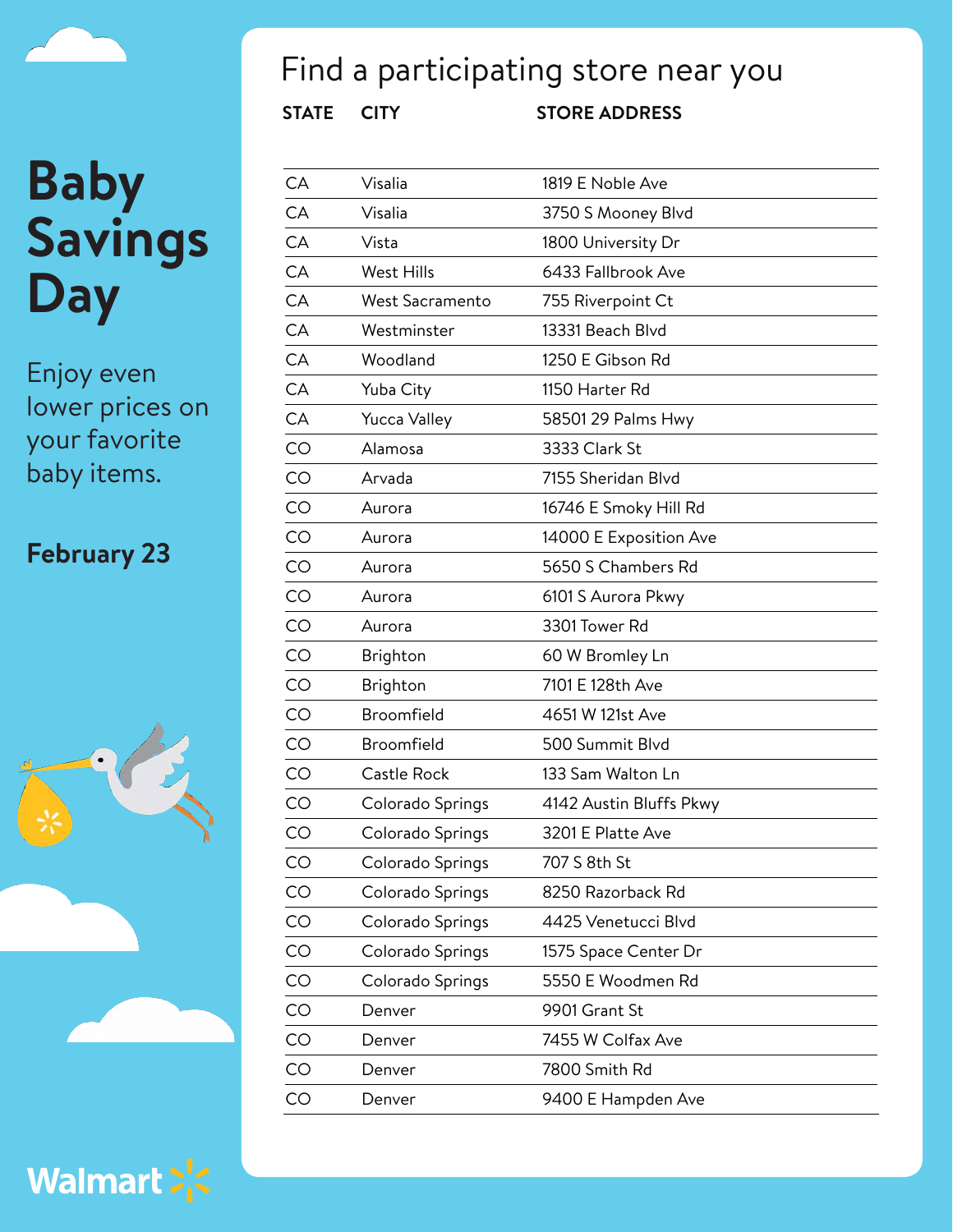

Enjoy even lower prices on your favorite baby items.

#### **February 23**





## Find a participating store near you

| CO        | Denver                | 200 W 136th Ave          |  |
|-----------|-----------------------|--------------------------|--|
| CO        | Englewood             | 10900 E Briarwood Ave    |  |
| <b>CO</b> | <b>Fort Collins</b>   | 1250 E Magnolia St       |  |
| CO        | <b>Fort Collins</b>   | 4625 S Mason St          |  |
| CO        | Fort Morgan           | 1300 Barlow Rd           |  |
| CO        | Fountain              | 6310 S US Highway 85-87  |  |
| CO        | <b>Grand Junction</b> | 541 Warrior Way          |  |
| CO        | <b>Grand Junction</b> | 2881 North Ave           |  |
| <b>CO</b> | <b>Grand Junction</b> | 2545 Rimrock Ave         |  |
| CO        | Greeley               | 3103 S 23rd Ave          |  |
| CO        | Greeley               | 920 47th Ave             |  |
| CO        | Littleton             | 6675 Business Center Dr  |  |
| CO        | Littleton             | 13420 W Coal Mine Ave    |  |
| CO        | Longmont              | 2285 E Ken Pratt Blvd    |  |
| <b>CO</b> | Loveland              | 1325 Denver Ave          |  |
| CO        | Monument              | 16218 Jackson Creek Pkwy |  |
| CO        | Parker                | 11101 S Parker Rd        |  |
| CO        | Peyton                | 11550 Meridian Market Vw |  |
| CO        | Pueblo                | 4200 Dillon Dr           |  |
| CO        | Pueblo                | 4080 W Northern Ave      |  |
| CO        | Pueblo                | 78 N McCulloch Blvd      |  |
| CO        | Timnath               | 4500 Weitzel St          |  |
| CO        | Westminster           | 9499 Sheridan Blvd       |  |
| <b>CT</b> | Brooklyn              | 450 Providence Rd        |  |
| CT        | Cromwell              | 161 Berlin Rd            |  |
| <b>CT</b> | Danbury               | 67 Newtown Rd            |  |
| <b>CT</b> | East Windsor          | 44 Prospect Hill Rd      |  |
| <b>CT</b> | Groton                | 150 Gold Star Hwy        |  |
| <b>CT</b> | Hamden                | 2300 Dixwell Ave         |  |
| <b>CT</b> | Hartford              | 495 Flatbush Ave         |  |
| <b>CT</b> | Manchester            | 420 Buckland Hills Dr    |  |
| <b>CT</b> | Milford               | 1365 Boston Post Rd      |  |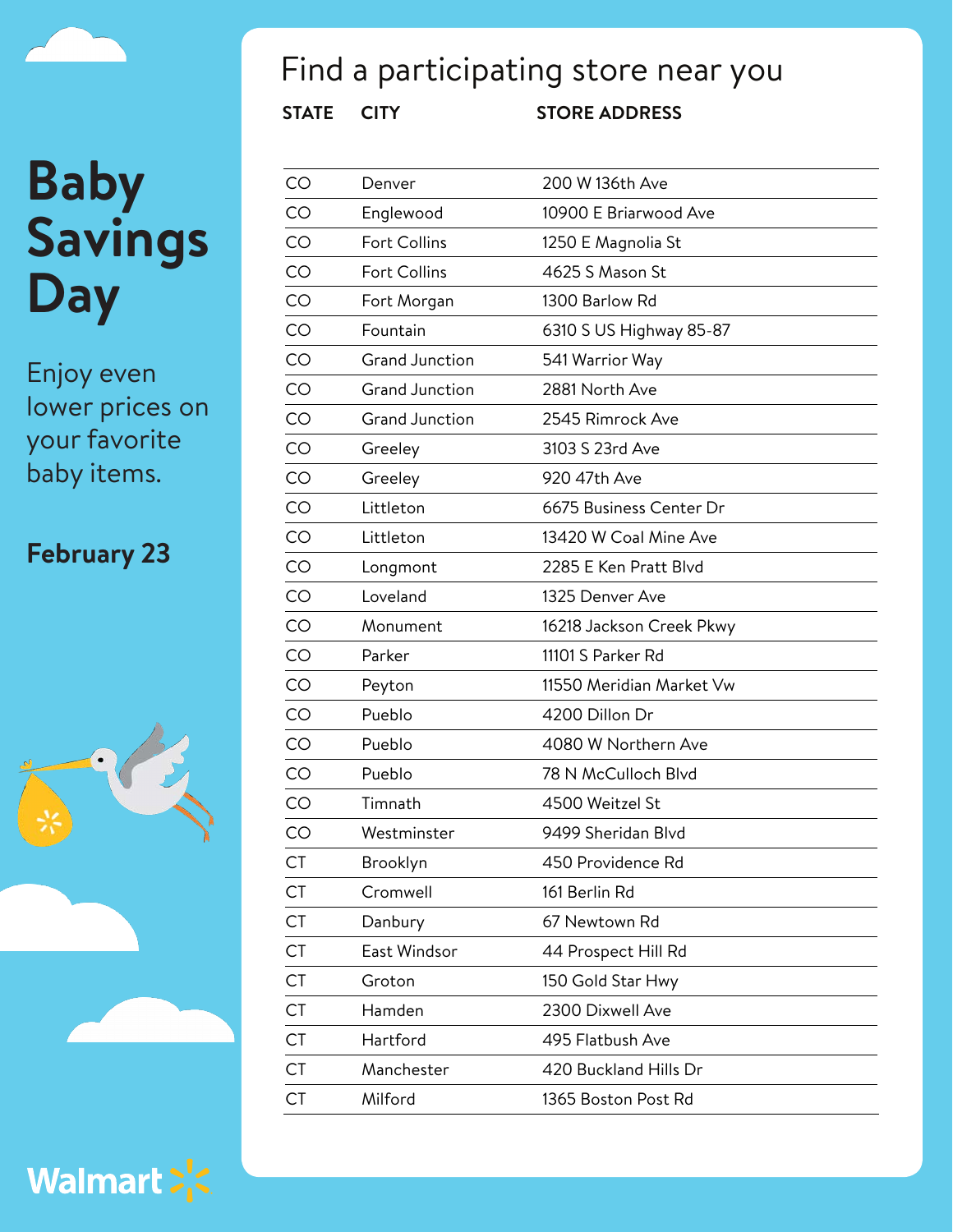

Enjoy even lower prices on your favorite baby items.

#### **February 23**





## Find a participating store near you

| CT        | Naugatuck         | 1100 New Haven Rd         |
|-----------|-------------------|---------------------------|
| <b>CT</b> | New Haven         | 315 Foxon Blvd            |
| <b>CT</b> | Newington         | 3164 Berlin Tpke          |
| <b>CT</b> | Norwalk           | 650 Main Ave              |
| <b>CT</b> | Norwalk           | 680 Connecticut Ave       |
| <b>CT</b> | Stratford         | 150 Barnum Avenue Cutoff  |
| <b>CT</b> | Wallingford       | 844 N Colony Rd           |
| <b>CT</b> | Waterbury         | 910 Wolcott St            |
| <b>CT</b> | Waterford         | 155 Waterford Pkwy N      |
| <b>CT</b> | West Haven        | 515 Saw Mill Rd           |
| DC        | Washington        | 310 Riggs Rd NE           |
| DC        | Washington        | 99 H St NW                |
| DC        | Washington        | 5929 Georgia Ave NW       |
| DE        | Camden Wyoming    | 263 Walmart Dr            |
| DE        | Dover             | 36 Jerome St              |
| DE        | Georgetown        | 4 College Park Ln         |
| DE        | Middletown        | 705 Middletown Warwick Rd |
| DE        | Milford           | 939 N Dupont Blvd         |
| DE        | <b>New Castle</b> | 117 Wilton Blvd           |
| DE        | Seaford           | 22899 Sussex Hwy          |
| DE        | Wilmington        | 1251 Centerville Rd       |
| FL        | Altamonte Springs | 200 S State Road 434      |
| <b>FL</b> | Apopka            | 820 Balmy Beach Dr        |
| FL        | Apopka            | 1700 S Orange Blossom Trl |
| FL        | Auburndale        | 2120 Us Highway 92 W      |
| FL.       | Avon Park         | 1041 US Highway 27 N      |
| FL        | <b>Bartow</b>     | 1050 E Van Fleet Dr       |
| FL        | Boynton Beach     | 3200 Old Boynton Rd       |
| FL        | Bradenton         | 4536 53rd Ave E           |
| FL        | Bradenton         | 2911 53rd Ave E           |
| FL        | Bradenton         | 5315 Cortez Rd W          |
| FL        | Bradenton         | 6225 E State Road 64      |
|           |                   |                           |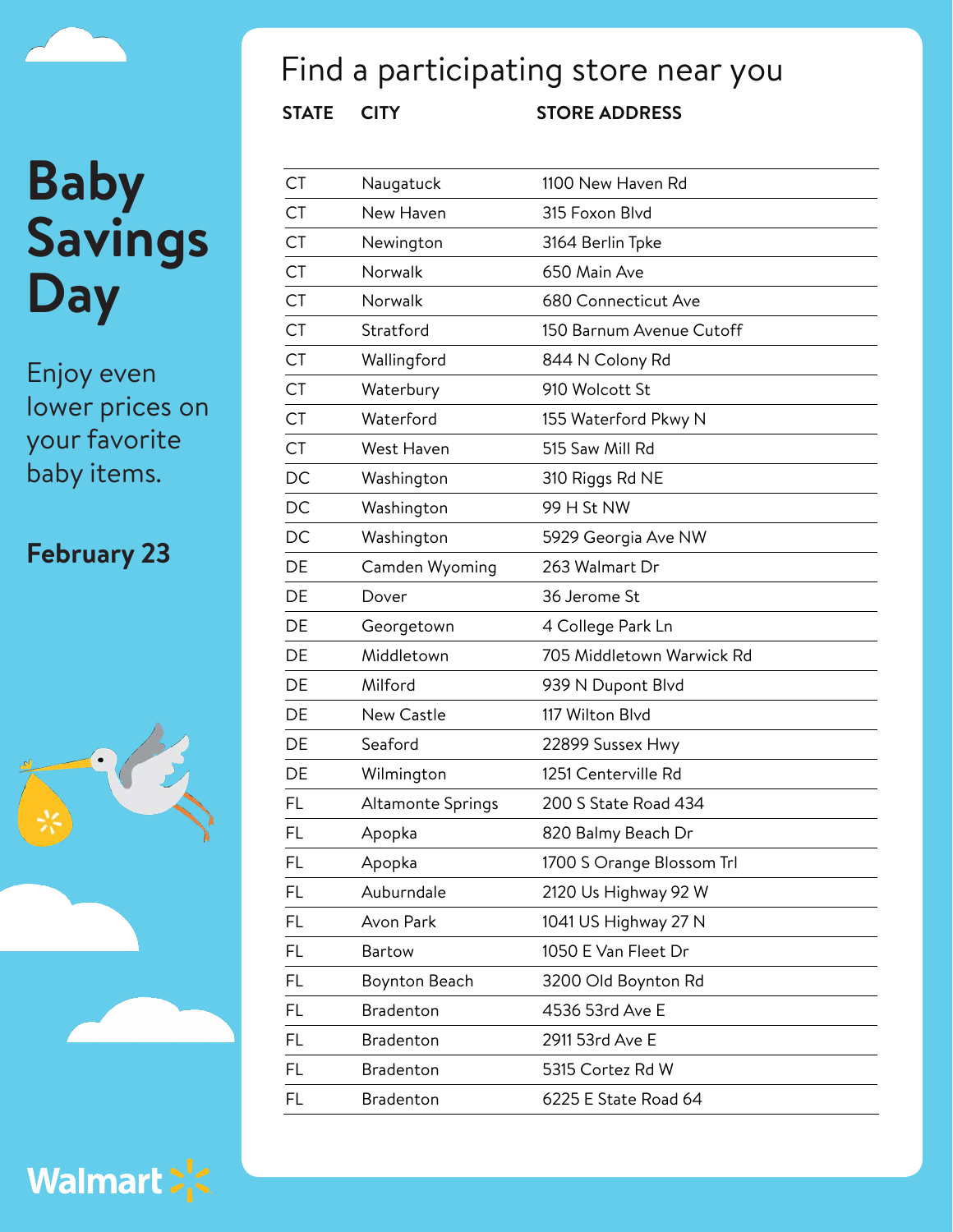Enjoy even lower prices on your favorite baby items.

#### **February 23**





## Find a participating store near you

| FL        | <b>Bradenton</b>   | 5810 Ranch Lake Blvd             |
|-----------|--------------------|----------------------------------|
| FL        | <b>Brandon</b>     | 11110 Causeway Blvd              |
| <b>FL</b> | <b>Brandon</b>     | 1208 E Brandon Blvd              |
| <b>FL</b> | <b>Brooksville</b> | 13300 Cortez Blvd                |
| <b>FL</b> | <b>Brooksville</b> | 7305 Broad St                    |
| <b>FL</b> | <b>Bushnell</b>    | 2163 W C 48                      |
| FL        | Cape Coral         | 2020 Ne Pine Island Rd           |
| <b>FL</b> | Cape Coral         | 1619 Del Prado Blvd S            |
| FL        | Casselberry        | 1239 State Road 436 Ste 101      |
| <b>FL</b> | Chiefland          | 2201 N Young Blvd                |
| <b>FL</b> | Chipley            | 1621 Main St                     |
| FL        | Clearwater         | 23106 US Highway 19 N            |
| <b>FL</b> | Clermont           | 1450 Johns Lake Rd               |
| FL        | Clermont           | 550 Us Highway 27                |
| FL        | Cocoa              | 2700 Clearlake Rd                |
| <b>FL</b> | Crawfordville      | 35 Mike Stewart                  |
| FL        | Crestview          | 3351 S Ferdon Blvd               |
| <b>FL</b> | Dade City          | 12650 US Highway 301             |
| FL        | Daytona Beach      | 1905 N Nova Rd                   |
| FL        | Daytona Beach      | 1101 Beville Rd                  |
| FL        | Debary             | 185 N Charles Richard Beall Blvd |
| FL        | Defuniak Springs   | 1226 US Highway 331 S            |
| FL        | DeLand             | 955 S Woodland Blvd              |
| FL        | DeLand             | 1699 N Woodland Blvd             |
| FL        | Deltona            | 1569 Saxon Blvd                  |
| FL        | Deltona            | 101 Howland Blvd                 |
| FL        | Destin             | 15017 Emerald Coast Pkwy         |
| FL        | Dunnellon          | 11012 N Williams St              |
| FL        | Englewood          | 2931 S McCall Rd                 |
| FL        | Estero             | 19975 S Tamiami Trl              |
| <b>FL</b> | Fleming Island     | 1505 County Road 220             |
| FL        | Fort Lauderdale    | 3306 N University Dr             |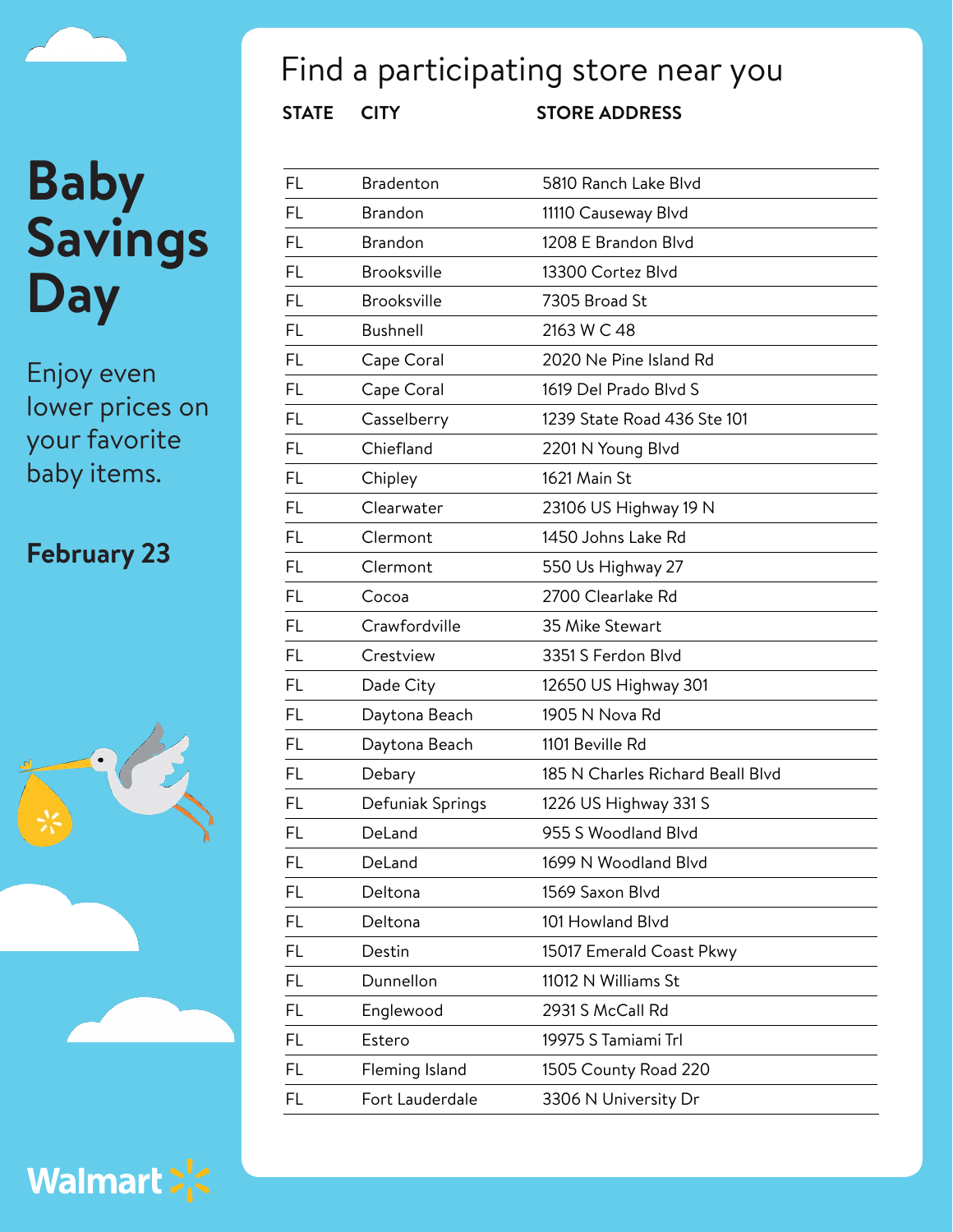Enjoy even lower prices on your favorite baby items.

#### **February 23**





## Find a participating store near you

| FL        | Fort Lauderdale    | 12555 W Sunrise Blvd         |
|-----------|--------------------|------------------------------|
| FL        | Fort Lauderdale    | 2500 W Broward Blvd          |
| <b>FL</b> | Fort Lauderdale    | 4301 S University Dr         |
| FL        | Fort Lauderdale    | 3001 N State Road 7          |
| <b>FL</b> | Fort Myers         | 14821 6 Mile Cypress Pkwy    |
| <b>FL</b> | Fort Myers         | 4770 Colonial Blvd           |
| <b>FL</b> | Fort Pierce        | 5100 Okeechobee Rd           |
| <b>FL</b> | Fort Walton Beach  | 748 Beal Pkwy NW             |
| FL        | Gainesville        | 5700 NW 23rd St              |
| <b>FL</b> | Gainesville        | 2900 SW 42nd St              |
| <b>FL</b> | Gainesville        | 1800 NE 12th Ave             |
| <b>FL</b> | Gibsonton          | 9205 Gibsonton Dr            |
| <b>FL</b> | <b>Gulf Breeze</b> | 334 Gulf Breeze Pkwy         |
| FL        | <b>Gulf Breeze</b> | 3767 Gulf Breeze Pkwy        |
| <b>FL</b> | Haines City        | 36205 Hwy 27                 |
| FL        | Hallandale         | 2551 E Hallandale Beach Blvd |
| <b>FL</b> | Hialeah            | 11800 Hialeah Gardens Blvd   |
| <b>FL</b> | Hialeah            | 5851 NW 177th St             |
| <b>FL</b> | Hialeah            | 9300 NW 77th Ave             |
| <b>FL</b> | Hollywood          | 8550 Stirling Rd             |
| FL        | Hollywood          | 1800 S University Dr         |
| FL        | Hollywood          | 151 SW 184th Ave             |
| FL        | Hollywood          | 301 S State Road 7           |
| FL        | Hollywood          | 12800 Pines Blvd             |
| FL        | Homestead          | 14325 SW 268th St            |
| FL        | Homestead          | 33501 S Dixie Hwy            |
| FL        | Homestead          | 13600 SW 288th St            |
| FL        | Homosassa          | 6885 S Suncoast Blvd         |
| FL        | Hudson             | 12610 US Highway 19          |
| FL        | Inverness          | 2461 E Gulf to Lake Hwy      |
| FL        | Jacksonville       | 9550 Baymeadows Rd           |
| FL        | Jacksonville       | 6855 Wilson Blvd             |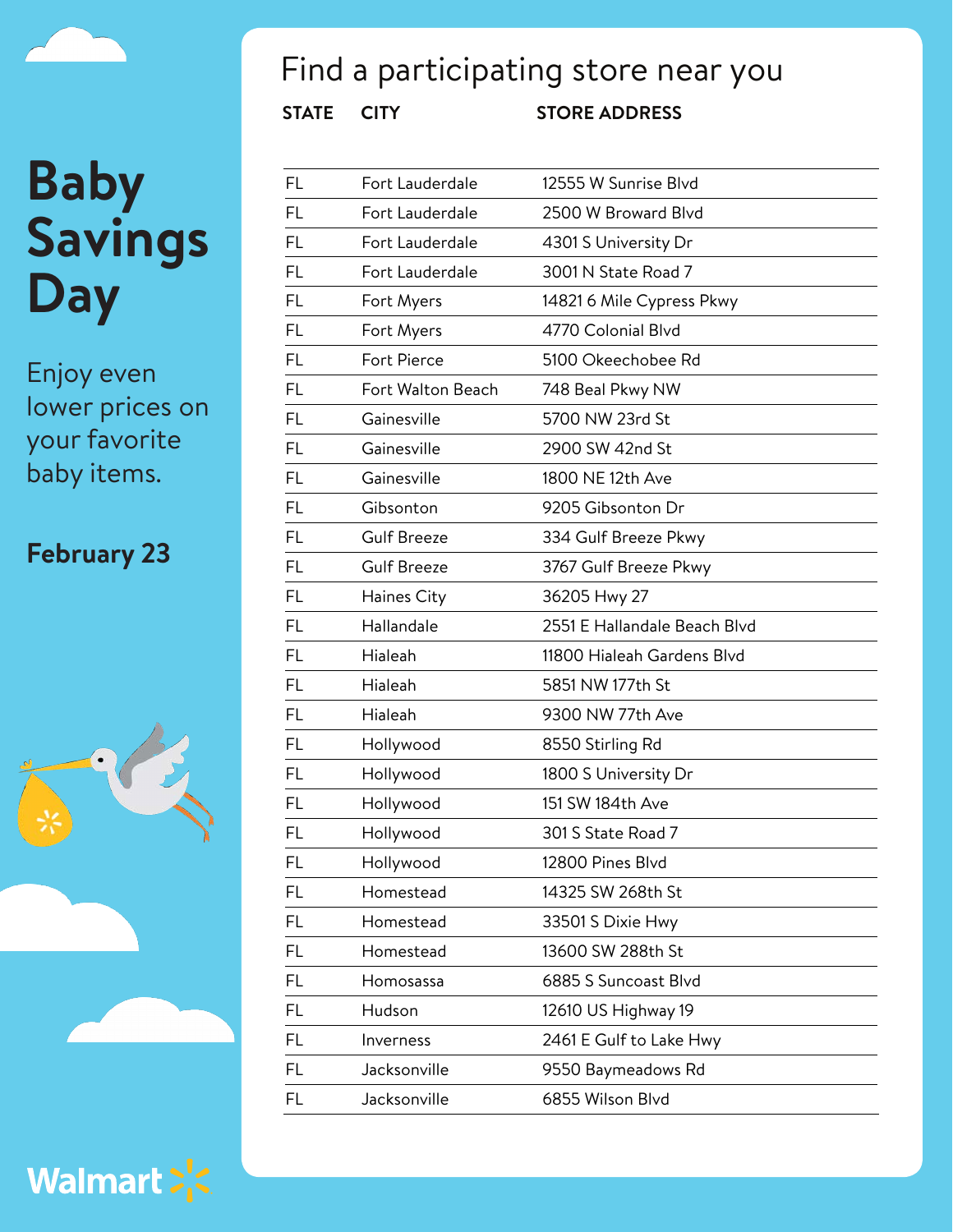Enjoy even lower prices on your favorite baby items.

#### **February 23**





## Find a participating store near you

| FL        | Jacksonville | 8011 Merrill Rd              |
|-----------|--------------|------------------------------|
| <b>FL</b> | Jacksonville | 10550 Old Saint Augustine Rd |
| <b>FL</b> | Jacksonville | 10991 San Jose Blvd Ste 1    |
| FL        | Jacksonville | 6830 Normandy Blvd           |
| <b>FL</b> | Jacksonville | 6767 103rd St                |
| <b>FL</b> | Jacksonville | 13490 Beach Blvd             |
| <b>FL</b> | Jacksonville | 8808 Beach Blvd              |
| <b>FL</b> | Jacksonville | 12100 Lem Turner Rd          |
| <b>FL</b> | Jacksonville | 9890 Hutchinson Park Dr      |
| <b>FL</b> | Jacksonville | 4250 Phillips Hwy            |
| FL        | Jacksonville | 13227 City Square Dr         |
| <b>FL</b> | Jacksonville | 10251 Shops Ln               |
| FL.       | Jacksonville | 11900 Atlantic Blyd          |
| <b>FL</b> | Jacksonville | 7075 Collins Rd              |
| <b>FL</b> | Jupiter      | 2144 W Indiantown Rd         |
| <b>FL</b> | Kissimmee    | 2850 E Osceola Pkwy          |
| <b>FL</b> | Kissimmee    | 3183 W Vine St               |
| <b>FL</b> | Kissimmee    | 4444 W Vine St               |
| <b>FL</b> | Kissimmee    | 1471 E Osceola Pkwy          |
| <b>FL</b> | Kissimmee    | 2855 N Old Lake Wilson Rd    |
| <b>FL</b> | Kissimmee    | 904 Cypress Pkwy             |
| <b>FL</b> | Kissimmee    | 3250 Vineland Rd             |
| FL        | Lake City    | 2767 W US Highway 90         |
| FL        | Lake Mary    | 825 Casa Verde Blvd          |
| FL        | Lake Wales   | 2000 State Road 60 E         |
| FL        | Lake Worth   | 4545 Hypoluxo Rd             |
| FL        | Lake Worth   | 2765 10th Ave N              |
| FL        | Lakeland     | 3501 S Florida Ave           |
| FL        | Lakeland     | 5800 US Highway 98 N         |
| FL        | Largo        | 990 Missouri Ave N           |
| FL        | Lecanto      | 1936 N Lecanto Hwy           |
| FL        | Leesburg     | 2501 Citrus Blvd             |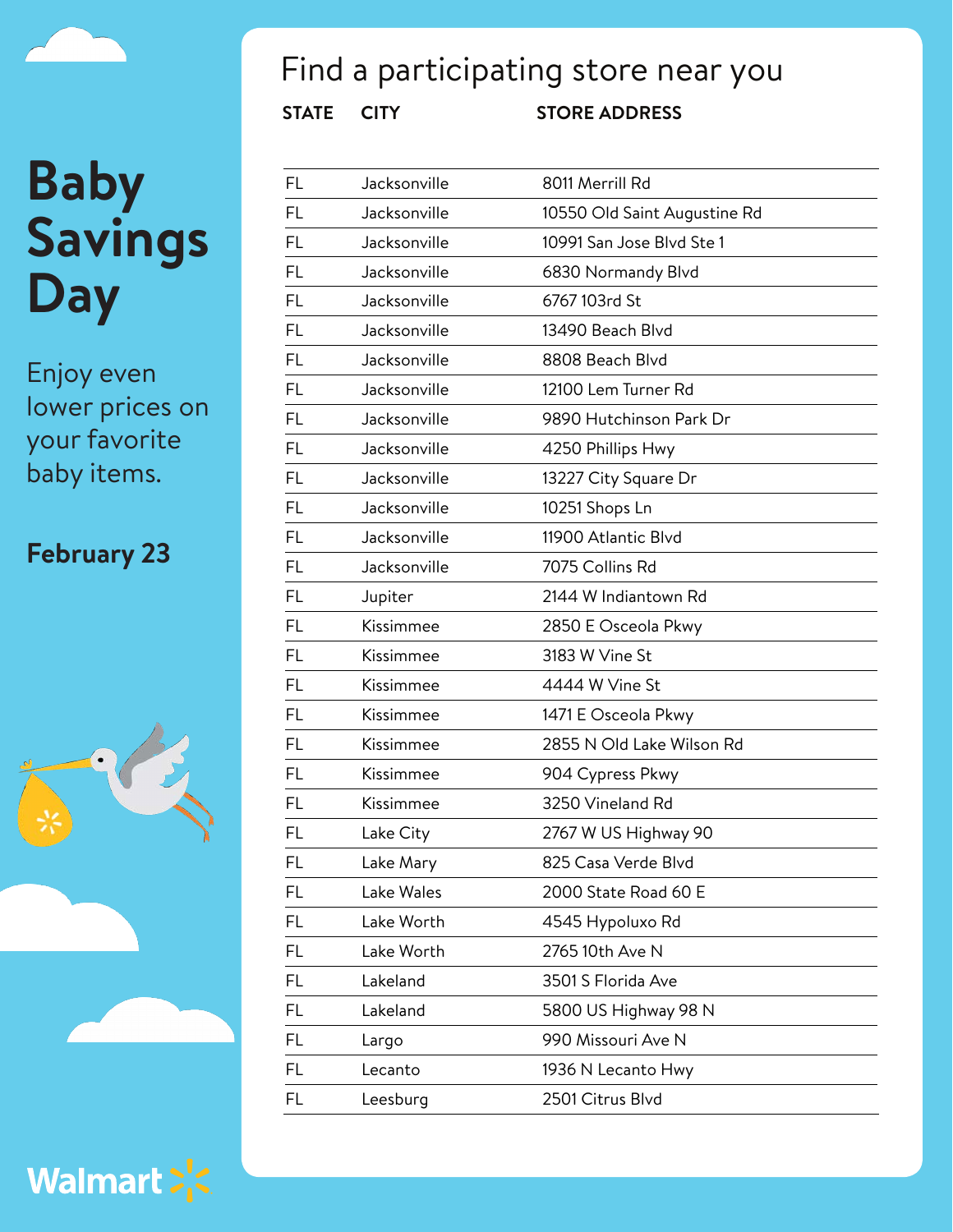Enjoy even lower prices on your favorite baby items.

#### **February 23**





## Find a participating store near you

| FL        | Lehigh Acres     | 2523 Lee Blvd              |
|-----------|------------------|----------------------------|
| FL        | Live Oak         | 6868 Us Highway 129        |
| <b>FL</b> | Lutz             | 1575 Land O Lakes Blvd     |
| FL        | Lynn Haven       | 2101 S Highway 77          |
| FL        | Macclenny        | 9218 S State Road 228      |
| <b>FL</b> | Marianna         | 2255 Highway 71            |
| FL        | Melbourne        | 845 Palm Bay Rd NE         |
| FL        | Melbourne        | 1000 N Wickham Rd          |
| <b>FL</b> | Melbourne        | 8500 N Wickham Rd          |
| FL.       | Merritt Island   | 1500 E Merritt Island Cswy |
| <b>FL</b> | Miami            | 6991 SW 8th St             |
| FL        | Miami            | 8651 NW 13th Ter           |
| FL        | Miami            | 1425 NE 163rd St           |
| FL        | Miami            | 17650 NW 2nd Ave           |
| FL        | Miami            | 9191 W Flagler St          |
| FL.       | Miami            | 3200 NW 79th St            |
| FL        | Miami            | 8400 Coral Way             |
| <b>FL</b> | Miami            | 21151 S Dixie Hwy          |
| <b>FL</b> | Miami Gardens    | 19501 NW 27th Ave          |
| FL        | Middleburg       | 2570 County Road 220       |
| <b>FL</b> | Middleburg       | 1580 Branan Field Rd       |
| FL        | Milton           | 4965 Highway 90            |
| FL        | Mount Dora       | 17030 US Highway 441       |
| <b>FL</b> | Mulberry         | 6745 N Church Ave          |
| FL        | Naples           | 6650 Collier Blvd          |
| FL        | Naples           | 9885 Collier Blvd          |
| FL        | <b>Naples</b>    | 5420 Juliet Blvd           |
| FL        | Navarre          | 7360 Navarre Pkwy          |
| FL        | New Port Richey  | 8745 Little Rd             |
| FL        | New Port Richey  | 8745 State Road 54         |
| FL        | New Smyrna Beach | 3155 State Road 44         |
| FL        | Niceville        | 1300 John Sims Pkwy E      |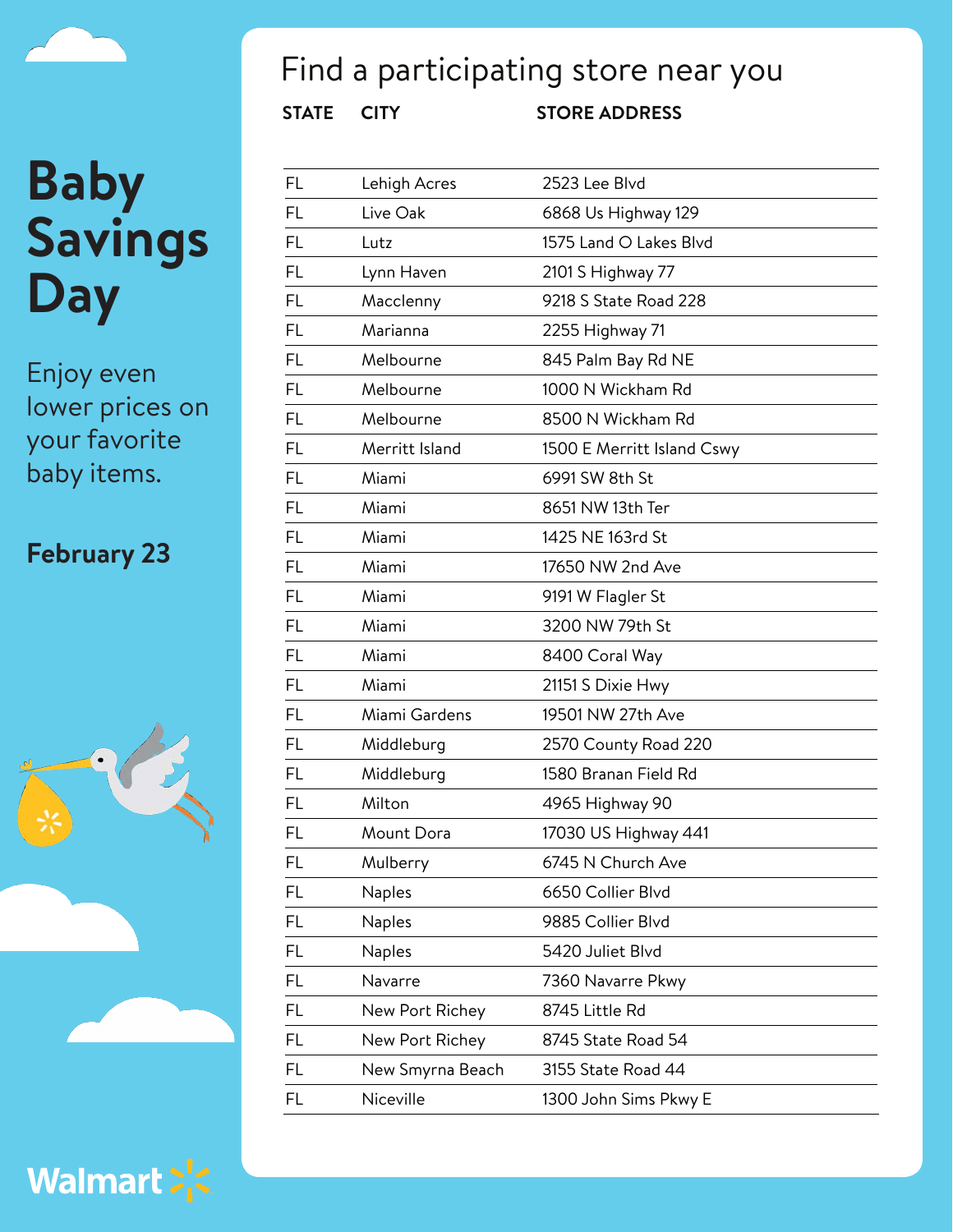Enjoy even lower prices on your favorite baby items.

#### **February 23**





## Find a participating store near you

| FL        | North Fort Myers | 545 Pine Island Rd          |
|-----------|------------------|-----------------------------|
| FL        | North Port       | 1100 S Main St              |
| <b>FL</b> | North Port       | 17000 Tamiami Trl           |
| FL        | Ocala            | 7855 SW Highway 200         |
| <b>FL</b> | Ocala            | 2600 SW 19th Avenue Rd      |
| <b>FL</b> | Ocala            | 4980 E Silver Springs Blvd  |
| <b>FL</b> | Ocala            | 34 Bahia Ave                |
| <b>FL</b> | Ocala            | 9570 SW Highway 200         |
| FL        | Ocoee            | 10500 W Colonial Dr         |
| <b>FL</b> | Okeechobee       | 2101 S Parrott Ave          |
| <b>FL</b> | Oldsmar          | 3801 Tampa Rd               |
| <b>FL</b> | Orange City      | 2400 Veterans Memorial Pkwy |
| <b>FL</b> | Orange Park      | 899 Blanding Blvd           |
| FL        | Orlando          | 8801 Conroy Windermere Rd   |
| <b>FL</b> | Orlando          | 2715 S Orange Ave           |
| <b>FL</b> | Orlando          | 600 S Alafaya Trl           |
| <b>FL</b> | Orlando          | 433 Avalon Park South Blvd  |
| <b>FL</b> | Orlando          | 4520 S Semoran Blvd         |
| <b>FL</b> | Orlando          | 1101 S Goldwyn Ave          |
| <b>FL</b> | Orlando          | 902 Lee Rd                  |
| FL        | Orlando          | 5559 Clarcona Ocoee Rd      |
| FL        | Orlando          | 7818 W Colonial Dr          |
| FL        | Orlando          | 201 S Chickasaw Trl         |
| FL        | Orlando          | 9047 Curry Ford Rd          |
| FL        | Orlando          | 12550 S Orange Blossom Trl  |
| FL        | Orlando          | 2271 N Semoran Blvd         |
| FL        | Orlando          | 13801 Landstar Blvd         |
| FL        | Orlando          | 3838 S Semoran Blvd         |
| FL        | Orlando          | 11250 E Colonial Dr         |
| FL        | Orlando          | 8101 S John Young Pkwy      |
| <b>FL</b> | Orlando          | 2500 S Kirkman Rd           |
| FL        | Orlando          | 5991 New Goldenrod Rd       |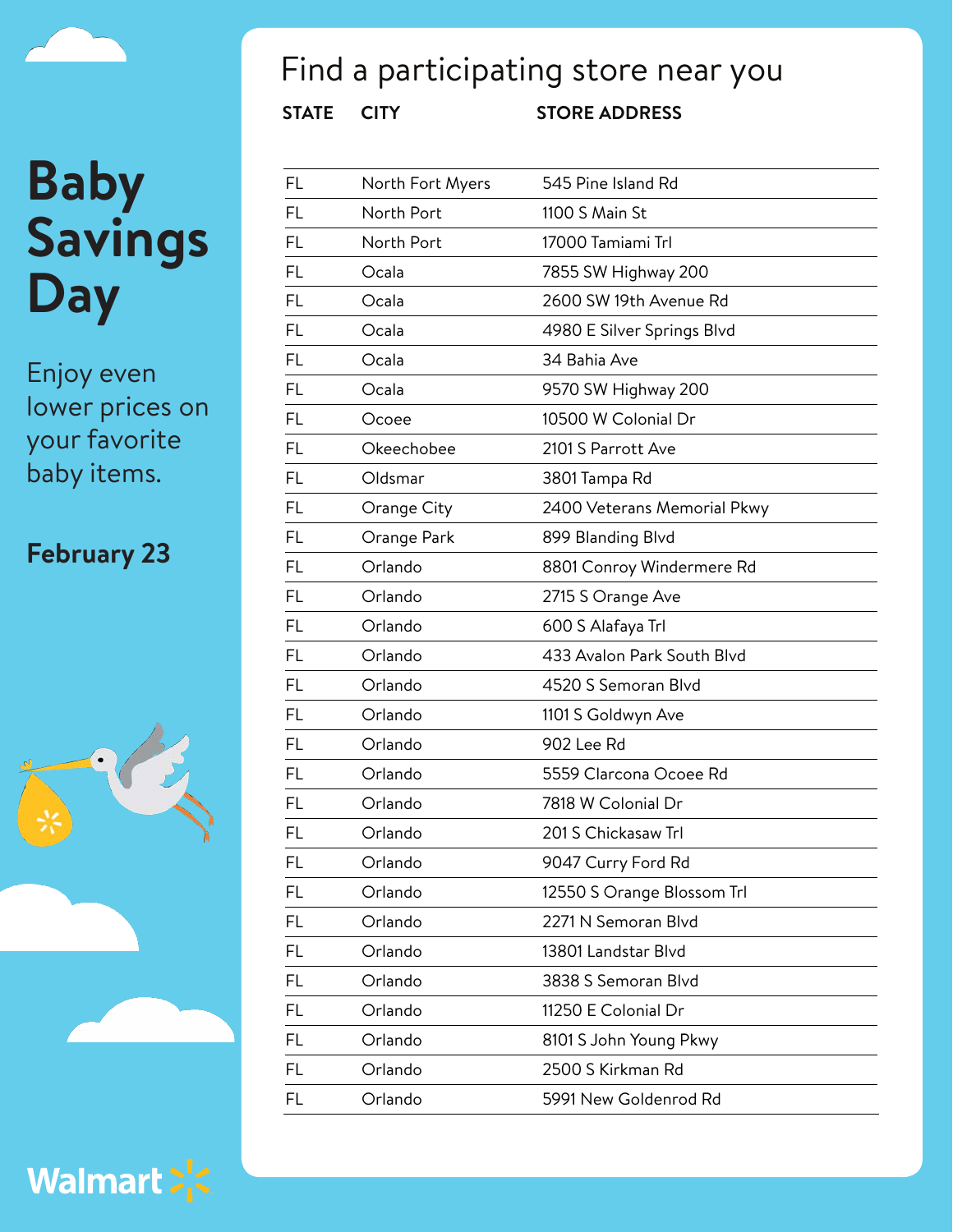Enjoy even lower prices on your favorite baby items.

#### **February 23**





## Find a participating store near you

| FL        | Orlando           | 8990 Turkey Lake Rd          |
|-----------|-------------------|------------------------------|
| FL        | Orlando           | 11930 Narcoossee Rd          |
| <b>FL</b> | Orlando           | 3101 W Princeton St          |
| FL        | Orlando           | 5734 S Orange Blossom Trl    |
| FL.       | Ormond Beach      | 1521 W Granada Blvd          |
| <b>FL</b> | Osprey            | 13140 S Tamiami Trl          |
| FL        | Oviedo            | 4255 Alafaya Trl             |
| <b>FL</b> | Oviedo            | 5511 Deep Lake Rd            |
| <b>FL</b> | Palatka           | 1024 S State Road 19         |
| FL        | Palm Bay          | 1040 Malabar Rd SE           |
| FL.       | Palm Coast        | 174 Cypress Point Pkwy       |
| FL        | Palm Harbor       | 3400 E Lake Rd               |
| <b>FL</b> | Palmetto          | 508 10th St E                |
| <b>FL</b> | Panama City       | 725 N Tyndall Pkwy           |
| <b>FL</b> | Panama City       | 513 W 23rd St                |
| <b>FL</b> | Panama City Beach | 10270 Front Beach Rd         |
| FL.       | Panama City Beach | 15495 Panama City Beach Pkwy |
| <b>FL</b> | Pensacola         | 6670 Mobile Hwy              |
| FL        | Pensacola         | 1525 E Nine Mile Rd          |
| <b>FL</b> | Pensacola         | 9301 Pine Forest Rd          |
| <b>FL</b> | Pensacola         | 8970 Pensacola Blyd          |
| FL        | Pensacola         | 2650 Creighton Rd            |
| <b>FL</b> | Pensacola         | 4600 Mobile Hwy Ste 122      |
| FL        | Pensacola         | 2951 S Blue Angel Pkwy       |
| FL        | Pensacola         | 501 N Navy Blvd              |
| FL.       | Pinellas Park     | 8001 Us Highway 19 N         |
| FL        | Plant City        | 2602 James L Redman Pkwy     |
| FL        | Pompano Beach     | 3801 Turtle Creek Dr         |
| FL        | Pompano Beach     | 5001 N Federal Hwy           |
| FL        | Pompano Beach     | 7900 W Mcnab Rd              |
| FL        | Pompano Beach     | 5571 W Hillsboro Blvd        |
| FL        | Pompano Beach     | 2300 W Atlantic Blvd         |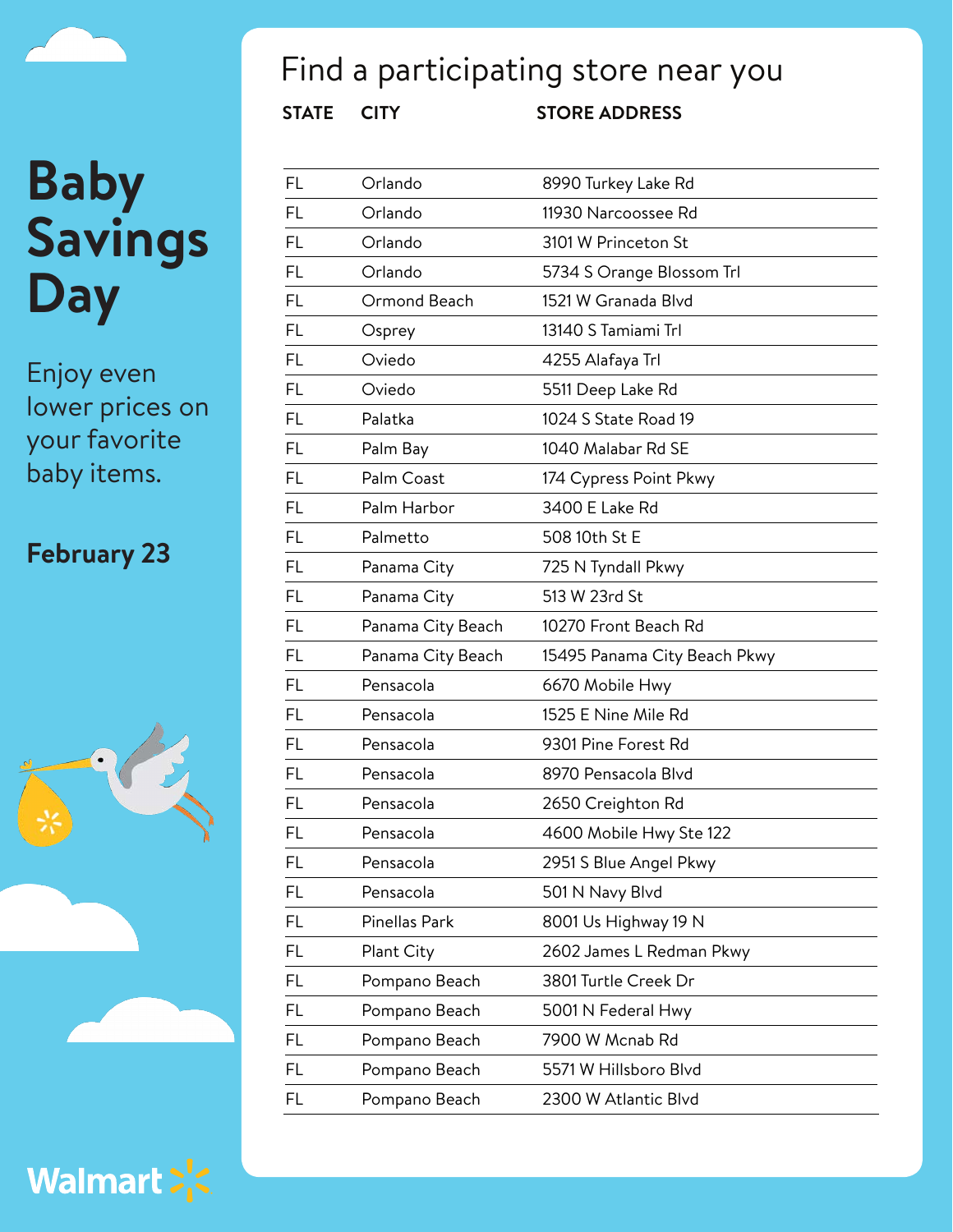Enjoy even lower prices on your favorite baby items.

#### **February 23**





## Find a participating store near you

| FL        | Pompano Beach    | 6001 Coral Ridge Dr           |
|-----------|------------------|-------------------------------|
| FL        | Pompano Beach    | 5555 W Atlantic Blvd          |
| <b>FL</b> | Port Charlotte   | 19100 Murdock Cir             |
| FL        | Port Orange      | 3811 Clyde Morris Blvd        |
| <b>FL</b> | Port Orange      | 1590 Dunlawton Ave            |
| <b>FL</b> | Port Richey      | 8701 US Highway 19            |
| <b>FL</b> | Port Saint Lucie | 10855 S US Highway 1          |
| <b>FL</b> | Port Saint Lucie | 1675 NW Saint Lucie West Blyd |
| FL        | Port Saint Lucie | 1850 SW Gatlin Blvd           |
| FL        | Punta Gorda      | 5001 Taylor Rd                |
| <b>FL</b> | Punta Gorda      | 375 Kings Hwy                 |
| <b>FL</b> | Quincy           | 1940 Pat Thomas Pkwy          |
| <b>FL</b> | Saint Augustine  | 2355 US Highway 1 S           |
| FL        | Saint Cloud      | 2125 Nolte Rd                 |
| <b>FL</b> | Saint Cloud      | 4400 13th St                  |
| FL        | Saint Johns      | 445 State Road 13             |
| FL        | Saint Johns      | 845 Durbin Pavilion Dr        |
| <b>FL</b> | Saint Petersburg | 10237 Bay Pines Blvd          |
| FL        | Saint Petersburg | 3501 34th St S                |
| <b>FL</b> | Sanford          | 3653 S Orlando Dr             |
| FL        | Sanford          | 1601 Rinehart Rd              |
| FL        | Santa Rosa Beach | 6712 US Highway 98 W          |
| FL        | Sarasota         | 5401 Palmer Crossing Cir      |
| FL        | Sebastian        | 2001 US Highway 1             |
| FL        | Sebring          | 3525 Us Highway 27 N          |
| FL.       | Spring Hill      | 14344 Spring Hill Dr          |
| FL        | Spring Hill      | 1485 Commercial Way           |
| FL        | Starke           | 14500 US Highway 301 S        |
| FL        | Stuart           | 4001 SE Federal Hwy           |
| FL        | Summerfield      | 17961 S Us Highway 441        |
| FL.       | Tallahassee      | 3535 Apalachee Pkwy           |
| FL        | Tallahassee      | 5500 Thomasville Rd           |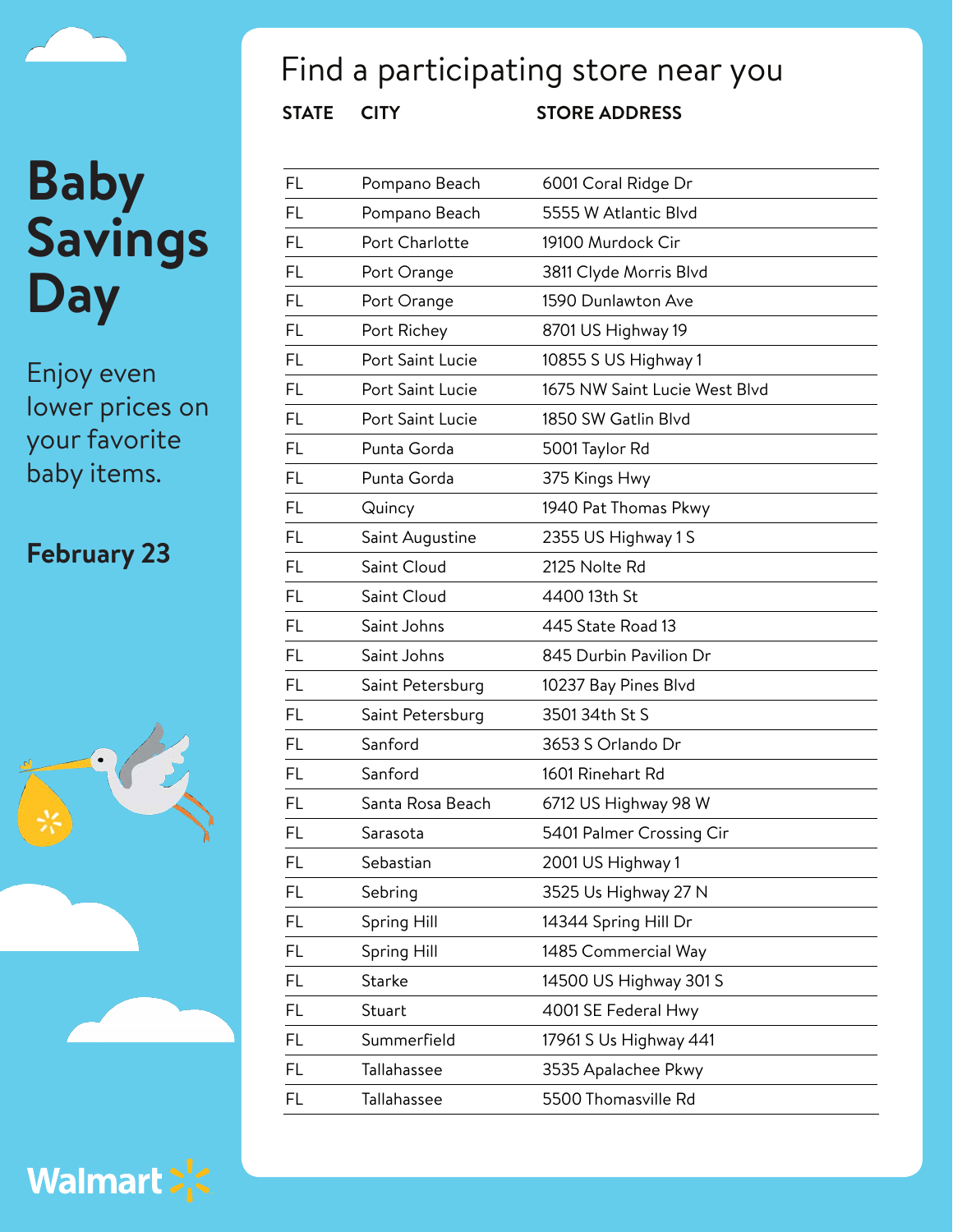Enjoy even lower prices on your favorite baby items.

#### **February 23**





## Find a participating store near you

| FL        | Tallahassee          | 4400 W Tennessee St         |
|-----------|----------------------|-----------------------------|
| FL        | Tallahassee          | 3221 N Monroe St            |
| <b>FL</b> | Tallahassee          | 4021 Lagniappe Way          |
| <b>FL</b> | Tampa                | 7011 W Waters Ave           |
| FL.       | Tampa                | 1505 N Dale Mabry Hwy       |
| <b>FL</b> | Tampa                | 2701 E Fletcher Ave         |
| FL        | Tampa                | 19910 Bruce B Downs Blvd    |
| FL.       | Tampa                | 15302 N Nebraska Ave        |
| <b>FL</b> | Tampa                | 6192 Gunn Hwy               |
| <b>FL</b> | Tampa                | 8220 N Dale Mabry Hwy       |
| <b>FL</b> | Tampa                | 1720 E Hillsborough Ave     |
| FL        | The Villages         | 270 Heald Way               |
| <b>FL</b> | The Villages         | 4085 Wedgewood Ln           |
| FL        | Titusville           | 3175 Cheney Hwy             |
| FL        | Valrico              | 2140 Bloomingdale Ave       |
| <b>FL</b> | Venice               | 4150 Tamiami Trl S          |
| FL        | Vero Beach           | 1750 US Highway 1           |
| <b>FL</b> | Vero Beach           | 5555 20th St                |
| <b>FL</b> | <b>Wesley Chapel</b> | 28500 State Road 54         |
| FL.       | West Palm Beach      | 4400 Forest Hill Blvd       |
| <b>FL</b> | West Palm Beach      | 6294 Forest Hill Blvd       |
| <b>FL</b> | West Palm Beach      | 9990 Belvedere Rd           |
| <b>FL</b> | West Palm Beach      | 101 N Congress Ave          |
| FL        | West Palm Beach      | 4225 45th St                |
| FL        | West Palm Beach      | 4375 Belvedere Rd           |
| FL        | Wimauma              | 4928 State Road 674         |
| FL        | Winter Garden        | 16313 New Independence Pkwy |
| FL        | Winter Haven         | 355 Cypress Gardens Blvd    |
| FL        | Winter Haven         | 7450 Cypress Gardens Blvd   |
| FL        | Winter Springs       | 5216 Red Bug Lake Rd        |
| FL        | Yulee                | 464016 State Road 200       |
| FL        | Zephyrhills          | 7631 Gall Blvd              |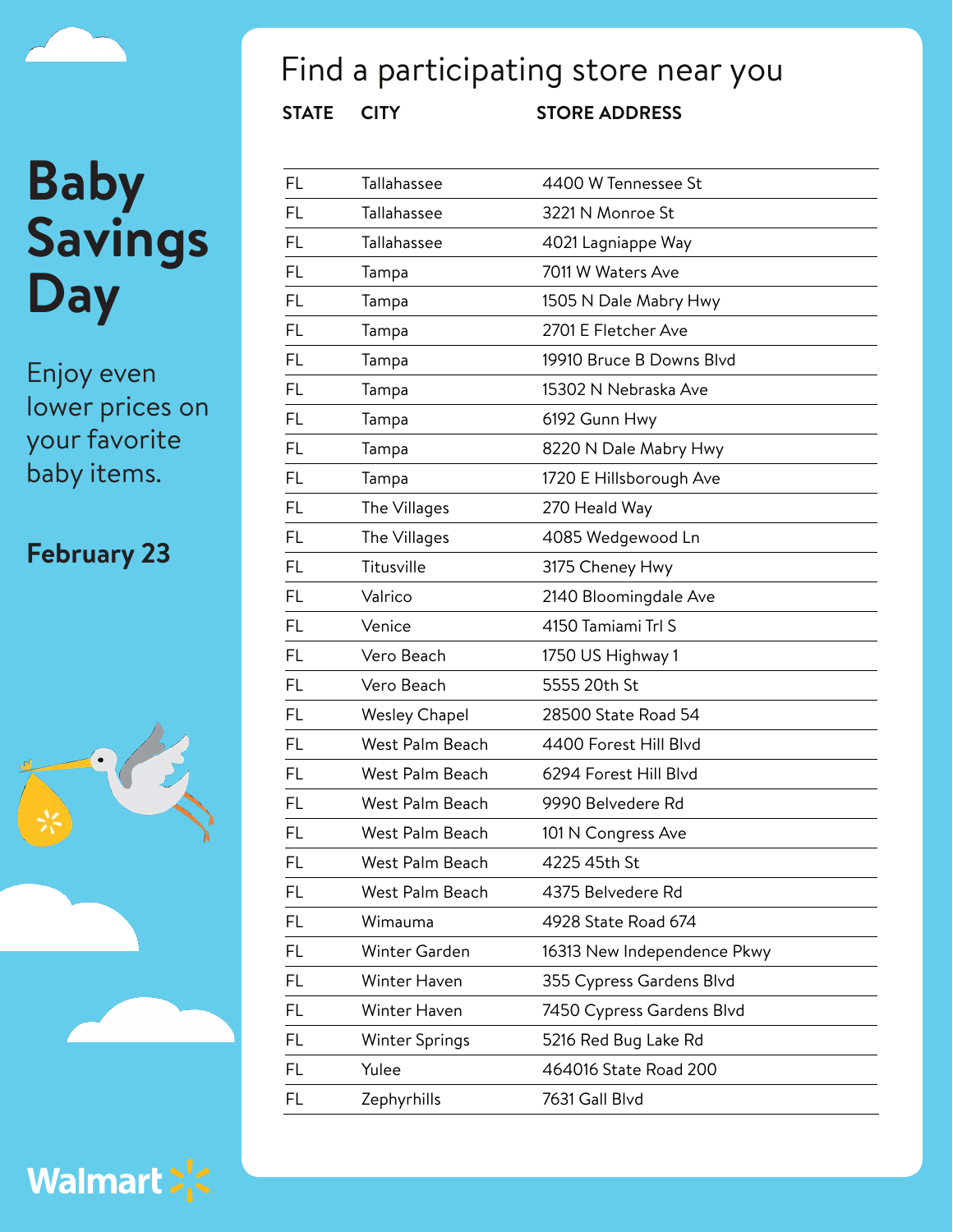Enjoy even lower prices on your favorite baby items.

#### **February 23**



Walmart > <

## Find a participating store near you

| GА        | Acworth           | 3826 Cobb Pkwy NW               |
|-----------|-------------------|---------------------------------|
| GA        | Adel              | 351 Alabama Rd                  |
| <b>GA</b> | Albany            | 108 S Westover Blvd             |
| GA        | Albany            | 2586 N Slappey Blvd             |
| GА        | Albany            | 2825 Ledo Rd                    |
| GA        | Albany            | 262 Cordele Rd                  |
| GА        | Alpharetta        | 5200 Windward Pkwy              |
| <b>GA</b> | Alpharetta        | 5455 Atlanta Hwy                |
| <b>GA</b> | Athens            | 3130 Atlanta Hwy                |
| GА        | Athens            | 1911 Epps Bridge Pkwy           |
| <b>GA</b> | Athens            | 4375 Lexington Rd               |
| <b>GA</b> | Atlanta           | 4725 Ashford Dunwoody Rd        |
| <b>GA</b> | Atlanta           | 835 Martin Luther King Jr Dr NW |
| GA        | Atlanta           | 6149 Old National Hwy           |
| <b>GA</b> | Atlanta           | 1871 Chamblee Tucker Rd         |
| GA        | Atlanta           | 2427 Gresham Rd SE              |
| GА        | Atlanta           | 1105 Research Center Atlanta Dr |
| GA        | Atlanta           | 1801 Howell Mill Rd NW          |
| GA        | Atlanta           | 844 Cleveland Ave               |
| GA        | Augusta           | 260 Bobby Jones Expy            |
| GA        | Augusta           | 3209 Deans Bridge Rd            |
| GА        | Augusta           | 3338 Wrightsboro Rd             |
| GA        | Austell           | 1133 E West Connector           |
| GА        | Bainbridge        | 500 E Alice St                  |
| GA        | Blairsville       | 2257 Highway 515                |
| GA        | <b>Blue Ridge</b> | 97 Commerce Dr                  |
| GA        | <b>Bremen</b>     | 404 Us Highway 27 Byp           |
| GA        | <b>Brunswick</b>  | 150 Altama Connector            |
| GA        | <b>Buford</b>     | 3795 Buford Dr                  |
| GA        | <b>Buford</b>     | 3250 Sardis Church Rd           |
| GA        | Cairo             | 361 8th Ave NE                  |
| GA        | Calhoun           | 450 W Belmont Dr                |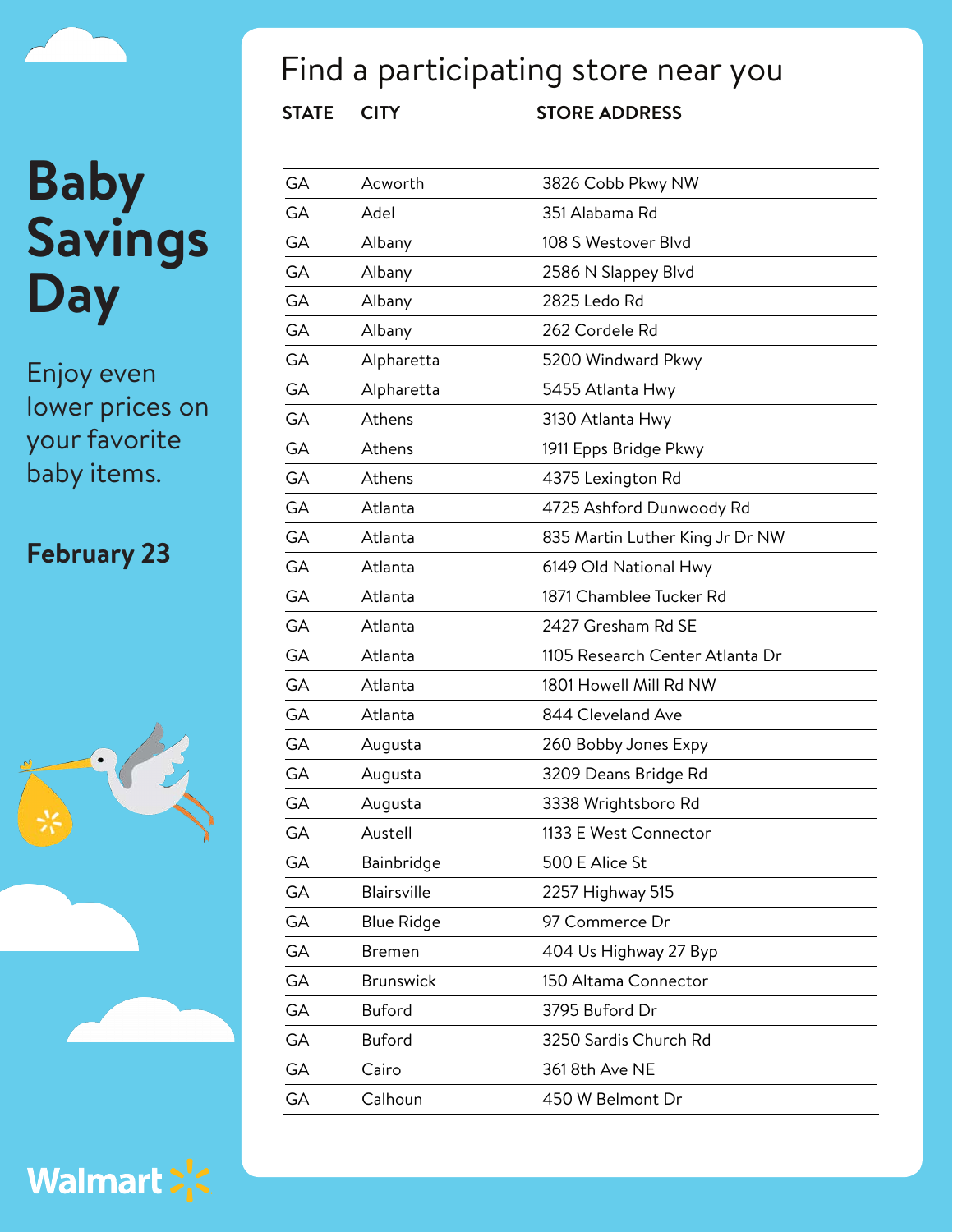Enjoy even lower prices on your favorite baby items.

#### **February 23**





## Find a participating store near you

| GА | Camilla      | 165 Us Highway 19 S        |
|----|--------------|----------------------------|
| GА | Canton       | 1550 Riverstone Pkwy       |
| GA | Canton       | 2200 Holly Springs Pkwy    |
| GA | Carrollton   | 1735 S Park St             |
| GА | Cedartown    | 1585 Rome Hwy              |
| GA | Cochran      | 366 Ga Highway 26 E        |
| GА | Columbus     | 7400 Blackmon Rd           |
| GA | Columbus     | 1042 Manchester Expy       |
| GA | Columbus     | 4909 Buena Vista Rd        |
| GА | Columbus     | 5448 Whittlesey Blvd Ste B |
| GA | Columbus     | 3515 Victory Dr            |
| GA | Columbus     | 6475 Gateway Rd            |
| GA | Columbus     | 2801 Airport Thruway       |
| GА | Commerce     | 30983 Highway 441 S        |
| GA | Conyers      | 1436 Dogwood Dr SE         |
| GA | Cordele      | 1215 E 16th Ave            |
| GА | Cornelia     | 250 Furniture Dr           |
| GA | Covington    | 10300 Industrial Blvd NE   |
| GА | Covington    | 4200 Salem Rd              |
| GA | Cumming      | 1500 Market Place Blvd     |
| GA | Cumming      | 2395 Peachtree Pkwy        |
| GА | Cumming      | 3655 Browns Bridge Rd      |
| GA | Dallas       | 3615 Charles Hardy Pkwy    |
| GА | Dalton       | 2545 E Walnut Ave          |
| GА | Dalton       | 815 Shugart Rd             |
| GА | Dawsonville  | 156 Power Center Dr        |
| GА | Decatur      | 2525 N Decatur Rd          |
| GА | Douglas      | 1450 Bowens Mill Rd SE     |
| GА | Douglasville | 7001 Concourse Pkwy        |
| GA | Dublin       | 2423 US Highway 80 W       |
| GА | Duluth       | 2635 Pleasant Hill Rd      |
| GА | Eastanollee  | 3886 Highway 17            |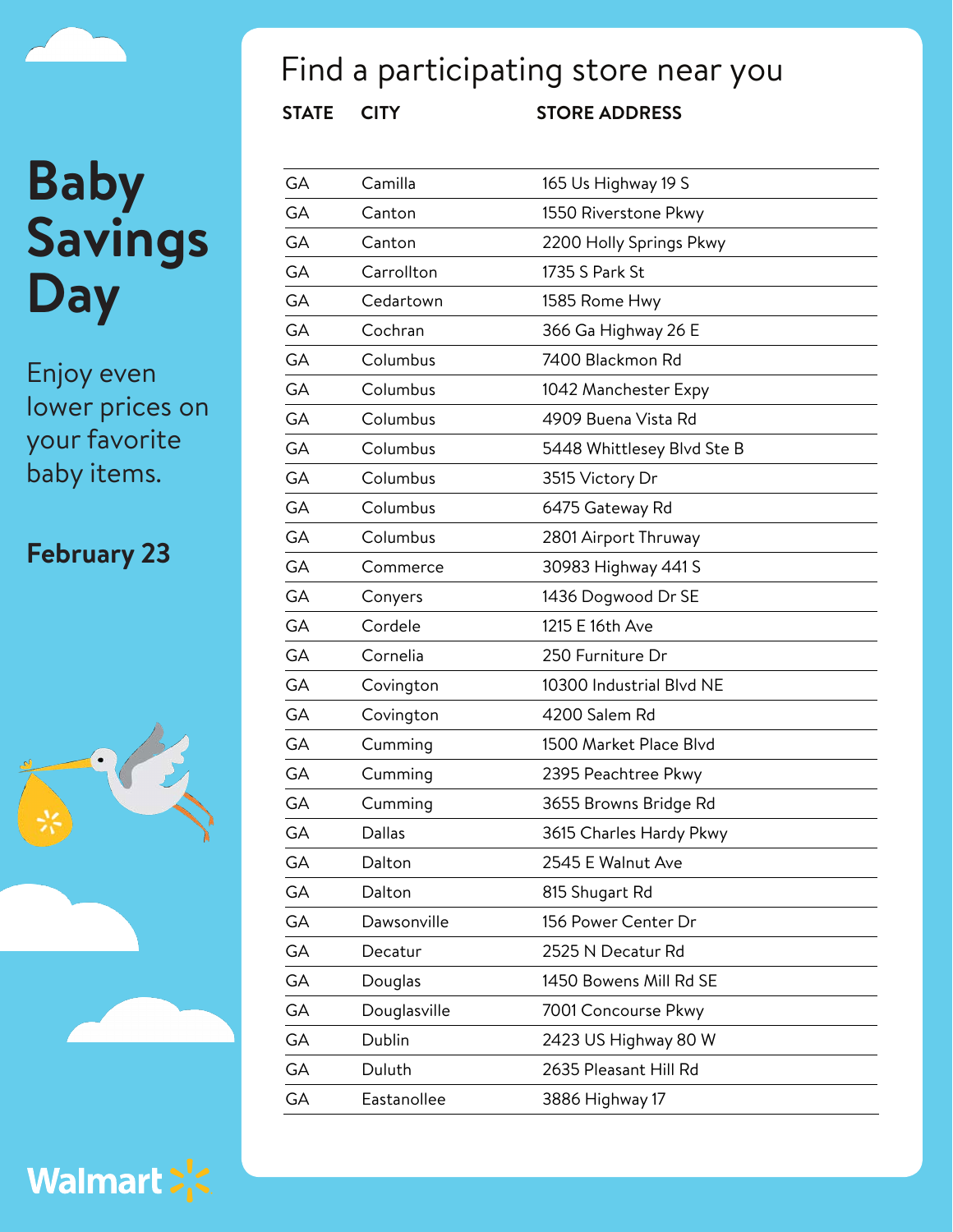Enjoy even lower prices on your favorite baby items.

#### **February 23**





## Find a participating store near you

| GА | Eastman         | 1099 Indian Dr            |
|----|-----------------|---------------------------|
| GА | Eatonton        | 201 Walmart Dr            |
| GA | Ellenwood       | 2940 Anvil Block Rd       |
| GA | Ellijay         | 88 Highland Xing          |
| GA | Evans           | 4469 Washington Rd        |
| GA | Fayetteville    | 125 Pavilion Pkwy         |
| GА | Fitzgerald      | 120 Benjamin H Hill Dr W  |
| GA | Forsyth         | 180 N Lee St              |
| GA | Fort Oglethorpe | 1155 Battlefield Pkwy     |
| GA | Fort Oglethorpe | 3040 Battlefield Pkwy     |
| GA | Gainesville     | 400 Shallowford Rd NW     |
| GA | Griffin         | 1569 N Expressway         |
| GA | Hinesville      | 751 W Oglethorpe Hwy      |
| GA | Hiram           | 4166 Jimmy Lee Smith Pkwy |
| GA | Jasper          | 1100 Old Philadelphia Rd  |
| GA | Jesup           | 1100 N 1st St             |
| GA | Kennesaw        | 3105 Cobb Pkwy NW         |
| GA | LaGrange        | 955 Lafayette Pkwy        |
| GA | LaGrange        | 803 New Franklin Rd       |
| GA | Lawrenceville   | 630 Collins Hill Rd       |
| GA | Lawrenceville   | 1400 Lawrenceville Hwy    |
| GA | Lilburn         | 4004 Lawrenceville Hwy NW |
| GA | Lithia Springs  | 1100 Thornton Rd          |
| GА | Lithonia        | 5401 Fairington Rd        |
| GA | Lithonia        | 8424 Mall Pkwy            |
| GA | Locust Grove    | 4949 Bill Gardner Pkwy    |
| GA | Loganville      | 4221 Atlanta Hwy          |
| GA | Lovejoy         | 11465 Tara Blvd           |
| GA | Macon           | 1401 Gray Hwy             |
| GA | Macon           | 6020 Harrison Rd          |
| GA | Macon           | 5955 Zebulon Rd           |
| GA | Madison         | 1681 Eatonton Rd          |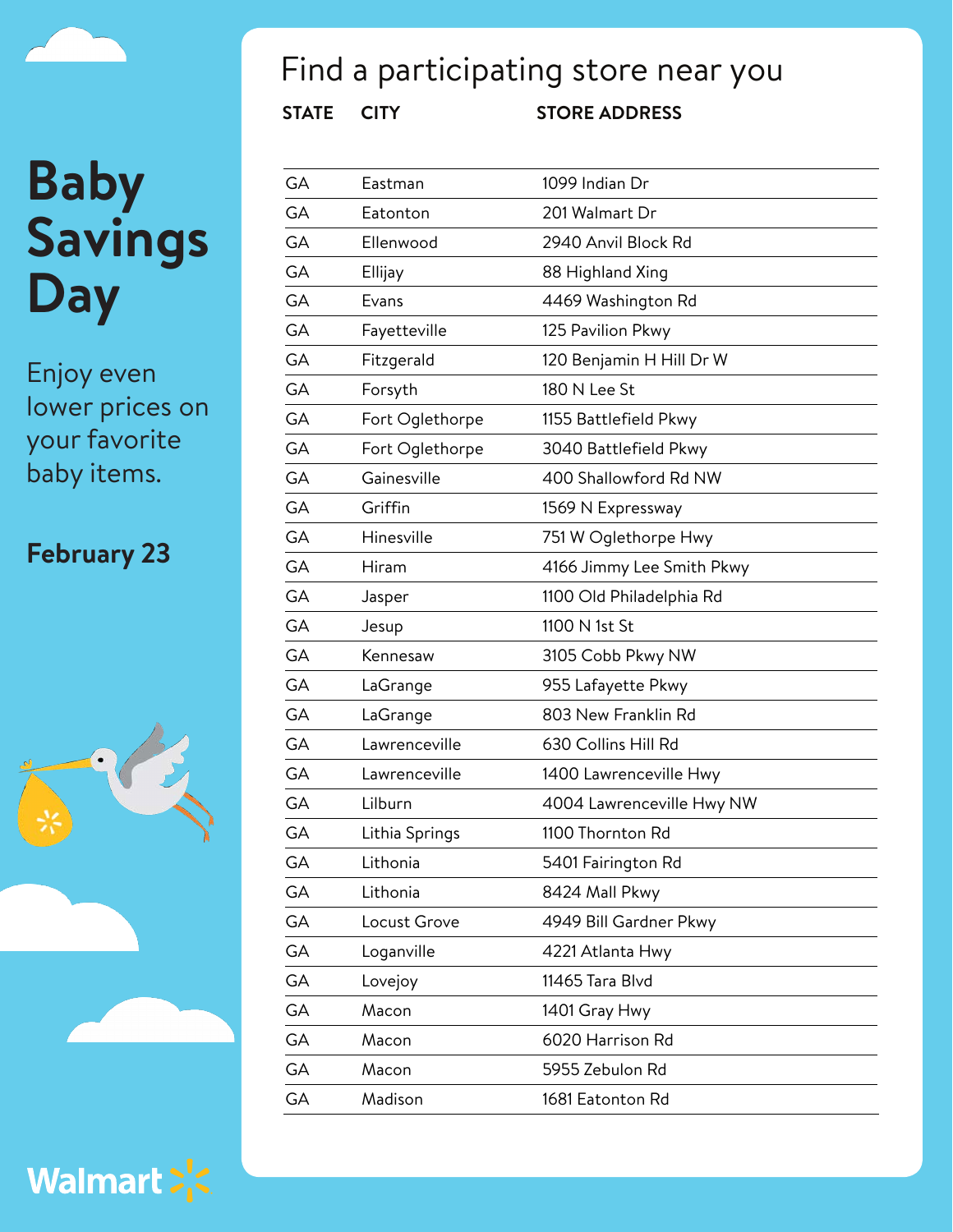Enjoy even lower prices on your favorite baby items.

#### **February 23**





## Find a participating store near you

| GA        | Marietta        | 3101 Roswell Rd               |
|-----------|-----------------|-------------------------------|
| <b>GA</b> | Marietta        | 2909 Austell Rd SW Ste 100    |
| GА        | Marietta        | 2795 Chastain Meadows Pkwy    |
| <b>GA</b> | Marietta        | 1785 Cobb Pkwy S              |
| <b>GA</b> | Marietta        | 3100 Johnson Ferry Rd         |
| <b>GA</b> | Marietta        | 6520 Ernest W Barrett Pkwy SW |
| GA        | Marietta        | 210 Cobb Pkwy S               |
| <b>GA</b> | McDonough       | 135 Willow Ln                 |
| <b>GA</b> | Milledgeville   | 2592 N Columbia St            |
| GA        | Monroe          | 2050 W Spring St              |
| <b>GA</b> | Morrow          | 6065 Jonesboro Rd             |
| <b>GA</b> | Moultrie        | 641 Veterans Pkwy S           |
| GA        | Newnan          | 1025 Highway 34 E             |
| GA        | <b>Norcross</b> | 4975 Jimmy Carter Blvd        |
| GА        | Oakwood         | 3875 Mundy Mill Rd            |
| GA        | Peachtree City  | 2717 Highway 54               |
| <b>GA</b> | Perry           | 1009 Saint Patricks Dr        |
| <b>GA</b> | Pooler          | 160 Pooler Pkwy               |
| GA        | Rincon          | 434 S Columbia Ave            |
| GA        | Riverdale       | 7050 Highway 85               |
| GA        | Rockmart        | 1801 Nathan Dean Byp          |
| GA        | Rome            | 2510 Redmond Cir NW           |
| GA        | Rome            | 825 Cartersville Hwy SE       |
| GA        | Roswell         | 970 Mansell Rd                |
| GA        | Saint Marys     | 6586 GA Highway 40 E          |
| GA        | Sandersville    | 1308 S Harris St              |
| GA        | Savannah        | 1955 E Montgomery Xrd         |
| GA        | Savannah        | 6000 Ogeechee Rd              |
| GA        | Snellville      | 1550 Scenic Hwy N             |
| GA        | Snellville      | 3435 Centerville Hwy          |
| GA        | Statesboro      | 147 Northside Dr E            |
| GA        | Stockbridge     | 5600 N Henry Blvd             |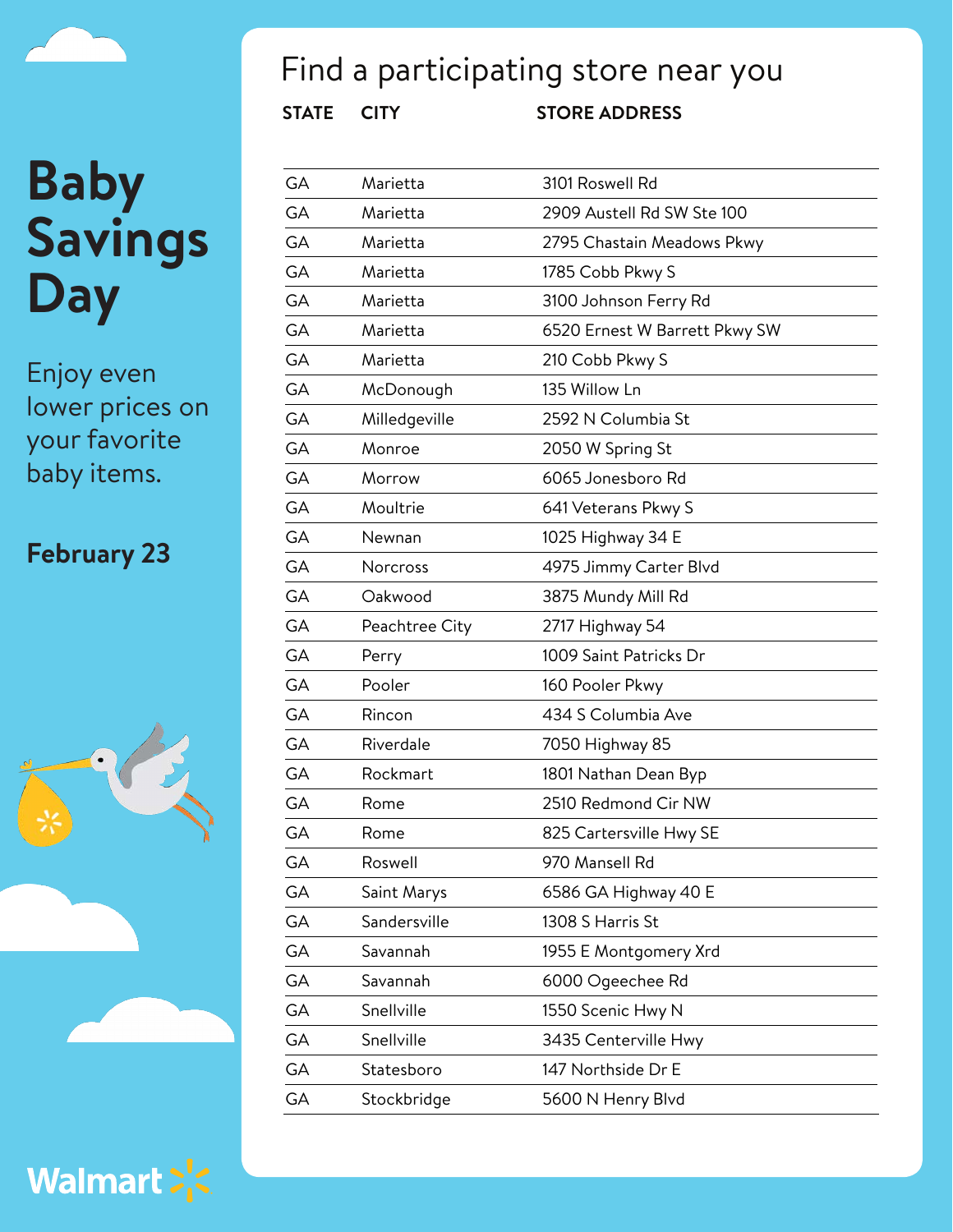Enjoy even lower prices on your favorite baby items.

#### **February 23**





## Find a participating store near you

| GA        | Stockbridge          | 1400 Hudson Bridge Rd         |
|-----------|----------------------|-------------------------------|
| GА        | Stone Mountain       | 1825 Rockbridge Rd            |
| GA        | Stone Mountain       | 5935 Memorial Dr              |
| GA        | Suwanee              | 3245 Lawrenceville Suwanee Rd |
| <b>GA</b> | Sylvester            | 1102 E Franklin St            |
| GA        | Thomaston            | 855 N Church St               |
| GA        | Thomasville          | 15328 US Highway 19 S         |
| GA        | Tifton               | 1810 Tift Ave N               |
| GA        | Tifton               | 1830 US Highway 82 W          |
| GA        | Trion                | 13427 Highway 27              |
| GA        | Union City           | 4735 Jonesboro Rd             |
| GA        | Valdosta             | 4196 Bemiss Rd                |
| GA        | Valdosta             | 340 Norman Dr                 |
| GA        | Valdosta             | 3274 Inner Perimeter Rd       |
| GA        | Vidalia              | 3109 E 1st St                 |
| GA        | Villa Rica           | 600 Carrollton Villa Rica Hwy |
| GA        | <b>Warner Robins</b> | 515 N Houston Rd              |
| GA        | <b>Warner Robins</b> | 3009 Russell Pkwy             |
| GA        | <b>Warner Robins</b> | 2720 Watson Blvd              |
| GA        | <b>Warner Robins</b> | 502 Booth Rd                  |
| GA        | Waycross             | 1630 Plant Ave                |
| GA        | Waycross             | 2425 Memorial Dr              |
| GA        | Winder               | 440 Atlanta Hwy NW            |
| GА        | Woodstock            | 12182 Highway 92              |
| GA        | Woodstock            | 6435 Bells Ferry Rd           |
| IA        | Altoona              | 3501 8th St SW                |
| IA        | Ames                 | 3105 Grand Ave                |
| IA        | Ames                 | 534 S Duff Ave                |
| IA        | Ankeny               | 1002 SE National Dr           |
| IA        | <b>Cedar Falls</b>   | 525 Brandilynn Blvd           |
| IA        | Cedar Rapids         | 2645 Blairs Ferry Rd NE       |
| ΙA        | Cedar Rapids         | 3601 29th Ave SW              |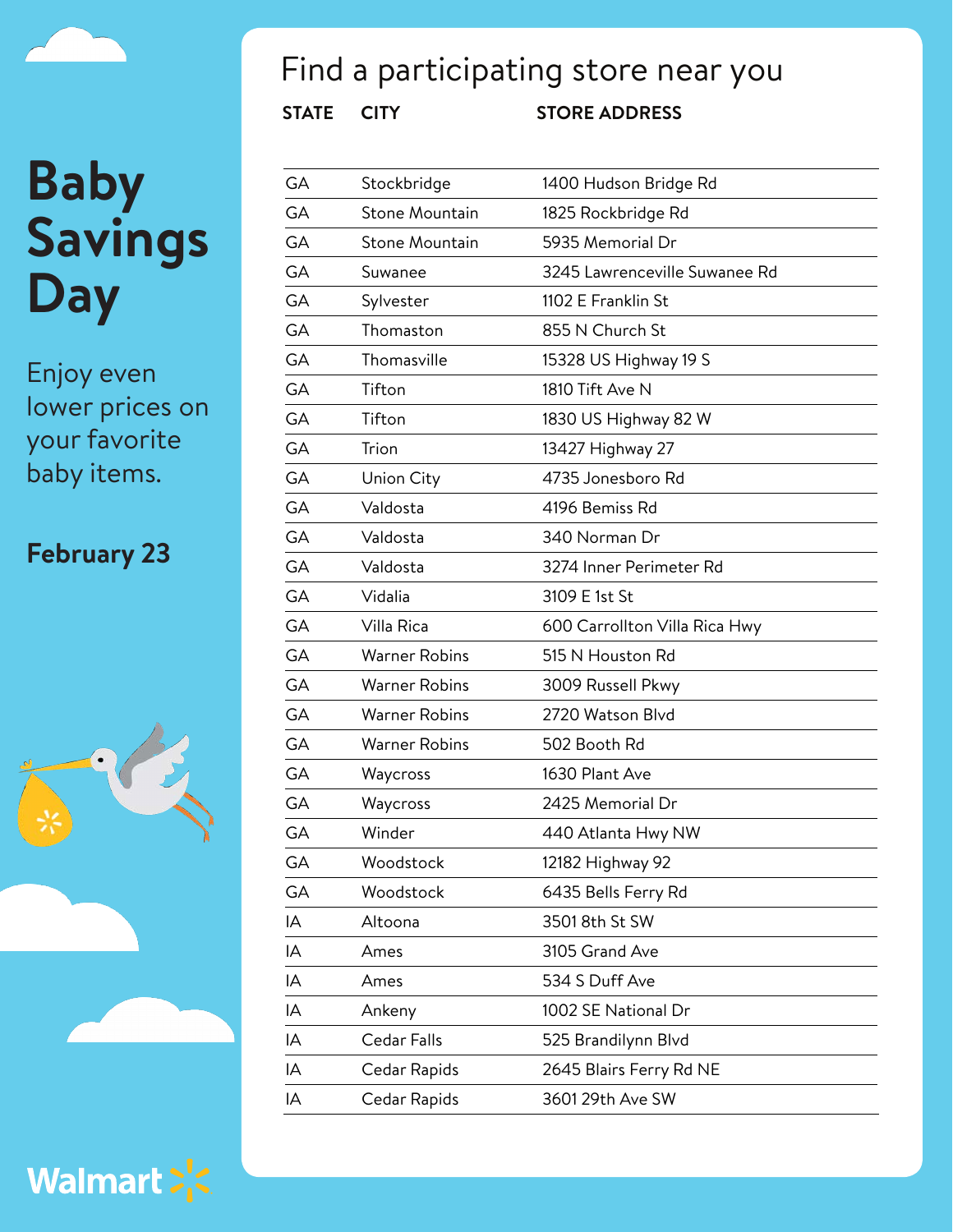Enjoy even lower prices on your favorite baby items.

#### **February 23**





## Find a participating store near you

| IA | Clinton                | 2715 S 25th St          |
|----|------------------------|-------------------------|
| IA | Coralville             | 2801 Commerce Dr        |
| IA | <b>Council Bluffs</b>  | 3201 Manawa Centre Dr   |
| IA | <b>Council Bluffs</b>  | 1800 N 16th St          |
| IA | Davenport              | 5811 Elmore Ave         |
| IA | Davenport              | 3101 W Kimberly Rd      |
| IA | Des Moines             | 5101 SE 14th St         |
| IA | Dubuque                | 4200 Dodge St           |
| IA | Fort Dodge             | 3036 1st Ave S          |
| IA | Grimes                 | 2150 E 1st St           |
| IA | Indianola              | 1500 N Jefferson Way    |
| IA | lowa City              | 919 Highway 1 W         |
| IA | Marion                 | 5491 Highway 151        |
| IA | Marshalltown           | 2802 S Center St        |
| IA | Mason City             | 4151 4th St SW          |
| IA | Muscatine              | 3003 N Highway 61       |
| IA | Ottumwa                | 1940 Venture Dr         |
| IA | Sioux City             | 3400 Singing Hills Blvd |
| IA | Sioux City             | 3101 Floyd Blvd         |
| IA | Storm Lake             | 1831 Lake Ave           |
| IA | Waterloo               | 1334 Flammang Dr        |
| IA | West Burlington        | 324 W Agency Rd         |
| IA | <b>West Des Moines</b> | 6365 Stagecoach Dr      |
| ΙA | Windsor Heights        | 1001 73rd St            |
| ID | <b>Boise</b>           | 8300 W Overland Rd      |
| ID | Burley                 | 385 N Overland Ave      |
| ID | Caldwell               | 622 E Ustick Rd         |
| ID | Caldwell               | 5108 Cleveland Blvd     |
| ID | Garden City            | 7319 W State St         |
| ID | Hayden                 | 550 W Honeysuckle Ave   |
| ID | <b>Idaho Falls</b>     | 1201 S 25th E           |
| ID | <b>Idaho Falls</b>     | 500 S Utah Ave          |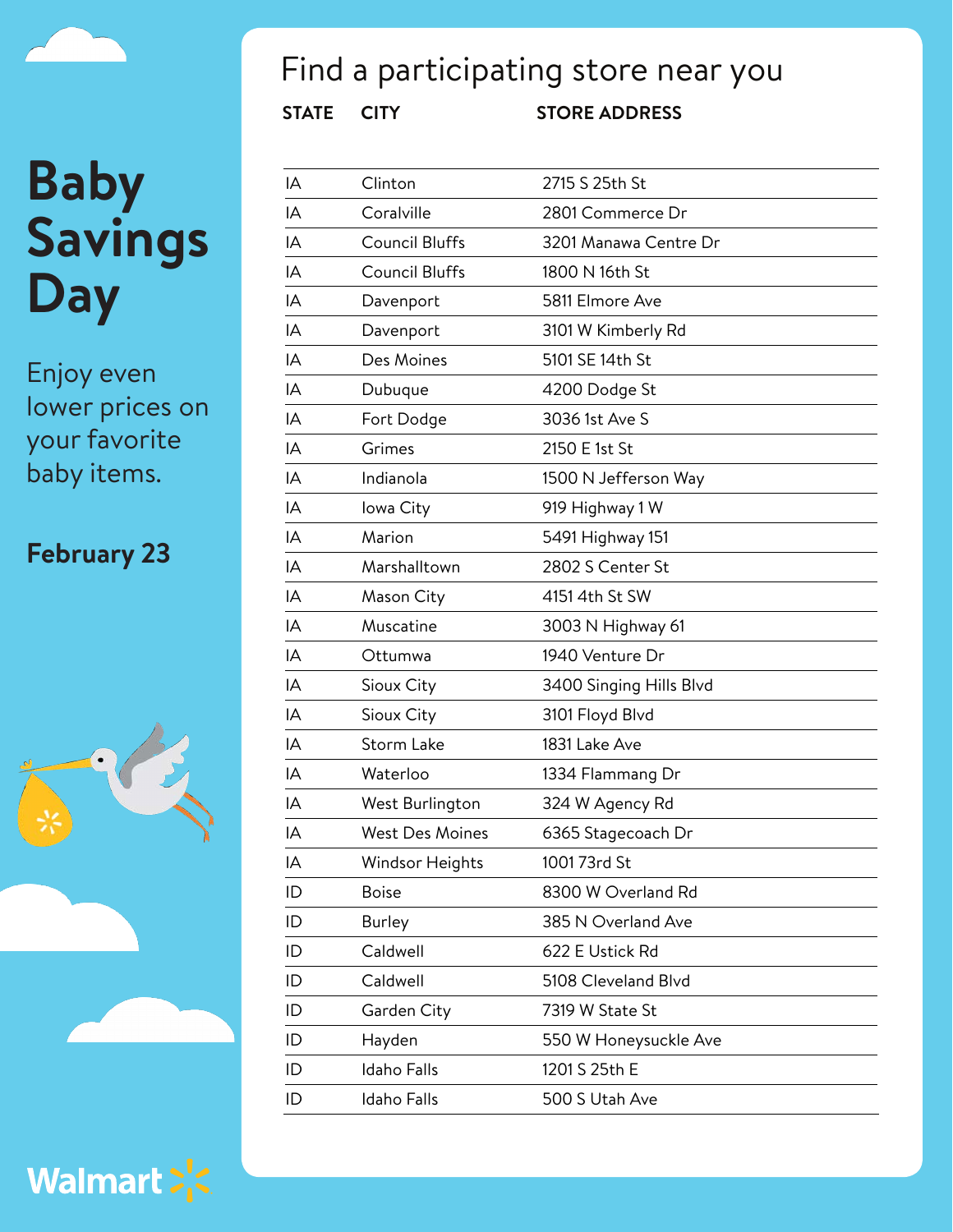

Enjoy even lower prices on your favorite baby items.

#### **February 23**





## Find a participating store near you

| ID | Meridian          | 4051 E Fairview Ave             |
|----|-------------------|---------------------------------|
| ID | Meridian          | 795 W Overland Rd               |
| ID | Meridian          | 5001 N Ten Mile Rd              |
| ID | Nampa             | 2100 12th Ave Rd                |
| ID | Nampa             | 5875 E Franklin Rd              |
| ID | Pocatello         | 4240 Yellowstone Ave            |
| ID | Post Falls        | 3050 E Mullan Ave               |
| ID | Post Falls        | 6405 W Pointe Pkwy              |
| ID | Rexburg           | 1450 N 2nd E                    |
| ID | <b>Twin Falls</b> | 252 Cheney Dr W                 |
| IL | Addison           | 1050 N Rohlwing Rd              |
| IL | Algonquin         | 1410 S Randall Rd               |
| IL | Antioch           | 475 E II Route 173              |
| IL | Aurora            | 2900 Kirk Rd                    |
| IL | Batavia           | 801 N Randall Rd                |
| IL | <b>Belleville</b> | 2608 Green Mount Commons Dr     |
| IL | <b>Belvidere</b>  | 2101 Gateway Center Dr          |
| IL | Bloomingdale      | 314 W Army Trail Rd             |
| IL | Bloomington       | 2225 W Market St                |
| IL | Bolingbrook       | 200 S Bolingbrook Dr            |
| IL | Bourbonnais       | 2080 N State Route 50           |
| IL | Carbondale        | 1450 E Main St                  |
| IL | Carpentersville   | 365 Lake Marian Rd              |
| IL | Champaign         | 2610 N Prospect Ave             |
| IL | Chicago           | 7050 S Cicero Ave               |
| IL | Chicago           | 4650 W North Ave                |
| IL | Chicago           | 4626 W Diversey Ave             |
| IL | Chicago           | 8331 S Stewart Ave              |
| IL | Chicago           | 10900 S Doty Ave                |
| IL | Cicero            | 3320 S Cicero Ave               |
| IL | Collinsville      | 1101 Belt Line Rd               |
| IL | Collinsville      | 1040 Collinsville Crossing Blvd |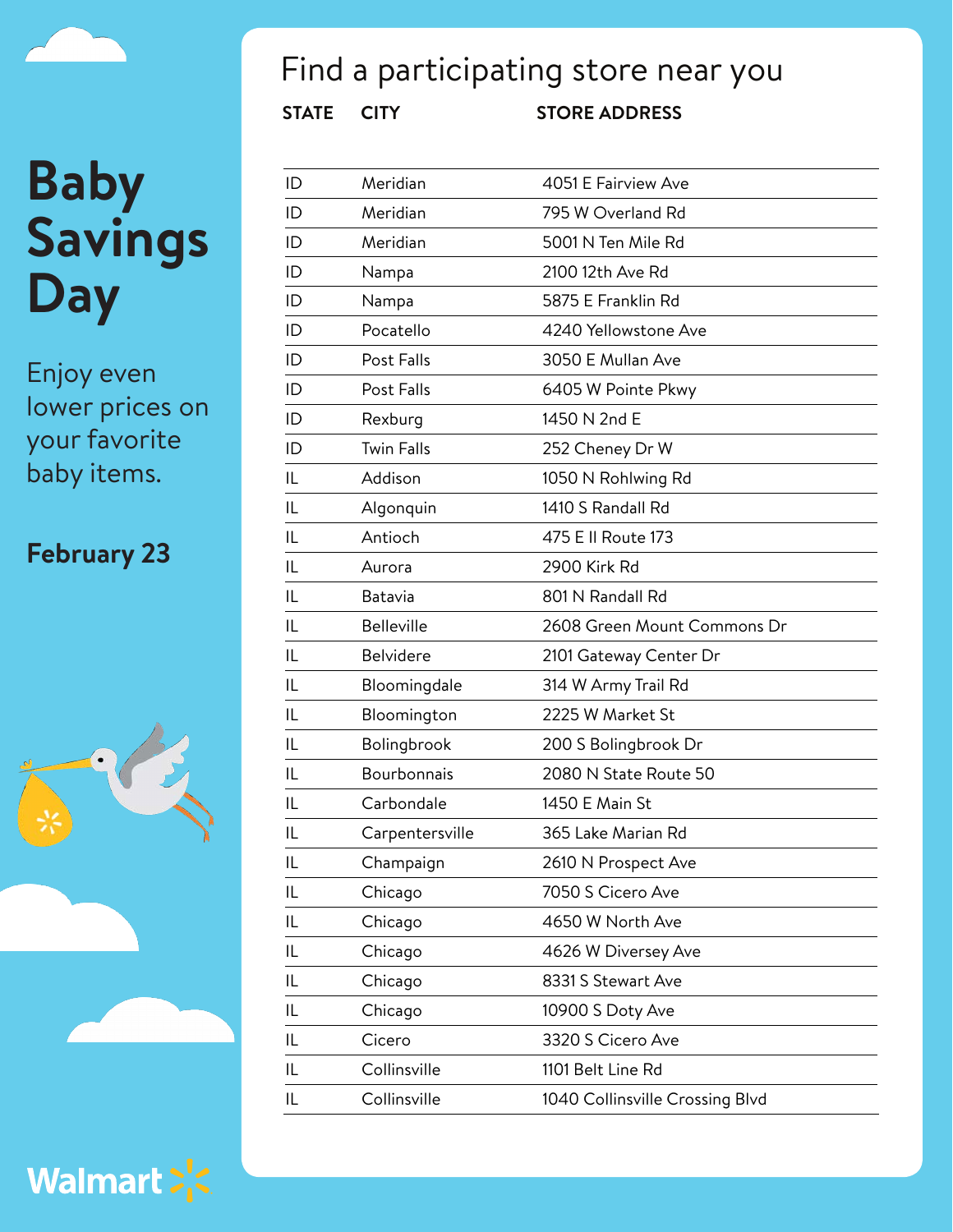Enjoy even lower prices on your favorite baby items.

#### **February 23**





## Find a participating store near you

| IL | Country Club Hills  | 4005 167th St                |
|----|---------------------|------------------------------|
| IL | Crystal Lake        | 1205 S II Route 31           |
| IL | Danville            | 4101 N Vermilion St Ste A    |
| IL | Darien              | 2189 75th St                 |
| IL | Decatur             | 4224 N Prospect St           |
| IL | DeKalb              | 2300 Sycamore Rd             |
| IL | East Peoria         | 401 River Rd                 |
| IL | Effingham           | 1204 Avenue of Mid America   |
| IL | Elgin               | 1100 S Randall Rd            |
| IL | Evergreen Park      | 2500 W 95th St               |
| IL | Forest Park         | 1300 Des Plaines Ave         |
| IL | Freeport            | 2545 IL Route 26 S           |
| IL | Galesburg           | 659 Knox Square Dr           |
| IL | Glen Carbon         | 400 Junction Dr              |
| IL | Glen Ellyn          | 3S100 IL Route 53            |
| IL | Godfrey             | 6660 Godfrey Rd              |
| IL | <b>Granite City</b> | 379 W Pontoon Rd             |
| IL | Gurnee              | 6590 Grand Ave               |
| IL | Huntley             | 12300 S II Route 47          |
| IL | Jacksonville        | 1941 W Morton Ave            |
| IL | Joliet              | 2424 W Jefferson St          |
| IL | Joliet              | 1401 II Route 59             |
| IL | Kankakee            | 505 Riverstone Pkwy          |
| IL | La Grange           | 9450 Joliet Rd               |
| IL | Lockport            | 16241 S Farrell Rd           |
| IL | Marion              | 2802 Outer Road Dr           |
| IL | Mattoon             | 101 Dettro Dr                |
| IL | McHenry             | 3801 Running Brook Farm Blvd |
| IL | Melrose Park        | 137 W North Ave              |
| IL | Midlothian          | 4700 135th St                |
| IL | Moline              | 3930 44th Avenue Dr          |
| IL | Montgomery          | 2000 Orchard Rd              |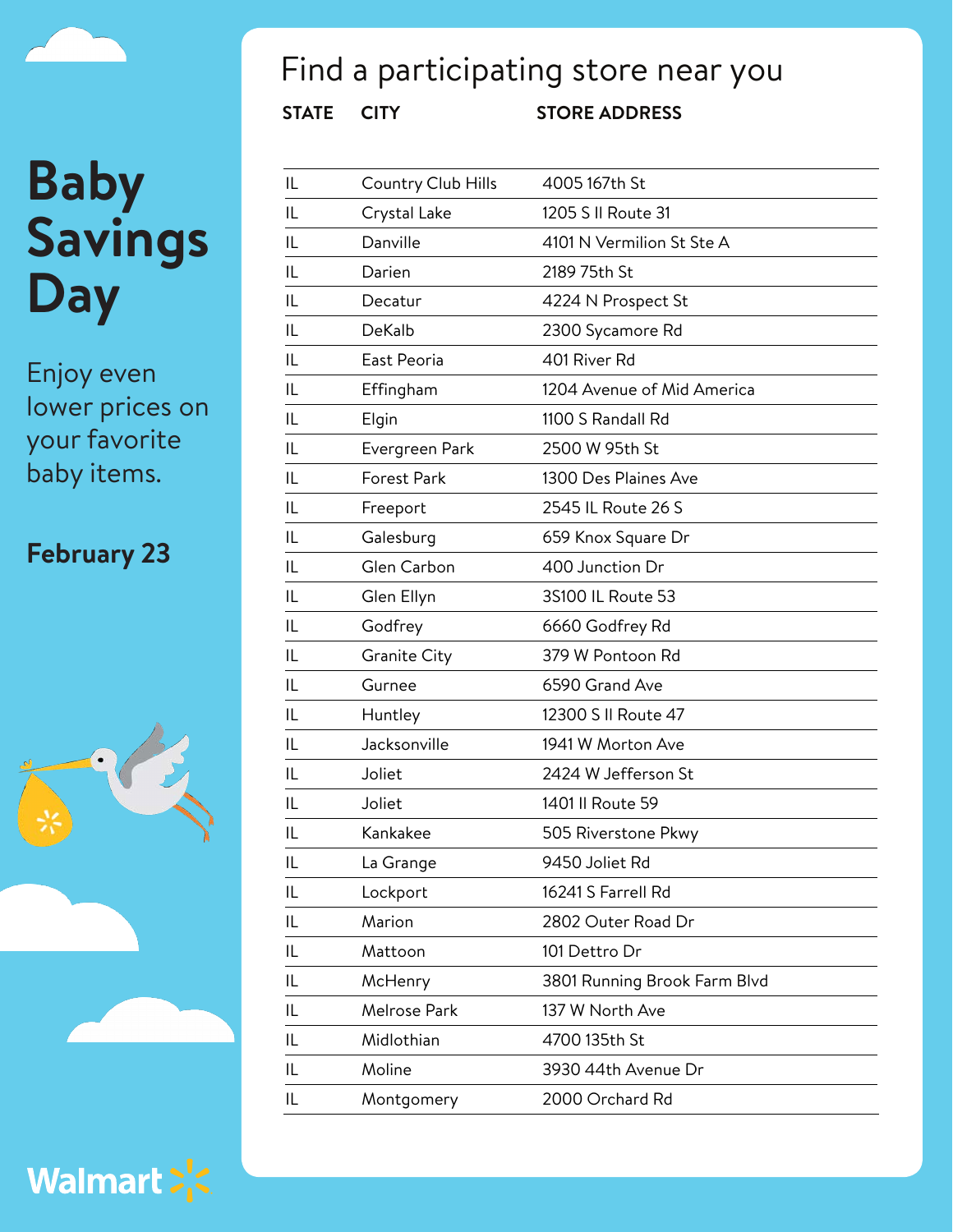Enjoy even lower prices on your favorite baby items.

#### **February 23**





## Find a participating store near you

| IL | Morris                 | 333 E Us Route 6       |
|----|------------------------|------------------------|
| IL | Morton                 | 155 E Courtland St     |
| IL | Mount Prospect         | 930 Mount Prospect Plz |
| IL | Mount Vernon           | 110 Davidson Rd        |
| IL | Naperville             | 2552 W 75th St         |
| IL | New Lenox              | 501 E Lincoln Hwy      |
| IL | <b>Niles</b>           | 5630 W Touhy Ave       |
| IL | <b>Niles</b>           | 8500 W Golf Rd         |
| IL | Normal                 | 300 Greenbriar Dr      |
| IL | O Fallon               | 1530 W US Highway 50   |
| IL | Oswego                 | 2300 US Highway 34     |
| IL | Ottawa                 | 4041 Veterans Dr       |
| IL | Pekin                  | 3320 Veterans Dr       |
| IL | Peoria                 | 3315 N University St   |
| IL | Peoria                 | 8915 N Allen Rd        |
| IL | Peru                   | 5307 State Hwy 251     |
| IL | Plainfield             | 12690 S Route 59       |
| IL | Plano                  | 6800 W US Highway 34   |
| IL | Quincy                 | 5211 Broadway St       |
| IL | Rantoul                | 845 Broadmeadow Rd     |
| IL | <b>Richton Park</b>    | 22401 Central Ave      |
| IL | Rockford               | 7219 Walton St         |
| IL | Rockford               | 3849 Northridge Dr     |
| IL | Rockford               | 3902 W Riverside Blvd  |
| IL | <b>Rolling Meadows</b> | 1460 Golf Rd           |
| IL | Romeoville             | 420 Weber Rd           |
| IL | Roscoe                 | 4781 E Rockton Rd      |
| IL | Round Lake             | 2680 N II Route 83     |
| IL | Saint Charles          | 150 Smith Rd           |
| IL | Savoy                  | 505 S Dunlap Ave       |
| IL | Silvis                 | 1601 18th St           |
| IL | Skokie                 | 3626 Touhy Ave         |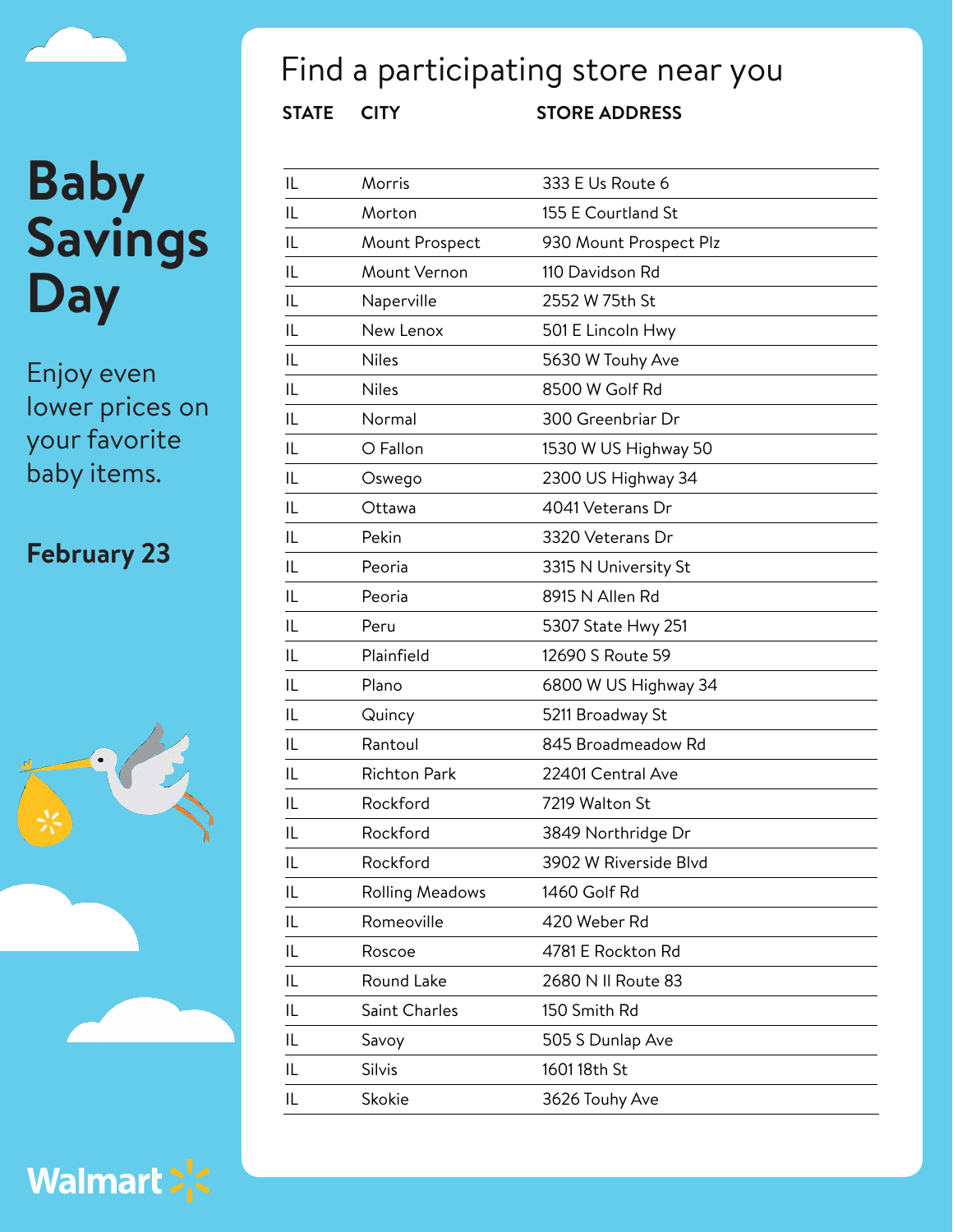Enjoy even lower prices on your favorite baby items.

### **February 23**





## Find a participating store near you

| IL | Springfield        | 3401 Freedom Dr         |
|----|--------------------|-------------------------|
| IL | Springfield        | 2760 N Dirksen Pkwy     |
| IL | Springfield        | 1100 Lejune Dr          |
| IL | Sterling           | 4115 E Lincolnway       |
| IL | Streamwood         | 850 S Barrington Rd     |
| IL | <b>Tinley Park</b> | 9245 159th St           |
| IL | Urbana             | 100 S High Cross Rd     |
| IL | Vernon Hills       | 555 E Townline Rd       |
| IL | Villa Park         | 900 Hwy 83 S            |
| IL | Washington         | 1980 Freedom Pkwy       |
| IL | Waukegan           | 3900 Fountain Square Pl |
| IL | Wheeling           | 1455 E Lake Cook Rd     |
| IL | <b>Wood River</b>  | 610 Wesley Dr           |
| IL | Woodstock          | 1275 Lake Ave           |
| IL | Zion               | 4000 IL Route 173       |
| IN | Anderson           | 2321 Charles St         |
| IN | Auburn             | 505 Touring Dr          |
| IN | Aurora             | 100 Sycamore Estates Dr |
| IN | Avon               | 9500 E US Highway 36    |
| IN | Bedford            | 3200 John Williams Blvd |
| IN | Bloomington        | 3313 W State Road 45    |
| IN | Brownsburg         | 400 W Northfield Dr     |
| IN | Camby              | 8191 Upland Way         |
| IN | Carmel             | 2001 E 151st St         |
| IN | Clarksville        | 1351 Veterans Pkwy      |
| IN | Columbus           | 735 Whitfield Dr        |
| IN | Corydon            | 2363 Highway 135 NW     |
| IN | Danville           | 1894 Ridge Ave          |
| IN | Elkhart            | 175 County Road 6 W     |
| IN | Evansville         | 3430 Taylor Ave         |
| IN | Evansville         | 2500 N 1st Ave          |
| IN | Evansville         | 401 N Burkhardt Rd      |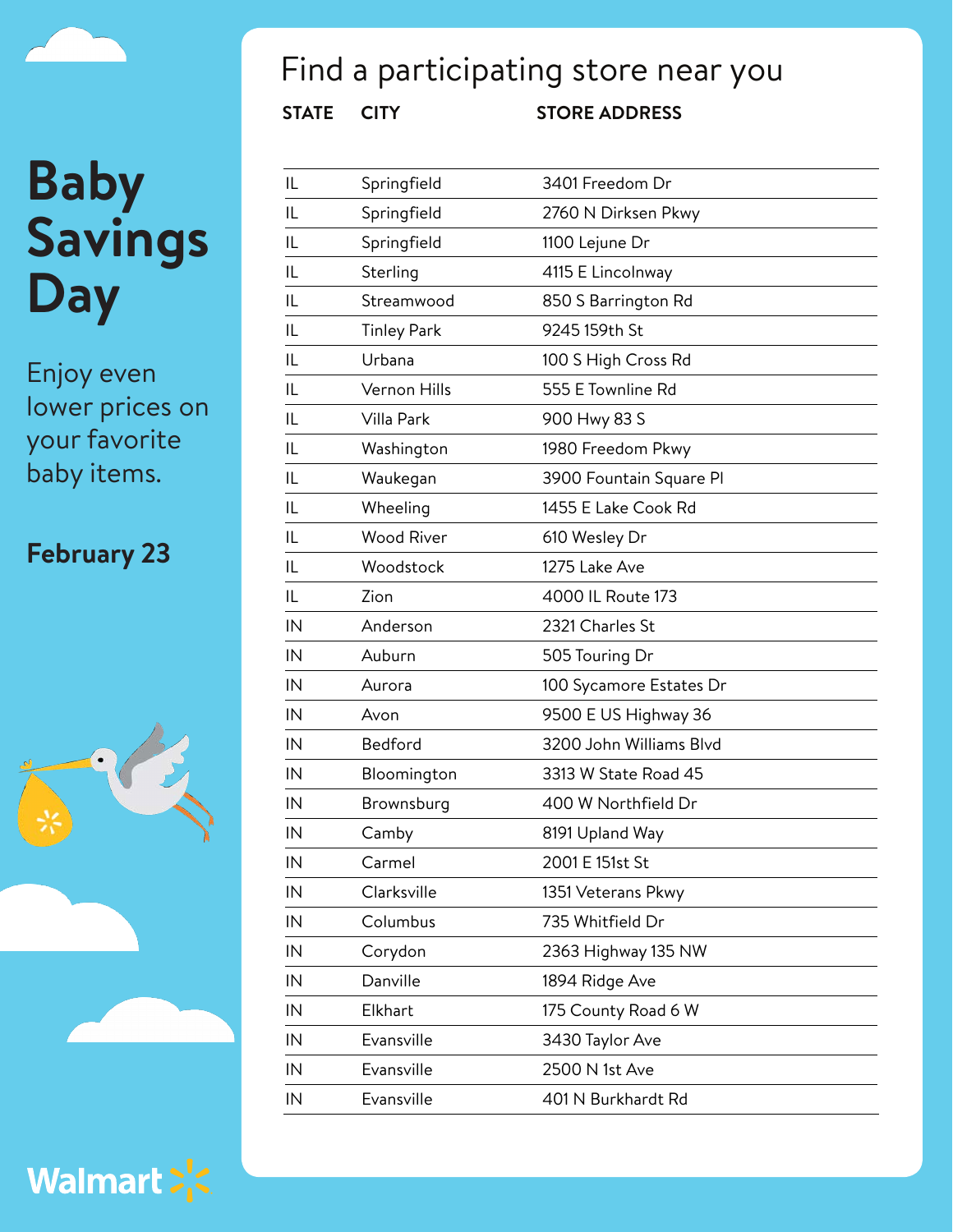Enjoy even lower prices on your favorite baby items.

#### **February 23**





## Find a participating store near you

| <b>STATE</b> | <b>CITY</b>    | <b>STORE ADDRESS</b>       |
|--------------|----------------|----------------------------|
| IN           | Evansville     | 335 S Red Bank Rd          |
| IN           | <b>Fishers</b> | 8300 E 96th St             |
| IN           | Fort Wayne     | 5311 Coldwater Rd          |
| IN           | Fort Wayne     | 1710 Apple Glen Blvd       |
| IN           | Fort Wayne     | 10105 Lima Rd              |
| IN           | Fort Wayne     | 10420 Maysville Rd         |
| IN           | Franklin       | 2125 N Morton St           |
| IN           | Goshen         | 2304 Lincolnway E          |
| IN           | Greenfield     | 1965 N State St            |
| IN           | Greensburg     | 790 Greensburg Commons Ctr |
| IN           | Greenwood      | 1133 N Emerson Ave         |
| IN           | Greenwood      | 882 S State Road 135       |
| IN           | Hammond        | 7850 Cabela Dr             |
| IN           | Hammond        | 1100 5th St                |
| IN           | Indianapolis   | 4837 Kentucky Ave          |
| IN           | Indianapolis   | 7245 US 31 S               |
| IN           | Indianapolis   | 3221 W 86th St             |
| IN           | Indianapolis   | 10617 E Washington St      |
| IN           | Indianapolis   | 7325 N Keystone Ave        |
| IN           | Indianapolis   | 10735 Pendleton Pike       |
| IN           | Indianapolis   | 4545 Lafayette Rd          |
| IN           | Indianapolis   | 4650 S Emerson Ave         |
| IN           | Jasper         | 4040 N Newton St           |
| IN           | Kokomo         | 1920 E Markland Ave        |
| IN           | La Porte       | 333 Boyd Blvd              |
| IN           | Logansport     | 240 Mall Rd                |
| IN           | Marion         | 3240 S Western Ave         |
| IN           | Martinsville   | 410 Grand Valley Blvd      |
| IN           | Merrillville   | 2936 E 79th Ave            |
| IN           | Mishawaka      | 316 Indian Ridge Blvd      |
| IN           | Muncie         | 4801 W Clara Ln            |
| IN           | Muncie         | 1501 E 29th St             |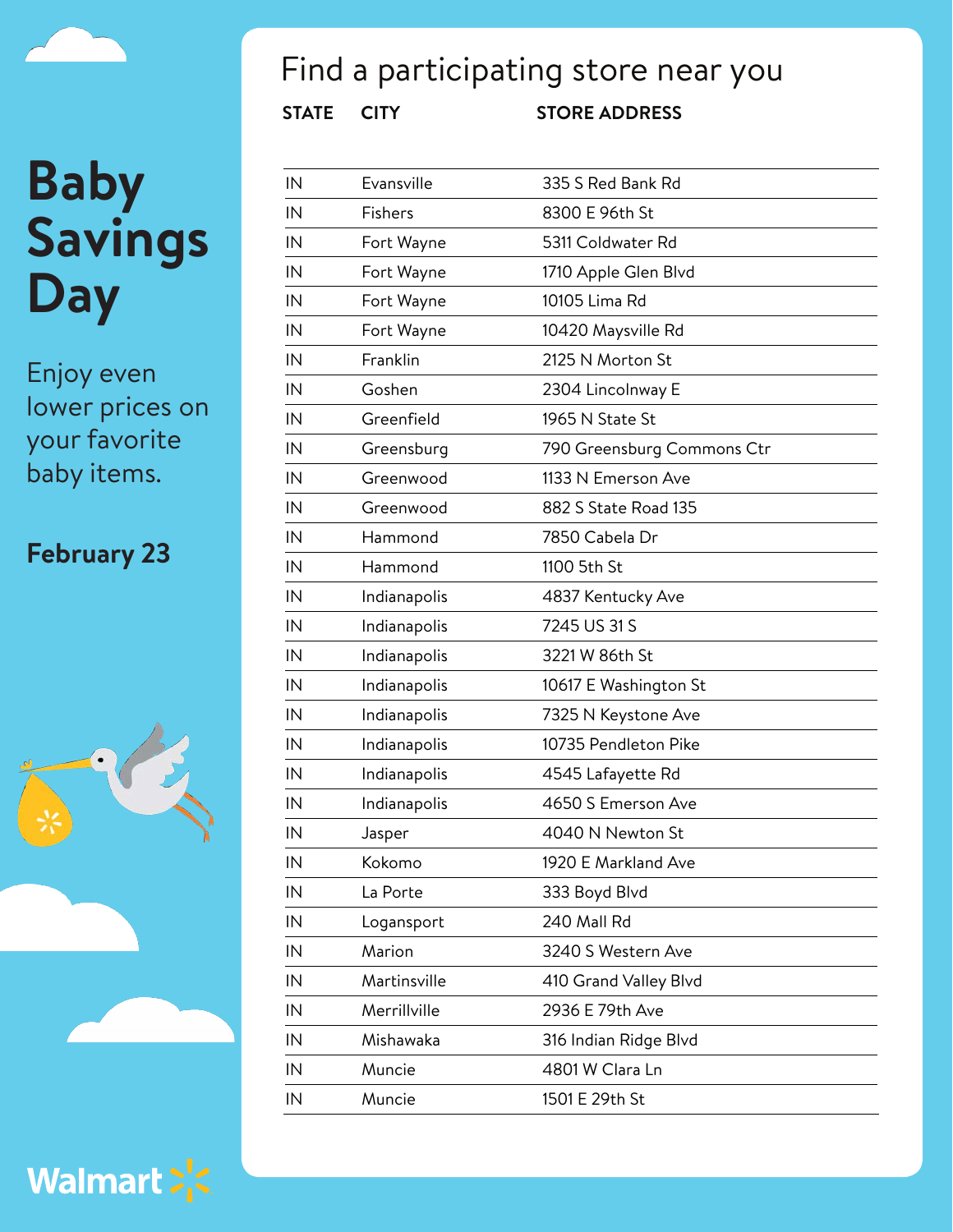Enjoy even lower prices on your favorite baby items.

#### **February 23**





## Find a participating store near you

| IN | New Albany            | 2910 Grant Line Rd    |
|----|-----------------------|-----------------------|
| IN | Newburgh              | 8599 High Pointe Dr   |
| IN | Noblesville           | 16865 Clover Rd       |
| IN | Plainfield            | 900 W Main St         |
| IN | Plainfield            | 2373 E Main St        |
| IN | Plymouth              | 2505 N Oak Dr         |
| IN | Portage               | 6087 US Highway 6     |
| IN | Princeton             | 2700 W Broadway St    |
| IN | Richmond              | 3601 E Main St        |
| IN | Salem                 | 1309 E Hackberry St   |
| IN | Seymour               | 1600 E Tipton St      |
| IN | Shelbyville           | 2500 E State Road 44  |
| IN | South Bend            | 700 W Ireland Rd      |
| IN | Sullivan              | 757 W Wolfe St        |
| IN | Tell City             | 730 Us Highway 66 E   |
| IN | <b>Terre Haute</b>    | 5555 S US Highway 41  |
| IN | <b>Terre Haute</b>    | 2399 S State Road 46  |
| IN | Valparaiso            | 2400 Morthland Dr     |
| IN | Warsaw                | 2501 Walton Blvd      |
| IN | Washington            | 1801 S State Road 57  |
| IN | West Lafayette        | 2801 Northwestern Ave |
| KS | <b>Bonner Springs</b> | 12801 Kansas Ave      |
| KS | Derby                 | 2020 N Nelson Dr      |
| KS | Dodge City            | 1905 N 14th Ave       |
| ΚS | El Dorado             | 301 S Village Rd      |
| KS | Emporia               | 2301 Industrial Rd    |
| KS | Garden City           | 3101 E Kansas Ave     |
| KS | Gardner               | 1725 E Santa Fe St    |
| KS | Hays                  | 4301 Vine St          |
| KS | Hutchinson            | 1905 E 17th Ave       |
| KS | Junction City         | 521 E Chestnut St     |
| KS | Kansas City           | 10824 Parallel Pkwy   |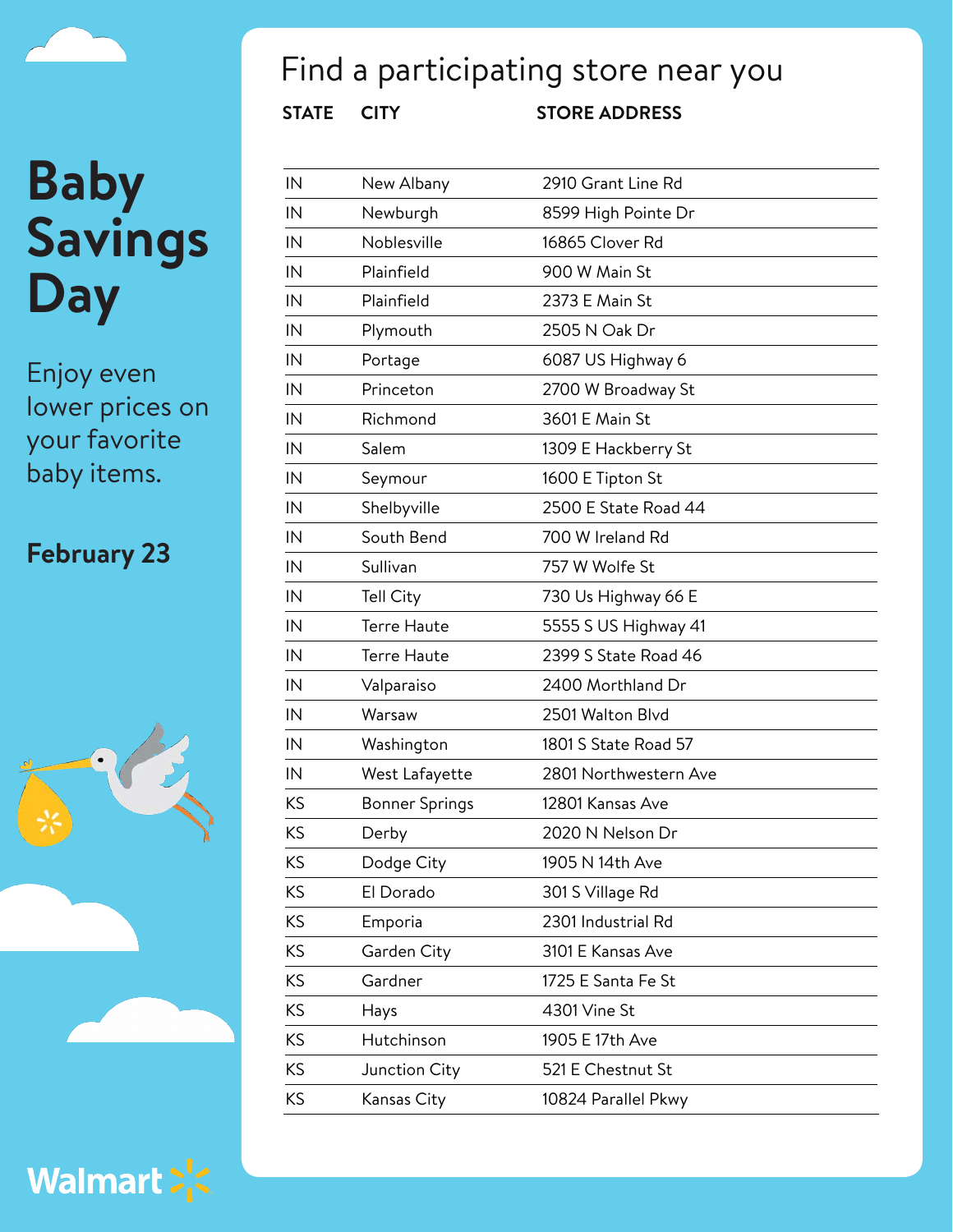Enjoy even lower prices on your favorite baby items.

### **February 23**





### $\Gamma$ ind a noutiainating stor

| <b>STATE</b> | <b>CITY</b>          | <b>STORE ADDRESS</b>   |
|--------------|----------------------|------------------------|
| KS           | Lawrence             | 3300 lowa St           |
| KS           | Leavenworth          | 5000 10th Ave          |
| KS           | Manhattan            | 101 Bluemont Ave       |
| KS           | Newton               | 1701 S Kansas Rd       |
| KS           | Olathe               | 13600 S Alden St       |
| KS           | Olathe               | 395 N K 7 Hwy          |
| KS           | Overland Park        | 10303 Metcalf Ave      |
| KS           | Overland Park        | 9000 Metcalf Ave       |
| KS           | Overland Park        | 15700 Metcalf Ave      |
| KS           | Pittsburg            | 1011 E Centennial Dr   |
| KS           | Salina               | 2900 S 9th St          |
| KS           | Shawnee              | 16100 W 65th St        |
| KS           | Shawnee              | 5701 Silverheel St     |
| KS           | Topeka               | 1501 SW Wanamaker Rd   |
| KS           | Topeka               | 1301 SW 37th St        |
| KS           | Topeka               | 2600 NW Rochester Rd   |
| KS           | Wichita              | 501 E Pawnee St        |
| KS           | Wichita              | 6110 W Kellogg Dr      |
| KS           | Wichita              | 3030 N Rock Rd         |
| KS           | Wichita              | 10600 W 21st St N      |
| ΚS           | Wichita              | 11411 E Kellogg Dr     |
| KS           | Wichita              | 5475 N Meridian Ave    |
| KY           | Alexandria           | 6711 Alexandria Pike   |
| KY           | Ashland              | 351 River Hill Dr      |
| KY           | Bardstown            | 3795 E John Rowan Blvd |
| KY           | <b>Berea</b>         | 120 Jill Dr            |
| KY           | <b>Bowling Green</b> | 150 Walton Ave         |
| KY           | <b>Bowling Green</b> | 1201 Morgantown Rd     |
| KY           | Corbin               | 60 S Stewart Rd        |
| KY           | Danville             | 100 Walton Ave         |

KY Dry Ridge 20 Ferguson Blvd KY Elizabethtown 100 Walmart Dr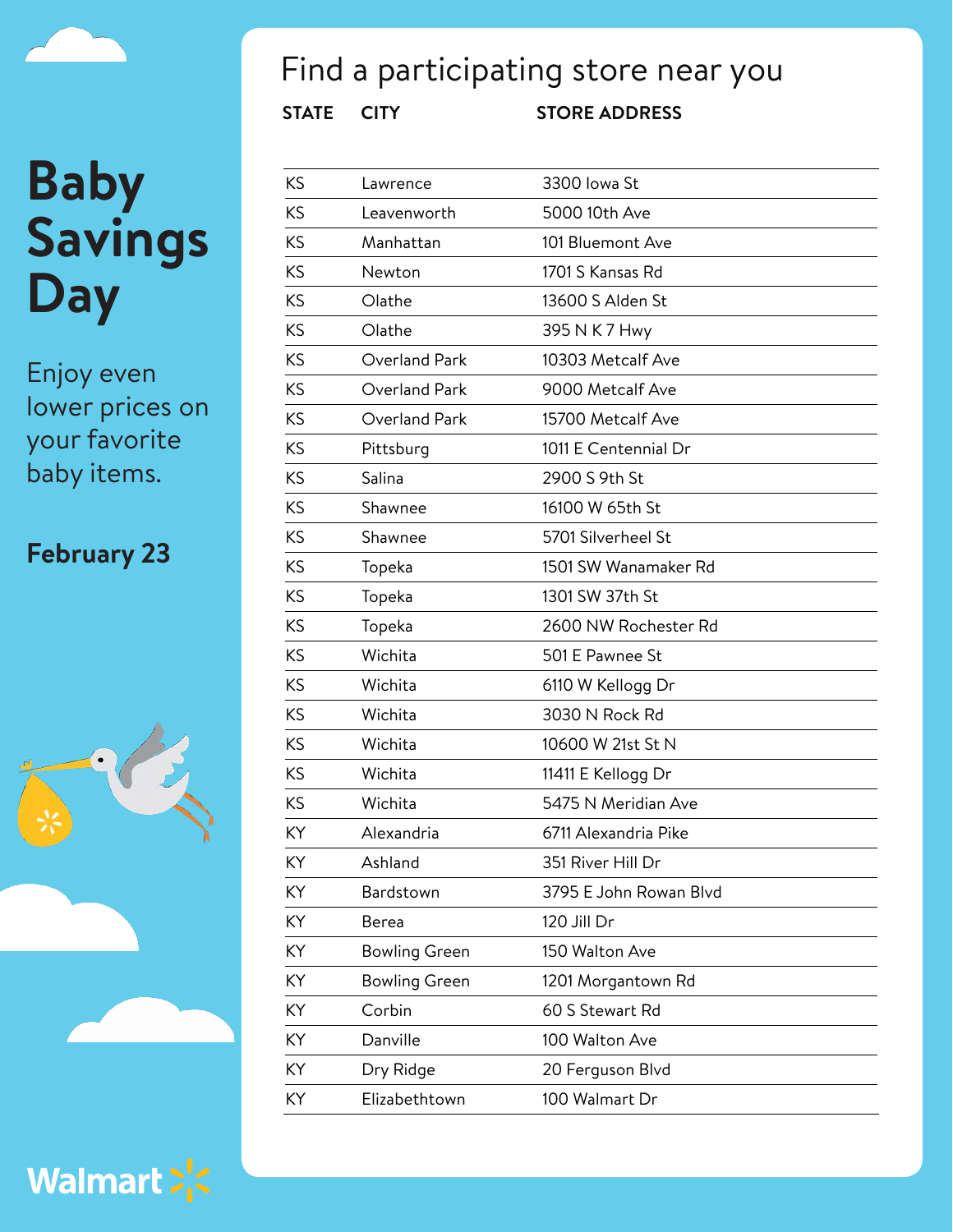Enjoy even lower prices on your favorite baby items.

### **February 23**





### Find a participating store near you

| ΚY | Florence       | 7625 Doering Dr           |
|----|----------------|---------------------------|
| KY | Fort Mitchell  | 3450 Valley Plaza Pkwy    |
| KY | Frankfort      | 301 Leonardwood Rd        |
| KY | Georgetown     | 112 Osbourne Way          |
| KY | Glasgow        | 2345 Happy Valley Rd      |
| KY | Hanson         | 420 Factory Outlet Dr     |
| KY | Hazard         | 120 Daniel Boone Plz      |
| KY | Henderson      | 1195 Barrett Blyd         |
| KY | Hopkinsville   | 3106 Canton Pike          |
| KY | Hopkinsville   | 300 Clinic Dr             |
| KY | La Grange      | 1015 New Moody Ln         |
| KY | Leitchfield    | 1801 Elizabethtown Rd     |
| KY | Lexington      | 4051 Nicholasville Rd     |
| KY | Lexington      | 500 W New Circle Rd       |
| KY | Lexington      | 2350 Grey Lag Way         |
| KY | London         | 1851 Highway 192 W        |
| KY | Louisville     | 143 Thierman Ln           |
| KY | Louisville     | 3706 Diann Marie Rd       |
| KY | Louisville     | 11901 Standiford Plaza Dr |
| KY | Louisville     | 7101 Cedar Springs Blvd   |
| KY | Louisville     | 12981 Shelbyville Rd      |
| KY | Louisville     | 175 Outer Loop            |
| KY | Louisville     | 2020 Bashford Manor Ln    |
| ΚY | Louisville     | 4840 Outer Loop           |
| KY | Mayfield       | 1225 Paris Rd             |
| KY | Maysville      | 240 Wal Mart Way          |
| KY | Middlesboro    | US Hwy 25 E & St Hwy 441  |
| KY | Morehead       | 200 Walmart Way           |
| KY | Mount Sterling | 499 Indian Mound Dr       |
| KY | Murray         | 809 N 12th St             |
| KY | Nicholasville  | 1024 N Main St            |
| KY | Oak Grove      | 14800 Fort Campbell Blvd  |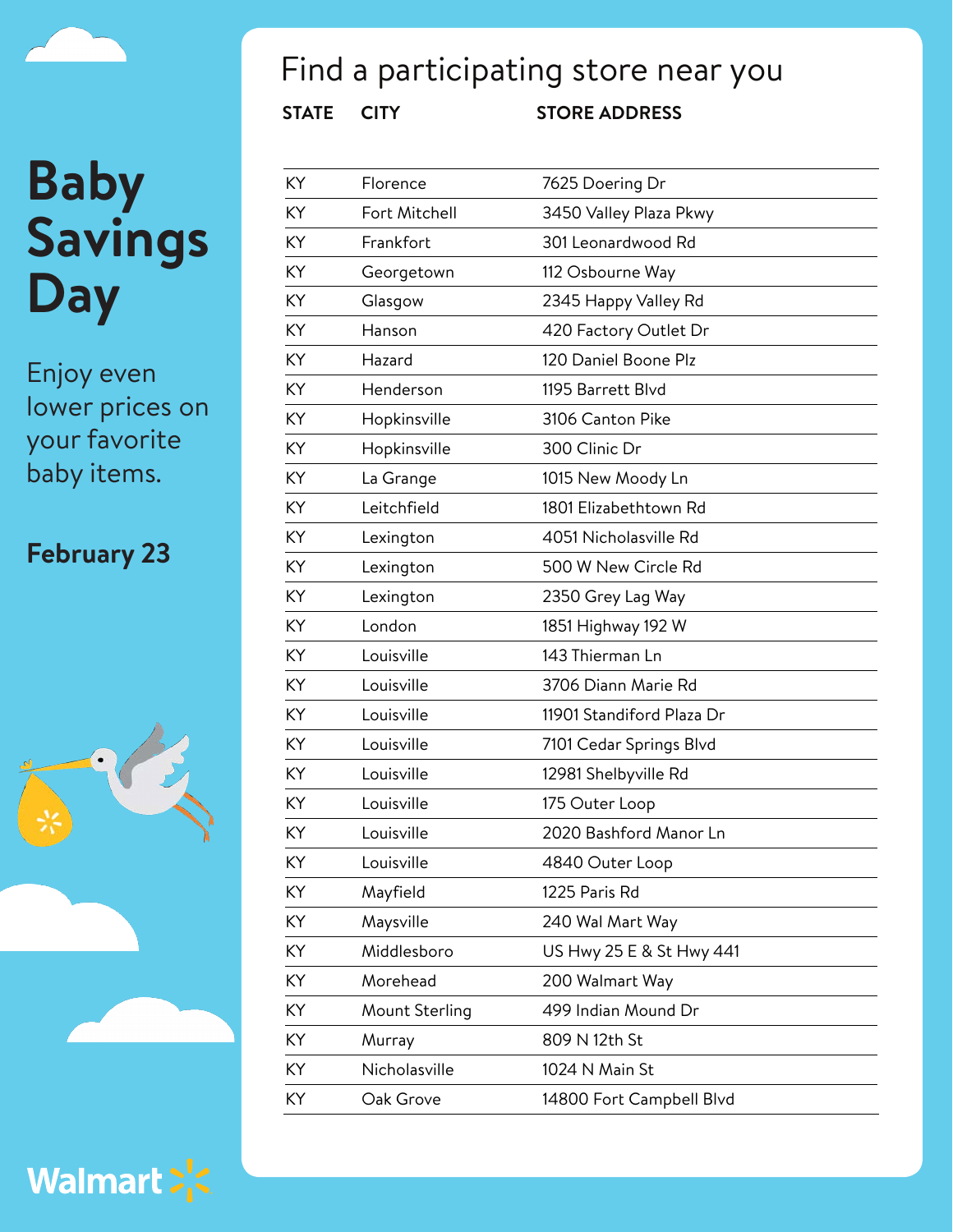Enjoy even lower prices on your favorite baby items.

### **February 23**



Walmart > <

## Find a participating store near you

| ΚY | Owensboro           | 5031 Frederica St         |
|----|---------------------|---------------------------|
| ΚY | Owensboro           | 3151 Leitchfield Rd       |
| ΚY | Paducah             | 5130 Hinkleville Rd       |
| ΚY | Paintsville         | 470 N Mayo Trl            |
| ΚY | Paris               | 305 Letton Dr             |
| ΚY | Pikeville           | 254 Cassidy Blvd          |
| ΚY | Radcliff            | 1165 Walmart Way          |
| KY | Richmond            | 820 Eastern Byp           |
| ΚY | Shepherdsville      | 545 Conestoga Pkwy        |
| ΚY | Somerset            | 177 Washington Dr         |
| ΚY | Winchester          | 1859 Bypass Rd            |
| LA | Abbeville           | 3005 Veterans Memorial Dr |
| LA | Alexandria          | 2050 N Mall Dr            |
| LA | Alexandria          | 6225 Coliseum Blvd        |
| LA | Amite               | 1200 W Oak St             |
| LA | <b>Baker</b>        | 14507 Plank Rd            |
| LA | <b>Baton Rouge</b>  | 5255 Highland Rd          |
| LA | <b>Baton Rouge</b>  | 9830 Old Hammond Hwy      |
| LA | <b>Baton Rouge</b>  | 14241 Coursey Blvd        |
| LA | <b>Baton Rouge</b>  | 11825 Hooper Rd           |
| LA | <b>Baton Rouge</b>  | 11550 Coursey Blvd        |
| LA | <b>Baton Rouge</b>  | 9350 Cortana Pl           |
| LA | <b>Baton Rouge</b>  | 3132 College Dr           |
| LA | <b>Baton Rouge</b>  | 2171 Oneal Ln             |
| LA | <b>Baton Rouge</b>  | 10606 N Mall Dr           |
| LA | <b>Baton Rouge</b>  | 10200 Sullivan Rd         |
| LA | <b>Baton Rouge</b>  | 10550 Burbank Dr          |
| LA | Bogalusa            | 401 Ontario Ave           |
| LA | <b>Bossier City</b> | 4000 Barksdale Blvd       |
| LA | <b>Bossier City</b> | 2536 Airline Dr           |
| LA | <b>Boutte</b>       | 13001 Highway 90          |
| LA | Breaux Bridge       | 1932 Rees St              |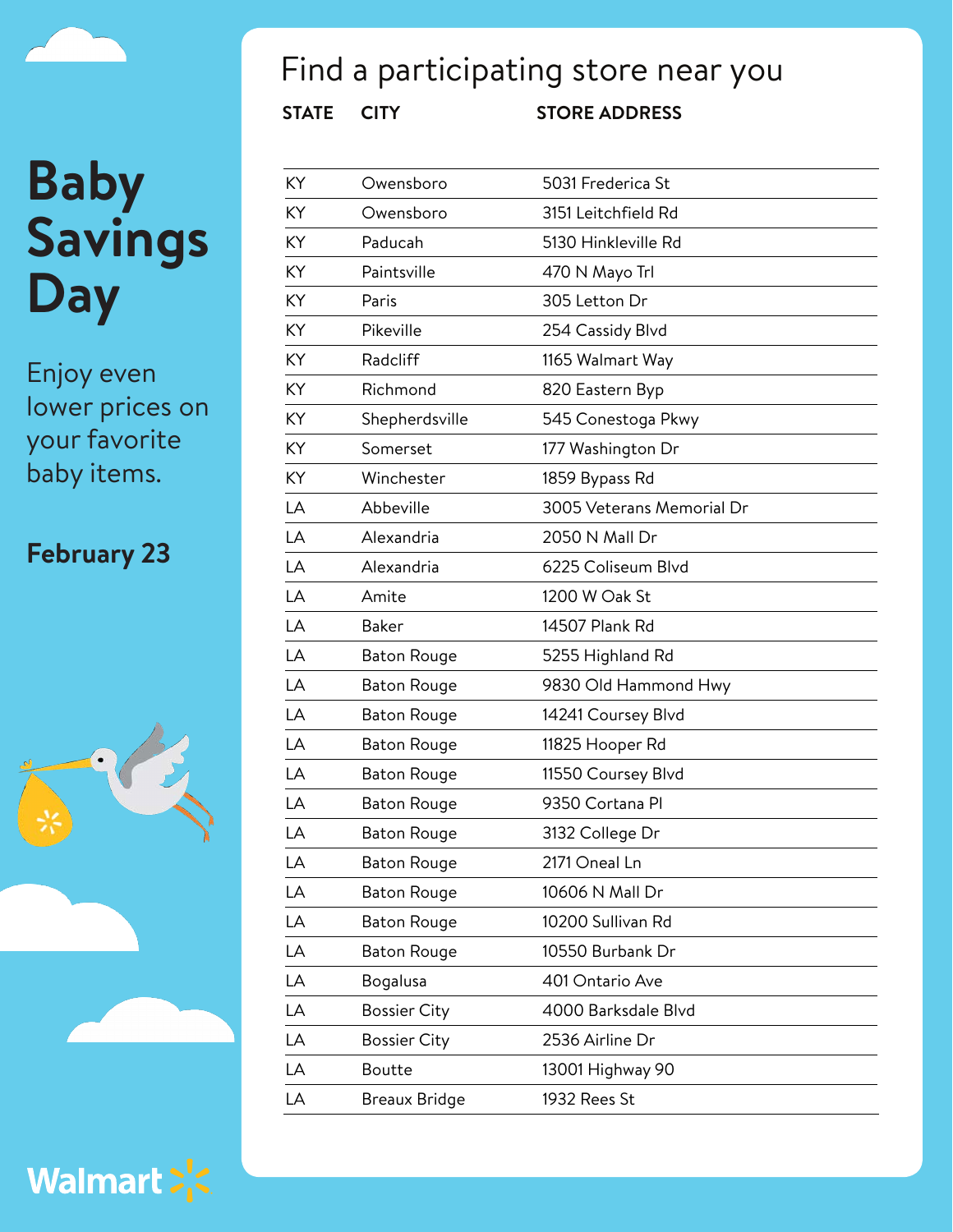Enjoy even lower prices on your favorite baby items.

### **February 23**





### Find a participating store near you

| LA | <b>Broussard</b> | 123 Saint Nazaire Rd            |
|----|------------------|---------------------------------|
| LA | Carencro         | 3810 NE Evangeline Trwy         |
| LA | Chalmette        | 8101 W Judge Perez Dr           |
| LA | Covington        | 2800 N Highway 190              |
| LA | Covington        | 880 N Highway 190               |
| LA | Crowley          | 729 Odd Fellows Rd              |
| LA | Denham Springs   | 25820 La Highway 16             |
| LA | Denham Springs   | 904 S Range Ave                 |
| LA | Denham Springs   | 34025 La Highway 16             |
| LA | Deridder         | 1125 N Pine St                  |
| LA | Donaldsonville   | 37000 Highway 3089              |
| LA | Eunice           | 1538 Highway 190                |
| LA | Franklin         | 200 Northwest Blvd              |
| LA | Gonzales         | 308 N Airline Hwy               |
| LA | Gretna           | 99 Westbank Expy                |
| LA | Hammond          | 2799 W Thomas St                |
| LA | Harvey           | 3265 Manhattan Blvd             |
| LA | Harvey           | 1501 Manhattan Blvd             |
| LA | Houma            | 6411 W Park Ave                 |
| LA | Houma            | 1633 Martin Luther King Jr Blvd |
| LA | Houma            | 933 Grand Caillou Rd            |
| LA | Kenner           | 3520 Williams Blvd              |
| LA | Kenner           | 300 W Esplanade Ave             |
| LA | La Place         | 1616 W Airline Hwy              |
| LA | Lafayette        | 3142 Ambassador Caffery Pkwy    |
| LA | Lafayette        | 1229 NW Evangeline Trwy         |
| LA | Lafayette        | 2428 W Pinhook Rd               |
| LA | Lake Charles     | 2011 Ryan St                    |
| LA | Lake Charles     | 260 Sam Houston Jones Pkwy      |
| LA | Lake Charles     | 3415 Gerstner Memorial Blvd     |
| LA | Lake Charles     | 2500 N Martin Luther King Hwy   |
| LA | Lake Charles     | 3451 Nelson Rd                  |
|    |                  |                                 |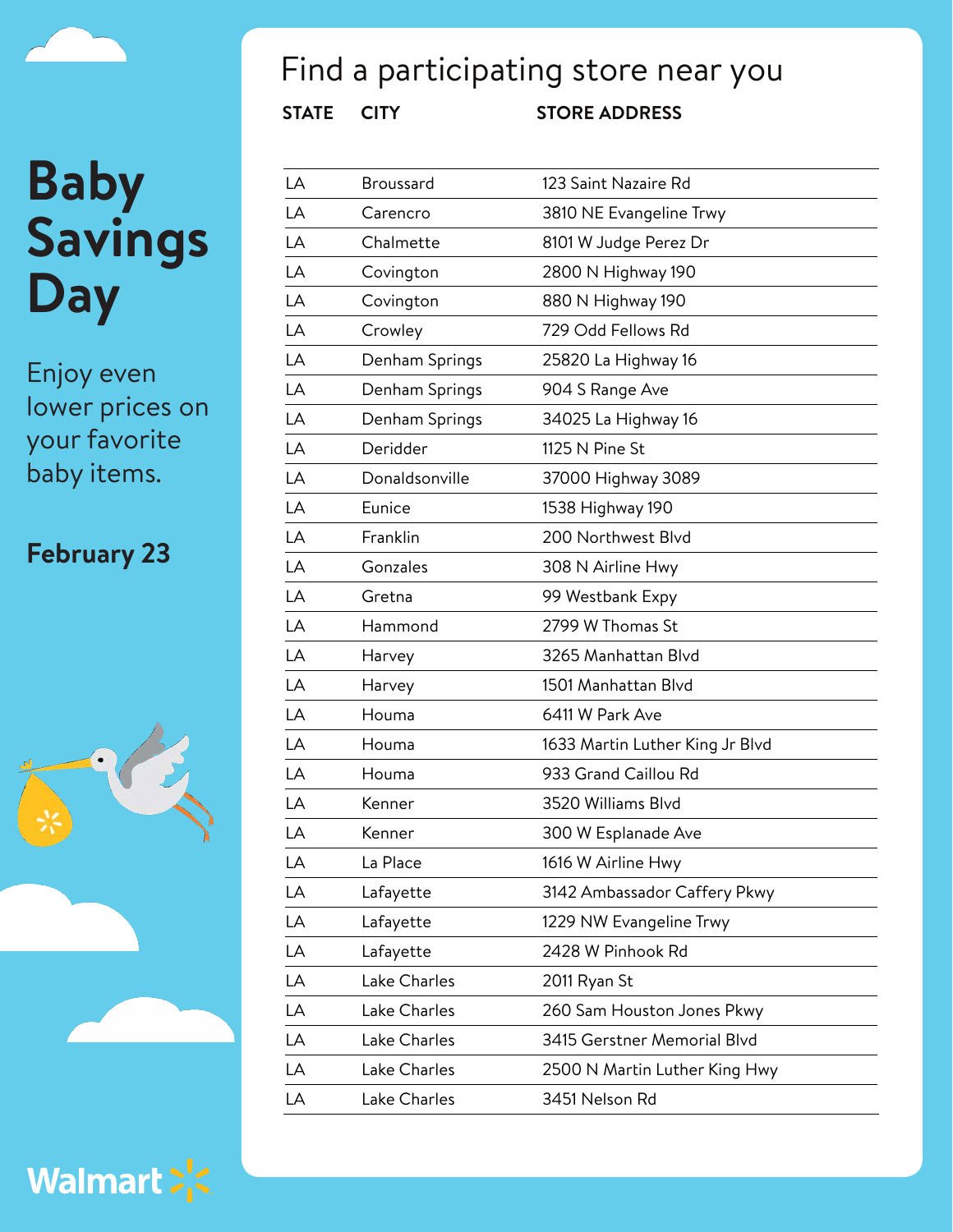Enjoy even lower prices on your favorite baby items.

### **February 23**





### Find a participating store near you

| LA | Leesville    | 2204 S 5th St                  |
|----|--------------|--------------------------------|
| LA | Mandeville   | 3009 E Causeway Approach       |
| LA | Marrero      | 4810 Lapalco Blvd              |
| LA | Meraux       | 2500 Archbishop Hannan Blvd    |
| LA | Metairie     | 8912 Veterans Memorial Blvd    |
| LA | Minden       | 1379 Homer Rd                  |
| LA | Monroe       | 2701 Louisville Ave            |
| LA | Morgan City  | 1002 Highway 70                |
| LA | Morgan City  | 973 Highway 90 E               |
| LA | Natchitoches | 925 Keyser Ave                 |
| LA | New Iberia   | 1201 Parkview Dr               |
| LA | New Iberia   | 1205 E Admiral Doyle Dr        |
| LA | New Orleans  | 6000 Bullard Ave               |
| LA | New Orleans  | 4001 Behrman PI                |
| LA | New Orleans  | 5110 Jefferson Hwy             |
| LA | New Orleans  | 4301 Chef Menteur Hwy          |
| LA | New Orleans  | 1901 Tchoupitoulas St          |
| LA | New Roads    | 460 Hospital Rd                |
| LA | Opelousas    | 2310 S Union St                |
| LA | Opelousas    | 1629 Creswell Ln Ext           |
| LA | Pineville    | 3636 Monroe Hwy                |
| LA | Plaquemine   | 59690 Belleview Dr             |
| LA | Ponchatoula  | 1331 Highway 51                |
| LA | Port Allen   | 3255 La Highway 1 S            |
| LA | Prairieville | 40567 Highway 42               |
| LA | Prairieville | 15047 Airline Hwy              |
| LA | Prairieville | 17585 Airline Hwy              |
| LA | Raceland     | 4858 Highway 1                 |
| LA | Ruston       | 321 W California Ave           |
| LA | Ruston       | 1201 N Service Rd E            |
| LA | Shreveport   | 412 Bert Kouns Industrial Loop |
| LA | Shreveport   | 1645 E Bert Kouns Indust Loop  |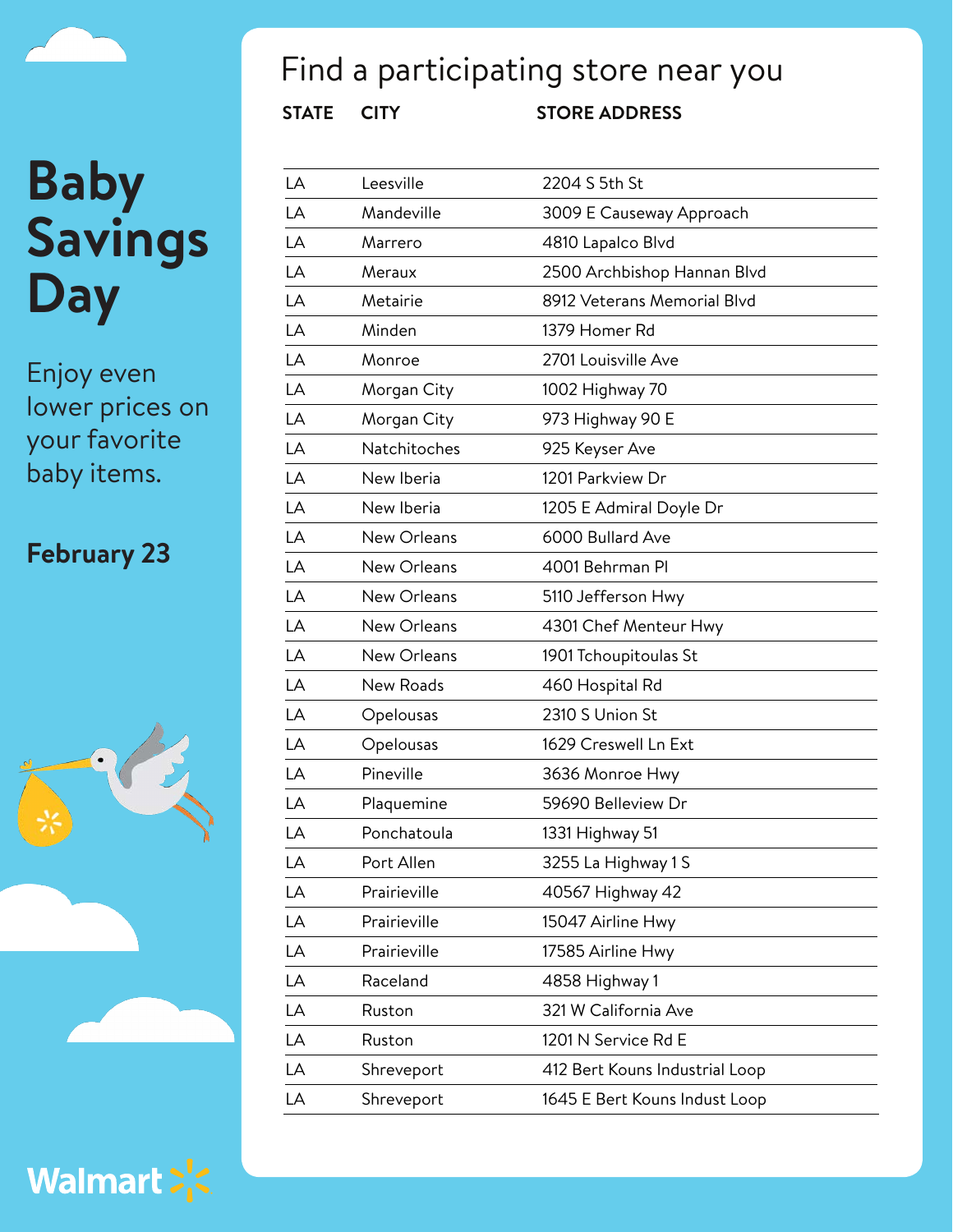

Enjoy even lower prices on your favorite baby items.

### **February 23**





## Find a participating store near you

| <b>STATE</b> | <b>CITY</b> | <b>STORE ADDRESS</b>            |
|--------------|-------------|---------------------------------|
| LA           | Shreveport  | 6235 Westport Ave               |
| LA           | Shreveport  | 9550 Mansfield Rd               |
| LA           | Shreveport  | 1125 Shreveport Bar             |
| LA           | Shreveport  | 4701 Northport Blv              |
| LA           | Slidell     | 637 Robert Blvd                 |
| $\mathsf{L}$ | $C$ i: Jail | $2120 \text{ D} \cdot \text{m}$ |

| LA        | Shreveport          | 1125 Shreveport Barksdale Hwy |
|-----------|---------------------|-------------------------------|
| LA        | Shreveport          | 4701 Northport Blvd           |
| LA        | Slidell             | 637 Robert Blvd               |
| LA        | Slidell             | 3130 Pontchartrain Dr         |
| LA        | Slidell             | 39142 Natchez Dr              |
| LA        | Slidell             | 167 Northshore Blvd           |
| LA        | Sulphur             | 525 N Cities Service Hwy      |
| LA        | Thibodaux           | 224 W Main St                 |
| LA        | Thibodaux           | 410 N Canal Blvd              |
| LA        | Vidalia             | 4283 Carter St                |
| LA        | <b>Ville Platte</b> | 891 E Lasalle St              |
| LA        | Walker              | 28270 Walker Rd S             |
| LA        | <b>West Monroe</b>  | 5251 Cypress St               |
| LA        | <b>West Monroe</b>  | 1025 Glenwood Dr              |
| LA        | Zachary             | 5801 Main St                  |
| MA        | Avon                | 30 Memorial Dr                |
| MA        | Chicopee            | 591 Memorial Dr               |
| MA        | <b>Fall River</b>   | 638 Quequechan St             |
| MA        | Framingham          | 121 Worcester Rd              |
| MA        | Leicester           | 20 Soojian Dr                 |
| MA        | Leominster          | 11 Jungle Rd                  |
| <b>MA</b> | Lunenburg           | 301 Massachusetts Ave         |
| <b>MA</b> | Lynn                | 780 Lynnway                   |
| MA        | North Attleboro     | 1470 S Washington St          |
| MA        | North Dartmouth     | 506 State Rd                  |
| MA        | North Oxford        | 742 Main St                   |
| MA        | Northborough        | 200 Otis St                   |
| MA        | Plymouth            | 300 Colony Place Rd           |
| MA        | Quincy              | 301 Falls Blvd                |
| <b>MA</b> | Raynham             | 36 Paramount Dr               |
|           |                     |                               |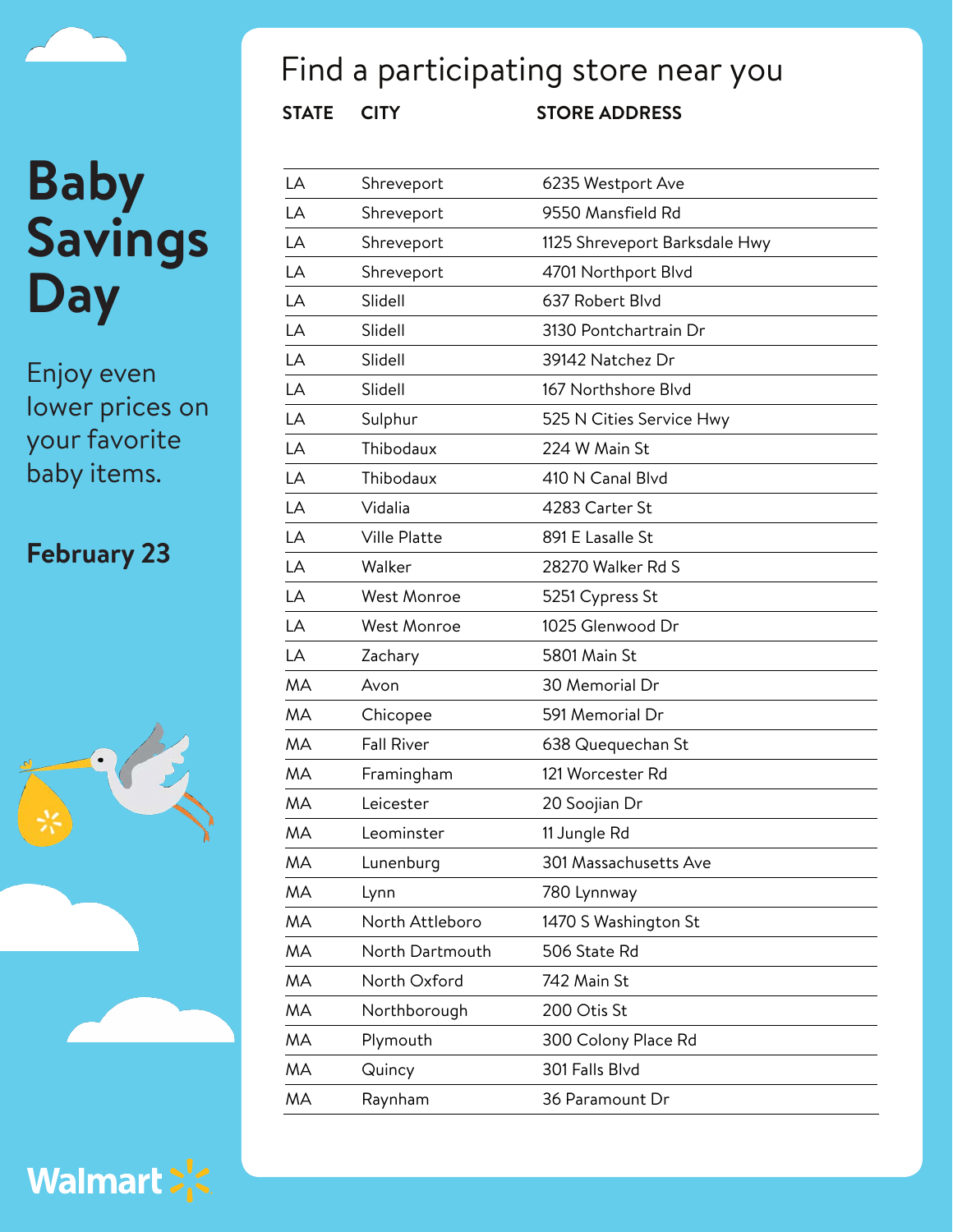Enjoy even lower prices on your favorite baby items.

### **February 23**





Walmart > <

## Find a participating store near you

| MΑ | Raynham              | 160 Broadway                 |
|----|----------------------|------------------------------|
| MΑ | Springfield          | 1105 Boston Rd               |
| MΑ | Tewksbury            | 333 Main St                  |
| MA | Walpole              | 550 Providence Hwy           |
| MA | Ware                 | 352 Palmer Rd                |
| MΑ | Westfield            | 141 Springfield Rd           |
| MΑ | Weymouth             | 740 Middle St                |
| MΑ | Whitinsville         | 100 Valley Pkwy              |
| MΑ | Worcester            | 25 Tobias Boland Way         |
| ΜD | Aberdeen             | 645 S Philadelphia Blvd      |
| MD | Abingdon             | 401 Constant Friendship Blvd |
| MD | <b>Bowie</b>         | 3300 Crain Hwy               |
| ΜD | California           | 45485 Miramar Way            |
| ΜD | Cambridge            | 2775 Dorchester Sq           |
| ΜD | Clinton              | 8745 Branch Ave              |
| MD | Cockeysville         | 1 Frankel Way                |
| ΜD | Cumberland           | 12500 Country Club Mall Rd   |
| ΜD | Denton               | 610 Legion Rd                |
| MD | Elkton               | 1000 E Pulaski Hwy           |
| ΜD | <b>Ellicott City</b> | 3200 North Ridge Rd          |
| ΜD | Fallston             | 303 Fallston Blvd            |
| ΜD | Frederick            | 7400 Guilford Dr             |
| MD | Frederick            | 2421 Monocacy Blvd           |
| ΜD | Germantown           | 20910 Frederick Rd           |
| ΜD | Glen Burnie          | 6721 Chesapeake Center Dr    |
| ΜD | Hagerstown           | 17850 Garland Groh Blvd      |
| ΜD | Hagerstown           | 10420 Walmart Dr             |
| ΜD | Halethorpe           | 3601 Washington Blvd         |
| MD | Hampstead            | 2320 N Hanover Pike          |
| ΜD | Hyattsville          | 6210 Annapolis Rd            |
| ΜD | Laurel               | 3549 Russett Grn             |
| ΜD | North East           | 75 Northeast Ave             |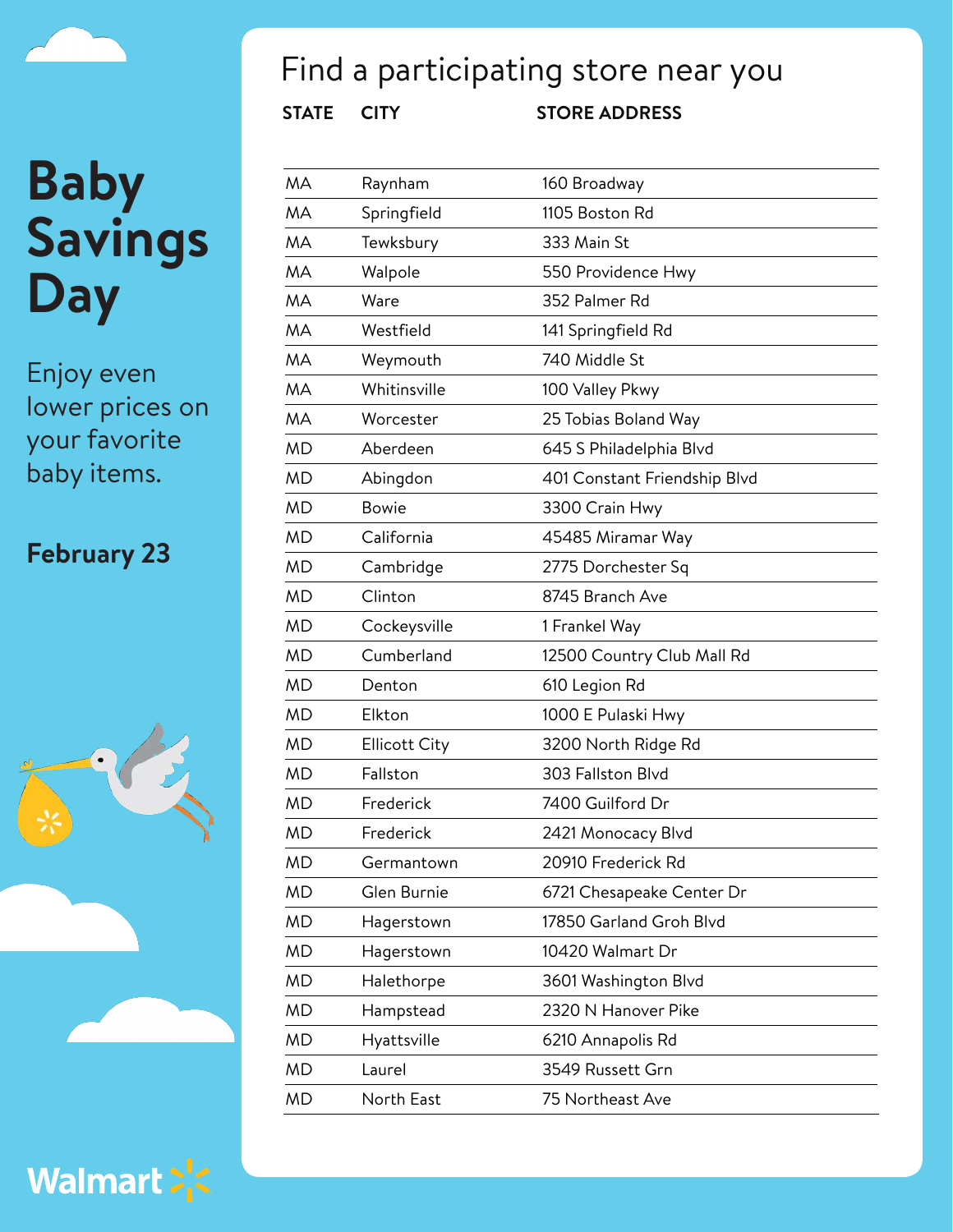Enjoy even lower prices on your favorite baby items.

### **February 23**





### Find a participating store near you

| <b>MD</b> | Nottingham          | 8118 Perry Hills Ct        |
|-----------|---------------------|----------------------------|
| <b>MD</b> | Owings Mills        | 9750 Reisterstown Rd Ste A |
| <b>MD</b> | Pasadena            | 8107 Ritchie Hwy           |
| <b>MD</b> | Randallstown        | 8730 Liberty Rd            |
| <b>MD</b> | Rosedale            | 6420 Petrie Way            |
| <b>MD</b> | Salisbury           | 2702 N Salisbury Blvd      |
| <b>MD</b> | Severn              | 407 George Clauss Blvd     |
| <b>MD</b> | Sykesville          | 6400A Ridge Rd Ste 1       |
| <b>MD</b> | Towson              | 1238 Putty Hill Ave Ste 5  |
| ME        | Auburn              | 100 Mount Auburn Ave       |
| <b>ME</b> | Augusta             | 201 Civic Center Dr        |
| <b>ME</b> | Bangor              | 900 Stillwater Ave         |
| <b>ME</b> | Biddeford           | 50 Boulder Way             |
| <b>ME</b> | <b>Brunswick</b>    | 15 Tibbetts Dr             |
| <b>ME</b> | Ellsworth           | 17 Myrick St               |
| ME        | Scarborough         | 500 Gallery Blvd           |
| <b>ME</b> | Waterville          | 80 Waterville Commons Dr   |
| <b>ME</b> | Windham             | 30 Landing Rd              |
| MI        | Adrian              | 1601 E Us Highway 223      |
| MI        | <b>Battle Creek</b> | 6020 B Dr N                |
| MI        | Bay City            | 3921 Wilder Rd             |
| MI        | <b>Belleville</b>   | 10562 Belleville Rd        |
| MI        | <b>Burton</b>       | 5323 E Court St N          |
| MI        | Canton              | 39500 Ford Rd              |
| MI        | Clinton Township    | 18400 Hall Rd              |
| MI        | Clio                | 11493 N Linden Rd          |
| MI        | Comstock Park       | 3999 Alpine Ave NW         |
| MI        | Dearborn            | 5851 Mercury Dr            |
| MI        | Fenton              | 3700 Owen Rd               |
| MI        | Fort Gratiot        | 4845 24th Ave              |
| MI        | Fowlerville         | 970 Gehringer Dr           |
| MI        | <b>Grand Blanc</b>  | 6170 S Saginaw Rd          |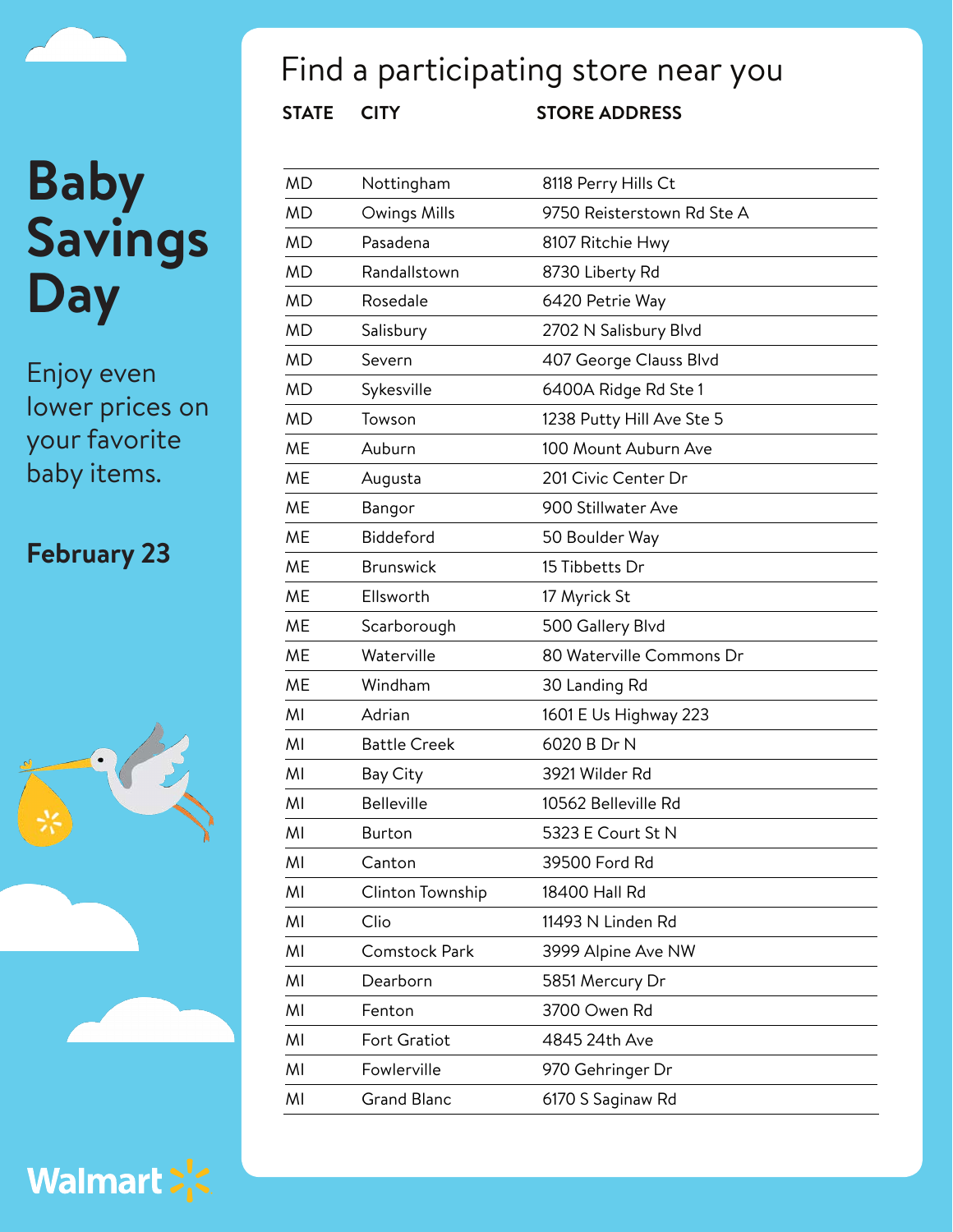

Enjoy even lower prices on your favorite baby items.

### **February 23**





### Find a participating store near you

| MI | <b>Grand Rapids</b>     | 5859 28th St SE        |
|----|-------------------------|------------------------|
| MI | <b>Grand Rapids</b>     | 355 54th St SW         |
| MI | Holland                 | 2629 N Park Dr         |
| MI | Howell                  | 3850 E Grand River Ave |
| MI | Kalamazoo               | 6065 Gull Rd           |
| MI | Kalamazoo               | 501 N 9th St           |
| MI | Lansing                 | 409 N Marketplace Blvd |
| MI | Lapeer                  | 555 E Genesee St       |
| MI | Livonia                 | 29555 Plymouth Rd      |
| MI | Livonia                 | 29574 7 Mile Rd        |
| MI | Marquette               | 3225 Us Highway 41 W   |
| MI | Monroe                  | 2150 N Telegraph Rd    |
| MI | Mount Pleasant          | 4730 Encore Blvd       |
| MI | Muskegon                | 1879 E Sherman Blvd    |
| MI | New Baltimore           | 45400 Marketplace Blvd |
| MI | New Hudson              | 30729 Lyon Center Dr E |
| MI | <b>Niles</b>            | 2107 S 11th St         |
| MI | Novi                    | 26090 Ingersol Dr      |
| MI | Portage                 | 8350 Shaver Rd         |
| MI | Rochester               | 2500 S Adams Rd        |
| MI | Roseville               | 28804 Gratiot Ave      |
| MI | Saginaw                 | 5825 Brockway Rd       |
| MI | Saginaw                 | 5650 Bay Rd            |
| MI | Saint Johns             | 1165 Superior Dr       |
| MI | Saline                  | 7000 E Michigan Ave    |
| MI | South Haven             | 20173rd St             |
| MI | Southgate               | 14900 Dix Toledo Rd    |
| MI | <b>Sterling Heights</b> | 33201 Van Dyke Ave     |
| MI | Taylor                  | 7555 Telegraph Rd      |
| MI | Trenton                 | 23800 Allen Rd         |
| MI | Troy                    | 2001 W Maple Rd        |
| MI | Utica                   | 51450 Shelby Pkwy      |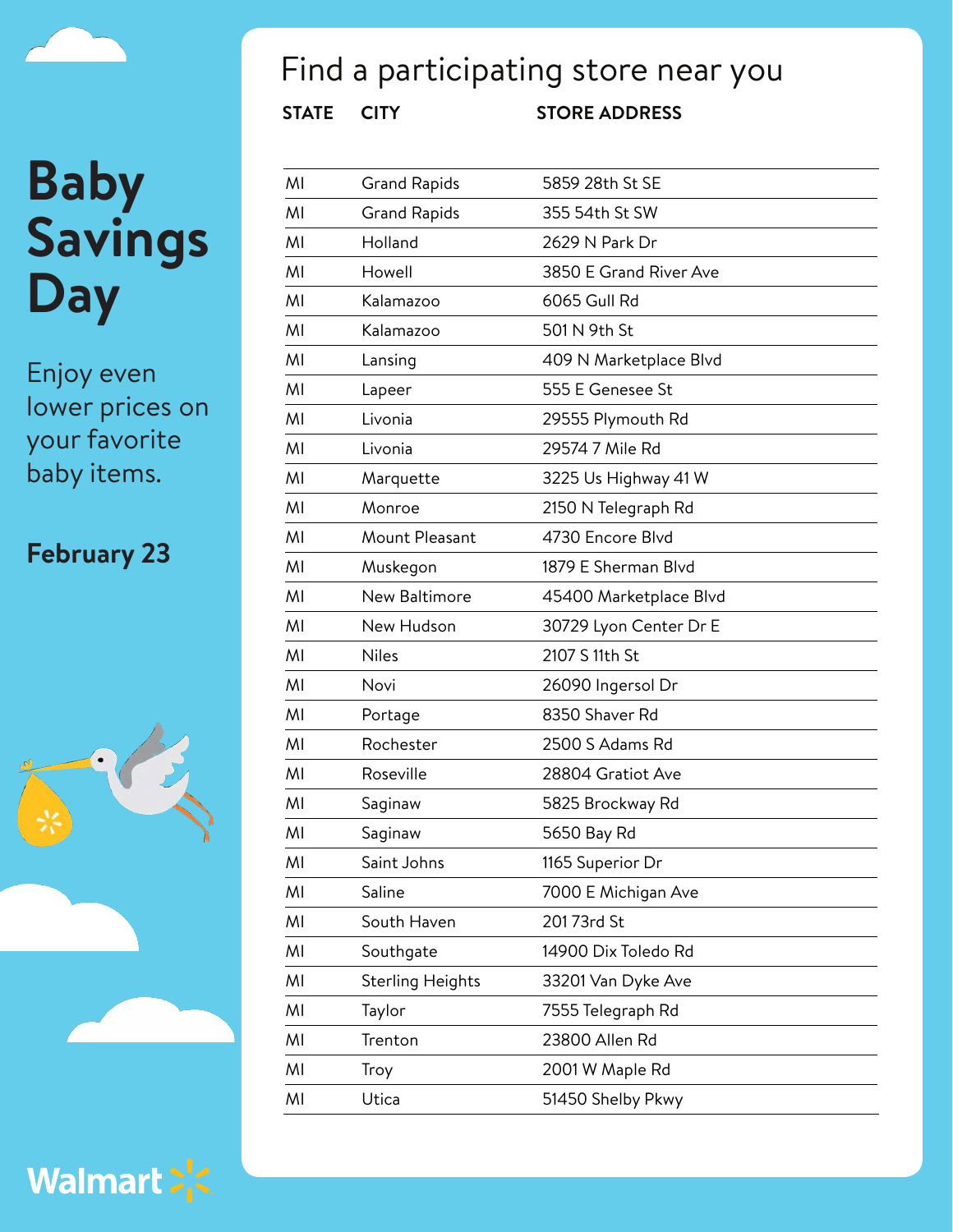Enjoy even lower prices on your favorite baby items.

### **February 23**





### Find a participating store near you

| MI        | <b>Walled Lake</b>  | 3301 N Pontiac Trl         |
|-----------|---------------------|----------------------------|
| MI        | Warren              | 29176 Van Dyke Ave         |
| MI        | Whitehall           | 2755 W Holton Whitehall Rd |
| <b>MN</b> | Alexandria          | 4611 State Highway 29 S    |
| <b>MN</b> | <b>Baxter</b>       | 7295 Glory Rd              |
| <b>MN</b> | Bemidji             | 2025 Paul Bunyan Dr NW     |
| <b>MN</b> | <b>Buffalo</b>      | 1315 Highway 25 N          |
| <b>MN</b> | Cambridge           | 2101 2nd Ave SE            |
| <b>MN</b> | Cottage Grove       | 9300 E Point Douglas Rd S  |
| <b>MN</b> | Detroit Lakes       | 1583 Highway 10 W          |
| <b>MN</b> | Dilworth            | 415 34th St N              |
| <b>MN</b> | Duluth              | 4740 Mall Dr               |
| <b>MN</b> | <b>Elk River</b>    | 18185 Zane St NW           |
| <b>MN</b> | Forest Lake         | 200 12th St SW             |
| <b>MN</b> | <b>Grand Rapids</b> | 100 SE 29th St             |
| <b>MN</b> | Hastings            | 1752 N Frontage Rd         |
| <b>MN</b> | Maple Grove         | 9451 Dunkirk Ln N          |
| <b>MN</b> | Marshall            | 1221 E Main St             |
| <b>MN</b> | Minneapolis         | 8000 Lakeland Ave N        |
| <b>MN</b> | Minneapolis         | 8450 University Ave NE     |
| <b>MN</b> | Minneapolis         | 700 American Blvd E        |
| <b>MN</b> | Minneapolis         | 1200 Shingle Creek Xing    |
| <b>MN</b> | Minneapolis         | 11505 Ulysses St NE        |
| ΜN        | Monticello          | 9320 Cedar St              |
| <b>MN</b> | Rochester           | 3400 55th St NW            |
| <b>MN</b> | Rochester           | 25 25th St SE              |
| <b>MN</b> | Saint Cloud         | 21 County Road 120         |
| <b>MN</b> | Saint Paul          | 850 County Road E          |
| <b>MN</b> | Saint Paul          | 7835 150th St W            |
| <b>MN</b> | Saint Paul          | 10240 Hudson Rd            |
| <b>MN</b> | Saint Paul          | 1644 Robert St S           |
| <b>MN</b> | Saint Paul          | 1960 Twin Lakes Pkwy       |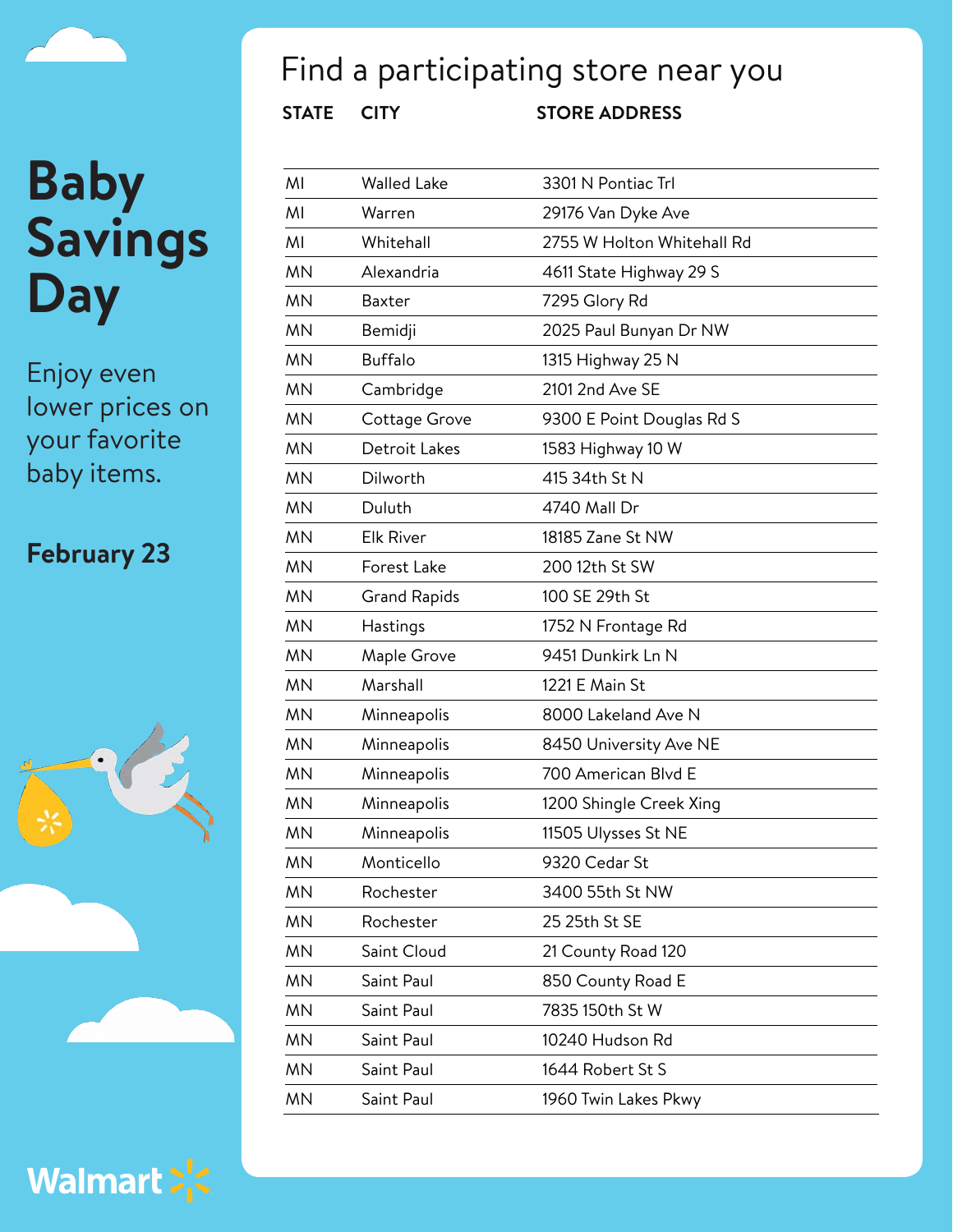Enjoy even lower prices on your favorite baby items.

### **February 23**





Find a participating store near you

| ΜN        | Shakopee                 | 8101 Old Carriage Ct        |
|-----------|--------------------------|-----------------------------|
| MΝ        | Stillwater               | 5815 Norell Ave N           |
| MN        | Willmar                  | 700 19th Ave SE             |
| МO        | Arnold                   | 2201 Michigan Ave           |
| МO        | <b>Ballwin</b>           | 201 Highlands Boulevard Dr  |
| МO        | <b>Blue Springs</b>      | 600 NE Coronado             |
| <b>MO</b> | <b>Branson</b>           | 1101 Branson Hills Pkwy     |
| MO        | Bridgeton                | 11900 Saint Charles Rock Rd |
| МO        | Cape Girardeau           | 3439 William St             |
| МO        | Carthage                 | 2705 Grand Ave              |
| МO        | Chesterfield             | 100 Thf Blvd                |
| МO        | Columbia                 | 415 Conley Rd               |
| <b>MO</b> | De Soto                  | 12862 State Route 21        |
| МO        | <b>Excelsior Springs</b> | 2203 Patsy Ln               |
| МO        | Farmington               | 707 Walton Dr               |
| MO        | Festus                   | 650 S Truman Blvd           |
| МO        | Florissant               | 3390 N Highway 67           |
| МO        | Hannibal                 | 3650 Stardust Dr            |
| МO        | Harrisonville            | 1700 N State Route 291      |
| МO        | High Ridge               | 2700 Ridge Point Dr         |
| МO        | Independence             | 4000 S Bolger Rd            |
| МO        | Jefferson City           | 724 W Stadium Blvd          |
| <b>MO</b> | Joplin                   | 25145 Demott Dr             |
| МO        | Joplin                   | 2426 S Maiden Ln            |
| МO        | Joplin                   | 1501 S Range Line Rd        |
| <b>MO</b> | Joplin                   | 2623 W 7th St               |
| МO        | Kansas City              | 5261 NE Antioch Rd          |
| МO        | Kansas City              | 8301 N Church Rd            |
| МO        | Kansas City              | 10300 E State Route 350     |
| МO        | Kansas City              | 7207 N M1 Hwy               |
| МO        | Kansas City              | 8551 N Boardwalk Ave        |
| МO        | Kansas City              | 1701 W 133rd St             |

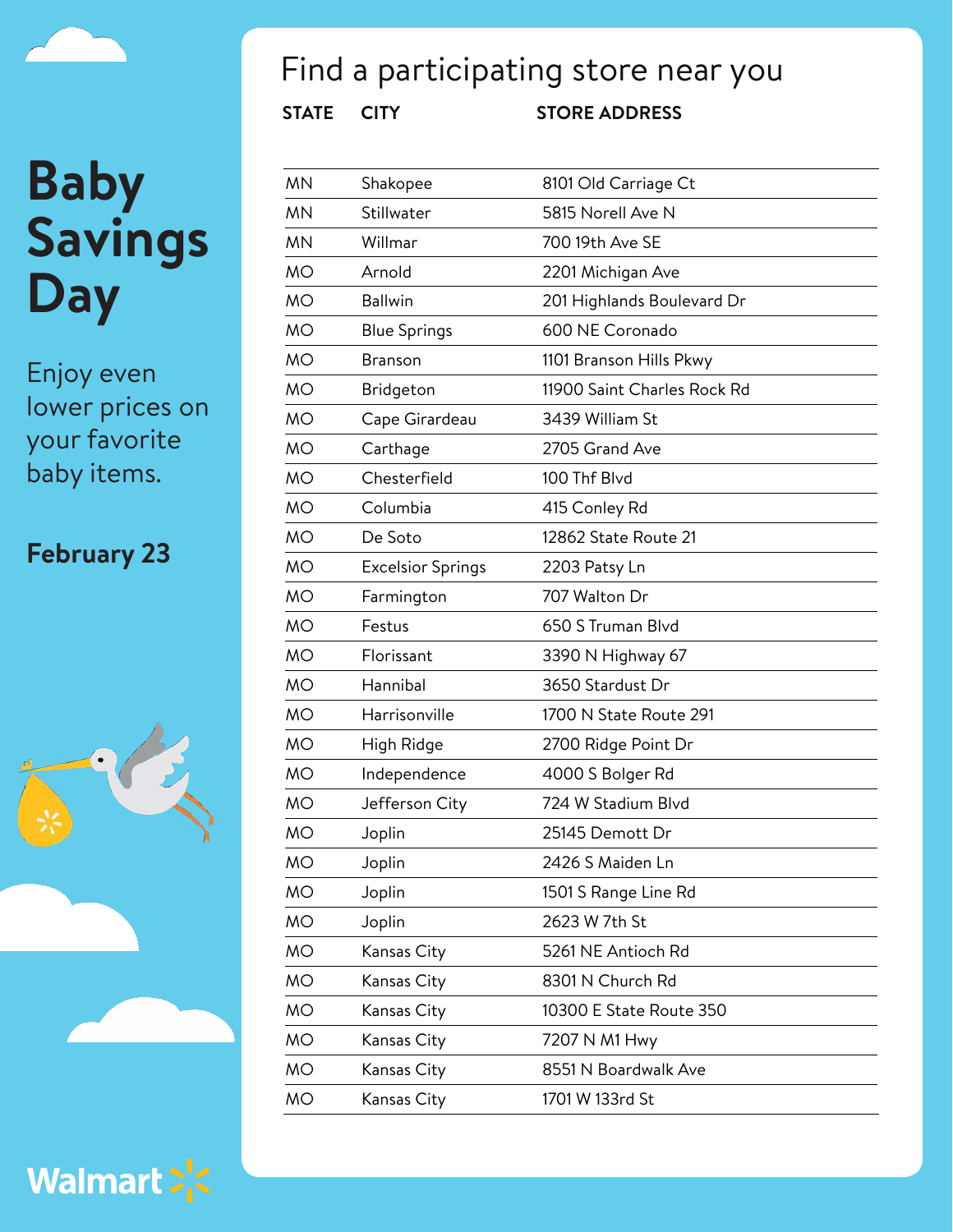Enjoy even lower prices on your favorite baby items.

### **February 23**





### Find a participating store near you

| <b>MO</b> | Kansas City      | 11601 E US Highway 40       |
|-----------|------------------|-----------------------------|
| <b>MO</b> | Lake Saint Louis | 6100 Ronald Reagan Dr       |
| <b>MO</b> | Lebanon          | 1800 S Jefferson Ave        |
| <b>MO</b> | Lees Summit      | 1000 NE Sam Walton Ln       |
| <b>MO</b> | Lees Summit      | 3410 SW Market St           |
| <b>MO</b> | Neosho           | 3200 Lusk Dr                |
| <b>MO</b> | O Fallon         | 1307 Highway K              |
| <b>MO</b> | Park Hills       | 407 N State St              |
| <b>MO</b> | Poplar Bluff     | 333 S Westwood Blvd         |
| <b>MO</b> | Raymore          | 2015 W Foxwood Dr           |
| <b>MO</b> | Reeds Spring     | 18401 State Highway 13      |
| <b>MO</b> | Republic         | 1150 US Highway 60 E        |
| <b>MO</b> | Rolla            | 500 S Bishop Ave            |
| <b>MO</b> | Saint Charles    | 1661 Jungermann Rd          |
| <b>MO</b> | Saint Charles    | 2897 Veterans Memorial Pkwy |
| <b>MO</b> | Saint Joseph     | 4201 N Belt Hwy             |
| <b>MO</b> | Saint Joseph     | 3022 S Belt Hwy             |
| <b>MO</b> | Saint Louis      | 3270 Telegraph Rd           |
| <b>MO</b> | Saint Louis      | 1202 S Kirkwood Rd          |
| <b>MO</b> | Saint Louis      | 7437 Watson Rd              |
| <b>MO</b> | Saint Louis      | 1900 Maplewood Commons Dr   |
| <b>MO</b> | Saint Peters     | 45 Sutters Mill Rd          |
| <b>MO</b> | Saint Peters     | 3031 Mid Rivers Mall Dr     |
| MO        | Saint Robert     | 185 Saint Robert Blvd       |
| <b>MO</b> | Sedalia          | 3201 W Broadway Blvd        |
| <b>MO</b> | Sikeston         | 1303 S Main St              |
| <b>MO</b> | Springfield      | 2825 N Kansas Expy          |
| <b>MO</b> | Springfield      | 1923 E Kearney St           |
| <b>MO</b> | Springfield      | 3520 W Sunshine St          |
| <b>MO</b> | Springfield      | 3315 S Campbell Ave         |
| <b>MO</b> | Springfield      | 2021 E Independence St      |
| <b>MO</b> | Troy             | 101 Highway 47 E            |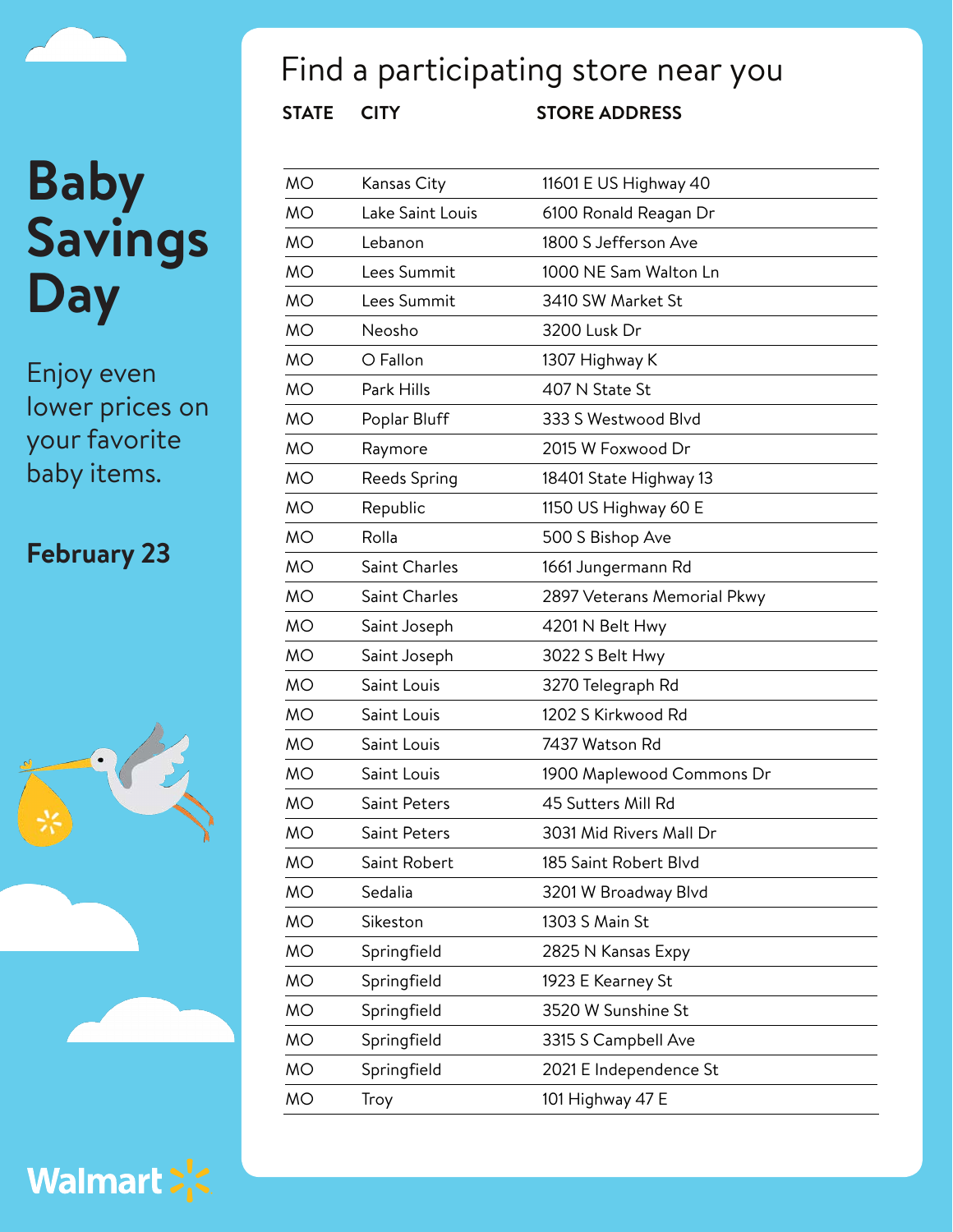Enjoy even lower prices on your favorite baby items.

### **February 23**





### Find a participating store near you

| <b>MO</b> | Warrensburg        | 301 E Cooper Blvd        |
|-----------|--------------------|--------------------------|
| <b>MO</b> | Warrenton          | 500 Warren County Ctr    |
| <b>MO</b> | Washington         | 1701 A Roy Dr            |
| <b>MO</b> | Webb City          | 1212 S Madison St        |
| <b>MO</b> | Wentzville         | 1971 Wentzville Pkwy     |
| <b>MO</b> | <b>West Plains</b> | 1310 Preacher Rd Hwy 160 |
| <b>MS</b> | <b>Biloxi</b>      | 1820 Popps Ferry Rd      |
| <b>MS</b> | <b>Biloxi</b>      | 2050 Pass Rd             |
| <b>MS</b> | <b>Biloxi</b>      | 2681 CT Switzer Sr Dr    |
| <b>MS</b> | Booneville         | 300 Walmart Cir          |
| <b>MS</b> | Brookhaven         | 960 Brookway Blvd        |
| <b>MS</b> | Byram              | 131 Handley Blvd         |
| <b>MS</b> | Canton             | 244 Feather Ln           |
| <b>MS</b> | Carthage           | 905 Highway 16 W         |
| <b>MS</b> | Clinton            | 950 Highway 80 E         |
| <b>MS</b> | Columbia           | 1001 Highway 98 Byp      |
| <b>MS</b> | Columbus           | 1913 Highway 45 N        |
| <b>MS</b> | Corinth            | 2301 S Harper Rd         |
| <b>MS</b> | Diberville         | 10290 Diberville Blvd    |
| <b>MS</b> | Diberville         | 3615 Sangani Blvd        |
| <b>MS</b> | Flowood            | 5341 Highway 25          |
| <b>MS</b> | Forest             | 1309 Highway 35 S        |
| <b>MS</b> | Greenwood          | 2202 Highway 82 W        |
| MS        | Grenada            | 1655 Sunset Dr           |
| <b>MS</b> | Gulfport           | 1733 E Pass Rd           |
| <b>MS</b> | Gulfport           | 11333 Highway 49         |
| <b>MS</b> | Gulfport           | 9350 Highway 49          |
| <b>MS</b> | Hattiesburg        | 6072 U S Highway 98      |
| <b>MS</b> | Hattiesburg        | 5901 U S Highway 49      |
| <b>MS</b> | Hernando           | 2600 McIngvale Rd        |
| <b>MS</b> | Horn Lake          | 4150 Goodman Rd W        |
| <b>MS</b> | luka               | 1110 Battleground Dr     |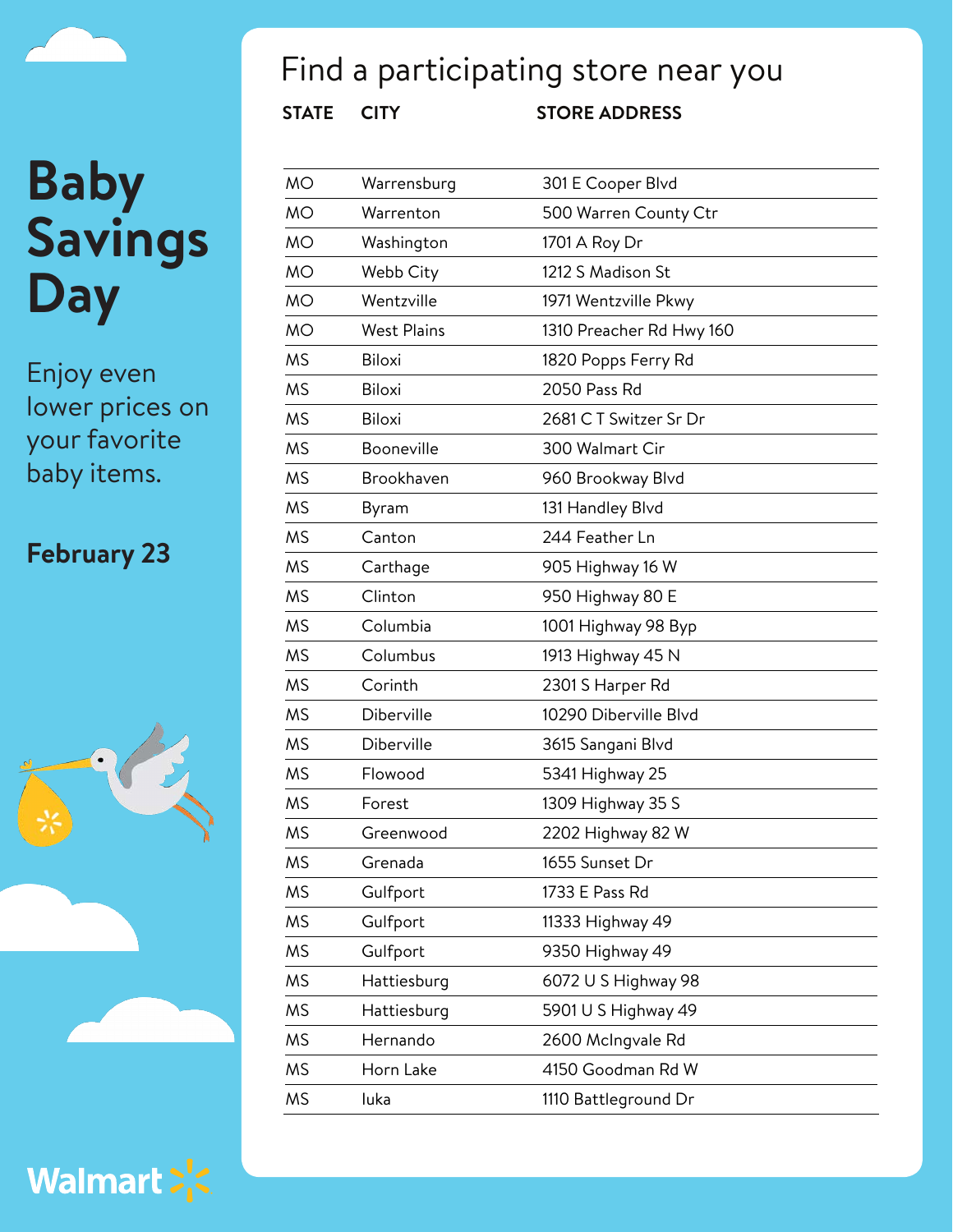Enjoy even lower prices on your favorite baby items.

### **February 23**



Walmart > <

## Find a participating store near you

| <b>MS</b> | Jackson        | 2711 Greenway Dr               |
|-----------|----------------|--------------------------------|
| <b>MS</b> | Kosciusko      | 220 Veterans Memorial Dr       |
| <b>MS</b> | Laurel         | 1621 Highway 15 N              |
| <b>MS</b> | Louisville     | 159 Highway 15 S               |
| <b>MS</b> | Lucedale       | 11228 Old 63 S                 |
| <b>MS</b> | Madison        | 127 Grandview Dr               |
| <b>MS</b> | McComb         | 1608 Veterans Blvd             |
| <b>MS</b> | Meridian       | 3310 Highway 39 N Ste A        |
| <b>MS</b> | Meridian       | 1733 2nd St S                  |
| <b>MS</b> | Meridian       | 2400 Highway 19 N              |
| <b>MS</b> | Natchez        | 314 Sqt Prentiss Dr            |
| <b>MS</b> | Newton         | 231 Eastside Dr                |
| <b>MS</b> | Ocean Springs  | 6412 Washington Ave            |
| <b>MS</b> | Ocean Springs  | 3911 Bienville Blvd            |
| <b>MS</b> | Olive Branch   | 7950 Craft Goodman Frontage Rd |
| <b>MS</b> | Oxford         | 2530 Jackson Ave W             |
| <b>MS</b> | Pascagoula     | 4253 Denny Ave                 |
| <b>MS</b> | Pass Christian | 1617 E Beach Blvd              |
| <b>MS</b> | Pearl          | 5520 Highway 80 E              |
| <b>MS</b> | Petal          | 36 Byrd Blvd                   |
| <b>MS</b> | Philadelphia   | 1002 W Beacon St               |
| <b>MS</b> | Picayune       | 235 Frontage Rd                |
| <b>MS</b> | Pontotoc       | 100 McCord Rd                  |
| <b>MS</b> | Richland       | 200 Market PI                  |
| <b>MS</b> | Ridgeland      | 815 S Wheatley St              |
| <b>MS</b> | Ripley         | 822 City Ave S                 |
| <b>MS</b> | Southaven      | 6811 Southcrest Pkwy           |
| <b>MS</b> | Starkville     | 105 Market St                  |
| <b>MS</b> | Starkville     | 1010 Highway 12 W              |
| <b>MS</b> | Tupelo         | 3929 N Gloster St              |
| <b>MS</b> | Tupelo         | 2270 W Main St                 |
| <b>MS</b> | Vicksburg      | 2150 Iowa Blvd                 |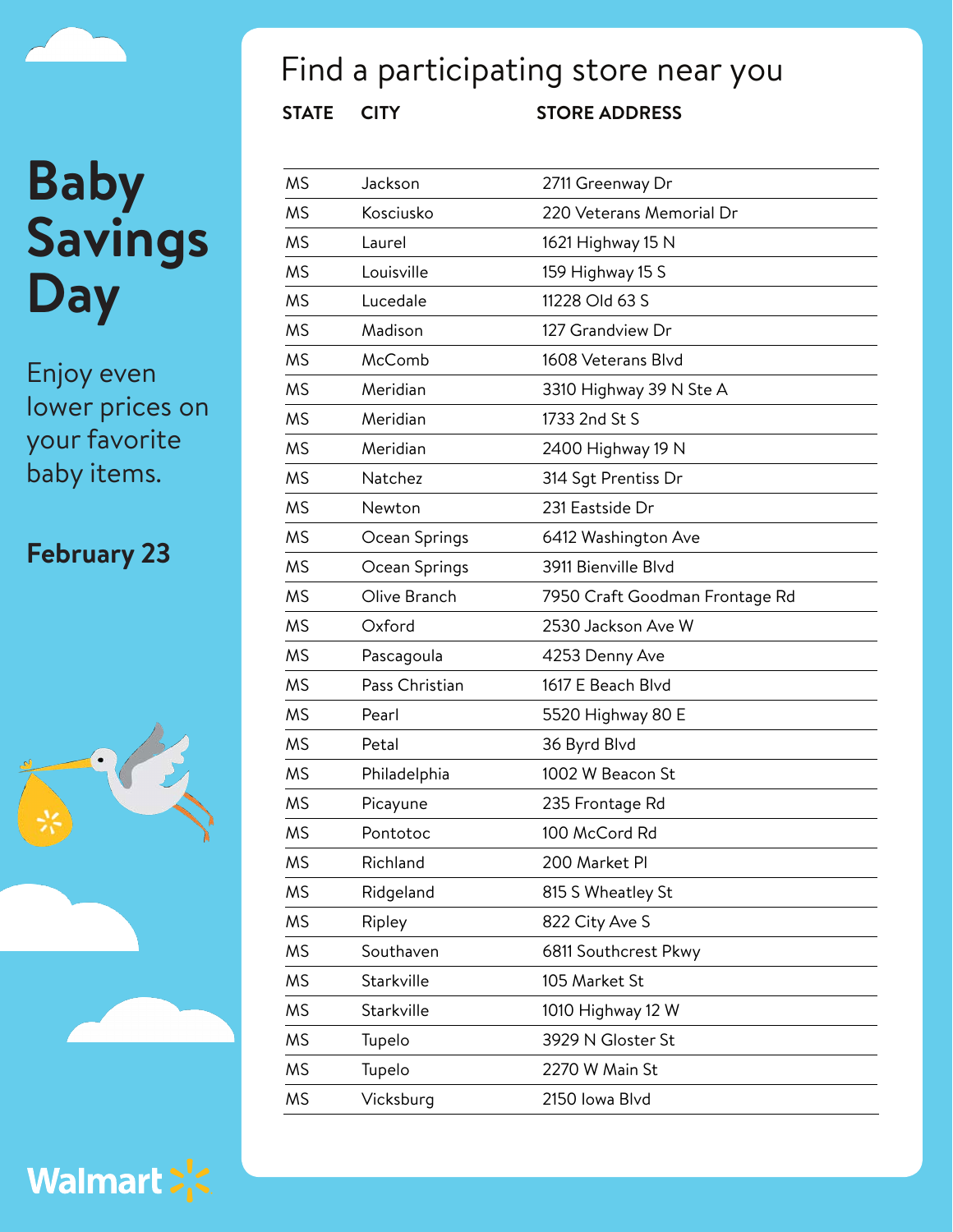Enjoy even lower prices on your favorite baby items.

### **February 23**







### Find a participating store near you

| <b>MS</b> | Waveland           | 460 Highway 90             |
|-----------|--------------------|----------------------------|
| <b>MS</b> | Waynesboro         | 1350 Azalea Dr             |
| <b>MS</b> | <b>West Point</b>  | 1313 Highway 45 S          |
| <b>MS</b> | Wiggins            | 1053 Frontage Dr E         |
| MT        | <b>Billings</b>    | 2525 King Ave W            |
| MT        | <b>Billings</b>    | 1649 Main St               |
| MT        | <b>Great Falls</b> | 5320 10th Ave S            |
| MT        | Helena             | 2750 Prospect Ave          |
| MT        | Kalispell          | 170 Hutton Ranch Rd        |
| MT        | Missoula           | 4000 Hwy 93 S              |
| MT        | Missoula           | 3555 Mullan Rd             |
| <b>NC</b> | Aberdeen           | 250 Turner St              |
| <b>NC</b> | Albemarle          | 781 Leonard Ave            |
| <b>NC</b> | Apex               | 3151 Apex Peakway          |
| <b>NC</b> | Arden              | 60 Airport Rd              |
| <b>NC</b> | Asheboro           | 1226 E Dixie Dr            |
| <b>NC</b> | Asheville          | 125 Bleachery Blvd         |
| <b>NC</b> | Belmont            | 701 Hawley Ave             |
| <b>NC</b> | Burlington         | 3141 Garden Rd             |
| <b>NC</b> | Burlington         | 530 S Graham Hopedale Rd   |
| <b>NC</b> | Cameron            | 2800 Nc 24 87              |
| <b>NC</b> | Cary               | 973 N Harrison Ave         |
| <b>NC</b> | Cary               | 2750 Nc 55 Hwy             |
| <b>NC</b> | Cary               | 2010 Kildaire Farm Rd      |
| <b>NC</b> | Chapel Hill        | 12500 Us 15 501 N          |
| <b>NC</b> | Charlotte          | 8322 Pineville Matthews Rd |
| <b>NC</b> | Charlotte          | 11530 N Tryon St           |
| <b>NC</b> | Charlotte          | 8180 S Tryon St            |
| <b>NC</b> | Charlotte          | 3850 E Independence Blvd   |
| <b>NC</b> | Charlotte          | 7735 N Tryon St            |
| <b>NC</b> | Charlotte          | 3240 Wilkinson Blvd        |
| <b>NC</b> | Charlotte          | 1830 Galleria Blvd         |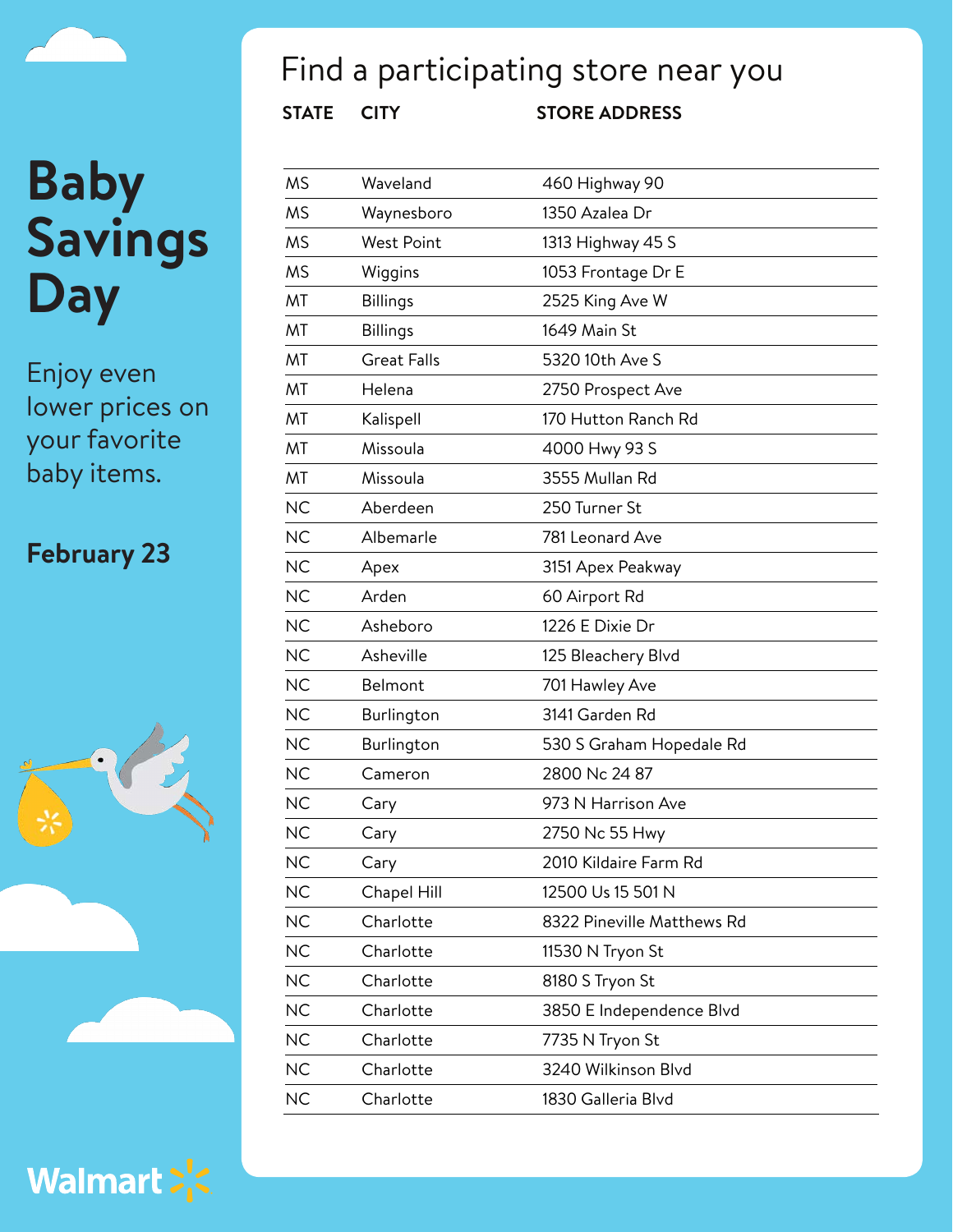# **Baby Savings**

**Day**

Enjoy even lower prices on your favorite baby items.

#### **February 23**





### Find a participating store near you

| <b>NC</b> | Charlotte            | 9820 Callabridge Ct       |
|-----------|----------------------|---------------------------|
| <b>NC</b> | Clayton              | 805 Town Centre Blvd      |
| <b>NC</b> | Clemmons             | 3633 Clemmons Rd          |
| <b>NC</b> | Clinton              | 1415 Sunset Ave           |
| <b>NC</b> | Concord              | 3905 Concord Pkwy S       |
| <b>NC</b> | Concord              | 150 Concord Commons PI SW |
| <b>NC</b> | Concord              | 5825 Thunder Rd           |
| <b>NC</b> | Denver               | 7131 Highway 73           |
| <b>NC</b> | Durham               | 1525 Glenn School Rd      |
| <b>NC</b> | Durham               | 5450 New Hope Commons Dr  |
| <b>NC</b> | Eden                 | 304 E Arbor Ln            |
| <b>NC</b> | Elizabeth City       | 101 Tanglewood Pkwy N     |
| <b>NC</b> | Elkin                | 548 CC Camp Rd            |
| <b>NC</b> | Erwin                | 590 E Jackson Blvd        |
| <b>NC</b> | Fayetteville         | 8660 Cliffdale Rd         |
| <b>NC</b> | Fayetteville         | 1550 Skibo Rd             |
| <b>NC</b> | Fayetteville         | 4601 Ramsey St            |
| <b>NC</b> | Fayetteville         | 7701 S Raeford Rd         |
| <b>NC</b> | Fayetteville         | 2820 Gillespie St         |
| <b>NC</b> | Forest City          | 197 Plaza Dr              |
| <b>NC</b> | Garner               | 5141 NC Highway 42 W      |
| <b>NC</b> | Gastonia             | 2324 S New Hope Rd        |
| <b>NC</b> | Gastonia             | 3000 E Franklin Blvd      |
| <b>NC</b> | Gastonia             | 223 N Myrtle School Rd    |
| <b>NC</b> | Goldsboro            | 1144 Tommys Rd            |
| <b>NC</b> | Goldsboro            | 1002 N Spence Ave         |
| <b>NC</b> | Goldsboro            | 2908 Us Highway 70 W      |
| <b>NC</b> | <b>Granite Falls</b> | 4780 Hickory Blvd         |
| NC        | Greensboro           | 1050 Alamance Church Rd   |
| <b>NC</b> | Greensboro           | 5611 W Friendly Ave       |
| NC        | Greensboro           | 4424 W Wendover Ave       |
| NC        | Greensboro           | 2107 Pyramid Village Blvd |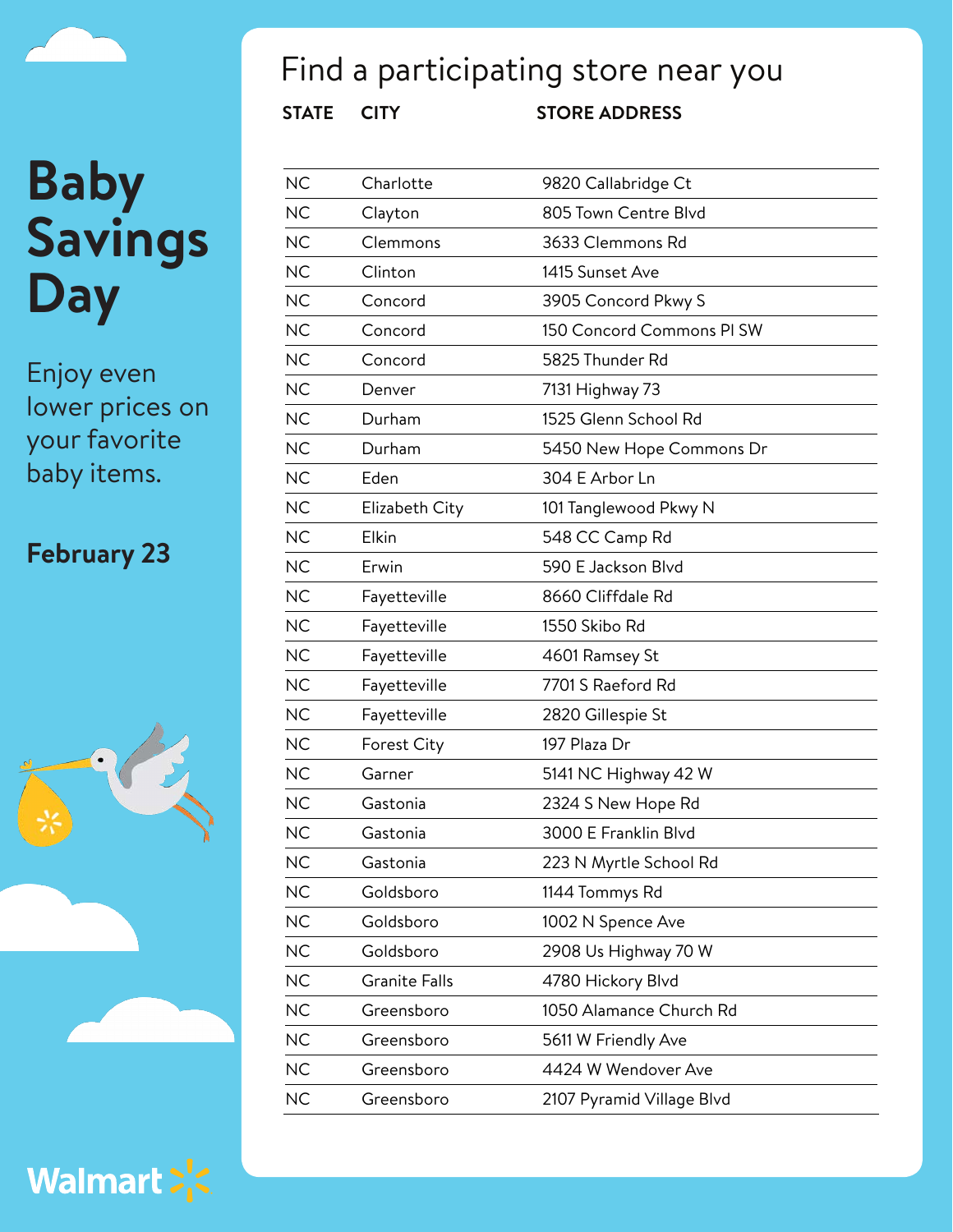Enjoy even lower prices on your favorite baby items.

### **February 23**





## Find a participating store near you

| <b>NC</b> | Greensboro           | 121 W Elmsley St            |
|-----------|----------------------|-----------------------------|
| <b>NC</b> | Greenville           | 210 SW Greenville Blvd      |
| <b>NC</b> | Greenville           | 4600 E 10th St              |
| <b>NC</b> | Hampstead            | 420 Fun Center Dr           |
| <b>NC</b> | Havelock             | 566 Us Highway 70 W         |
| <b>NC</b> | Henderson            | 200 N Cooper Dr             |
| <b>NC</b> | Hendersonville       | 250 Highlands Square Dr     |
| <b>NC</b> | Hickory              | 2525 US Highway 70 SE       |
| <b>NC</b> | High Point           | 10250 S Main St             |
| <b>NC</b> | High Point           | 2628 S Main St              |
| <b>NC</b> | Hillsborough         | 501 Hampton Pt              |
| <b>NC</b> | <b>Holly Springs</b> | 7016 Gb Alford Hwy          |
| <b>NC</b> | Hope Mills           | 3030 N Main St              |
| <b>NC</b> | Huntersville         | 11145 Bryton Town Center Dr |
| <b>NC</b> | <b>Indian Trail</b>  | 2101 Younts Rd              |
| <b>NC</b> | Jacksonville         | 4250 Western Blvd           |
| <b>NC</b> | Jacksonville         | 2025 N Marine Blvd          |
| <b>NC</b> | Jacksonville         | 561 Yopp Rd                 |
| <b>NC</b> | Kannapolis           | 2420 Supercenter Dr NE      |
| <b>NC</b> | Kernersville         | 1130 S Main St              |
| <b>NC</b> | King                 | 204 Ingram Dr               |
| <b>NC</b> | Kinston              | 4101 W Vernon Ave           |
| <b>NC</b> | Laurinburg           | 901 Us Highway 401 S        |
| NС        | Leland               | 1112 New Pointe Blvd        |
| <b>NC</b> | Lenoir               | 935 Blowing Rock Blvd       |
| <b>NC</b> | Lexington            | 160 Lowes Blvd              |
| <b>NC</b> | Lincolnton           | 306 N Generals Blvd         |
| <b>NC</b> | Lumberton            | 5070 Fayetteville Rd        |
| <b>NC</b> | Mocksville           | 261 Cooper Creek Dr         |
| <b>NC</b> | Monroe               | 2406 W Roosevelt Blvd       |
| <b>NC</b> | Mooresville          | 966 E Iredell Ave           |
| <b>NC</b> | Mooresville          | 169 Norman Station Blvd     |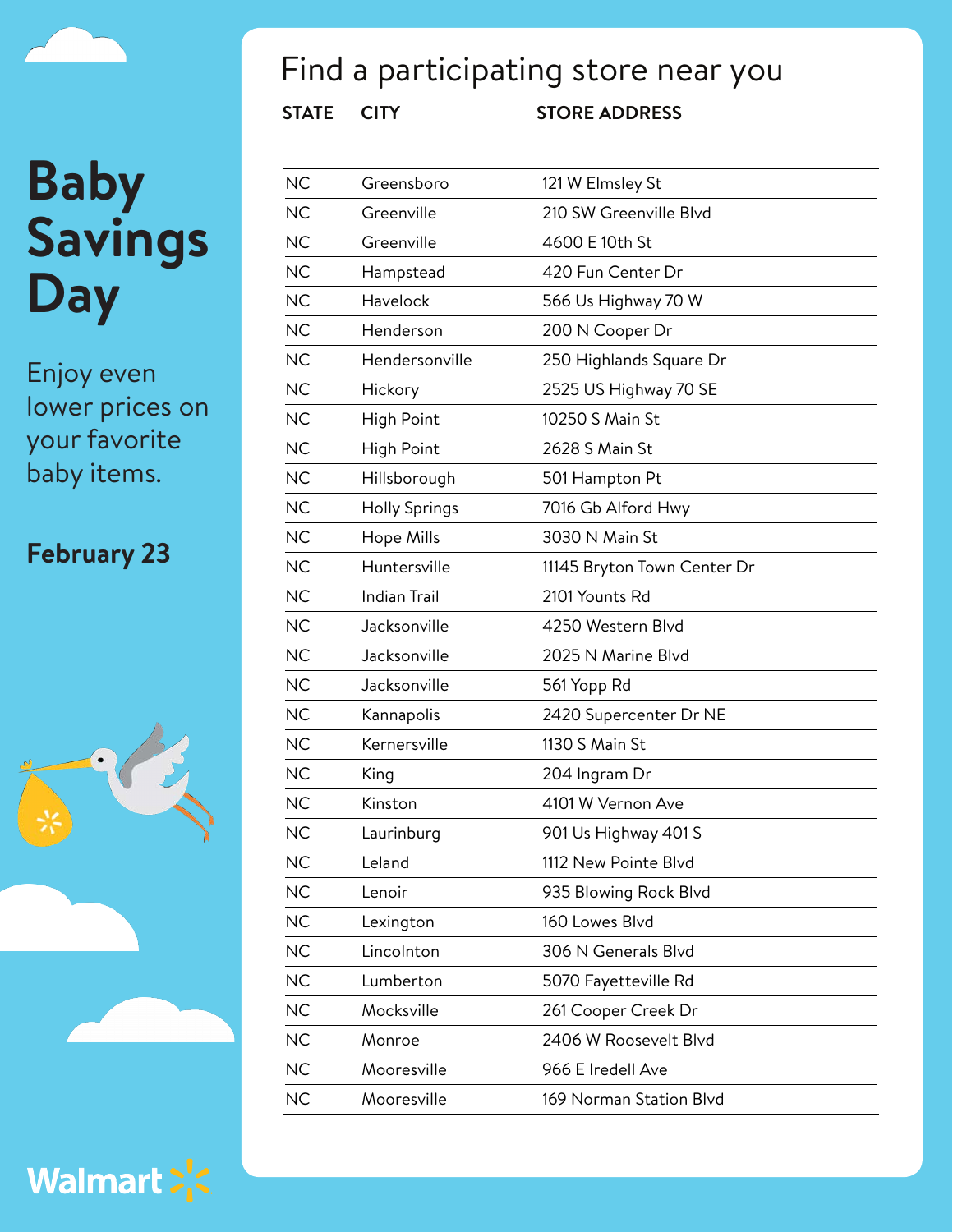Enjoy even lower prices on your favorite baby items.

### **February 23**





## Find a participating store near you

| <b>NC</b> | Morehead City      | 300 NC Highway 24           |
|-----------|--------------------|-----------------------------|
| <b>NC</b> | Morganton          | G120 Morganton Heights Blvd |
| <b>NC</b> | Morrisville        | 1001 Shiloh Glenn Dr        |
| <b>NC</b> | Mount Airy         | 2241 Rockford St            |
| <b>NC</b> | Murphy             | 2330 US19                   |
| <b>NC</b> | Nashville          | 1205 Eastern Ave            |
| <b>NC</b> | New Bern           | 2915 Neuse Blvd             |
| <b>NC</b> | New Bern           | 3105 Dr M L King Jr Blvd    |
| <b>NC</b> | Raleigh            | 4500 Fayetteville Rd        |
| <b>NC</b> | Raleigh            | 1725 New Hope Church Rd     |
| <b>NC</b> | Raleigh            | 8000 Town Dr                |
| <b>NC</b> | Raleigh            | 10050 Glenwood Ave          |
| <b>NC</b> | Raleigh            | 4431 New Bern Ave           |
| <b>NC</b> | Reidsville         | 1624 Highway 14             |
| <b>NC</b> | Roanoke Rapids     | 251 Premier Blvd            |
| <b>NC</b> | Rockingham         | 720 E US Highway 74         |
| <b>NC</b> | Rocky Mount        | 1511 Benvenue Rd            |
| <b>NC</b> | Salisbury          | 323 S Arlington St          |
| <b>NC</b> | Sanford            | 3310 NC Hwy 87 S            |
| <b>NC</b> | Shelby             | 705 E Dixon Blvd            |
| <b>NC</b> | Smithfield         | 1299 N Brightleaf Blvd      |
| <b>NC</b> | Spring Lake        | 670 Lillington Hwy          |
| <b>NC</b> | Statesville        | 1116 Crossroads Dr          |
| <b>NC</b> | Swansboro          | 1109 W Corbett Ave          |
| <b>NC</b> | Thomasville        | 1585 Liberty Dr Ste 1       |
| <b>NC</b> | <b>Wake Forest</b> | 2114 S Main St              |
| <b>NC</b> | Waynesville        | 135 Town Center Loop        |
| <b>NC</b> | Weaverville        | 25 Northridge Commons Pkwy  |
| NC        | Wilkesboro         | 1801 Us Highway 421         |
| NC        | Wilmington         | 5135 Carolina Beach Rd      |
| <b>NC</b> | Wilmington         | 5226 Sigmon Rd              |
| <b>NC</b> | Wilmington         | 8035 Market St              |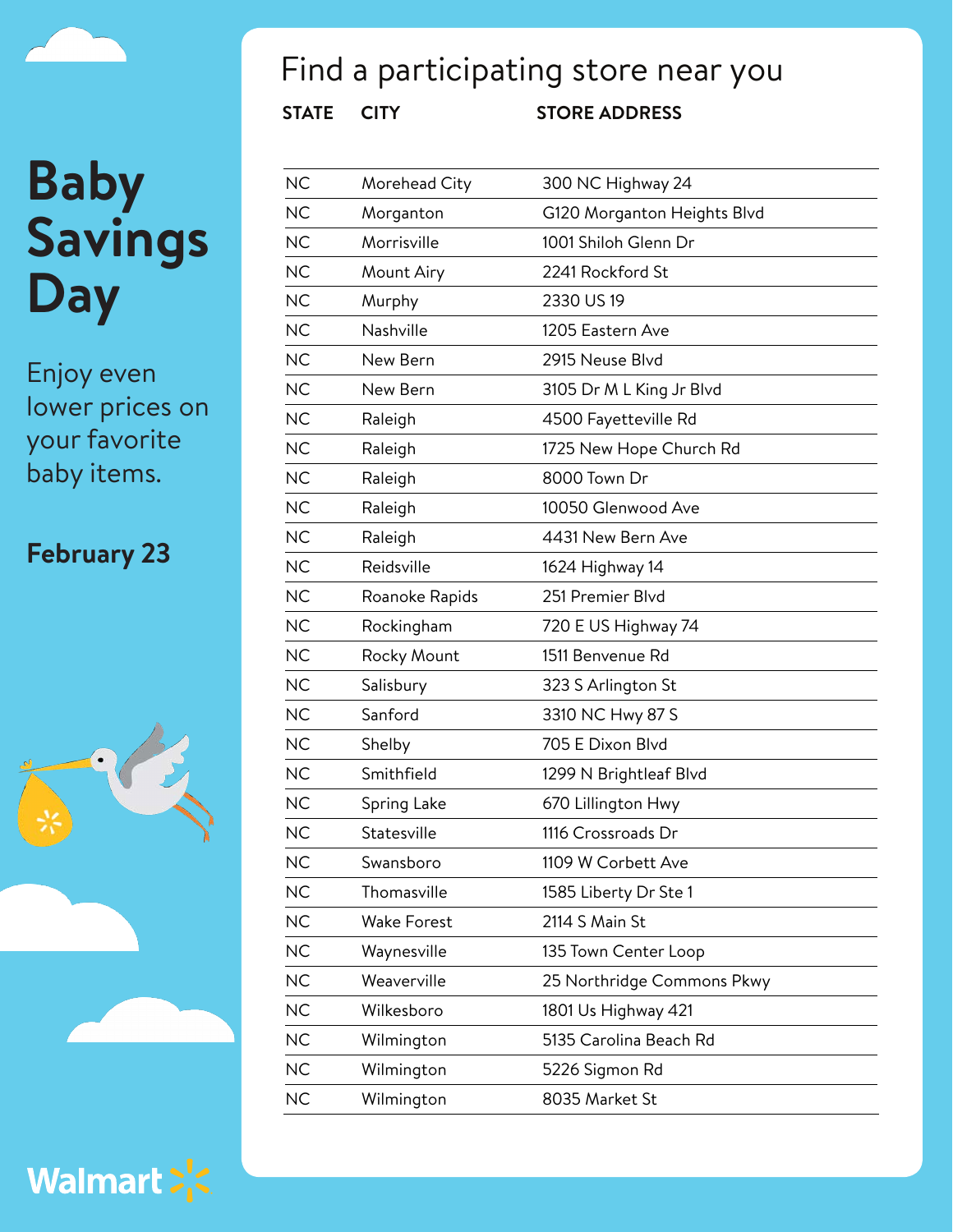Enjoy even lower prices on your favorite baby items.

### **February 23**





### Find a participating store near you

| <b>NC</b> | Wilson               | 2700 Ward Blvd           |
|-----------|----------------------|--------------------------|
| <b>NC</b> | Wilson               | 2500 Forest Hills Rd W   |
| <b>NC</b> | <b>Winston Salem</b> | 180 Harvey St            |
| <b>NC</b> | <b>Winston Salem</b> | 320 E Hanes Mill Rd      |
| <b>NC</b> | <b>Winston Salem</b> | 4550 Kester Mill Rd      |
| <b>NC</b> | <b>Winston Salem</b> | 3475 Parkway Village Cir |
| <b>NC</b> | Zebulon              | 841 E Gannon Ave         |
| <b>ND</b> | Dickinson            | 2456 3rd Ave W           |
| <b>ND</b> | Fargo                | 4731 13th Ave S          |
| <b>ND</b> | Fargo                | 3757 55th Ave S          |
| <b>ND</b> | <b>Grand Forks</b>   | 2551 32nd Ave S          |
| <b>ND</b> | Mandan               | 1000 Old Red Trl NW      |
| <b>ND</b> | Minot                | 3900 S Broadway          |
| <b>NE</b> | Bellevue             | 10504 S 15th St          |
| <b>NE</b> | Columbus             | 818 E 23rd St            |
| <b>NE</b> | Fremont              | 3010 E 23rd St           |
| <b>NE</b> | <b>Grand Island</b>  | 2250 N Diers Ave         |
| <b>NE</b> | <b>Grand Island</b>  | 3501 S Locust St         |
| <b>NE</b> | Hastings             | 3803 Osborne Dr W        |
| <b>NE</b> | Kearney              | 5411 2nd Ave             |
| <b>NE</b> | Lincoln              | 4700 N 27th St           |
| <b>NE</b> | Lincoln              | 8700 Andermatt Dr        |
| <b>NE</b> | Norfolk              | 2400 W Pasewalk Ave      |
| <b>NE</b> | North Platte         | 1401 S Dewey St          |
| <b>NE</b> | Omaha                | 6304 N 99th St           |
| <b>NE</b> | Omaha                | 5018 Ames Ave            |
| <b>NE</b> | Omaha                | 18201 Wright St          |
| <b>NE</b> | Omaha                | 1606 S 72nd St           |
| <b>NE</b> | Omaha                | 16960 W Maple Rd         |
| <b>NE</b> | Omaha                | 12850 L St               |
| <b>NE</b> | Papillion            | 8525 S 71st Plz          |
| <b>NE</b> | Scottsbluff          | 3322 Avenue I            |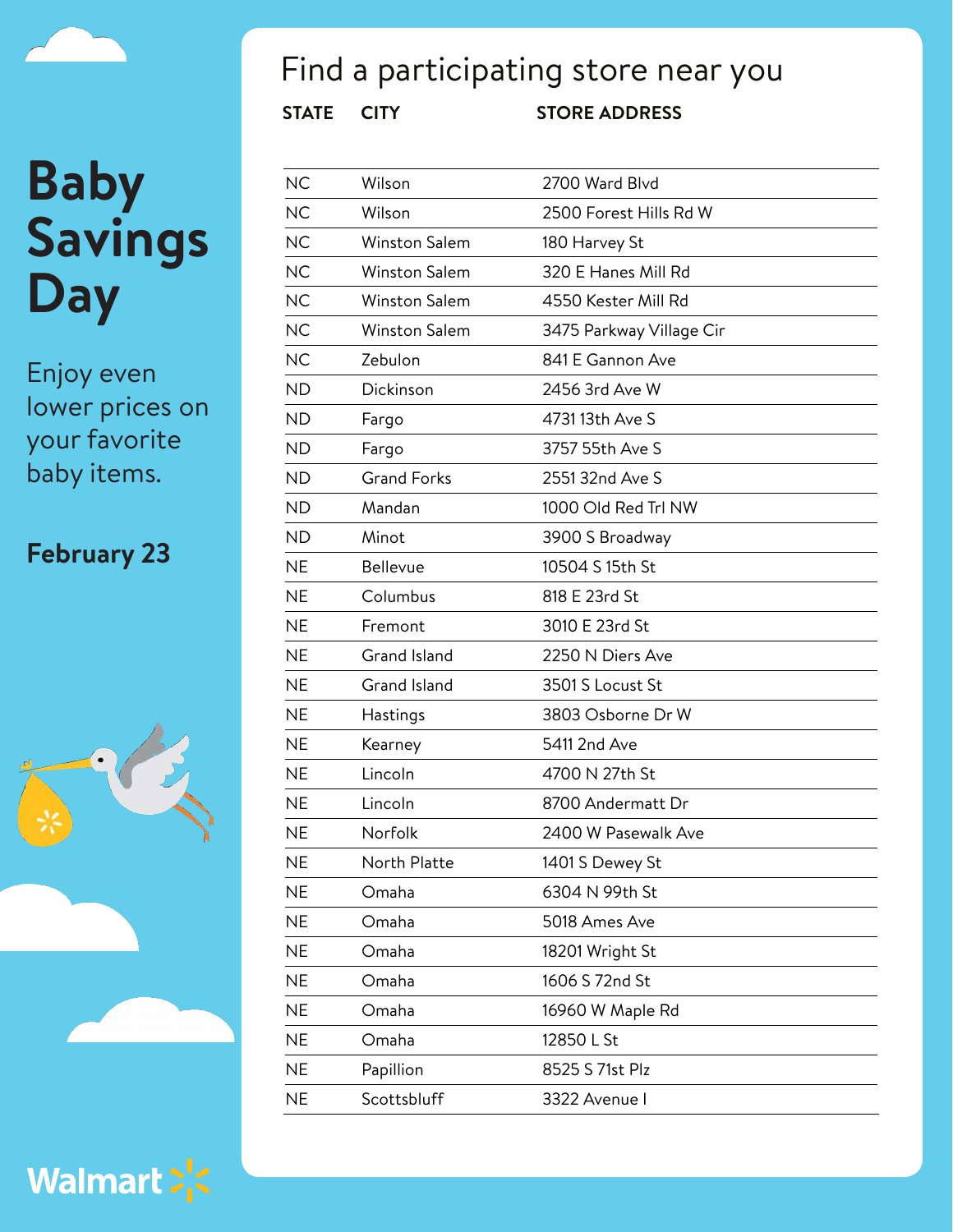Enjoy even lower prices on your favorite baby items.

### **February 23**





## Find a participating store near you

| <b>NE</b> | South Sioux City    | 1601 Cornhusker Dr          |
|-----------|---------------------|-----------------------------|
| <b>NH</b> | Amherst             | 85 State Route 101a         |
| <b>NH</b> | Bedford             | 17 Colby Ct                 |
| <b>NH</b> | Concord             | 344 Loudon Rd               |
| <b>NH</b> | Derry               | 11 Ashleigh Dr              |
| <b>NH</b> | Manchester          | 725 Gold St                 |
| <b>NH</b> | Salem               | 326 N Broadway              |
| <b>NH</b> | Somersworth         | 59 Waltons Way              |
| <b>NH</b> | Tilton              | 33 Sherwood Dr              |
| <b>NJ</b> | Bayonne             | 500 Bayonne Crossing Way    |
| <b>NJ</b> | Blackwood           | 3501 Route 42               |
| <b>NJ</b> | <b>Brick</b>        | 1872 Route 88               |
| <b>NJ</b> | Burlington          | 2106 Mount Holly Rd         |
| <b>NJ</b> | East Brunswick      | 290 State Route 18          |
| <b>NJ</b> | Edison              | 2220 State Route 27         |
| <b>NJ</b> | Egg Harbor Township | 6801 Black Horse Pike       |
| <b>NJ</b> | Flanders            | 40 International Dr S       |
| <b>NJ</b> | Freehold            | 326 W Main St               |
| <b>NJ</b> | Garfield            | 174 Passaic St              |
| <b>NJ</b> | Howell              | 4900 US Hwy 9 Lanes Mill Rd |
| <b>NJ</b> | Kearny              | 150 Harrison Ave            |
| <b>NJ</b> | Lanoka Harbor       | 580 US Highway 9            |
| <b>NJ</b> | Ledgewood           | 461 State Route 10 Ste 29   |
| NJ        | Manville            | 100 N Main St               |
| <b>NJ</b> | Mays Landing        | 4620 Black Horse Pike       |
| <b>NJ</b> | Millville           | 2291 N 2nd St               |
| <b>NJ</b> | Neptune             | 3575 State Route 66         |
| <b>NJ</b> | North Bergen        | 2100 88th St                |
| <b>NJ</b> | North Brunswick     | 979 Us Highway 1            |
| <b>NJ</b> | Old Bridge          | 1126 Us Highway 9           |
| <b>NJ</b> | Old Bridge          | 2825 Hwy Rte 18             |
| <b>NJ</b> | Phillipsburg        | 1300 Us Highway 22          |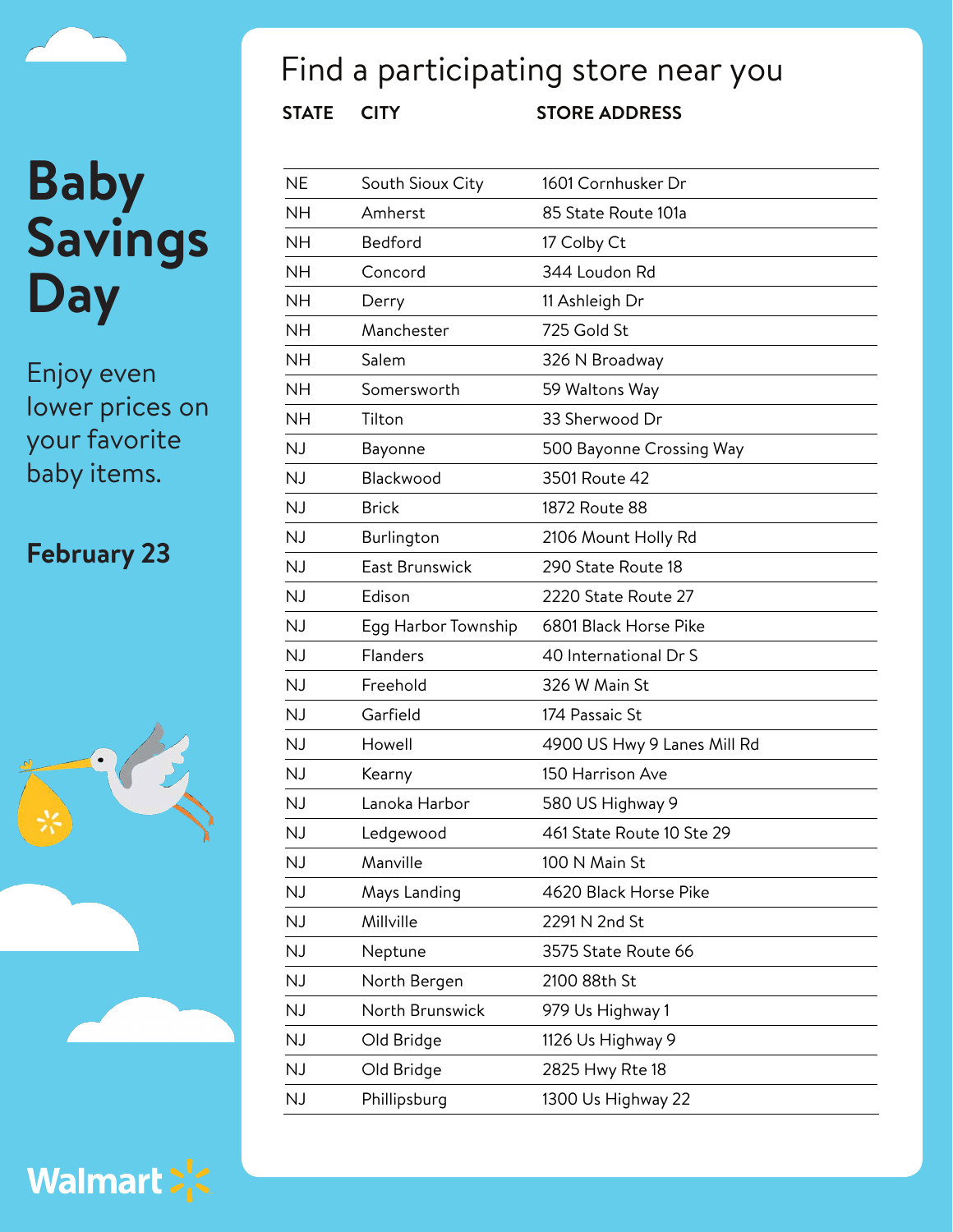Enjoy even lower prices on your favorite baby items.

### **February 23**





### Find a participating store near you

| NJ        | Rockaway           | 220 Enterprise Dr              |
|-----------|--------------------|--------------------------------|
| <b>NJ</b> | Saddle Brook       | 189 US Highway 46              |
| <b>NJ</b> | Secaucus           | 400 Park PI                    |
| <b>NJ</b> | Somerdale          | 1 Coopertowne Blvd             |
| <b>NJ</b> | Teterboro          | 1 Teterboro Landing Dr         |
| <b>NJ</b> | <b>Toms River</b>  | 950 Route 37 W                 |
| <b>NJ</b> | Trenton            | 1750 Nottingham Way            |
| <b>NJ</b> | Tuckerton          | 631 Rte 9 S                    |
| <b>NJ</b> | Vineland           | 1070 W Landis Ave              |
| <b>NJ</b> | Watchung           | 1501 Us Highway 22             |
| <b>NJ</b> | <b>West Berlin</b> | 265 N Route 73                 |
| <b>NJ</b> | Williamstown       | 1840 S Black Horse Pike        |
| <b>NJ</b> | Woodbridge         | 360 Us Highway 9 N             |
| <b>NJ</b> | Woodbury           | 2000 Clements Bridge Rd Ste 10 |
| <b>NJ</b> | Woodbury           | 820 Cooper St                  |
| <b>NM</b> | Alamogordo         | 233 S New York Ave             |
| <b>NM</b> | Albuquerque        | 8511 Golf Course Rd NW         |
| <b>NM</b> | Albuquerque        | 1820 Unser Blvd                |
| <b>NM</b> | Albuquerque        | 8000 Academy Rd NE             |
| <b>NM</b> | Albuquerque        | 400 Eubank Blvd NE             |
| <b>NM</b> | Albuquerque        | 2701 Carlisle Blvd NE          |
| <b>NM</b> | Albuquerque        | 10224 Coors Bypass NW          |
| <b>NM</b> | Albuquerque        | 2550 Coors Blvd NW             |
| ΝM        | Albuquerque        | 3500 Coors Blvd SW             |
| <b>NM</b> | Albuquerque        | 2266 Wyoming Blvd NE           |
| <b>NM</b> | Belen              | 1125 Bypass                    |
| <b>NM</b> | Bernalillo         | 460 Highway 528                |
| <b>NM</b> | Carlsbad           | 2401 S Canal St                |
| <b>NM</b> | Clovis             | 3728 N Prince St               |
| <b>NM</b> | Edgewood           | 66 State Road 344              |
| <b>NM</b> | Farmington         | 4600 E Main St                 |
| <b>NM</b> | Farmington         | 1400 W Main St                 |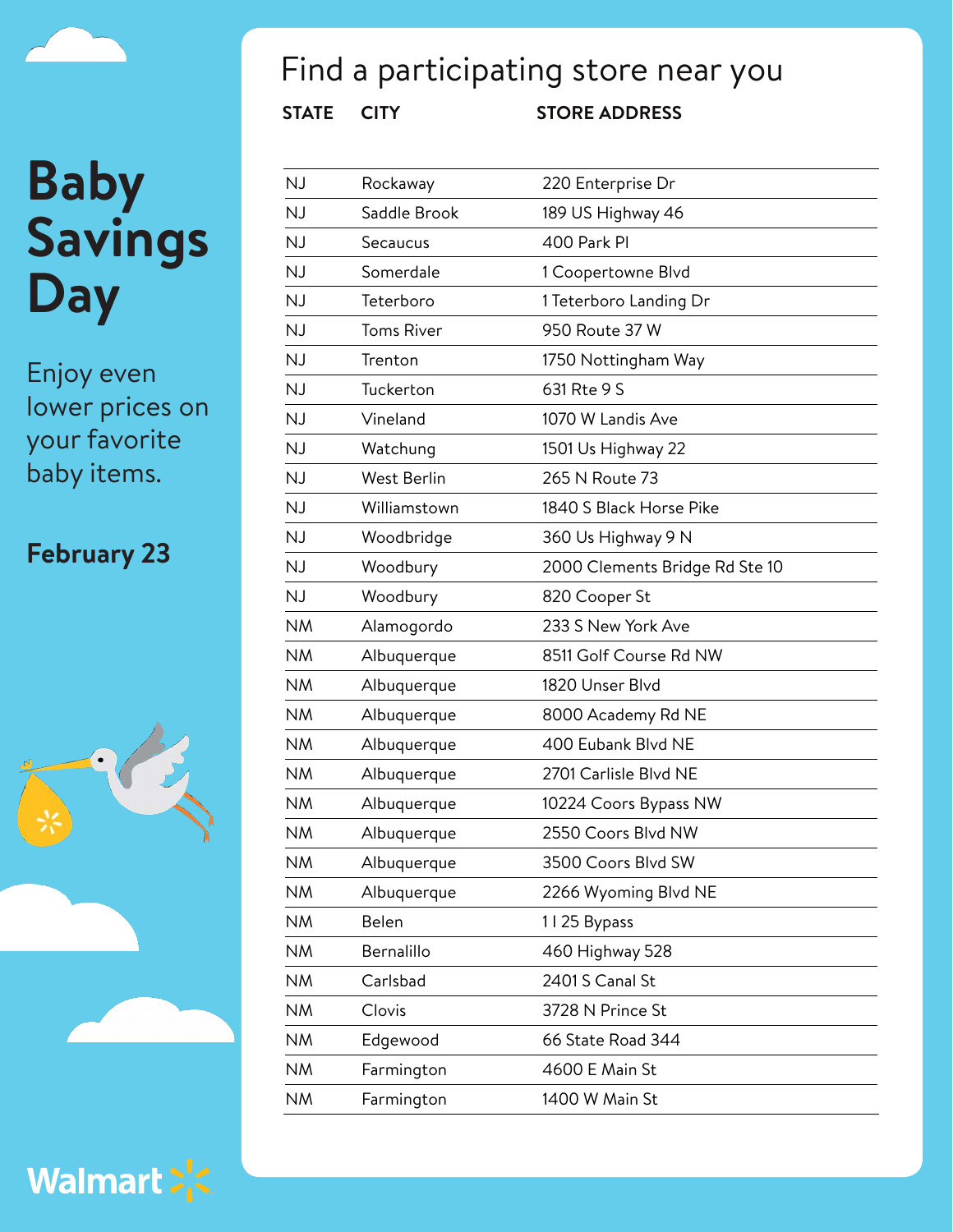Enjoy even lower prices on your favorite baby items.

#### **February 23**





### Find a participating store near you

| <b>NM</b> | Gallup          | 1650 W Maloney Ave        |
|-----------|-----------------|---------------------------|
| <b>NM</b> | Hobbs           | 3800 N Lovington Hwy      |
| <b>NM</b> | Las Cruces      | 150 N Sonoma Ranch Blvd   |
| <b>NM</b> | Las Cruces      | 571 Walton Blvd           |
| <b>NM</b> | Las Cruces      | 3331 Rinconada Blvd       |
| <b>NM</b> | Las Cruces      | 1550 S Valley Dr          |
| <b>NM</b> | Los Lunas       | 2250 Main St NW           |
| <b>NM</b> | Rio Rancho      | 901 Unser Blvd SE         |
| <b>NM</b> | Roswell         | 4500 N Main St Ste A      |
| <b>NM</b> | Santa Fe        | 5701 Herrera Dr           |
| <b>NV</b> | Carson City     | 3770 US Highway 395 S     |
| <b>NV</b> | Carson City     | 3200 Market St            |
| <b>NV</b> | Elko            | 2944 Mountain City Hwy    |
| <b>NV</b> | Henderson       | 300 E Lake Mead Pkwy      |
| <b>NV</b> | Henderson       | 540 Marks St              |
| <b>NV</b> | Las Vegas       | 7445 S Eastern Ave        |
| <b>NV</b> | Las Vegas       | 10440 W Cheyenne Ave      |
| <b>NV</b> | Las Vegas       | 6310 W Charleston Blvd    |
| <b>NV</b> | Las Vegas       | 201 N Nellis Blvd         |
| NV        | Las Vegas       | 3041 N Rainbow Blyd       |
| <b>NV</b> | Las Vegas       | 6005 S Eastern Ave        |
| <b>NV</b> | Las Vegas       | 3615 S Rainbow Blvd       |
| <b>NV</b> | Las Vegas       | 6973 Blue Diamond Rd      |
| <b>NV</b> | Las Vegas       | 2310 E Serene Ave         |
| <b>NV</b> | Las Vegas       | 8060 W Tropical Pkwy      |
| <b>NV</b> | Las Vegas       | 5198 Boulder Hwy          |
| <b>NV</b> | Las Vegas       | 6464 N Decatur Blvd       |
| <b>NV</b> | Las Vegas       | 4505 W Charleston Blvd    |
| <b>NV</b> | Las Vegas       | 7200 Arroyo Crossing Pkwy |
| <b>NV</b> | Las Vegas       | 3075 E Tropicana Ave      |
| <b>NV</b> | Las Vegas       | 5200 S Fort Apache Rd     |
| <b>NV</b> | North Las Vegas | 1807 W Craig Rd           |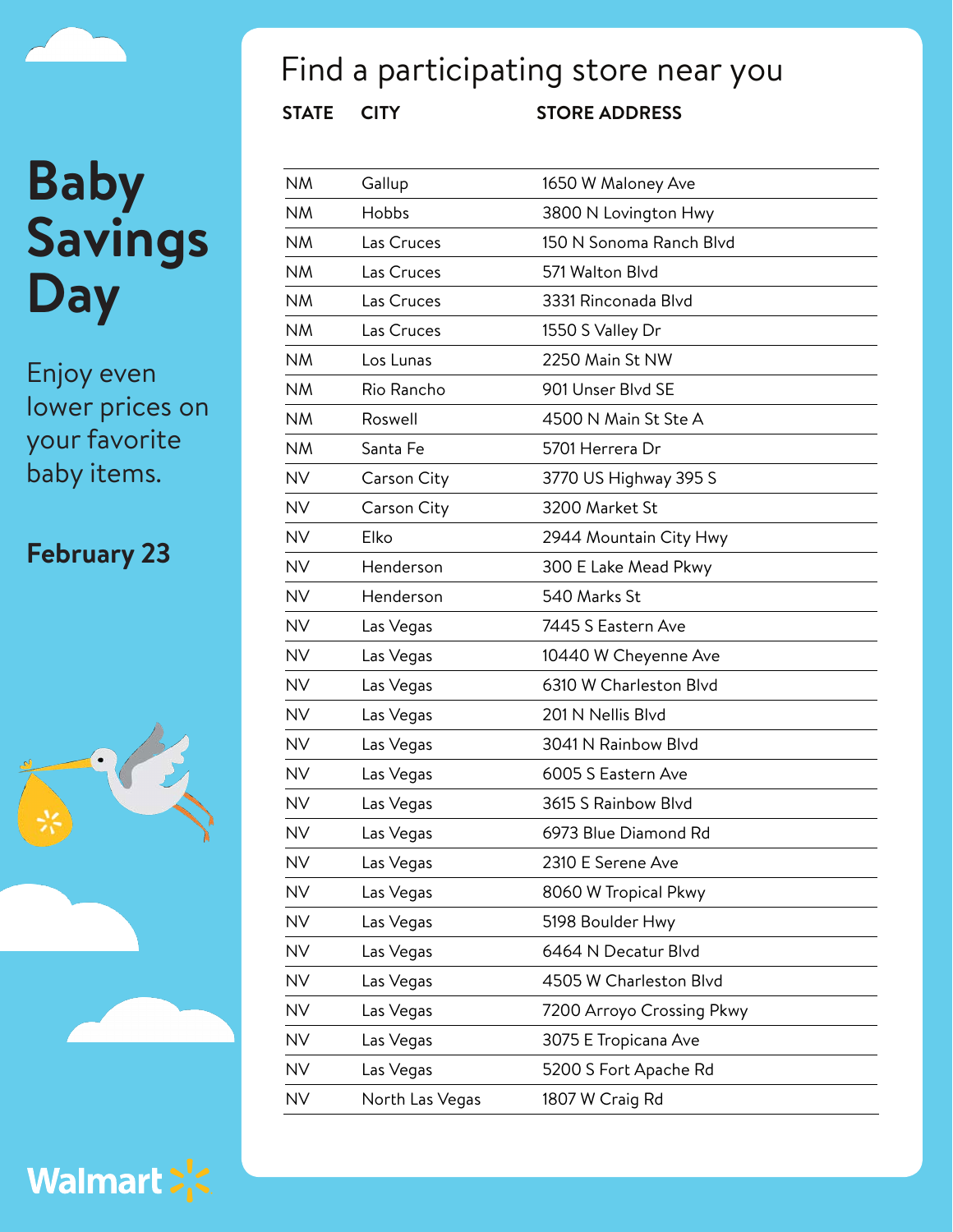Enjoy even lower prices on your favorite baby items.

### **February 23**





## Find a participating store near you

| <b>NV</b> | North Las Vegas     | 3950 W Lake Mead Blvd          |
|-----------|---------------------|--------------------------------|
| <b>NV</b> | Reno                | 2425 E 2nd St                  |
| <b>NV</b> | Reno                | 4855 Kietzke Ln                |
| <b>NV</b> | Reno                | 5260 W 7th St                  |
| <b>NV</b> | Reno                | 155 Damonte Ranch Pkwy         |
| <b>NV</b> | Reno                | 250 Vista Knoll Pkwy           |
| <b>NV</b> | Sparks              | 5065 Pyramid Way               |
| <b>NY</b> | Albany              | 141 Washington Avenue Ext      |
| <b>NY</b> | Amsterdam           | 101 Sanford Farms Shopping Ctr |
| <b>NY</b> | Auburn              | 297 Grant Ave                  |
| <b>NY</b> | Batavia             | 4133 Veterans Memorial Dr      |
| <b>NY</b> | Brockport           | 6265 Brockport Spencerport Rd  |
| <b>NY</b> | <b>Buffalo</b>      | 3290 Sheridan Dr               |
| <b>NY</b> | Camillus            | 5399 W Genesee St              |
| <b>NY</b> | Canandaigua         | 4238 Recreation Dr             |
| <b>NY</b> | Centereach          | 161 Centereach Mall            |
| <b>NY</b> | Cicero              | 8064 Brewerton Rd              |
| <b>NY</b> | <b>Clifton Park</b> | 1549 Route 9                   |
| <b>NY</b> | Commack             | 85 Crooked Hill Rd             |
| <b>NY</b> | Cortland            | 819 Bennie Rd                  |
| <b>NY</b> | East Meadow         | 2465 Hempstead Tpke            |
| <b>NY</b> | East Setauket       | 3990 Nesconset Hwy             |
| <b>NY</b> | East Syracuse       | 6438 Basile Rowe               |
| NY.       | Evans Mills         | 25737 US Route 11              |
| <b>NY</b> | Farmingdale         | 965 Broadhollow Rd             |
| <b>NY</b> | Fishkill            | 26 W Merritt Blvd              |
| <b>NY</b> | Fredonia            | 10401 Bennett Rd               |
| NY.       | Geneseo             | 4235 Veteran Dr                |
| <b>NY</b> | Geneva              | 990 State Route 5 And 20       |
| <b>NY</b> | Glenmont            | 311 Route 9W                   |
| <b>NY</b> | Gloversville        | 329 S Kingsboro Ave Ext        |
| <b>NY</b> | Hamburg             | 5360 Southwestern Blvd         |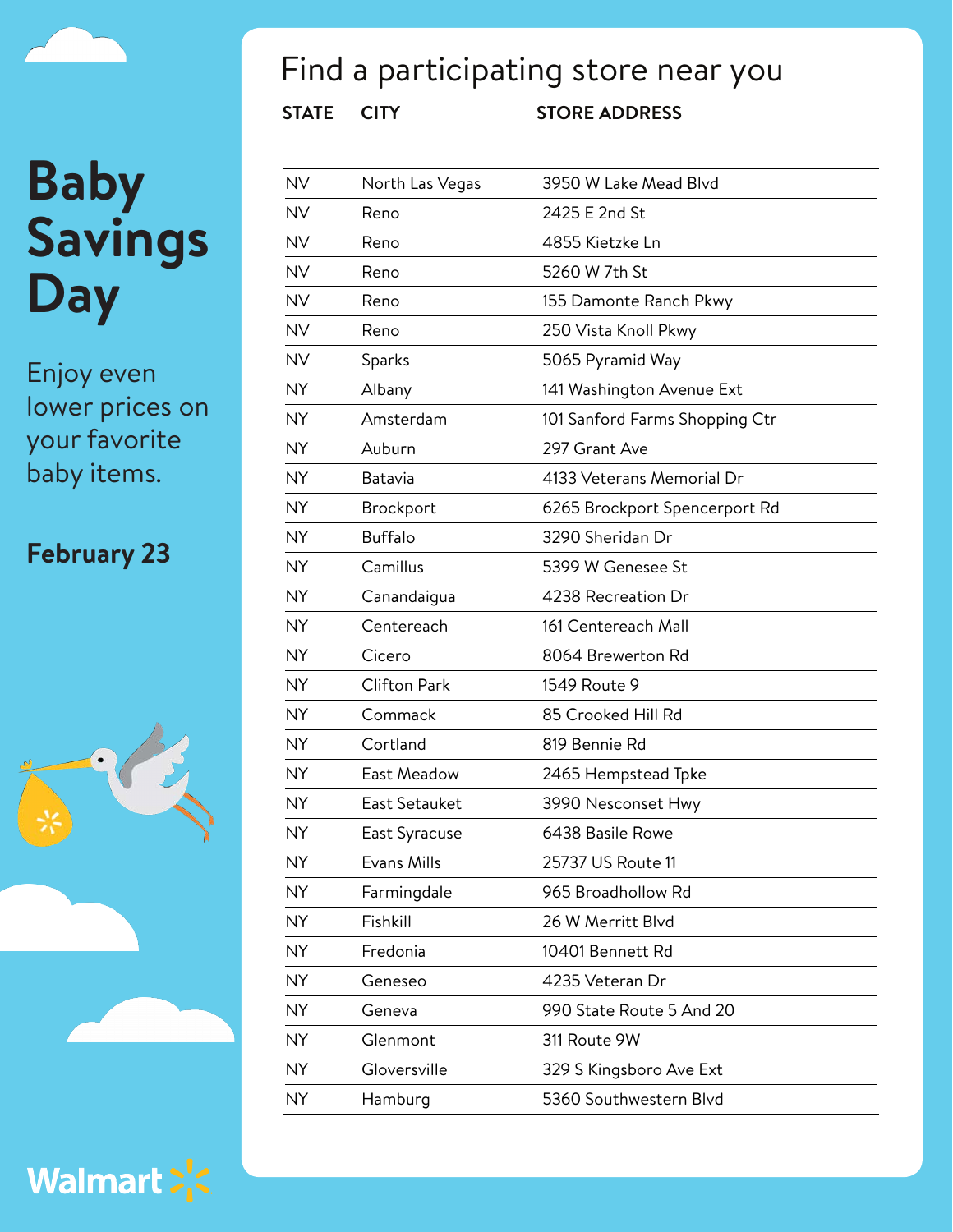Enjoy even lower prices on your favorite baby items.

### **February 23**





### Find a participating store near you

| <b>NY</b> | Herkimer         | 103 N Caroline St      |
|-----------|------------------|------------------------|
| <b>NY</b> | Horseheads       | 1400 County Rd 64      |
| <b>NY</b> | Islandia         | 1850 Veterans Hwy      |
| <b>NY</b> | Johnson City     | 2 Gannett Dr           |
| <b>NY</b> | Kingston         | 601 Frank Sottile Blvd |
| <b>NY</b> | Lakewood         | 350 E Fairmount Ave    |
| <b>NY</b> | Lancaster        | 4975 Transit Rd        |
| <b>NY</b> | Latham           | 800 Loudon Rd          |
| <b>NY</b> | Liverpool        | 8770 Dell Center Dr    |
| <b>NY</b> | Lockport         | 5735 S Transit Rd      |
| <b>NY</b> | Macedon          | 425 State Route 31     |
| <b>NY</b> | Middletown       | 470 Hwy 211 E          |
| <b>NY</b> | Mohegan Lake     | 3133 E Main St         |
| <b>NY</b> | Monroe           | 288 Larkin Dr          |
| <b>NY</b> | Monticello       | 41 Anawana Lake Rd     |
| <b>NY</b> | New Hartford     | 4765 Commercial Dr     |
| <b>NY</b> | Newark           | 6788 State Route 31 E  |
| <b>NY</b> | Newburgh         | 1201 Union Ave         |
| <b>NY</b> | Niagara Falls    | 1540 Military Rd       |
| <b>NY</b> | North Tonawanda  | 886 Niagara Falls Blvd |
| <b>NY</b> | Olean            | 1869 Plaza Dr          |
| <b>NY</b> | Oneida           | 2024 Genesee St        |
| <b>NY</b> | Painted Post     | 3217 Silverback Ln     |
| <b>NY</b> | Queensbury       | 891 State Route 9      |
| <b>NY</b> | Rensselaer       | 279 Troy Rd Ste 100    |
| <b>NY</b> | Riverhead        | 1890 Old Country Rd    |
| <b>NY</b> | Rochester        | 1200 Marketplace Dr    |
| <b>NY</b> | Rochester        | 2150 Chili Ave         |
| <b>NY</b> | Rochester        | 1490 Hudson Ave        |
| <b>NY</b> | Rochester        | 3800 Dewey Ave         |
| <b>NY</b> | Rome             | 5815 Rome Taberg Rd    |
| <b>NY</b> | Saratoga Springs | 16 Old Gick Rd         |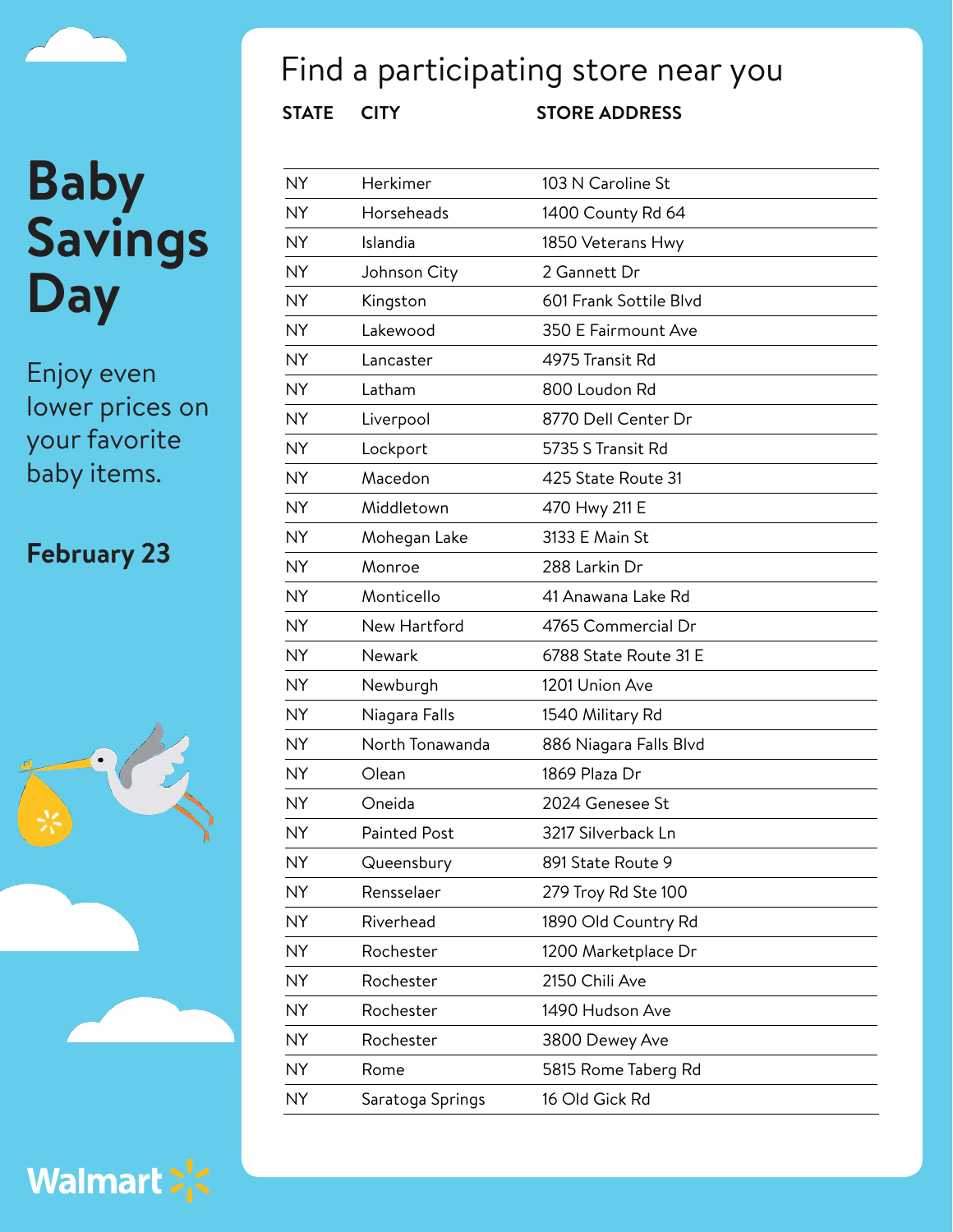Enjoy even lower prices on your favorite baby items.

### **February 23**





## Find a participating store near you

| <b>NY</b> | Schenectady          | 200 Dutch Meadows Ln    |
|-----------|----------------------|-------------------------|
| <b>NY</b> | Uniondale            | 1123 Jerusalem Ave      |
| <b>NY</b> | Utica                | 710 Horatio St          |
| <b>NY</b> | Valley Stream        | 77 Green Acres Rd       |
| <b>NY</b> | Vestal               | 2405 Vestal Pkwy E      |
| <b>NY</b> | Watertown            | 20823 State Route 3     |
| NY.       | Webster              | 1990 Brandt Point Dr    |
| NY.       | Westbury             | 1220 Old Country Rd     |
| OH        | Akron                | 3750 W Market St        |
| OH        | Akron                | 2887 S Arlington Rd     |
| OH        | Alliance             | 2700 W State St         |
| OH        | Amelia               | 1815 E Ohio Pike        |
| OH        | Ashland              | 1996 E Main St          |
| OH        | Ashtabula            | 3551 N Ridge Rd E       |
| OH        | Athens               | 929 E State St          |
| OH        | Avon                 | 35901 Chester Rd        |
| OH        | Bellefontaine        | 2281 Us Highway 68 S    |
| OH        | <b>Bowling Green</b> | 131 W Gypsy Lane Rd     |
| OH        | Cambridge            | 61205 Southgate Rd      |
| OH        | Canal Winchester     | 6674 Winchester Blvd    |
| OH        | Canton               | 3200 Atlantic Blvd NE   |
| OH        | Canton               | 4004 Tuscarawas St W    |
| OH        | Celina               | 1950 Havemann Rd        |
| OH        | Chardon              | 223 Meadowlands Dr      |
| OH        | Chillicothe          | 85 River Trace Ln       |
| OH        | Cincinnati           | 4370 Eastgate Square Dr |
| OH        | Cincinnati           | 4000 Red Bank Rd        |
| OH        | Cincinnati           | 2322 Ferguson Rd        |
| OH        | Cincinnati           | 1143 Smiley Ave         |
| OH        | Cincinnati           | 2801 Cunningham Rd      |
| OH        | Cincinnati           | 10240 Colerain Ave      |
| OH        | Cleveland            | 6594 Mayfield Rd        |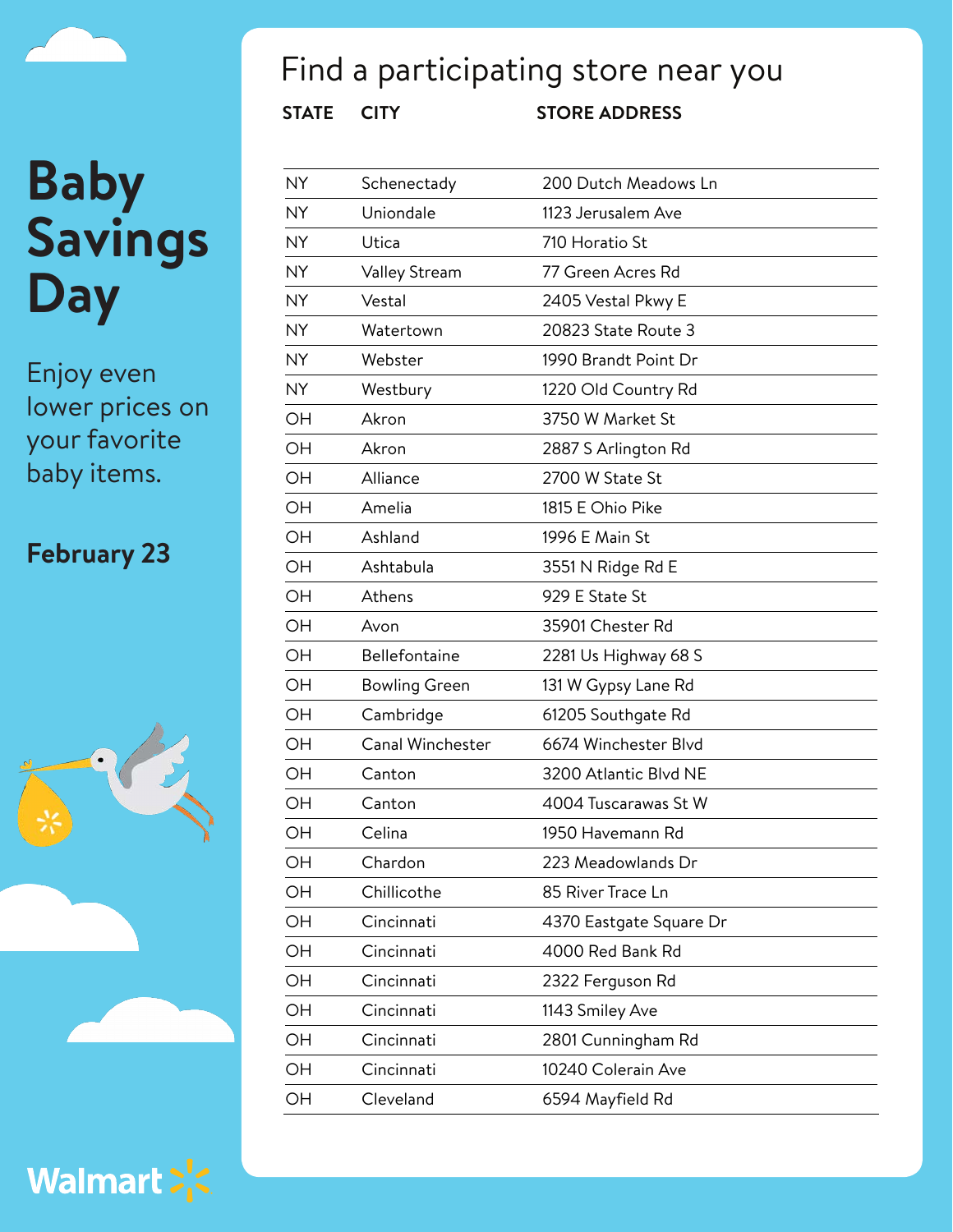

Enjoy even lower prices on your favorite baby items.

#### **February 23**





### Find a participating store near you

| OH | Cleveland         | 10000 Brookpark Rd          |
|----|-------------------|-----------------------------|
| OH | Cleveland         | 1868 Warrensville Center Rd |
| OH | Cleveland         | 3400 Steelyard Dr           |
| OH | Cleveland         | 8303 W Ridgewood Dr         |
| OH | Columbus          | 3900 Morse Rd               |
| OH | Columbus          | 5200 Westpointe Plaza Dr    |
| OH | Columbus          | 1221 Georgesville Rd        |
| OH | Cortland          | 2016 Millennium Blvd        |
| OH | Dayton            | 7680 Brandt Pike            |
| OH | Dayton            | 8800 Kingsridge Dr          |
| OH | Dayton            | 3360 Pentagon Blvd          |
| OH | Dayton            | 3465 York Commons Blvd      |
| OH | Dayton            | 1701 W Dorothy Ln           |
| OH | Dublin            | 5900 Britton Pkwy           |
| OH | Dublin            | 7730 Sawmill Rd             |
| OH | East Liverpool    | 16280 Dresden Ave           |
| OH | Eastlake          | 33752 Vine St               |
| OH | Elyria            | 1000 Chestnut Commons Dr    |
| OH | Findlay           | 1161 Trenton Ave            |
| OH | Franklin          | 1275 E 2nd St               |
| OH | Fremont           | 2052 N State Route 53       |
| OH | Gallipolis        | 2145 Eastern Ave            |
| OH | Greenville        | 1501 Wagner Ave             |
| OH | <b>Grove City</b> | 1693 Stringtown Rd          |
| OH | Hamilton          | 1505 Main St                |
| OH | Hamilton          | 3201 Princeton Rd           |
| OH | Heath             | 911 Hebron Rd               |
| OH | Holland           | 1355 S McCord Rd            |
| OH | Jackson           | 100 Walmart Dr              |
| OH | Kent              | 250 Tallmadge Rd            |
| OH | Lebanon           | 1530 Walmart Dr             |
| OH | Lewis Center      | 8659 Columbus Pike          |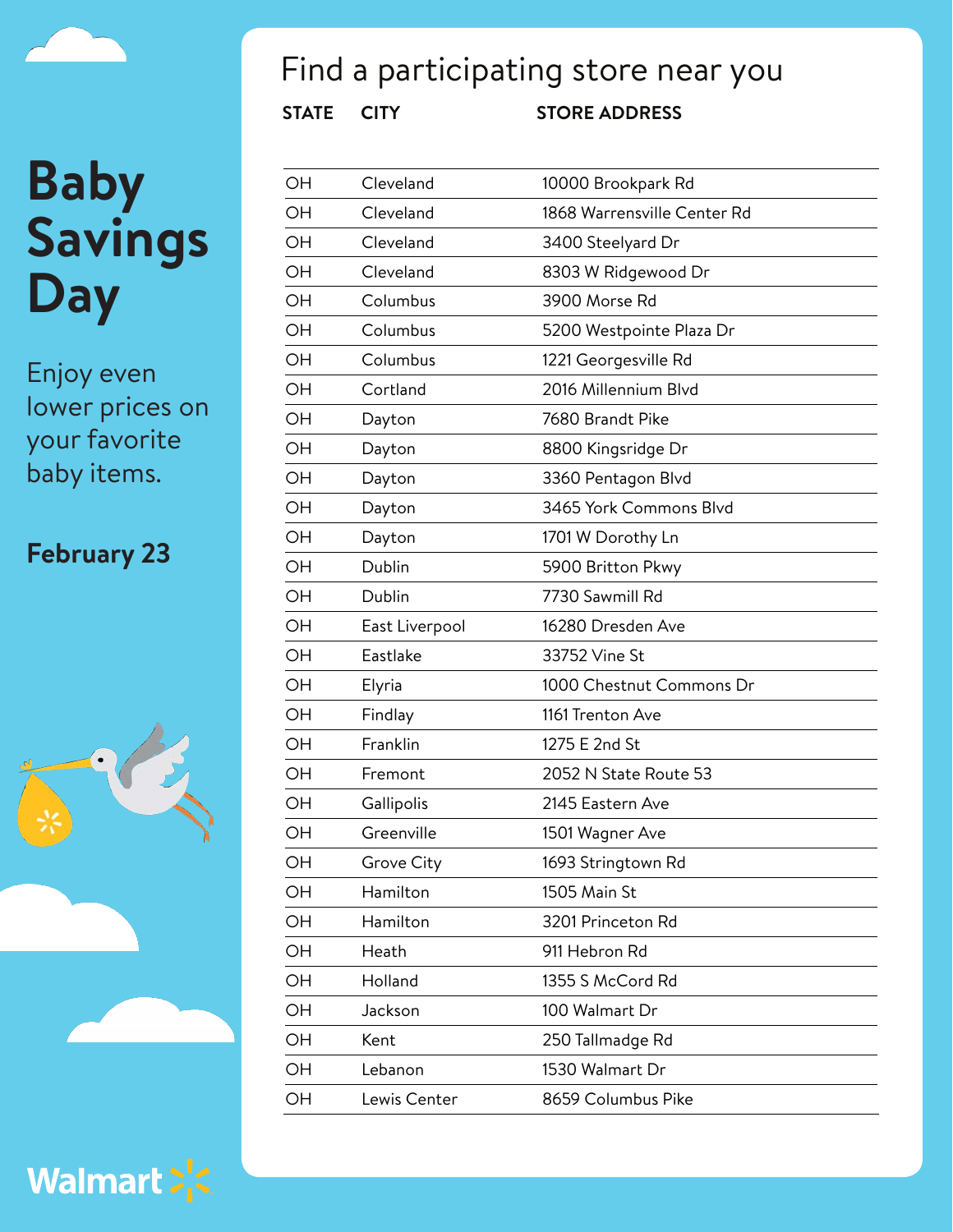Enjoy even lower prices on your favorite baby items.

### **February 23**





### Find a participating store near you

| OH | Lorain            | 4380 Leavitt Rd               |
|----|-------------------|-------------------------------|
| OH | Madison           | 6067 N Ridge Rd               |
| OH | Mansfield         | 359 N Lexington Springmill Rd |
| OH | Marietta          | 804 Pike St                   |
| OH | Marysville        | 555 Colemans Crossing Blvd    |
| OH | Mason             | 5303 Bowen Dr                 |
| OH | Massillon         | 1 Massillon Marketplace Dr SW |
| OH | Mentor            | 9303 Mentor Ave               |
| OH | Middletown        | 2900 Towne Blyd               |
| OH | Milford           | 201 Chamber Dr                |
| OH | Mount Vernon      | 1575 Coshocton Ave            |
| OH | New Philadelphia  | 231 Bluebell Dr SW            |
| OH | Newark            | 1315 N 21st St                |
| OH | North Canton      | 4572 Mega St NW               |
| OН | North Olmsted     | 24801 Brookpark Rd            |
| OH | Norwalk           | 340 Westwind Dr               |
| OH | Oregon            | 3721 Navarre Ave              |
| OH | Oxford            | 5720 College Corner Pike      |
| OH | Perrysburg        | 10392 Fremont Pike            |
| OH | Portsmouth        | 4490 Gallia St                |
| OH | Reynoldsburg      | 2793 Taylor Road Ext          |
| OH | Saint Clairsville | 50739 Valley Plaza Dr         |
| OH | Salem             | 2875 E State St               |
| OH | Sidney            | 2400 Michigan St              |
| OH | South Point       | 354 Private Drive 288 Ste 1   |
| OH | Springfield       | 2100 N Bechtle Ave            |
| OH | Springfield       | 200 S Tuttle Rd               |
| OН | Steubenville      | 100 Mall Dr                   |
| OH | Stow              | 3520 Hudson Dr                |
| OH | Streetsboro       | 905 Singletary Dr             |
| OH | Strongsville      | 8585 Pearl Rd                 |
| OH | Tiffin            | 2801 W State Route 18         |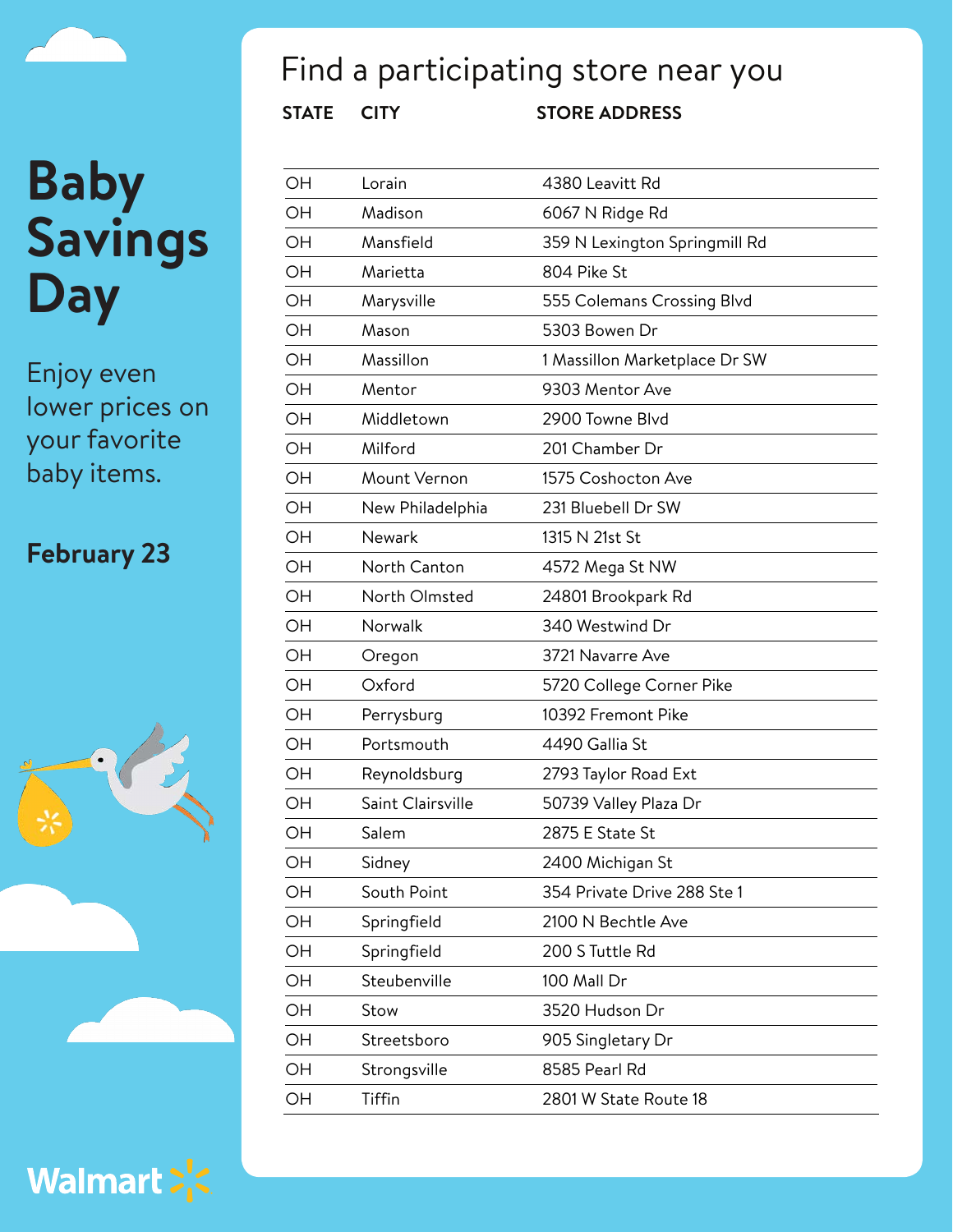Enjoy even lower prices on your favorite baby items.

### **February 23**





### Find a participating store near you

| OН | Toledo              | 2925 Glendale Ave         |
|----|---------------------|---------------------------|
| OН | Toledo              | 5821 W Central Ave        |
| OН | Troy                | 1801 W Main St            |
| OH | Wadsworth           | 222 Smokerise Dr          |
| OН | Wauseon             | 485 Airport Hwy           |
| OH | <b>West Chester</b> | 8288 Cincinnati Dayton Rd |
| OН | Westerville         | 50 E Schrock Rd           |
| OН | Wooster             | 3883 Burbank Rd           |
| OН | Xenia               | 70 Hospitality Dr         |
| OН | Youngstown          | 6001 Mahoning Ave         |
| OH | Youngstown          | 1300 Doral Dr             |
| OН | Youngstown          | 200 Goldie Rd             |
| OH | Zanesville          | 2850 Maple Ave            |
| OН | Zanesville          | 2850 Maysville Pike       |
| ОК | Ada                 | 1419 N Country Club Rd    |
| OK | Altus               | 2500 N Main St            |
| ОК | Ardmore             | 1715 N Commerce St        |
| OK | <b>Bartlesville</b> | 4000 SE Green Country Rd  |
| ОК | <b>Broken Arrow</b> | 1770 S Elm Pl             |
| ОК | <b>Broken Arrow</b> | 1300 E Albany St          |
| ОК | <b>Broken Arrow</b> | 4851 W Houston St         |
| ОК | <b>Broken Arrow</b> | 2301 W Kenosha St         |
| ОК | <b>Broken Arrow</b> | 6310 S Elm Pl             |
| ОК | <b>Broken Arrow</b> | 3900 E Hillside Dr        |
| ОК | Catoosa             | 19801 Robson Rd           |
| ОK | Chickasha           | 2001 S 1st St             |
| OK | Choctaw             | 14185 Mack Harrington Dr  |
| OK | Claremore           | 1500 S Lynn Riggs Blvd    |
| OK | Coweta              | 11207 S State Highway 51  |
| OK | Duncan              | 1845 N Highway 81         |
| OK | Durant              | 3712 W Main St            |
| ОΚ | Edmond              | 1301 E 2nd St             |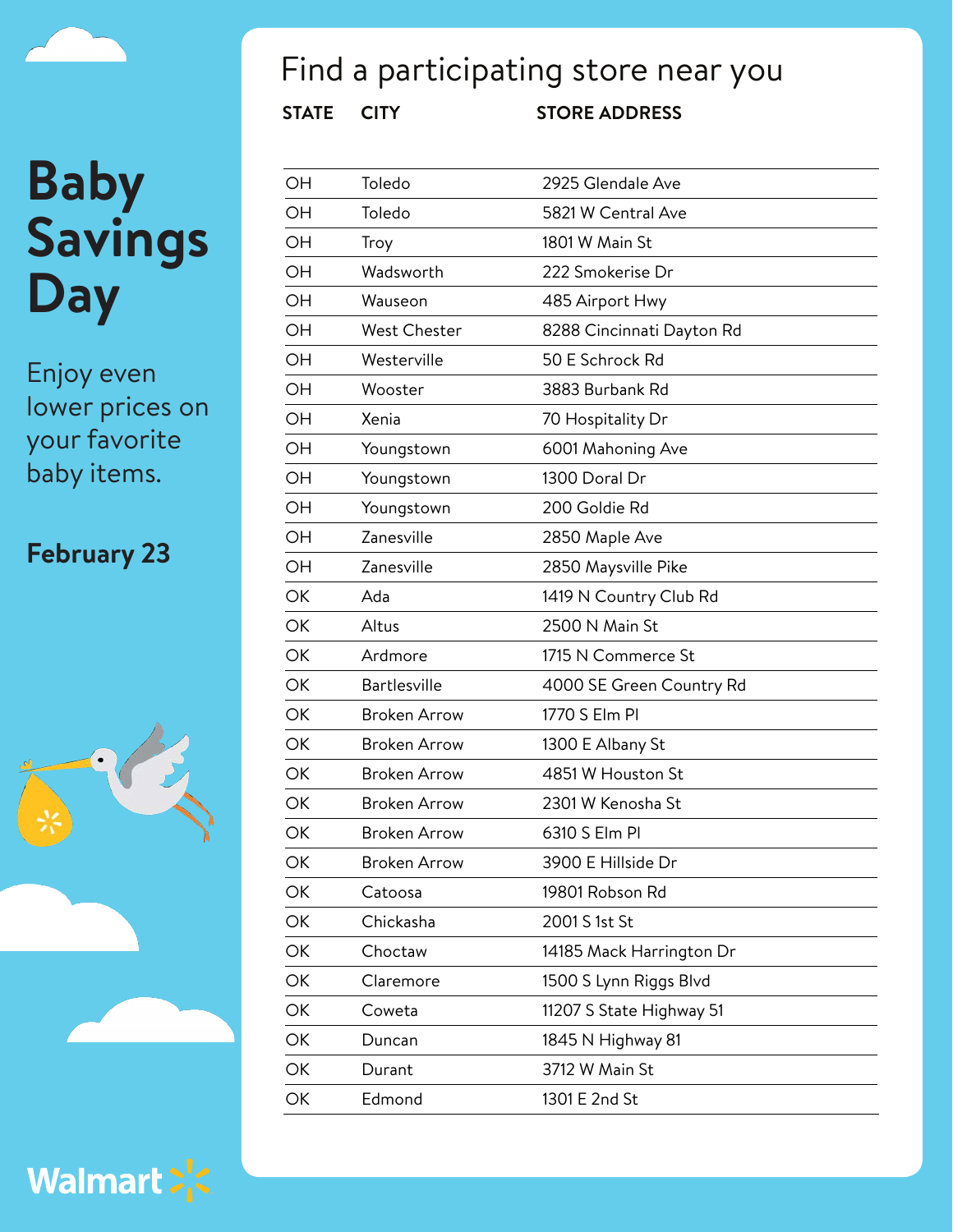

Enjoy even lower prices on your favorite baby items.

### **February 23**



Walmart > <

### Find a participating store near you

| ОΚ | Edmond        | 1101 NW 164th St           |
|----|---------------|----------------------------|
| ОК | Edmond        | 1225 W I 35 Frontage Rd    |
| ОК | Edmond        | 2200 W Danforth Rd         |
| OK | El Reno       | 2400 S Country Club Rd     |
| ОК | Elk City      | 210 Regional Dr            |
| OK | Enid          | 5505 W Owen K Garriott Rd  |
| ОК | Glenpool      | 12200 S Waco Ave           |
| ОК | Jenks         | 11020 S Elm St             |
| OK | Lawton        | 1002 NW Sheridan Rd        |
| ОК | Lawton        | 6301 NW Quannah Parker Trl |
| OK | McAlester     | 432 S George Nigh Expy     |
| ОК | Muskogee      | 1000 W Shawnee St          |
| OK | Mustang       | 951 E State Highway 152    |
| ОК | Newcastle     | 3300 Tri City Dr           |
| ОК | Norman        | 3571 W Rock Creek Rd       |
| OK | Norman        | 2551 Classen Blvd          |
| ОК | Norman        | 333 N Interstate Dr        |
| OK | Norman        | 601 12th Ave NE            |
| ОК | Norman        | 3651 Classen Blvd          |
| ОК | Oklahoma City | 640 SE 4th St              |
| ОК | Oklahoma City | 911 SW 104th St            |
| ОК | Oklahoma City | 2900 SW 134th St           |
| ОК | Oklahoma City | 13503 S Santa Fe Ave       |
| OK | Oklahoma City | 501 SW 19th St             |
| ОК | Oklahoma City | 5401 Tinker Diagonal St    |
| ОК | Oklahoma City | 6100 W Reno Ave            |
| OK | Oklahoma City | 7800 NW Expressway         |
| ОК | Oklahoma City | 100 E I 240 Service Rd     |
| OK | Oklahoma City | 2000 W Memorial Rd         |
| ОК | Oklahoma City | 1801 Belle Isle Blvd       |
| OK | Oklahoma City | 9011 NE 23rd St            |
| ОК | Oklahoma City | 3301 SW 104th St           |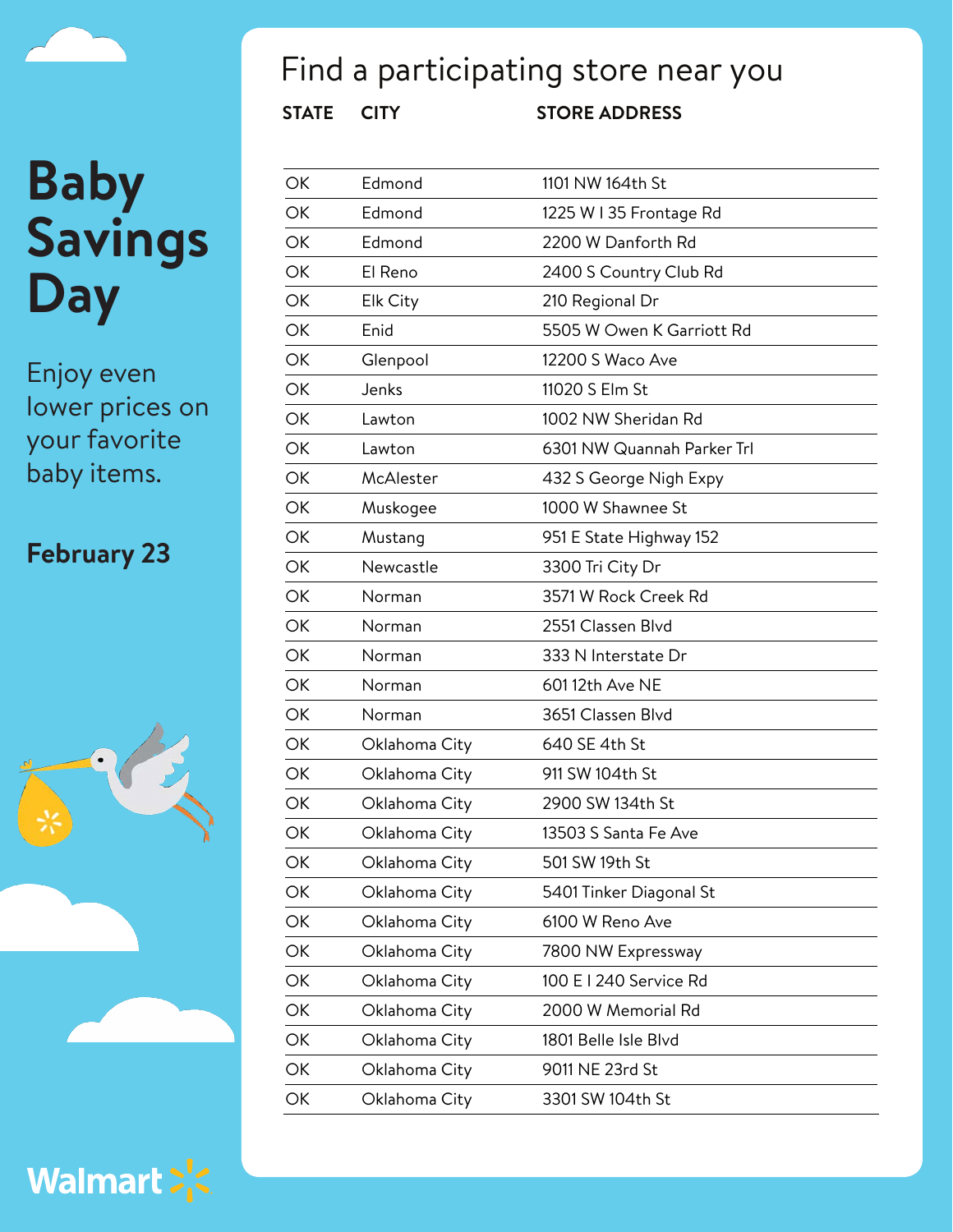Enjoy even lower prices on your favorite baby items.

### **February 23**





## Find a participating store near you

| ОК | Owasso              | 11551 N 129th East Ave |
|----|---------------------|------------------------|
| ОК | Owasso              | 12912 E 86th St N      |
| OK | Owasso              | 12101 E 96th St N      |
| OK | Ponca City          | 1101 E Prospect Ave    |
| OK | Poteau              | 3108 N Broadway St     |
| OK | Pryor               | 4901 S Mill St         |
| OK | Sallisaw            | 1101 W Ruth Ave        |
| OK | Sand Springs        | 220 S State Highway 97 |
| OK | Sapulpa             | 1002 W Taft Ave        |
| OK | Shawnee             | 196 Shawnee Mall Dr    |
| OK | Stillwater          | 2315 N Perkins Rd      |
| ОК | Stillwater          | 111 N Perkins Rd       |
| OK | Stillwater          | 4545 W 6th Ave         |
| OK | Tahlequah           | 2020 S Muskogee Ave    |
| OK | Tulsa               | 9411 S Delaware Ave    |
| OK | Tulsa               | 6606 E 81st St         |
| OK | Tulsa               | 4720 E 21st St         |
| OK | Tulsa               | 207 S Memorial Dr      |
| OK | Tulsa               | 6625 S Memorial Dr     |
| OK | Tulsa               | 2019 E 81st St         |
| OK | Tulsa               | 10938 S Memorial Dr    |
| ОК | Weatherford         | 1349 E Eagle Rd        |
| OK | Yukon               | 1001 E Main St         |
| ОК | Yukon               | 1200 Garth Brooks Blvd |
| OR | Coos Bay            | 2051 Newmark Ave       |
| OR | Eugene              | 4550 W 11th Ave        |
| OR | <b>Grants Pass</b>  | 135 NE Terry Ln        |
| OR | Gresham             | 2444 E Powell Blvd     |
| OR | <b>Happy Valley</b> | 10000 SE 82nd Ave      |
| OR | Hermiston           | 1350 N 1st St          |
| OR | Klamath Falls       | 3600 Washburn Way      |
| OR | Medford             | 1360 Center Dr         |

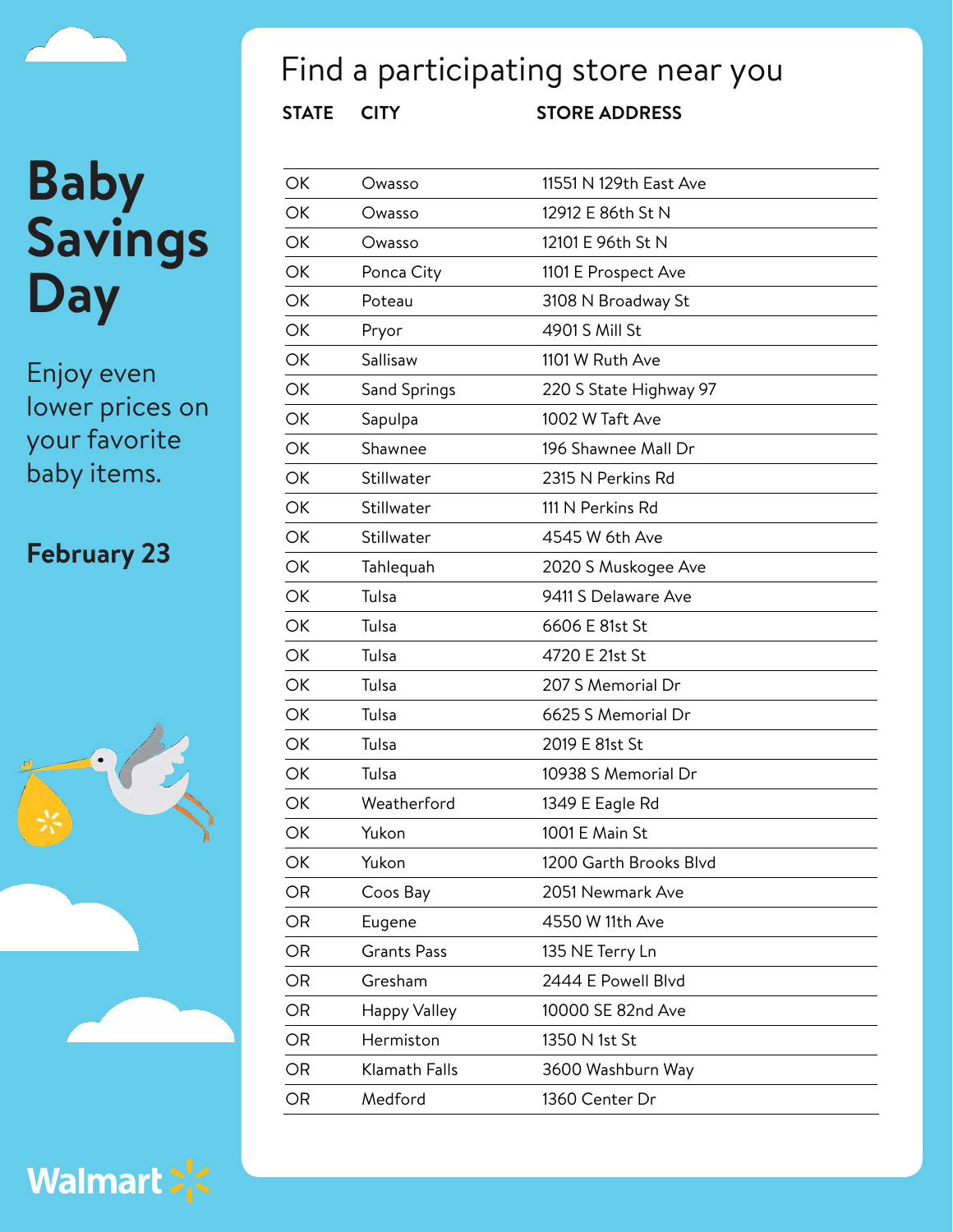Enjoy even lower prices on your favorite baby items.

### **February 23**





### Find a participating store near you

| OR        | Medford             | 3615 Crater Lake Hwy     |
|-----------|---------------------|--------------------------|
| <b>OR</b> | Ontario             | 1775 E Idaho Ave         |
| <b>OR</b> | Portland            | 15600 SE Mcloughlin Blvd |
| <b>OR</b> | Portland            | 4200 SE 82nd Ave         |
| OR        | Portland            | 1123 N Hayden Meadows Dr |
| <b>OR</b> | Roseburg            | 2125 NW Stewart Pkwy     |
| OR        | Salem               | 3025 Lancaster Dr NE     |
| <b>OR</b> | Salem               | 1940 Turner Rd SE        |
| <b>OR</b> | Springfield         | 2659 Olympic St          |
| OR        | Troutdale           | 23500 NE Sandy Blvd      |
| <b>OR</b> | Warrenton           | 1791 SE Ensign Ln        |
| OR        | Woodburn            | 3002 Stacey Allison Way  |
| PA        | Allentown           | 1091 Millcreek Rd        |
| <b>PA</b> | Altoona             | 2600 Plank Rd Commons    |
| <b>PA</b> | Baden               | 1500 Economy Way         |
| PA        | <b>Beaver Falls</b> | 100 Chippewa Town Ctr    |
| <b>PA</b> | Bechtelsville       | 567 Route 100 N          |
| <b>PA</b> | <b>Belle Vernon</b> | 100 Sara Way             |
| <b>PA</b> | Bensalem            | 3461 Horizon Blvd        |
| <b>PA</b> | <b>Bethel Park</b>  | 5055 Library Rd          |
| <b>PA</b> | Bloomsburg          | 100 Lunger Dr            |
| <b>PA</b> | <b>Butler</b>       | 400 Butler Cmns          |
| <b>PA</b> | Camp Hill           | 3400 Hartzdale Dr        |
| PA        | Carnegie            | 2200 Washington Pike     |
| PA        | Chambersburg        | 1730 Lincoln Way E       |
| PA        | Clearfield          | 100 Supercenter Dr       |
| PA        | Connellsville       | 1450 Morrell Ave         |
| PA        | Coraopolis          | 7500 University Blvd     |
| PA        | Cranberry Township  | 20245 Route 19           |
| PA        | Crum Lynne          | 1570 Chester Pike        |
| PA        | Delmont             | 6700 Hollywood Blvd      |
| PA        | Du Bois             | 20 Industrial Dr         |
|           |                     |                          |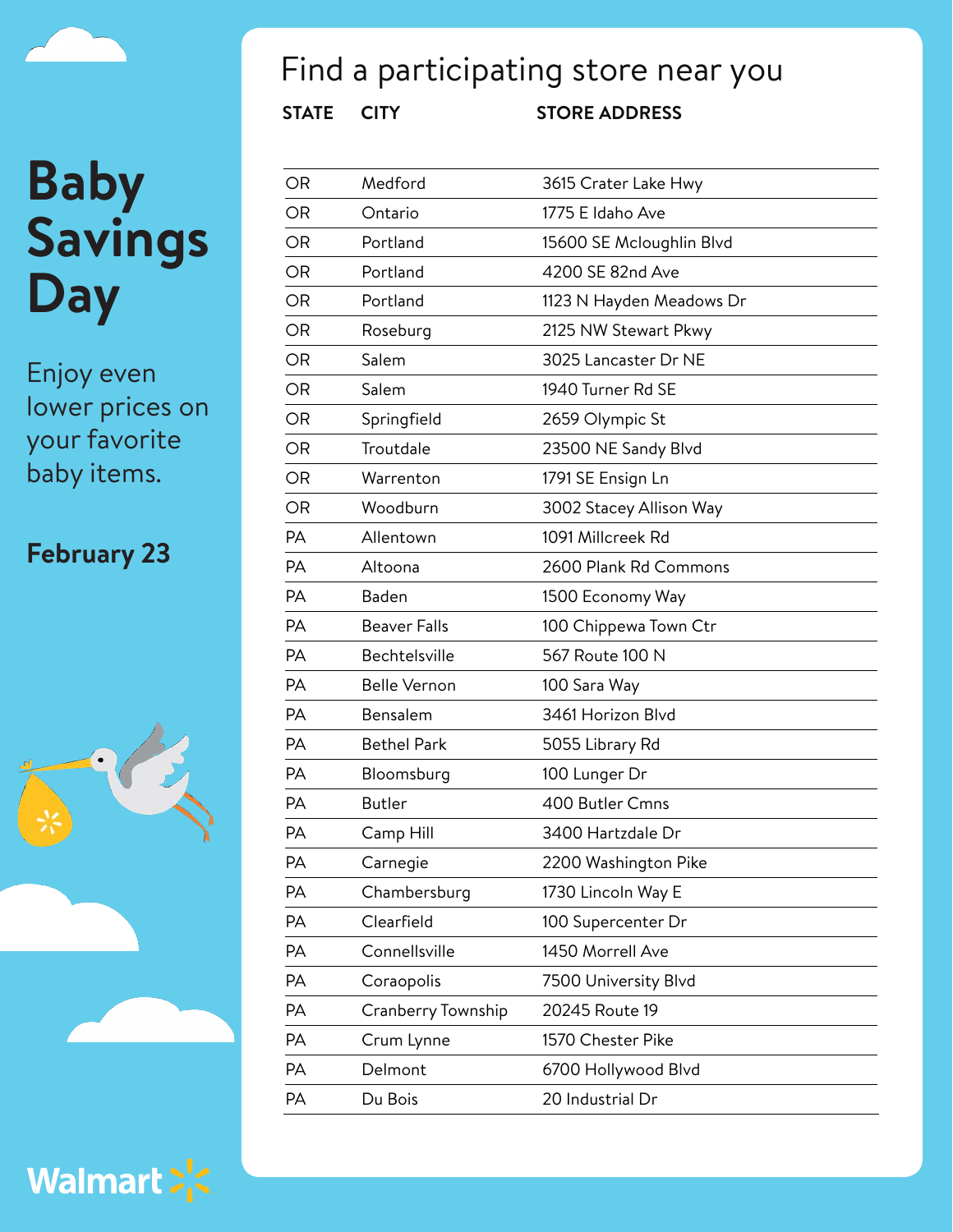Enjoy even lower prices on your favorite baby items.

### **February 23**





## Find a participating store near you

| PA        | <b>East Greenville</b> | 620 Gravel Pike               |
|-----------|------------------------|-------------------------------|
| PA        | East Stroudsburg       | 355 Lincoln Ave               |
| <b>PA</b> | Easton                 | 3722 Easton Nazareth Hwy      |
| <b>PA</b> | Ephrata                | 890 E Main St                 |
| <b>PA</b> | Erie                   | 1825 Downs Dr                 |
| <b>PA</b> | Erie                   | 5350 W Ridge Rd               |
| PA        | Erie                   | 2711 Elm St                   |
| <b>PA</b> | <b>Etters</b>          | 50 Newberry Pkwy              |
| <b>PA</b> | Glenolden              | 50 N MacDade Blyd             |
| <b>PA</b> | Greensburg             | 2200 Greengate Centre Cir     |
| <b>PA</b> | Hamburg                | 1800 Tilden Ridge Dr          |
| <b>PA</b> | Hanover                | 495 Eisenhower Dr             |
| <b>PA</b> | Hanover                | 1881 Baltimore Pike           |
| <b>PA</b> | Harborcreek            | 5741 Buffalo Rd               |
| <b>PA</b> | Harrisburg             | 6535 Grayson Rd               |
| PA        | Hatfield               | 1515 Bethlehem Pike           |
| <b>PA</b> | Hazleton               | 761 Airport Rd                |
| <b>PA</b> | Hermitage              | 1275 N Hermitage Rd           |
| PA        | Indiana                | 3100 Oakland Ave              |
| <b>PA</b> | Irwin                  | 915 Mills Dr                  |
| PA        | Johnstown              | 150 Town Centre Dr            |
| PA        | King of Prussia        | 275 N Gulph Rd                |
| <b>PA</b> | Lancaster              | 2034 Lincoln Hwy E            |
| PА        | Latrobe                | 100 Colony Ln                 |
| PA        | Lebanon                | 1355 E Lehman St              |
| PA        | Lehighton              | 1731 Blakeslee Boulevard Dr E |
| PA        | Levittown              | 180 Levittown Ctr             |
| PA        | Lewisburg              | 120 Ajk Blvd                  |
| PA        | Lewistown              | 10180 Us Highway 522 S        |
| PA        | Marcus Hook            | 605 Conchester Hwy            |
| PA        | Meadville              | 16086 Conneaut Lake Rd        |
| PA        | Mechanicsburg          | 6520 Carlisle Pike Ste 550    |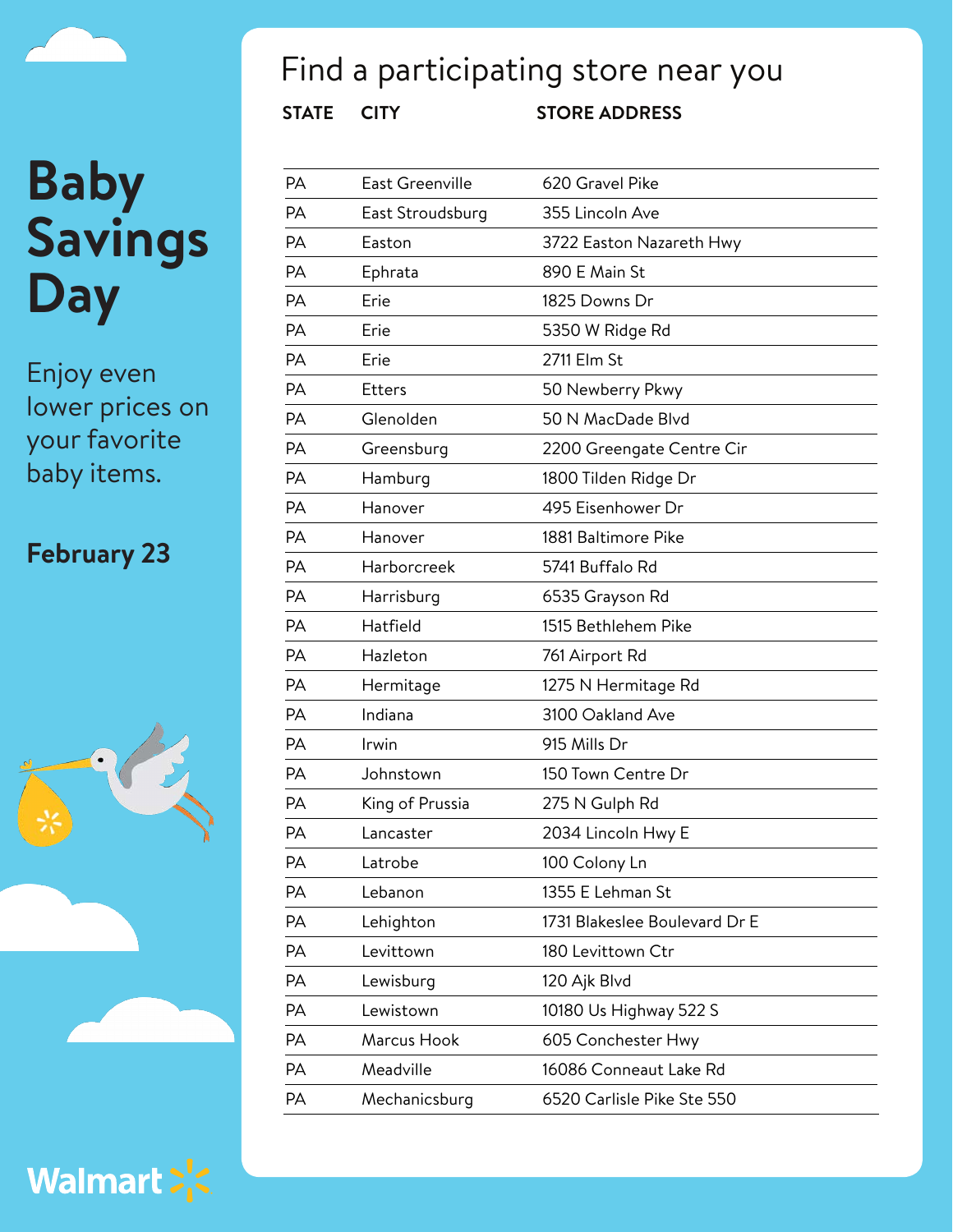Enjoy even lower prices on your favorite baby items.

### **February 23**





### Find a participating store near you

| <b>PA</b> | Milford             | 220 Hwy 6 & Hwy 209              |
|-----------|---------------------|----------------------------------|
| PA        | Monaca              | 3942 Brodhead Rd                 |
| PA        | Mount Pocono        | 3271 Route 940                   |
| PA        | <b>New Castle</b>   | 2501 W State St                  |
| PA        | North Versailles    | 100 Walmart Dr                   |
| PA        | Oxford              | 800 Commons Dr                   |
| PA        | Parkesburg          | 100 Commons Dr                   |
| PA        | Philadelphia        | 4600 Roosevelt Blvd Bldg G       |
| PA        | Philadelphia        | 9745 Roosevelt Blvd Ste A        |
| PA        | Philadelphia        | 1675 S Columbus Blvd             |
| PA        | Philadelphia        | 4301 Byberry Rd                  |
| PA        | Philadelphia        | 2200 Wheatsheaf Ln               |
| PA        | Pittsburgh          | 250 Summit Park Dr               |
| PA        | Pittston            | 390 Route 315 Hwy                |
| PA        | Reading             | 1135 Berkshire Blvd              |
| PA        | Reading             | 5900 Perkiomen Ave               |
| PA        | Saint Clair         | 500 Terry Rich Blvd              |
| PA        | Sayre               | 1887 Elmira St                   |
| PA        | Scranton            | 900 Commerce Blvd                |
| PA        | Tarentum            | 2010 Village Center Dr           |
| PA        | Taylor              | 1325 S Main Ave                  |
| PA        | Temple              | 5370 Allentown Pike              |
| PA        | Tunkhannock         | 808 Hunter Hwy                   |
| PA        | Uniontown           | 355 Walmart Dr                   |
| PA        | Warminster          | 100 E Street Rd                  |
| PA        | Waynesboro          | 12751 Washington Township Blvd   |
| PA        | West Mifflin        | 2351 Century Dr                  |
| PA        | Whitehall           | 2601 Macarthur Rd                |
| PA        | <b>Wilkes Barre</b> | 2150 Wilkes Barre Township Mktpl |
| PA        | <b>Willow Grove</b> | 2101 Blair Mill Rd               |
| PA        | Wyncote             | 1000 Easton Rd Ste 200           |
| PA        | York                | 2801 E Market St Bldg B          |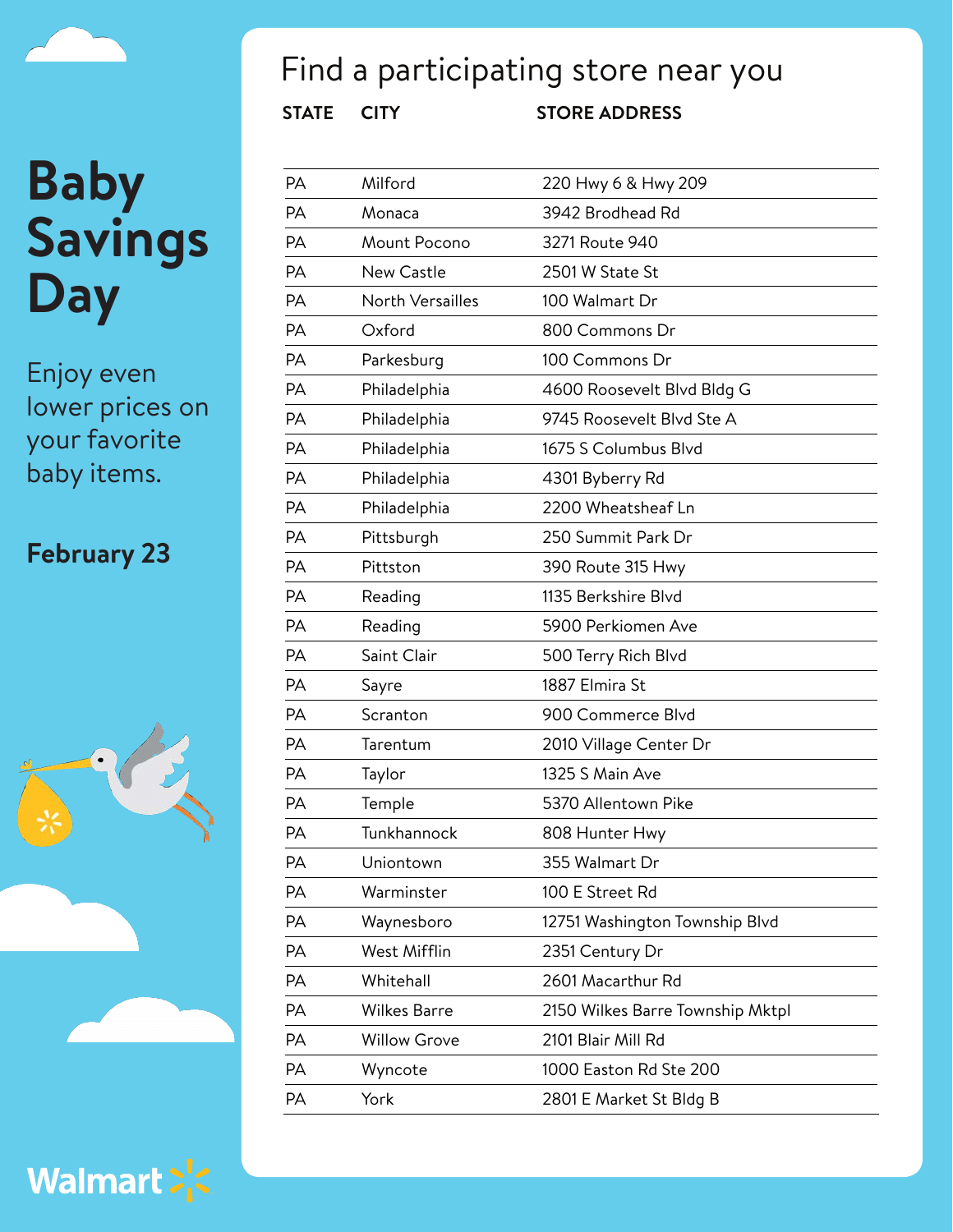Enjoy even lower prices on your favorite baby items.

### **February 23**





### Find a participating store near you

| PА | York                   | 1000 Town Center Dr            |
|----|------------------------|--------------------------------|
| RI | Coventry               | 650 Centre of New England Blvd |
| RI | Cranston               | 1776 Plainfield Pike           |
| RI | North Smithfield       | 7 Dowling Village Blvd         |
| RI | Providence             | 51 Silver Spring St            |
| RI | Warwick                | 650 Bald Hill Rd               |
| RI | Westerly               | 258 Post Rd                    |
| SC | Aiken                  | 2035 Whiskey Rd                |
| SC | Aiken                  | 3581 Richland Ave W            |
| SC | Anderson               | 2003 E Greenville St           |
| SC | Anderson               | 3812 Liberty Hwy Ste 1         |
| SC | Anderson               | 651 Highway 28 Byp             |
| SC | Beaufort               | 350 Robert Smalls Pkwy         |
| SC | Beaufort               | 265 Sea Island Pkwy            |
| SC | <b>Boiling Springs</b> | 4000 Highway 9                 |
| SC | Camden                 | 2240 W Dekalb St               |
| SC | Cayce                  | 1355 Knox Abbott Dr            |
| SC | Central                | 1286 Eighteen Mile Rd          |
| SC | Charleston             | 7400 Rivers Ave                |
| SC | Charleston             | 3951 W Ashley Cir              |
| SC | Clover                 | 175 Highway 274                |
| SC | Columbia               | 360 Harbison Blvd              |
| SC | Columbia               | 7520 Garners Ferry Rd          |
| SC | Columbia               | 10060 Two Notch Rd             |
| SC | Columbia               | 5420 Forest Dr                 |
| SC | Columbia               | 1326 Bush River Rd             |
| SC | Columbia               | 321 Killian Rd                 |
| SC | Conway                 | 2709 Church St Ste A           |
| SC | Conway                 | 151 Myrtle Ridge Dr            |
| SC | Easley                 | 115 Rolling Hills Cir          |
| SC | Florence               | 230 N Beltline Dr              |
| SC | Fort Mill              | 500 N Dobys Bridge Rd          |
|    |                        |                                |

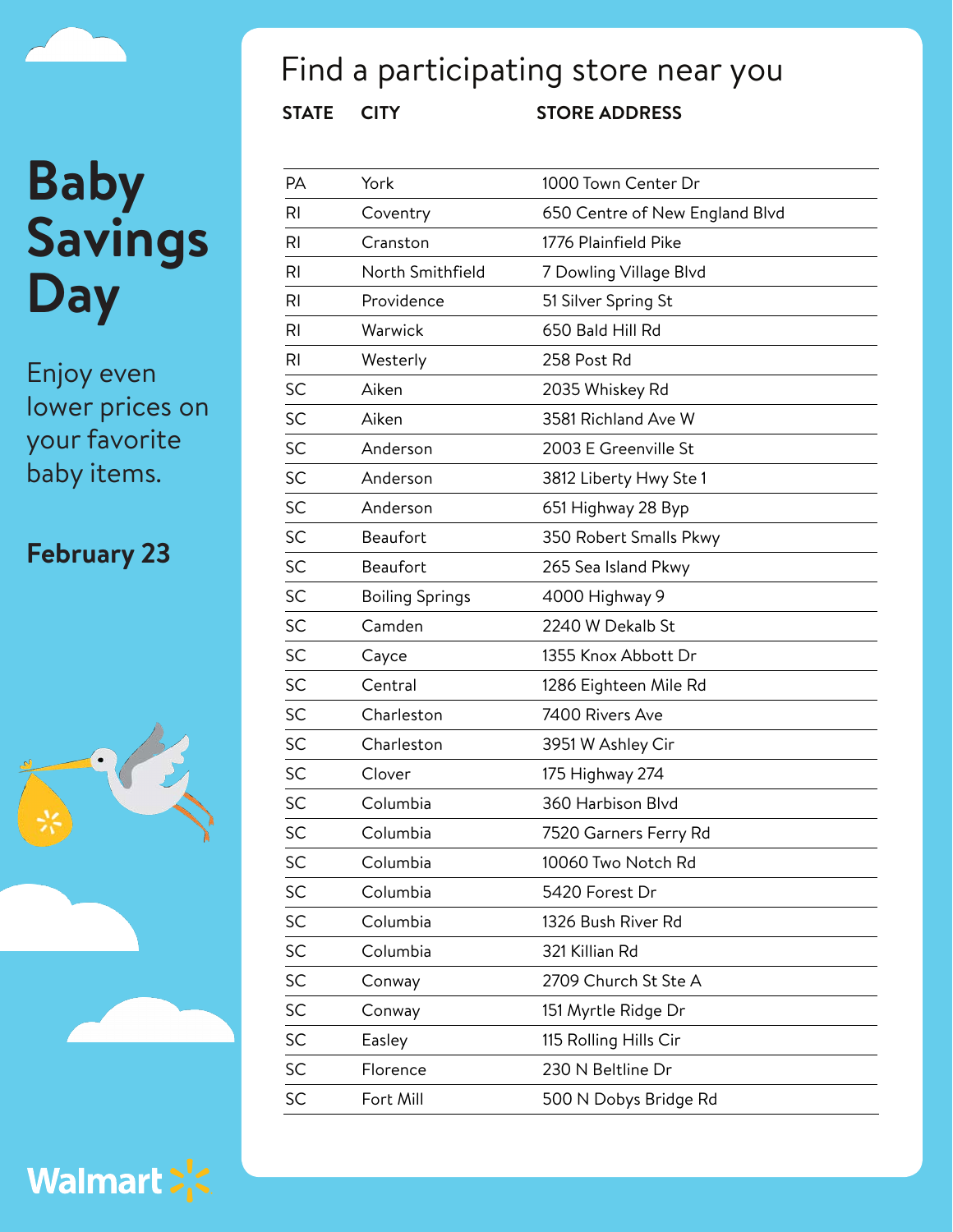Enjoy even lower prices on your favorite baby items.

### **February 23**





### Find a participating store near you

| SC        | Fort Mill          | 1151 Stonecrest Blvd      |
|-----------|--------------------|---------------------------|
| SC        | Fort Mill          | 10048 Charlotte Hwy       |
| <b>SC</b> | Gaffney            | 165 Walton Dr             |
| SC        | <b>Goose Creek</b> | 1635 Red Bank Rd          |
| SC        | Goose Creek        | 215 Saint James Ave       |
| SC        | Goose Creek        | 605 Saint James Ave       |
| SC        | Greenville         | 5009 Old Buncombe Rd      |
| SC        | Greenville         | 1451 Woodruff Rd          |
| SC        | Greenville         | 6134 White Horse Rd       |
| SC        | Greenville         | 11410 Anderson Rd         |
| SC        | Greenville         | 3925 Pelham Rd            |
| SC        | Greenwood          | 508 Bypass 72 NW          |
| SC        | Greer              | 14055 E Wade Hampton Blvd |
| SC        | Hardeeville        | 4400 Us Highway 278       |
| SC        | Hartsville         | 1150 S 4th St             |
| SC        | Hilton Head Island | 25 Pembroke Dr            |
| SC        | Irmo               | 1180 Dutch Fork Rd        |
| SC        | Ladson             | 3685 Ladson Rd            |
| SC        | Lancaster          | 805 Hwy 9 Byp W           |
| SC        | Laurens            | 922 E Main St             |
| SC        | Leesville          | 115 E Church St           |
| SC        | Lexington          | 5556 Sunset Blvd          |
| SC        | Lexington          | 1780 S Lake Dr            |
| SC        | Manning            | 2010 Paxville Hwy         |
| SC        | Moncks Corner      | 511 N Highway 52          |
| SC        | Mount Pleasant     | 3000 Proprietors Pl       |
| SC        | Murrells Inlet     | 11980 Highway 17 Byp      |
| SC        | Myrtle Beach       | 3915 N Kings Hwy          |
| SC        | Myrtle Beach       | 125 Maryport Dr           |
| SC        | Myrtle Beach       | 1705 S Kings Hwy          |
| SC        | Myrtle Beach       | 3650 Walton Dr            |
| <b>SC</b> | Myrtle Beach       | 10820 Kings Rd            |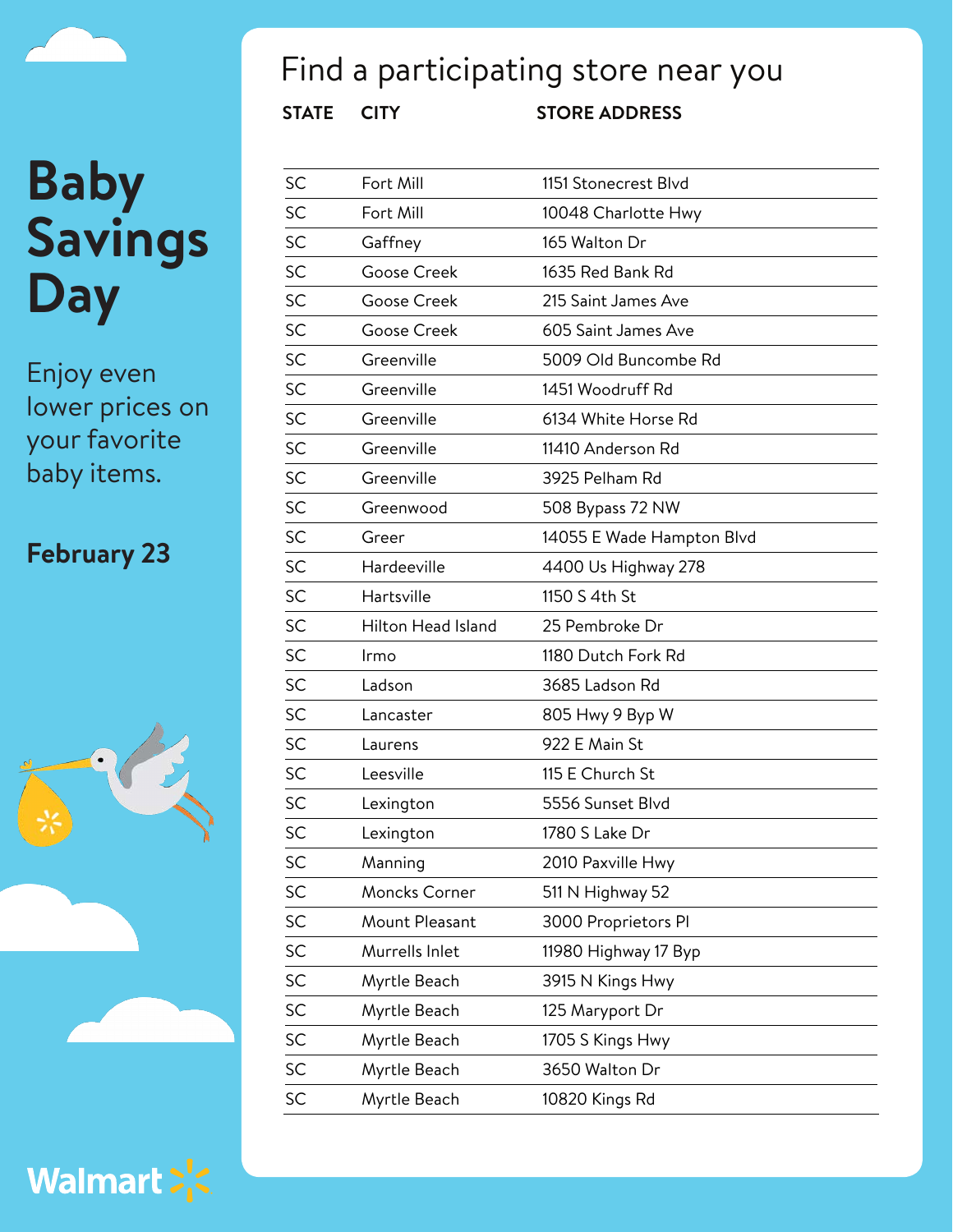Enjoy even lower prices on your favorite baby items.

### **February 23**





### Find a participating store near you

| SC        | Myrtle Beach       | 541 Seaboard St        |
|-----------|--------------------|------------------------|
| SC        | North Augusta      | 1201 Knox Ave          |
| SC        | North Augusta      | 1041 Edgefield Rd      |
| SC        | North Charleston   | 4920 Centre Pointe Dr  |
| SC        | North Myrtle Beach | 550 Highway 17 N       |
| SC        | Orangeburg         | 2795 North Rd          |
| SC        | Rock Hill          | 2377 Dave Lyle Blvd    |
| SC        | Rock Hill          | 4875 Old York Rd       |
| SC        | Seneca             | 1636 Sandifer Blvd     |
| SC        | Simpsonville       | 115 Highway 14         |
| SC        | Simpsonville       | 1401 W Georgia Rd      |
| SC        | Simpsonville       | 3950 Grandview Dr      |
| SC        | Spartanburg        | 203 Cedar Springs Rd   |
| SC        | Spartanburg        | 141 Dorman Centre Dr   |
| SC        | Spartanburg        | 2151 E Main St         |
| SC        | Summerville        | 1616 Central Ave       |
| SC        | Summerville        | 10635 Dorchester Rd    |
| SC        | Summerville        | 9880 Dorchester Rd     |
| SC        | Summerville        | 1317 N Main St Ste A1  |
| SC        | Sumter             | 343 Pinewood Rd        |
| SC        | Sumter             | 615 Bultman Dr         |
| SC        | Sumter             | 1283 Broad St          |
| SC        | Taylors            | 3027 Wade Hampton Blvd |
| SC        | Travelers Rest     | 9 Benton Rd            |
| SC        | West Columbia      | 1019 Old Barnwell Rd   |
| SC        | West Columbia      | 2401 Augusta Rd        |
| <b>SD</b> | Aberdeen           | 3820 7th Ave SE        |
| SD        | Mitchell           | 1101 E Spruce St       |
| SD        | Rapid City         | 1200 N Lacrosse St     |
| SD        | Rapid City         | 100 Stumer Rd          |
| <b>SD</b> | Sioux Falls        | 3209 S Louise Ave      |
| <b>SD</b> | <b>Sioux Falls</b> | 7821 S Minnesota Ave   |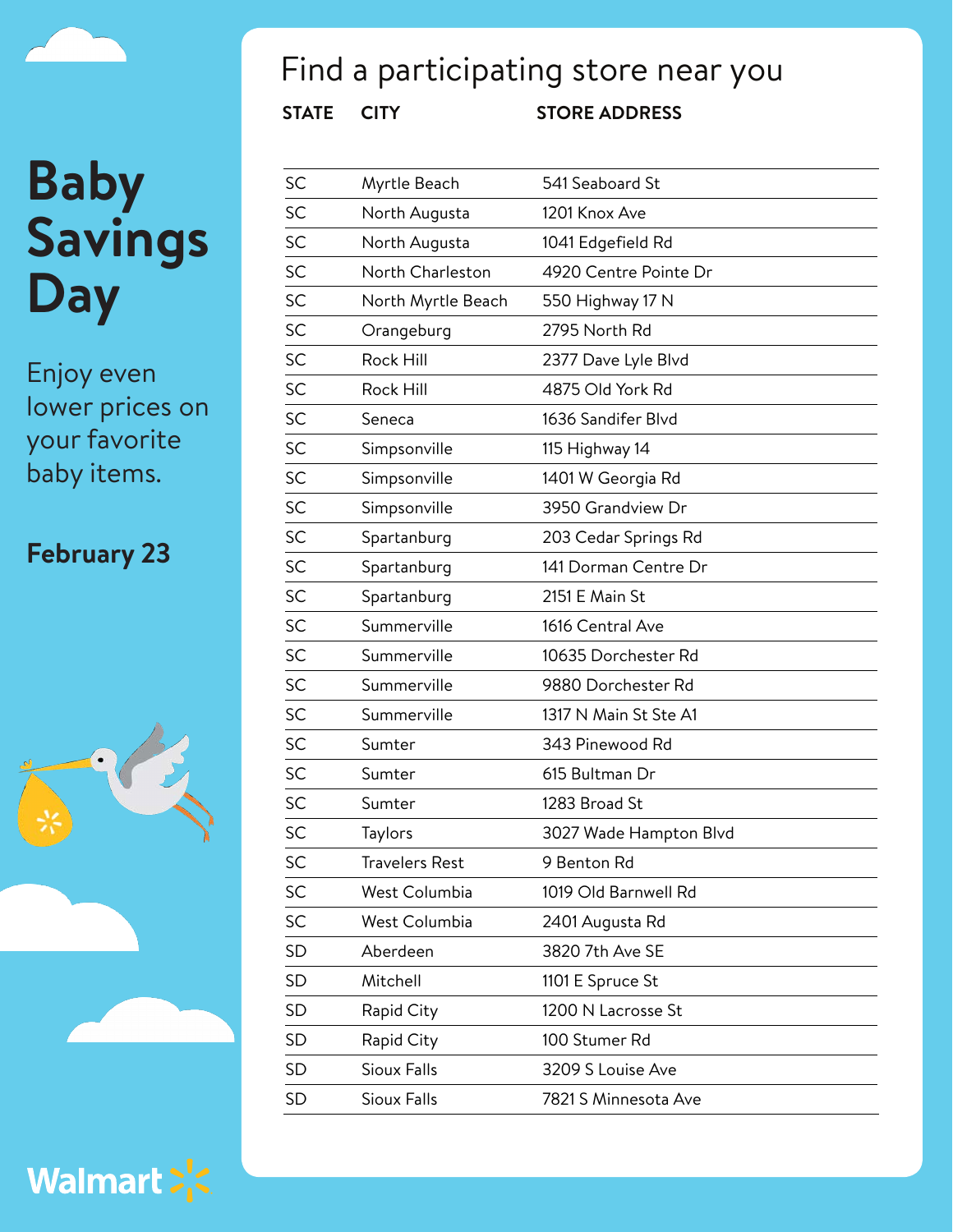Enjoy even lower prices on your favorite baby items.

#### **February 23**





**STATE CITY STORE ADDRESS** Find a participating store near you SD Sioux Falls 5521 E Arrowhead Pkwy

| <b>SD</b> | <b>Sioux Falls</b>  | 5200 W 60th St N          |
|-----------|---------------------|---------------------------|
| <b>SD</b> | Spearfish           | 2825 1st Ave              |
| <b>SD</b> | Watertown           | 1201 29th St SE           |
| <b>SD</b> | Yankton             | 3001 Broadway Ave         |
| <b>TN</b> | Alcoa               | 1030 Hunters Xing         |
| <b>TN</b> | Antioch             | 3035 Hamilton Church Rd   |
| <b>TN</b> | <b>Ashland City</b> | 1626 Highway 12 S         |
| <b>TN</b> | Athens              | 1815 Decatur Pike         |
| <b>TN</b> | <b>Bristol</b>      | 220 Century Blvd          |
| <b>TN</b> | Chattanooga         | 3901 Hixson Pike          |
| <b>TN</b> | Chattanooga         | 4110 Shallowford Rd       |
| <b>TN</b> | <b>CHATTANOOGA</b>  | 4150 MONROE ST            |
| <b>TN</b> | Chattanooga         | 8101 E Brainerd Rd        |
| <b>TN</b> | Chattanooga         | 2020 Gunbarrel Rd Ste 250 |
| <b>TN</b> | Chattanooga         | 501 Signal Mountain Rd    |
| <b>TN</b> | Chattanooga         | 3550 Cummings Hwy         |
| <b>TN</b> | Chattanooga         | 490 Greenway View Dr      |
| <b>TN</b> | Clarksville         | 2551 Whitfield Rd         |
| <b>TN</b> | Clarksville         | 216 Dover Rd              |
| <b>TN</b> | Clarksville         | 408 Tiny Town Rd          |
| <b>TN</b> | Clarksville         | 3050 Wilma Rudolph Blvd   |
| <b>TN</b> | Clarksville         | 1680 Fort Campbell Blvd   |
| <b>TN</b> | Clarksville         | 2315 Madison St           |
| TN        | Cleveland           | 4495 Keith St NW          |
| <b>TN</b> | Cleveland           | 2300 Treasury Dr SE       |
| <b>TN</b> | Clinton             | 150 Tanner Ln             |
| <b>TN</b> | Collierville        | 560 W Poplar Ave          |
| <b>TN</b> | Columbia            | 2200 Brookmeade Dr        |
| <b>TN</b> | Cookeville          | 768 S Jefferson Ave       |
| <b>TN</b> | Cookeville          | 589 W Main St             |
| <b>TN</b> | Cordova             | 577 N Germantown Pkwy     |

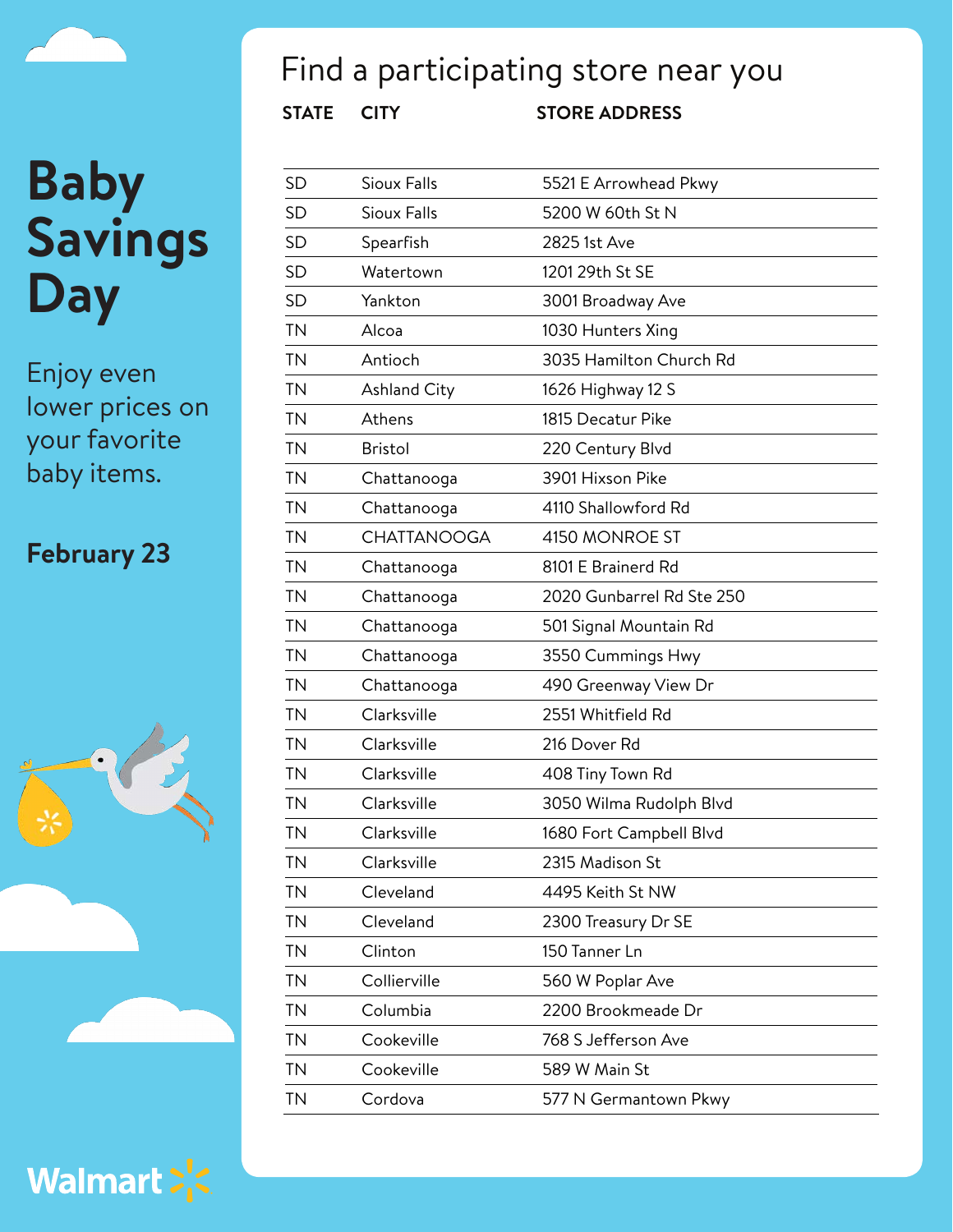## **Baby Savings**

**Day**

Enjoy even lower prices on your favorite baby items.

#### **February 23**





### Find a participating store near you

| TN        | Covington      | 201 Lanny Bridges Ave     |
|-----------|----------------|---------------------------|
| <b>TN</b> | Crossville     | 168 Obed Plz Ste 108      |
| <b>TN</b> | Dayton         | 3034 Rhea County Hwy      |
| <b>TN</b> | Dickson        | 175 Beasley Dr            |
| <b>TN</b> | Dyersburg      | 2650 Lake Rd              |
| <b>TN</b> | Elizabethton   | 1001 Over Mountain Dr     |
| <b>TN</b> | Franklin       | 3600 Mallory Ln           |
| <b>TN</b> | Gallatin       | 1112 Nashville Pike       |
| <b>TN</b> | Greeneville    | 3755 E Andrew Johnson Hwy |
| TN        | Hendersonville | 204 N Anderson Ln         |
| <b>TN</b> | Hermitage      | 4424 Lebanon Pike         |
| <b>TN</b> | Hixson         | 7636 Middle Valley Rd     |
| <b>TN</b> | Hixson         | 5764 Highway 153          |
| <b>TN</b> | Jackson        | 2196 Emporium Dr          |
| <b>TN</b> | Jackson        | 2171 S Highland Ave       |
| <b>TN</b> | Jasper         | 525 Kimball Crossing Dr   |
| <b>TN</b> | Johnson City   | 3111 Browns Mill Rd       |
| <b>TN</b> | Johnson City   | 2915 W Market St          |
| <b>TN</b> | Kingsport      | 750 Lynn Garden Dr        |
| <b>TN</b> | Kingsport      | 3200 Fort Henry Dr        |
| <b>TN</b> | Kingsport      | 2500 W Stone Dr           |
| <b>TN</b> | Knoxville      | 6777 Clinton Hwy          |
| <b>TN</b> | Knoxville      | 7550 Norris Fwy           |
| TΝ        | Knoxville      | 7420 Chapman Hwy          |
| <b>TN</b> | Knoxville      | 8445 Walbrook Dr          |
| <b>TN</b> | Knoxville      | 3051 Kinzel Way           |
| <b>TN</b> | Knoxville      | 10900 Parkside Dr         |
| <b>TN</b> | La Vergne      | 5511 Murfreesboro Rd      |
| <b>TN</b> | Lebanon        | 615 S Cumberland St       |
| <b>TN</b> | Madison        | 2232 Gallatin Pike N      |
| <b>TN</b> | Manchester     | 2518 Hillsboro Blvd       |
| <b>TN</b> | Maryville      | 2410 US Highway 411 S     |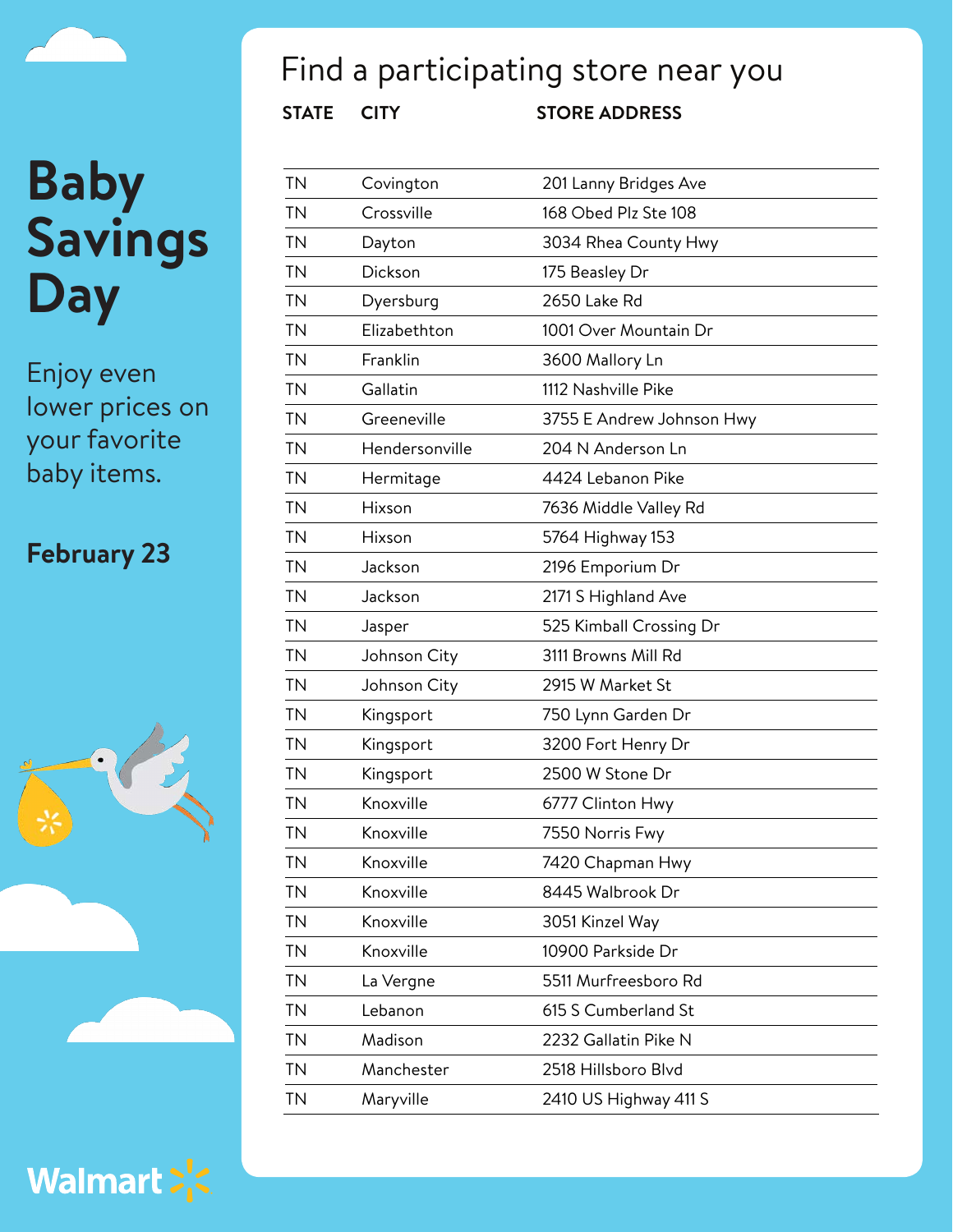# **Baby Savings**

**Day**

Enjoy even lower prices on your favorite baby items.

#### **February 23**





### Find a participating store near you

| <b>TN</b> | McMinnville  | 915 N Chancery St             |
|-----------|--------------|-------------------------------|
| <b>TN</b> | Memphis      | 8400 Hwy 64                   |
| <b>TN</b> | Memphis      | 7525 Winchester Rd            |
| <b>TN</b> | Memphis      | 3950 Austin Peay Hwy          |
| <b>TN</b> | Memphis      | 5255 Elvis Presley Blvd       |
| <b>TN</b> | Memphis      | 6727 Raleigh Lagrange Rd      |
| <b>TN</b> | Millington   | 8445 US Highway 51 N          |
| <b>TN</b> | Morristown   | 475 Crockett Trace Dr         |
| <b>TN</b> | Mount Juliet | 300 Pleasant Grove Rd Ste 600 |
| <b>TN</b> | Murfreesboro | 140 Joe B Jackson Pkwy        |
| <b>TN</b> | Murfreesboro | 2000 Old Fort Pkwy            |
| <b>TN</b> | Murfreesboro | 2012 Memorial Blvd            |
| <b>TN</b> | Murfreesboro | 2900 S Rutherford Blvd        |
| <b>TN</b> | Nashville    | 5531 Edmondson Pike           |
| <b>TN</b> | Nashville    | 7044 Charlotte Pike           |
| <b>TN</b> | Nashville    | 5824 Nolensville Pike         |
| <b>TN</b> | Nashville    | 4040 Nolensville Pike         |
| <b>TN</b> | Nashville    | 3458 Dickerson Pike           |
| <b>TN</b> | Oak Ridge    | 373 S Illinois Ave            |
| <b>TN</b> | Oakland      | 105 Chickasaw Ridge Dr        |
| <b>TN</b> | Ooltewah     | 5588 Little Debbie Pkwy       |
| <b>TN</b> | Selmer       | 1017 Mulberry Ave             |
| <b>TN</b> | Sevierville  | 1185 Dolly Parton Pkwy        |
| ΤN        | Sevierville  | 1414 Parkway                  |
| <b>TN</b> | Smyrna       | 570 Enon Springs Rd E         |
| <b>TN</b> | Soddy Daisy  | 9334 Dayton Pike              |
| <b>TN</b> | Springfield  | 3360 Tom Austin Hwy           |
| <b>TN</b> | Tullahoma    | 2111 N Jackson St             |
| <b>TN</b> | White House  | 222 Wilkinson Ln              |
| ΤN        | Winchester   | 2675 Decherd Blvd             |
| <b>TX</b> | Abilene      | 1619 Ambler Ave               |
| ТX        | Abilene      | 4350 Southwest Dr             |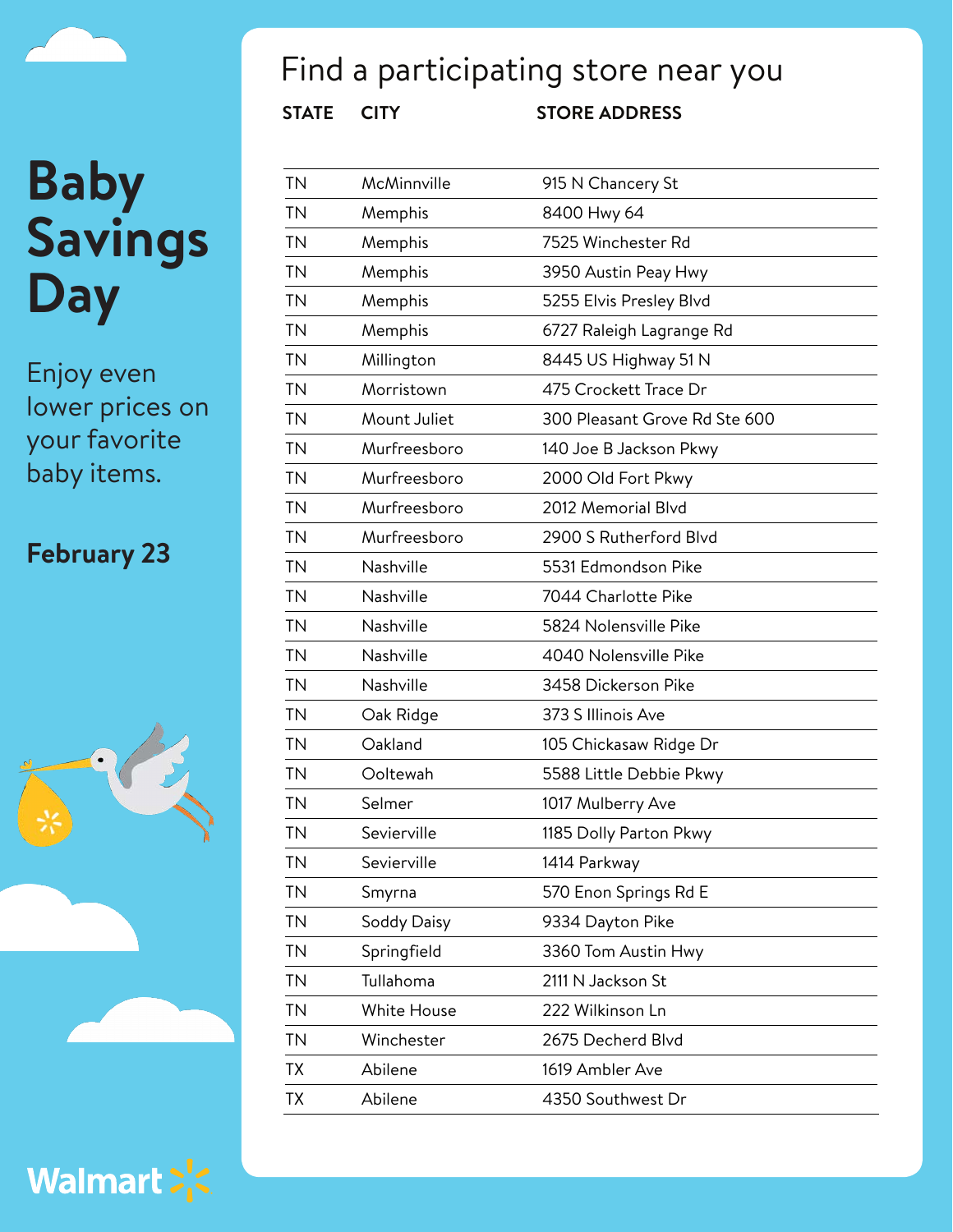Enjoy even lower prices on your favorite baby items.

#### **February 23**





### Find a participating store near you

| ТX        | Abilene              | 1650 State Highway 351     |
|-----------|----------------------|----------------------------|
| ТX        | Alamo                | 1421 W Frontage Rd         |
| <b>TX</b> | Allen                | 1520 E Exchange Pkwy       |
| <b>TX</b> | Allen                | 730 W Exchange Pkwy        |
| <b>TX</b> | Allen                | 2662 W Lucas Rd            |
| <b>TX</b> | Alvin                | 400 Highway 35 Byp N       |
| ТX        | Amarillo             | 2711 SW 58th Ave           |
| <b>TX</b> | Amarillo             | 7251 Arden Rd              |
| TX        | Amarillo             | 4610 S Coulter St          |
| <b>TX</b> | Amarillo             | 3700 E Interstate 40       |
| <b>TX</b> | Amarillo             | 4215 Canyon Dr             |
| ТX        | Amarillo             | 5730 W Amarillo Blvd       |
| <b>TX</b> | Anna                 | 521 S Central Expy         |
| TX        | Aransas Pass         | 2501 W Wheeler Ave         |
| <b>TX</b> | Arlington            | 2610 W Pioneer Pkwy        |
| <b>TX</b> | Arlington            | 4801 S Cooper St           |
| ТX        | Arlington            | 4800 Highway 287           |
| <b>TX</b> | Arlington            | 915 E Randol Mill Rd       |
| ТX        | Athens               | 1405 E Tyler St            |
| <b>TX</b> | Aubrey               | 11700 Us Highway 380       |
| <b>TX</b> | Austin               | 13201 Ranch Road 620 N     |
| <b>TX</b> | Austin               | 1030 Norwood Park Blvd     |
| <b>TX</b> | Austin               | 710 E Ben White Blyd       |
| TХ        | Austin               | 5017 W Highway 290         |
| ТX        | Austin               | 12900 I 35 SVC Rd SB       |
| <b>TX</b> | Austin               | 2525 W Anderson Ln         |
| <b>TX</b> | Austin               | 9300 S Interstate 35 Ste B |
| <b>TX</b> | Azle                 | 721 Boyd Rd                |
| <b>TX</b> | <b>Balch Springs</b> | 12300 Lake June Rd         |
| <b>TX</b> | Bastrop              | 488 Highway 71 W           |
| <b>TX</b> | Baytown              | 4900 Garth Rd              |
| ТX        | Baytown              | 8700 N Highway 146         |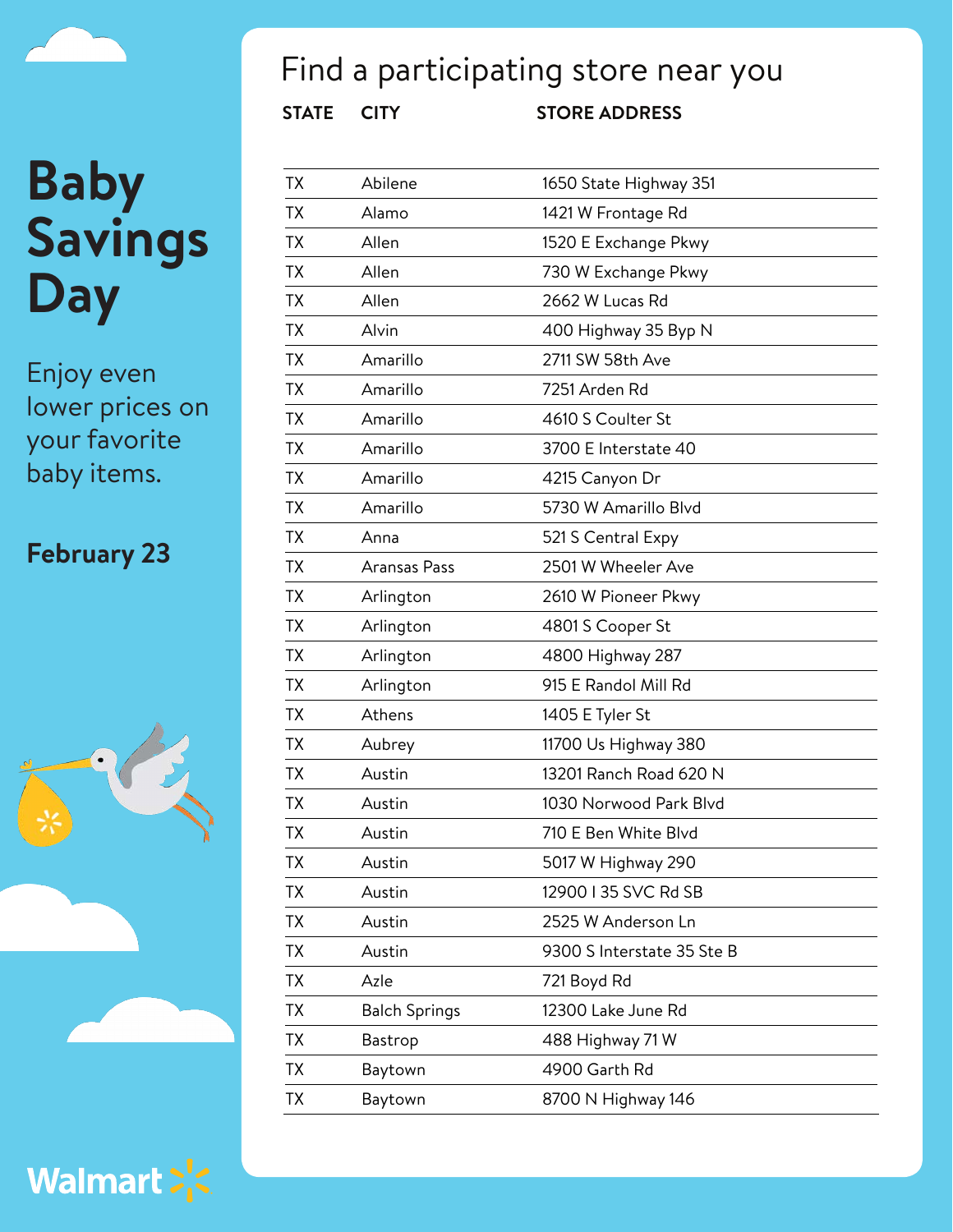Enjoy even lower prices on your favorite baby items.

#### **February 23**





### Find a participating store near you

| TX        | Beaumont           | 4145 Dowlen Rd             |
|-----------|--------------------|----------------------------|
| TX        | Bedford            | 4101 Highway 121           |
| ТX        | Belton             | 2604 N Main St             |
| TX        | <b>Big Spring</b>  | 201 W Marcy Dr             |
| ТX        | <b>Boerne</b>      | 1381 S Main St Ste 101     |
| TX        | Bonham             | 2021 N State Highway 121   |
| TX        | <b>Brownsville</b> | 3500 W Alton Gloor Blvd    |
| TX        | <b>Brownsville</b> | 2721 Boca Chica Blvd       |
| TX        | <b>Brownsville</b> | 2205 Ruben Torres Blvd     |
| TХ        | Brownwood          | 401 W Commerce St          |
| TX        | Bryan              | 2200 Briarcrest Dr         |
| TX        | Bryan              | 643 N Harvey Mitchell Pkwy |
| ТX        | <b>Buda</b>        | 690 Old San Antonio Rd     |
| <b>TX</b> | Burleson           | 951 SW Wilshire Blvd       |
| ТX        | Carrollton         | 4025 Old Denton Rd         |
| TX        | Carrollton         | 1213 E Trinity Mills Rd    |
| ТX        | Cedar Hill         | 820 E Belt Line Rd         |
| ТX        | Cedar Hill         | 621 Uptown Blvd            |
| TX        | Cedar Park         | 201 Walton Way             |
| ТX        | Cedar Park         | 2801 E Whitestone Blvd     |
| <b>TX</b> | Cibolo             | 602 Cibolo Valley Dr       |
| TX        | Cleburne           | 1616 W Henderson St        |
| <b>TX</b> | Cleveland          | 831 Highway 59 S           |
| TХ        | College Station    | 1815 Brothers Blvd         |
| TX        | Conroe             | 1407 N Loop 336 W          |
| ТX        | Conroe             | 3040 College Park Dr       |
| ТX        | Converse           | 10781 Toepperwein Rd       |
| ТX        | Converse           | 8315 Fm 78                 |
| <b>TX</b> | Copperas Cove      | 2720 E Business 190        |
| ТX        | Corpus Christi     | 3829 US Highway 77         |
| TX        | Corpus Christi     | 1821 S Padre Island Dr     |
| <b>TX</b> | Corpus Christi     | 4109 S Staples St          |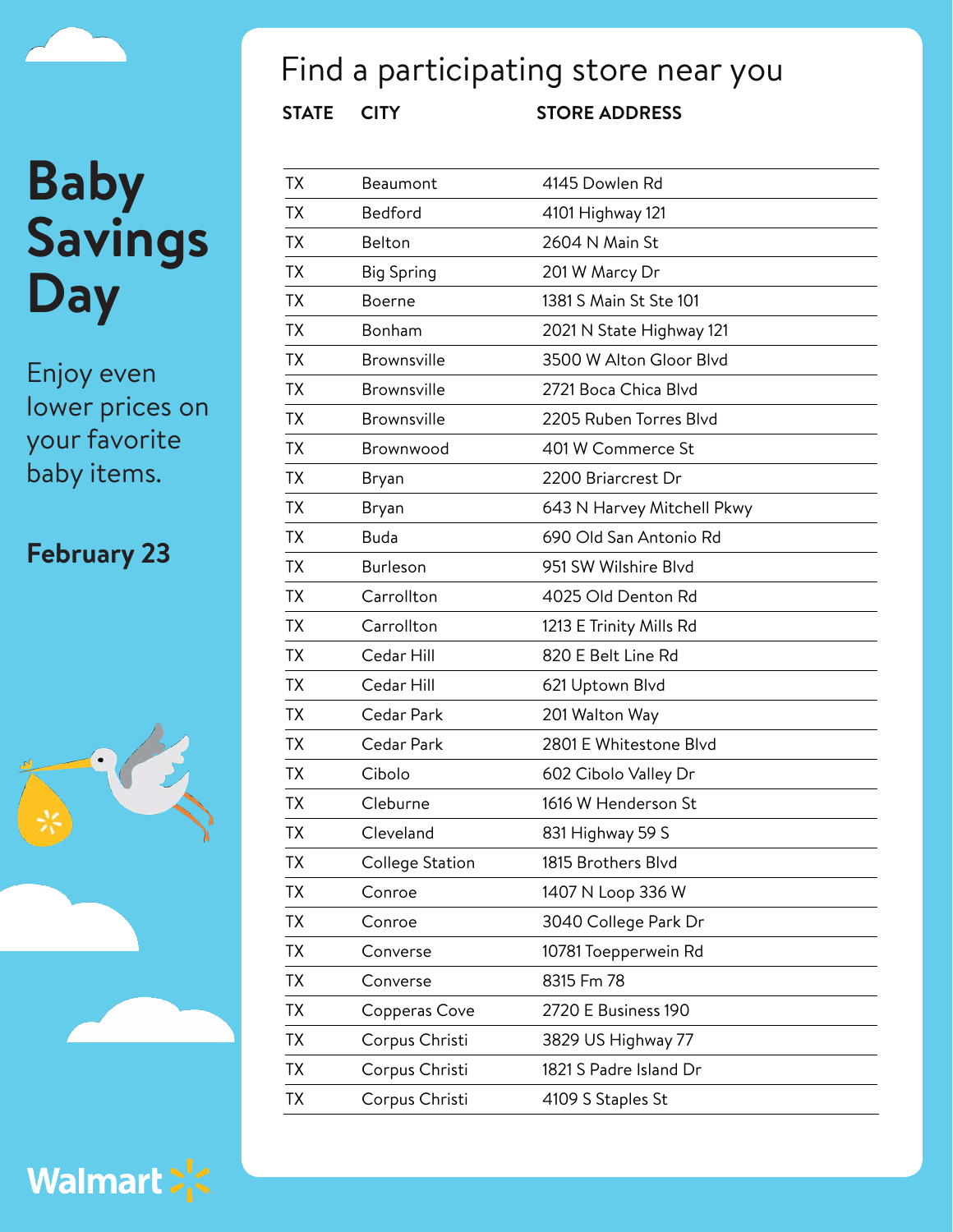

Enjoy even lower prices on your favorite baby items.

#### **February 23**





### Find a participating store near you

| TX        | Corpus Christi | 6101 Saratoga Rd                 |
|-----------|----------------|----------------------------------|
| TX        | Corsicana      | 3801 W State Highway 31          |
| <b>TX</b> | Crosby         | 14215 Fm 2100 Rd                 |
| <b>TX</b> | Crowley        | 1221 Fm 1187                     |
| <b>TX</b> | Cypress        | 11425 Barker Cypress Rd          |
| <b>TX</b> | Cypress        | 26270 Northwest Fwy              |
| <b>TX</b> | Dallas         | 2275 Gus Thomasson Rd            |
| <b>TX</b> | Dallas         | 3155 W Wheatland Rd              |
| TX        | Dallas         | 4122 Lbj Freeway                 |
| <b>TX</b> | Dallas         | 9301 Forest Ln                   |
| <b>TX</b> | Dallas         | 7401 Samuell Blvd                |
| TX        | Dallas         | 18121 Marsh Ln                   |
| <b>TX</b> | Dallas         | 200 Short Blvd                   |
| TX        | Dallas         | 15220 Montfort Rd                |
| TX        | Dallas         | 1521 N Cockrell Hill Rd          |
| <b>TX</b> | Dallas         | 7075 W Wheatland Rd              |
| <b>TX</b> | Dallas         | 6185 Retail Rd                   |
| <b>TX</b> | Decatur        | 800 US Hwy 81/287 & FM Hwy 51    |
| <b>TX</b> | Del Rio        | 2410 Dodson Ave                  |
| <b>TX</b> | Denison        | 401 N Us Highway 75              |
| <b>TX</b> | Denton         | 1515 S Loop 288                  |
| <b>TX</b> | Denton         | 2750 W University Dr             |
| <b>TX</b> | Desoto         | 951 W Belt Line Rd               |
| TΧ        | Donna          | 900 N Salinas Blvd               |
| <b>TX</b> | Dumas          | 2003 S Dumas Ave                 |
| <b>TX</b> | Eagle Pass     | 496 S Bibb Ave                   |
| TX        | Edinburg       | 1724 W University Dr             |
| <b>TX</b> | Edinburg       | 4101 S McColl Rd                 |
| <b>TX</b> | Edinburg       | 2812 S Expressway 281            |
| <b>TX</b> | El Paso        | 951 N Resler Dr                  |
| <b>TX</b> | El Paso        | 10840 Martin Luther King Jr Blvd |
| TX        | El Paso        | 1110 Sunland Park Dr             |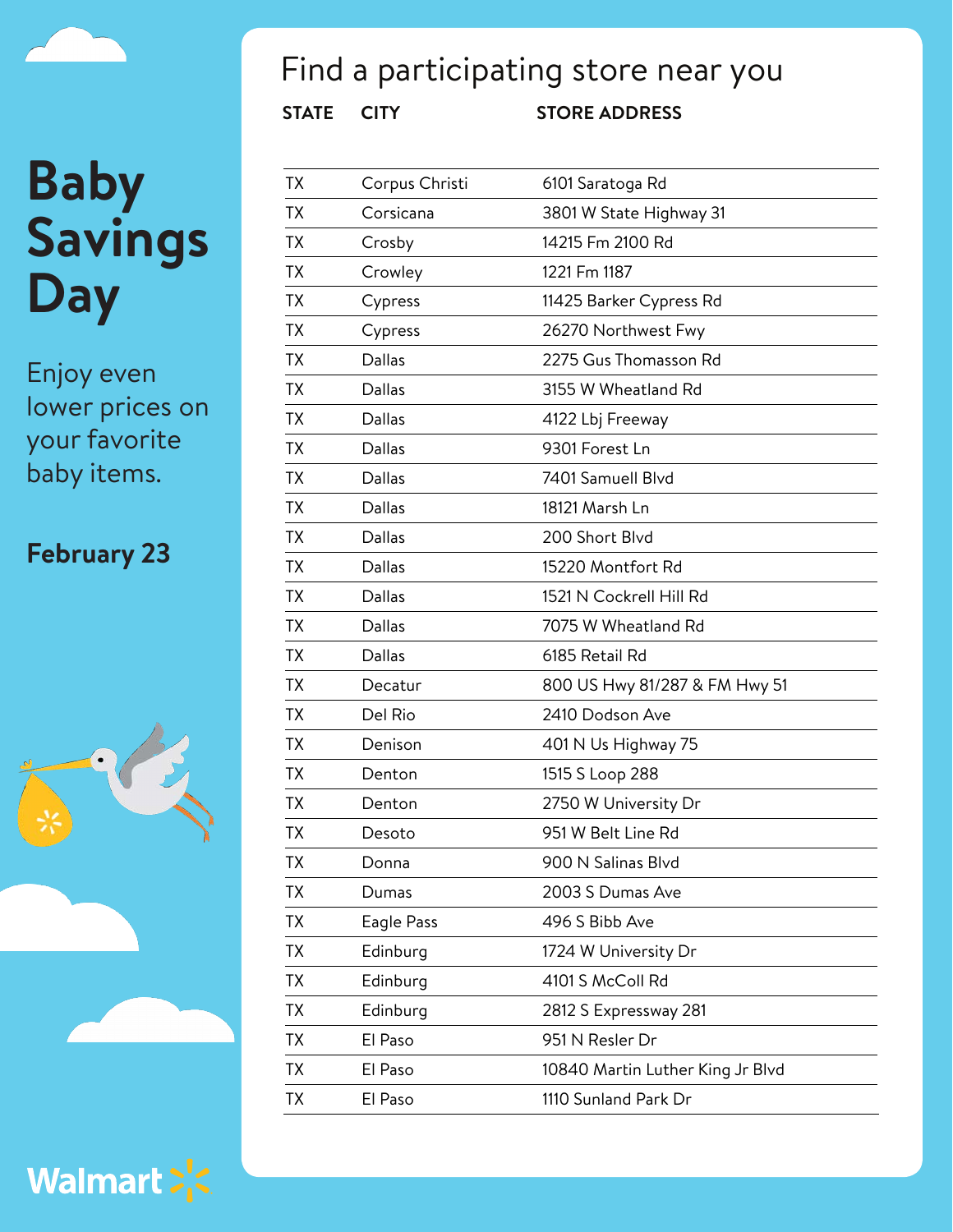Enjoy even lower prices on your favorite baby items.

#### **February 23**





### Find a participating store near you

| TX        | El Paso      | 4530 Woodrow Bean         |
|-----------|--------------|---------------------------|
| <b>TX</b> | El Paso      | 10727 Gateway Blvd W      |
| <b>TX</b> | El Paso      | 9441 Alameda Ave          |
| <b>TX</b> | El Paso      | 7555 N Mesa St            |
| <b>TX</b> | El Paso      | 7101 Gateway Blvd W       |
| TX        | El Paso      | 1850 N Zaragoza Rd        |
| TX        | El Paso      | 13900 Horizon Blvd        |
| TX        | El Paso      | 12236 Montana Ave         |
| <b>TX</b> | El Paso      | 7831 Paseo Del Norte Blvd |
| <b>TX</b> | El Paso      | 5631 Dyer St              |
| TX        | Elsa         | 411 S Broadway St         |
| <b>TX</b> | Ennis        | 700 E Ennis Ave           |
| TX        | Floresville  | 305 10th St               |
| TX        | Flower Mound | 2800 Flower Mound Rd      |
| <b>TX</b> | Forney       | 802 E US Highway 80       |
| TX        | Fort Worth   | 7401 Park Vista Blvd      |
| <b>TX</b> | Fort Worth   | 6300 Oakmont Blvd         |
| TX        | Fort Worth   | 6770 Westworth Blvd       |
| <b>TX</b> | Fort Worth   | 6360 Lake Worth Blvd      |
| <b>TX</b> | Fort Worth   | 8401 Anderson Blvd        |
| <b>TX</b> | Fort Worth   | 7451 McCart Ave           |
| <b>TX</b> | Fort Worth   | 9500 Clifford St          |
| TΧ        | Fort Worth   | 2245 Jacksboro Hwy        |
| <b>TX</b> | Fort Worth   | 8840 Benbrook Blvd        |
| <b>TX</b> | Fort Worth   | 3851 Airport Fwy          |
| <b>TX</b> | Fort Worth   | 1401 N Saginaw Blvd       |
| <b>TX</b> | Friendswood  | 150 W El Dorado Blvd      |
| <b>TX</b> | Frisco       | 16066 State Highway 121   |
| <b>TX</b> | Frisco       | 355 Stonebrook Pkwy       |
| <b>TX</b> | Frisco       | 12220 Fm 423              |
| TX        | Frisco       | 8555 Preston Rd           |
| <b>TX</b> | Gainesville  | 1800 Lawrence St          |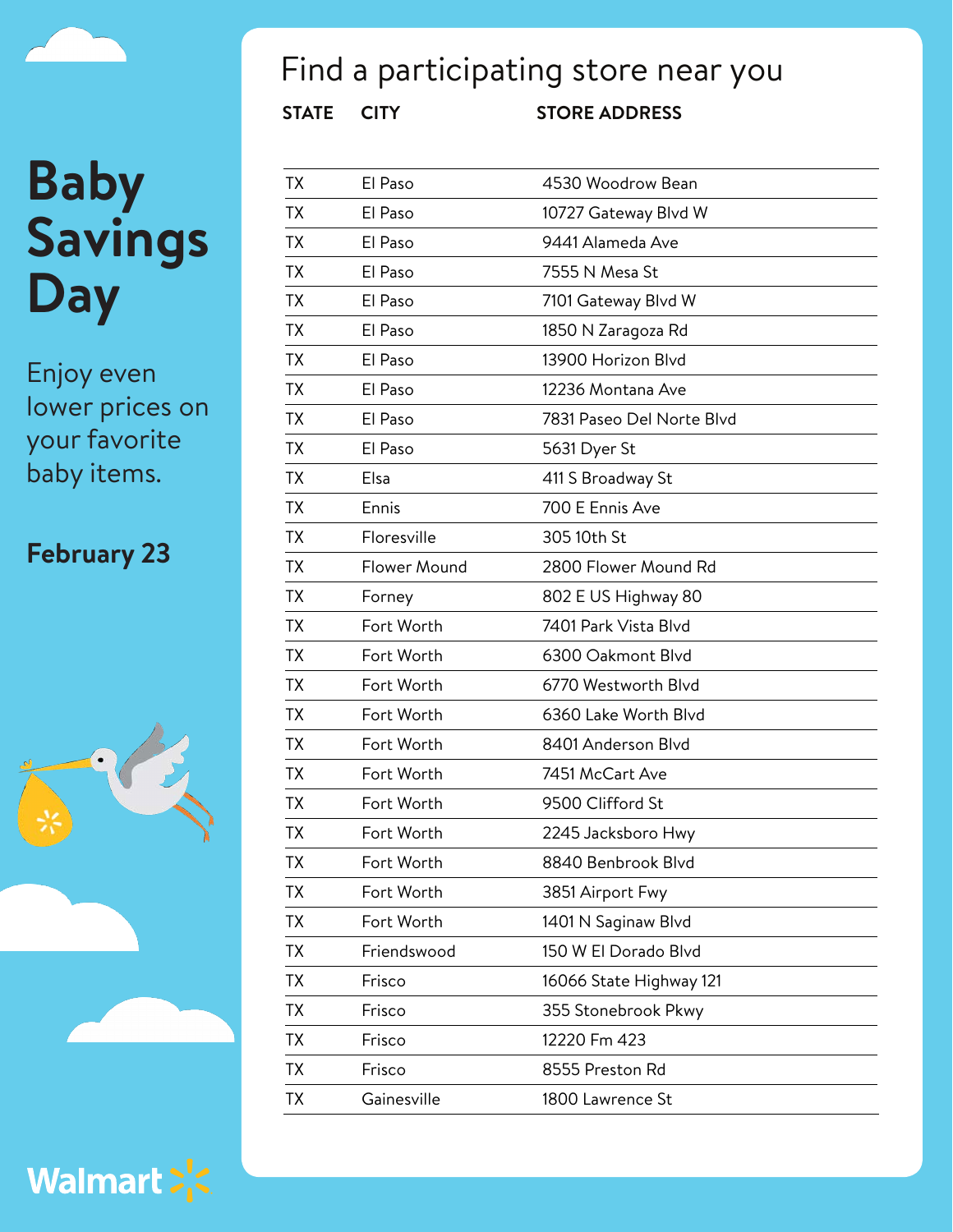Enjoy even lower prices on your favorite baby items.

#### **February 23**





### Find a participating store near you

| TX        | Galveston            | 6702 Seawall Blvd          |
|-----------|----------------------|----------------------------|
| TX        | Garland              | 101 W Buckingham Rd        |
| <b>TX</b> | Garland              | 3959 Broadway Blvd         |
| <b>TX</b> | Garland              | 1855 S Garland Ave         |
| <b>TX</b> | Garland              | 5302 N Garland Ave         |
| <b>TX</b> | Garland              | 1801 Marketplace Dr        |
| <b>TX</b> | Garland              | 555 W Interstate 30        |
| <b>TX</b> | Georgetown           | 620 S Interstate 35        |
| <b>TX</b> | Granbury             | 735 E Us Highway 377       |
| <b>TX</b> | <b>Grand Prairie</b> | 2225 W Interstate 20       |
| <b>TX</b> | <b>Grand Prairie</b> | 2650 S State Highway 161   |
| <b>TX</b> | Grapevine            | 1601 W State Highway 114   |
| <b>TX</b> | Greenville           | 4715 Wesley St             |
| <b>TX</b> | Greenville           | 7401 Interstate Highway 30 |
| <b>TX</b> | Harker Heights       | 2020 Heights Dr            |
| <b>TX</b> | Harlingen            | 1801 W Lincoln St          |
| TX        | Haslet               | 2401 Avondale Haslet Rd    |
| <b>TX</b> | Hewitt               | 733 Sun Valley Blvd        |
| <b>TX</b> | Hidalgo              | 3000 N Jackson Rd          |
| <b>TX</b> | Houston              | 9555 S Post Oak Rd         |
| <b>TX</b> | Houston              | 3506 Highway 6 S           |
| <b>TX</b> | Houston              | 15955 Fm 529 Rd            |
| <b>TX</b> | Houston              | 3450 Cypress Creek Pkwy    |
| TХ        | Houston              | 13750 East Fwy             |
| <b>TX</b> | Houston              | 10411 North Fwy 45         |
| <b>TX</b> | Houston              | 10750 Westview Dr          |
| <b>TX</b> | Houston              | 2727 Dunvale Rd            |
| <b>TX</b> | Houston              | 13484 Northwest Fwy        |
| <b>TX</b> | Houston              | 2700 S Kirkwood Rd         |
| <b>TX</b> | Houston              | 12353 Fm 1960 Rd W         |
| <b>TX</b> | Houston              | 9460 W Sam Houston Pkwy S  |
| <b>TX</b> | Houston              | 9598 Rowlett Rd            |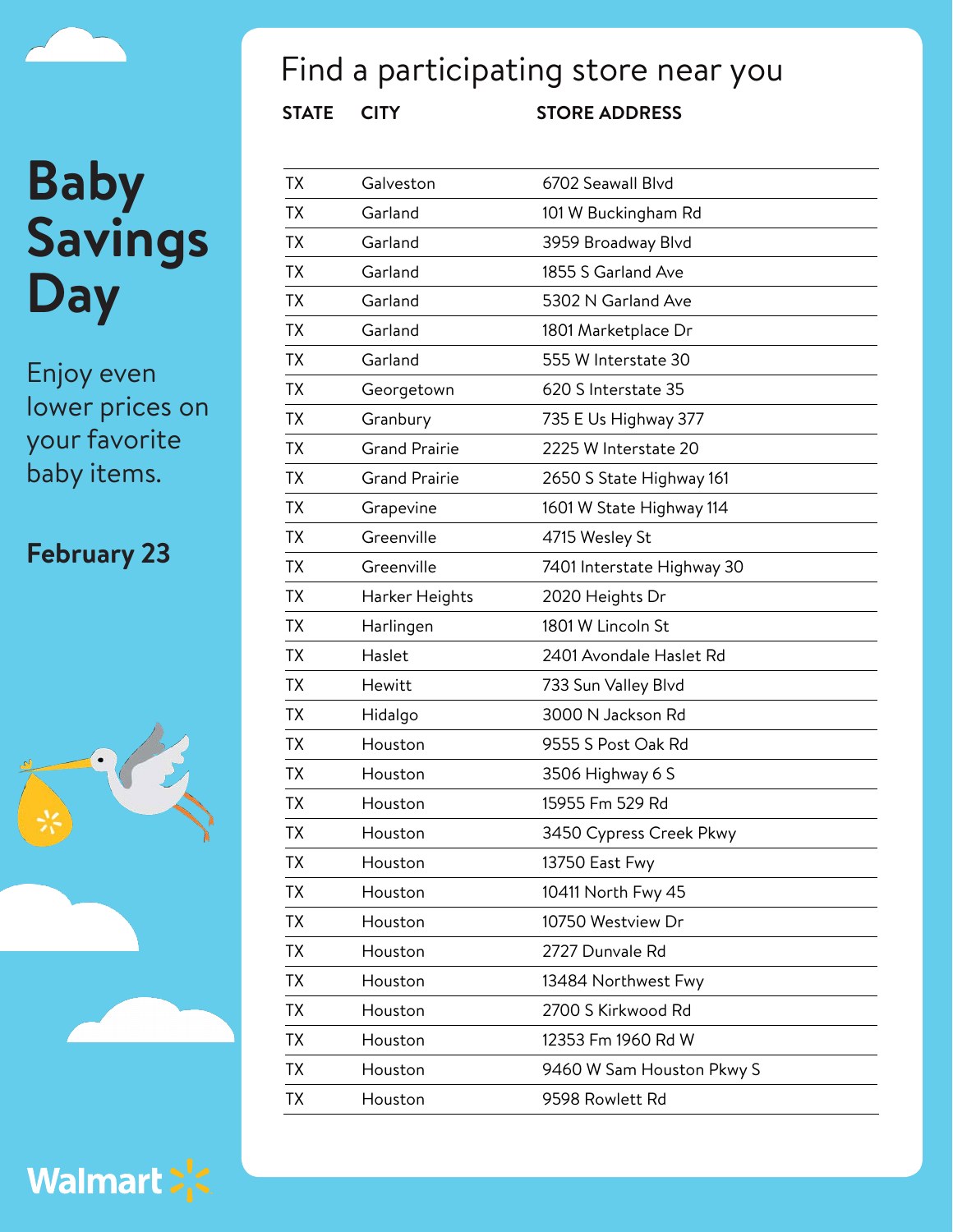Enjoy even lower prices on your favorite baby items.

#### **February 23**





Walmart > <

### Find a participating store near you

| ТX        | Houston      | 5655 E Sam Houston Pkwy N  |
|-----------|--------------|----------------------------|
| TХ        | Houston      | 5405 S Rice Ave            |
| TX        | Houston      | 1118 Silber Rd             |
| ТX        | Houston      | 13003 State Highway 249    |
| ТX        | Houston      | 4412 North Fwy             |
| <b>TX</b> | Houston      | 2391 S Wayside Dr          |
| ТX        | Houston      | 111 Yale St                |
| ТX        | Humble       | 6626 Fm 1960 Rd E          |
| ТX        | Humble       | 9451 Fm 1960 Bypass Rd     |
| ТX        | Humble       | 9235 N Sam Houston Pkwy E  |
| ТX        | Huntsville   | 141 Interstate 45 S        |
| ТX        | Hurst        | 1732 Precinct Line Rd      |
| <b>TX</b> | Irving       | 4100 W Airport Fwy         |
| TX        | Irving       | 1635 Market PI             |
| TX        | Jacksonville | 1311 S Jackson St          |
| ТX        | Katy         | 20903 Highland Knolls Dr   |
| ТX        | Katy         | 1313 N Fry Rd              |
| <b>TX</b> | Katy         | 25108 Market Place Dr      |
| ТX        | Katy         | 22850 Morton Ranch Rd      |
| TX        | Katy         | 6060 N Fry Rd              |
| ТX        | Kaufman      | 300 Kings Fort Parkway     |
| ТX        | Keller       | 2130 Rufe Snow Dr          |
| ТX        | Keller       | 5336 Golden Triangle Blvd  |
| <b>ΤΧ</b> | Keller       | 8520 N Beach St            |
| ТX        | Kemah        | 255 Fm 518 Rd              |
| <b>TX</b> | Kerrville    | 1216 Junction Hwy          |
| ТX        | Kilgore      | 1201 Stone St              |
| <b>TX</b> | Killeen      | 3801 E Stan Schlueter Loop |
| <b>TX</b> | Killeen      | 2900 Clear Creek Rd        |
| <b>TX</b> | Killeen      | 1400 Lowes Blvd            |
| <b>TX</b> | Killeen      | 3404 W Stan Schlueter Loop |
| ТX        | Kingsville   | 1133 General Cavazos Blvd  |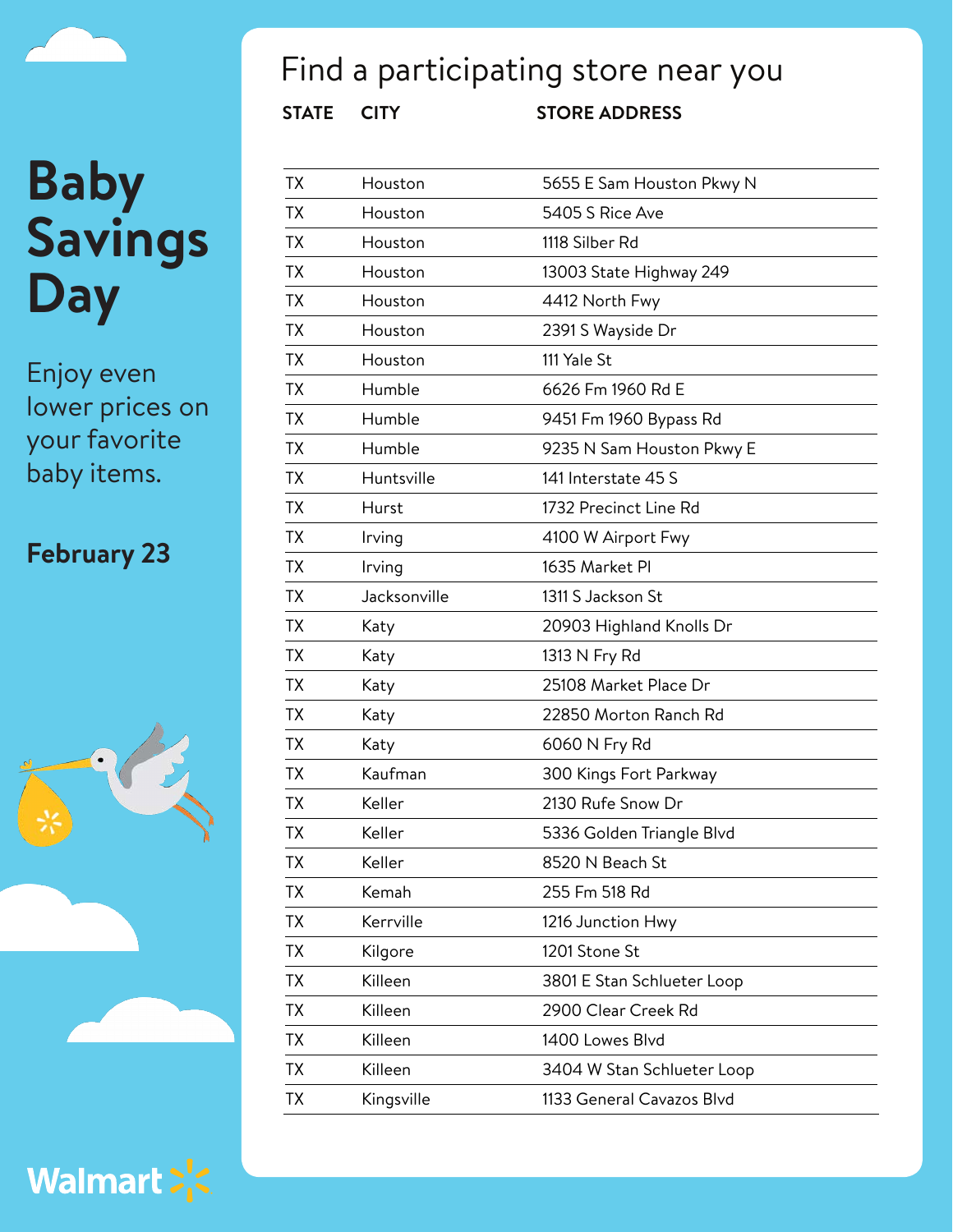Enjoy even lower prices on your favorite baby items.

#### **February 23**





### Find a participating store near you

| ТX        | Kyle         | 5754 Kyle Pkwy                |
|-----------|--------------|-------------------------------|
| TX        | La Marque    | 6410 Interstate 45            |
| <b>TX</b> | La Porte     | 9025 Spencer Hwy              |
| <b>TX</b> | Lake Dallas  | 1035 Hickory Creek Blvd       |
| TX        | Lake Jackson | 121 Highway 332 W             |
| <b>TX</b> | Lancaster    | 150 N Interstate 35 E         |
| TX        | Laredo       | 5610 San Bernardo Ave         |
| ТX        | Laredo       | 2320 Bob Bullock Loop         |
| <b>TX</b> | Laredo       | 4401 Highway 83 South         |
| <b>TX</b> | Laredo       | 2615 NE Bob Bullock Loop      |
| <b>TX</b> | League City  | 2625 W Main St                |
| <b>TX</b> | League City  | 1701 W Fm 646 Rd              |
| <b>TX</b> | Lewisville   | 801 W Main St                 |
| <b>TX</b> | Lewisville   | 3060 Justin Rd                |
| <b>TX</b> | Lewisville   | 190 E Round Grove Rd          |
| <b>TX</b> | Liberty      | 2121 Highway 146 Byp          |
| TX        | Livingston   | 1620 W Church St              |
| <b>TX</b> | Longview     | 515 E Loop 281                |
| <b>TX</b> | Longview     | 2440 Gilmer Rd                |
| <b>TX</b> | Longview     | 4006 Estes Pkwy               |
| <b>TX</b> | Lubbock      | 9809 University Ave           |
| <b>TX</b> | Lubbock      | 4215 S Loop 289               |
| <b>TX</b> | Lubbock      | 702 W Loop 289                |
| ТX        | Lubbock      | 1911 Marsha Sharp Fwy         |
| TX        | Lubbock      | 6315 82nd St                  |
| <b>TX</b> | Lubbock      | 11415 Quaker Ave              |
| <b>TX</b> | Lufkin       | 2500 Daniel McCall Dr         |
| <b>TX</b> | Mabank       | 1200 W Main St                |
| <b>TX</b> | Manor        | 11923 Us Hwy 290 E            |
| <b>TX</b> | Mansfield    | 2951 Matlock Rd               |
| TX        | Mansfield    | 930 N Walnut Creek Dr Ste 800 |
| <b>TX</b> | Marble Falls | 2700 Us Highway 281           |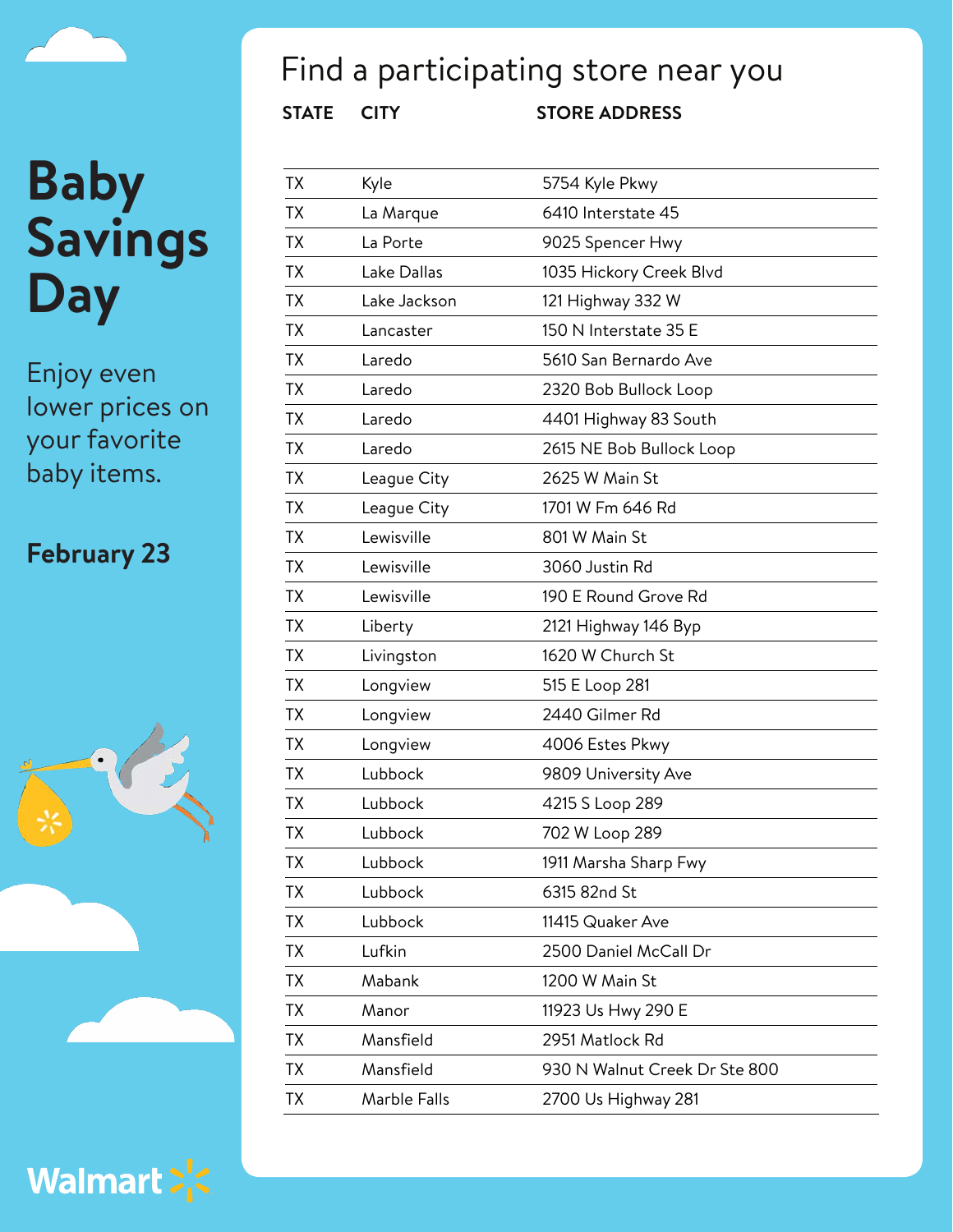Enjoy even lower prices on your favorite baby items.

#### **February 23**





### Find a participating store near you

| <b>TX</b> | Marshall             | 1701 E End Blvd N           |
|-----------|----------------------|-----------------------------|
| TХ        | McAllen              | 1200 E Jackson Ave          |
| ТX        | McAllen              | 2800 W Nolana Ave           |
| TХ        | McKinney             | 3400 Virginia Pkwy          |
| ТX        | McKinney             | 2041 N Redbud Blvd          |
| ТX        | McKinney             | 5001 McKinney Ranch Pkwy    |
| ТX        | McKinney             | 1721 N Custer Rd            |
| ТX        | Mesquite             | 915 N Town East Blyd        |
| ТX        | Mesquite             | 1951 Military Pkwy          |
| ТX        | Mesquite             | 200 US Highway 80 E         |
| TХ        | Midland              | 4517 N Midland Dr           |
| ТX        | Midland              | 200 W Interstate 20         |
| ТX        | Midlothian           | 400 N Highway 67            |
| TХ        | <b>Mineral Wells</b> | 601 Fm 1821                 |
| ТX        | Mission              | 2410 E Expressway 83        |
| ТX        | Mission              | 215 E Mile 3 Rd             |
| ТX        | Missouri City        | 5501 Highway 6              |
| ТX        | Missouri City        | 9929 Highway 6              |
| ТX        | Montgomery           | 18700 Highway 105 W         |
| ТX        | Mount Pleasant       | 2311 S Jefferson Ave        |
| ТX        | Nacogdoches          | 4810 North St               |
| <b>TX</b> | New Braunfels        | 1209 S Interstate 35        |
| <b>ΤΧ</b> | New Caney            | 20310 Us Highway 59         |
| ТX        | North Richland Hills | 6401 NE Loop 820            |
| TX        | North Richland Hills | 9101 N Tarrant Pkwy         |
| TX        | Odessa               | 4210 John Ben Shepperd Pkwy |
| TΧ        | Odessa               | 2450 W Loop 338             |
| <b>TX</b> | Orange               | 3115 Edgar Brown Dr         |
| ТX        | Palestine            | 2223 S Loop 256             |
| ТX        | Paris                | 3855 Lamar Ave              |
| TX        | Pasadena             | 5200 Fairmont Pkwy          |
| TX        | Pasadena             | 1107 Shaver St              |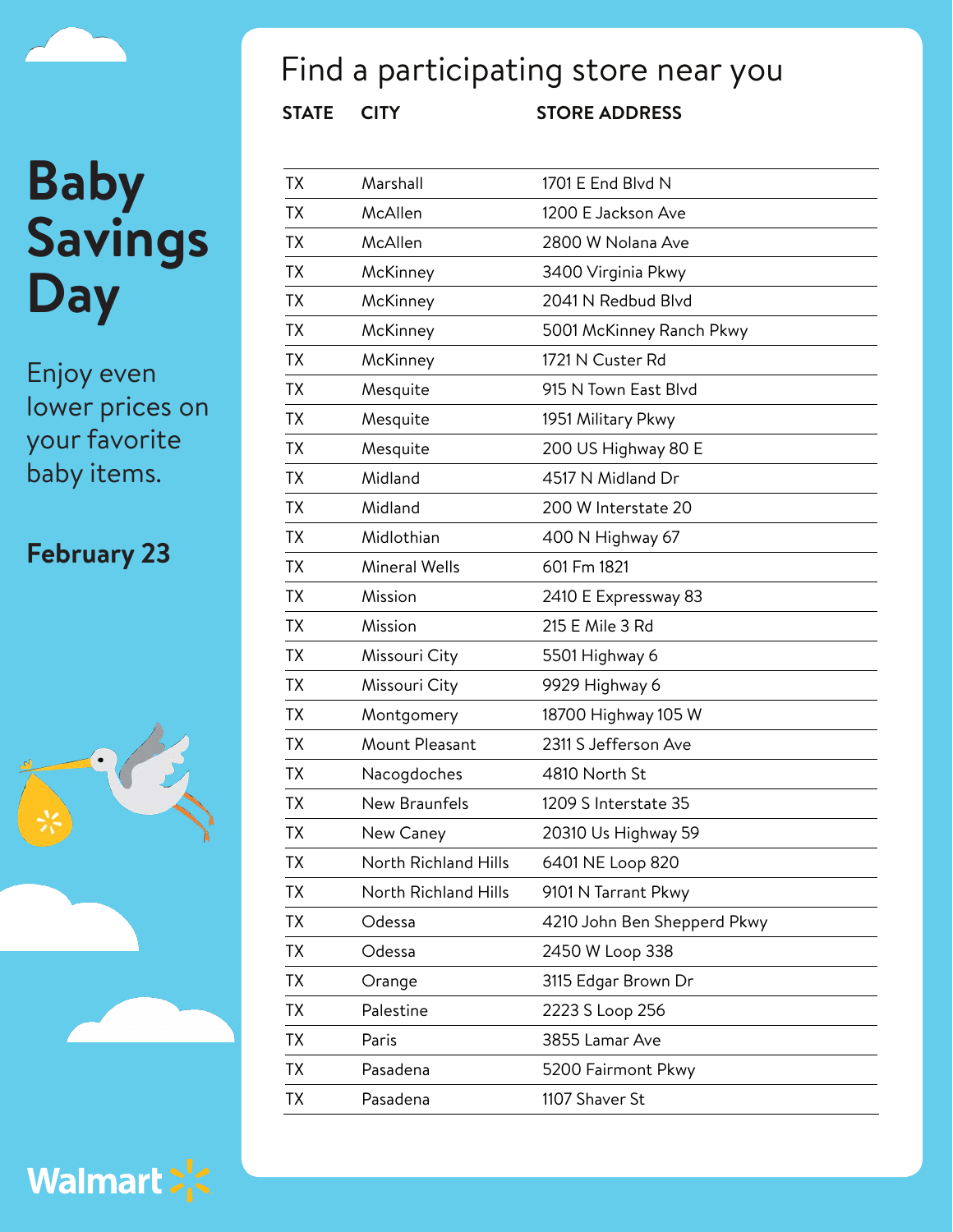

Enjoy even lower prices on your favorite baby items.

#### **February 23**





### Find a participating store near you

| TX        | Pearland        | 1919 N Main St          |
|-----------|-----------------|-------------------------|
| TX        | Pearland        | 1710 Broadway St        |
| <b>TX</b> | Pearland        | 10505 Broadway St       |
| ТX        | Penitas         | 1705 Expressway 83      |
| <b>TX</b> | Pflugerville    | 1548 Fm 685             |
| ТX        | Plainview       | 1501 N Interstate 27    |
| TX        | Plano           | 8040 Independence Pkwy  |
| TX        | Plano           | 3513 E Park Blvd        |
| ТX        | Plano           | 3312 Preston Rd         |
| TX        | Plano           | 6001 Central Expy       |
| ТX        | Plano           | 1700 Dallas Pkwy        |
| <b>TX</b> | Plano           | 8801 Ohio Dr            |
| TХ        | Plano           | 6000 Coit Rd            |
| ТX        | Plano           | 115 W Fm 544            |
| <b>TX</b> | Plano           | 425 Coit Rd             |
| ТX        | Port Arthur     | 8585 Memorial Blvd      |
| <b>TX</b> | Port Arthur     | 4999 N Twin City Hwy    |
| TX        | Porter          | 23561 Highway 59        |
| TX        | Princeton       | 701 W Princeton Dr      |
| TX        | Prosper         | 500 Richland Blvd       |
| TX        | Red Oak         | 100 Ryan Dr             |
| <b>TX</b> | Richardson      | 1501 Buckingham Rd      |
| TΧ        | Richmond        | 5330 Fm 1640 Rd         |
| ТX        | Richmond        | 5660 W Grand Pkwy S     |
| TX        | Richmond        | 26824 Hwy 1093          |
| TX        | Rio Grande City | 4534 E US Highway 83    |
| ТX        | Roanoke         | 1228 N Highway 377      |
| TX        | Rockwall        | 850 W Rusk St           |
| ТX        | Rockwall        | 782 E Interstate 30     |
| <b>TX</b> | Round Rock      | 2701 S Interstate 35    |
| ТX        | Round Rock      | 4700 E Palm Valley Blvd |
| <b>TX</b> | Rowlett         | 8800 Lakeview Pkwy      |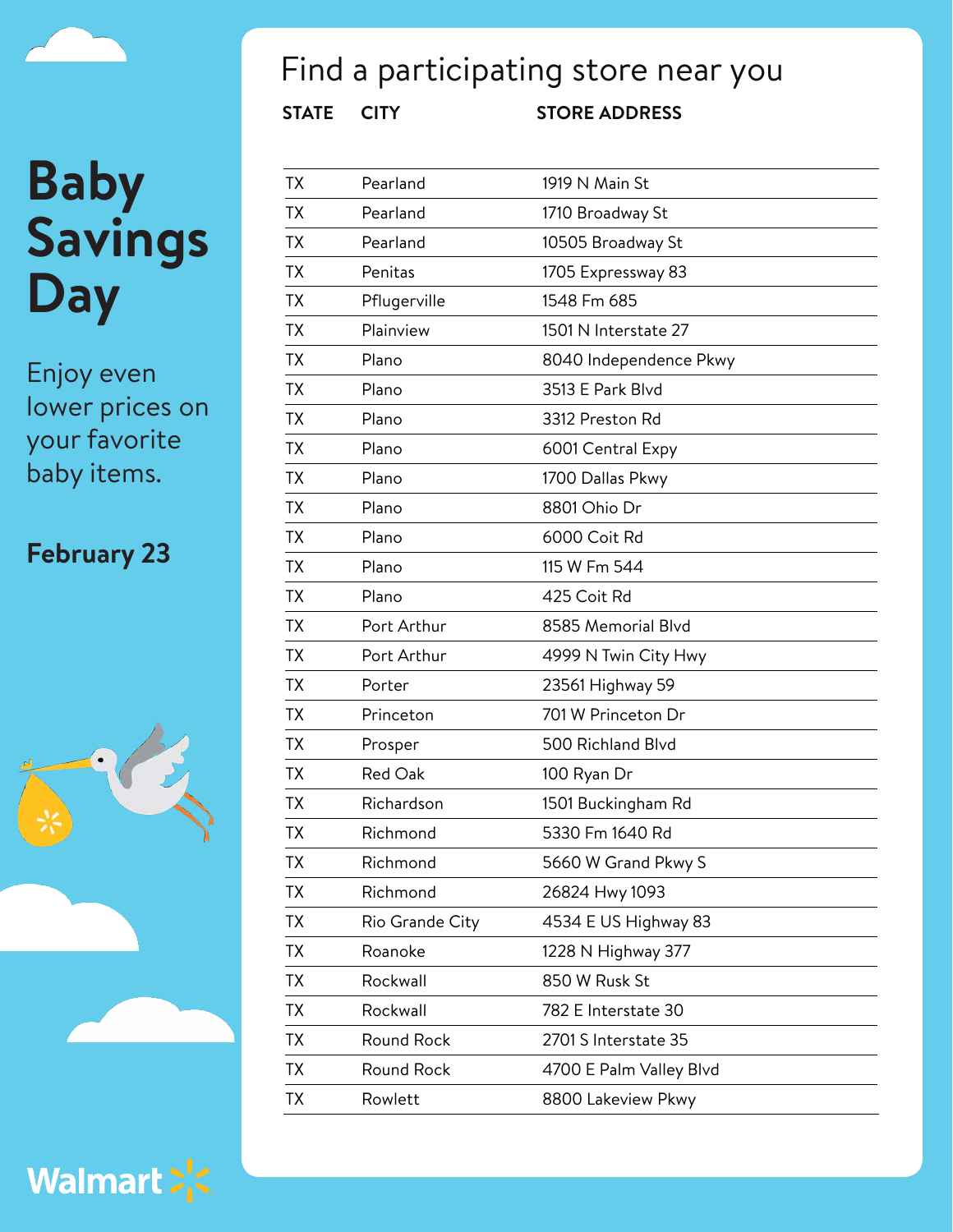Enjoy even lower prices on your favorite baby items.

#### **February 23**



Walmart > <

## Find a participating store near you

| ТX        | Rowlett     | 2501 Lakeview Pkwy           |
|-----------|-------------|------------------------------|
| ТX        | Royse City  | 494 W Interstate 30          |
| ТX        | Sachse      | 6750 Murphy Rd               |
| TX        | Sachse      | 8015 Woodbridge Pkwy         |
| <b>TX</b> | San Angelo  | 1852 Sherwood Way            |
| ТX        | San Angelo  | 5154 Knickerbocker Rd        |
| TX        | San Angelo  | 5501 Sherwood Way            |
| ТX        | San Angelo  | 610 W 29th St                |
| ТX        | San Angelo  | 3440 S Bryant Blvd           |
| ТX        | San Antonio | 9005 Fm 1560 N               |
| ТX        | San Antonio | 16503 Nacogdoches Rd         |
| ТX        | San Antonio | 7239 SW Loop 410             |
| ТX        | San Antonio | 1515 N Loop 1604 E           |
| ТX        | San Antonio | 1200 SE Military Dr          |
| ТX        | San Antonio | 1430 Austin Hwy              |
| ТX        | San Antonio | 8923 W Military Dr           |
| ТX        | San Antonio | 8500 Jones Maltsberger Rd    |
| ТX        | San Antonio | 5555 De Zavala Rd            |
| TX.       | San Antonio | 6703 Leslie Rd               |
| ТX        | San Antonio | 918 Bandera Rd               |
| ТX        | San Antonio | 8538 Interstate Highway 35 S |
| TX        | San Antonio | 24403 IH 10                  |
| ТX        | San Antonio | 2100 SE Loop 410             |
| TХ        | San Antonio | 11210 Potranco Rd            |
| TX        | San Antonio | 9427 Culebra Rd              |
| TХ        | San Antonio | 12639 Blanco Rd              |
| TX        | San Antonio | 1603 Vance Jackson Rd        |
| ТX        | San Antonio | 8030 Bandera Rd              |
| ТX        | San Antonio | 3302 SE Military Dr          |
| TX        | San Benito  | 1126 W Us Highway 77         |
| ТX        | San Marcos  | 1015 Highway 80              |
| TX        | Schertz     | 6102 Fm 3009                 |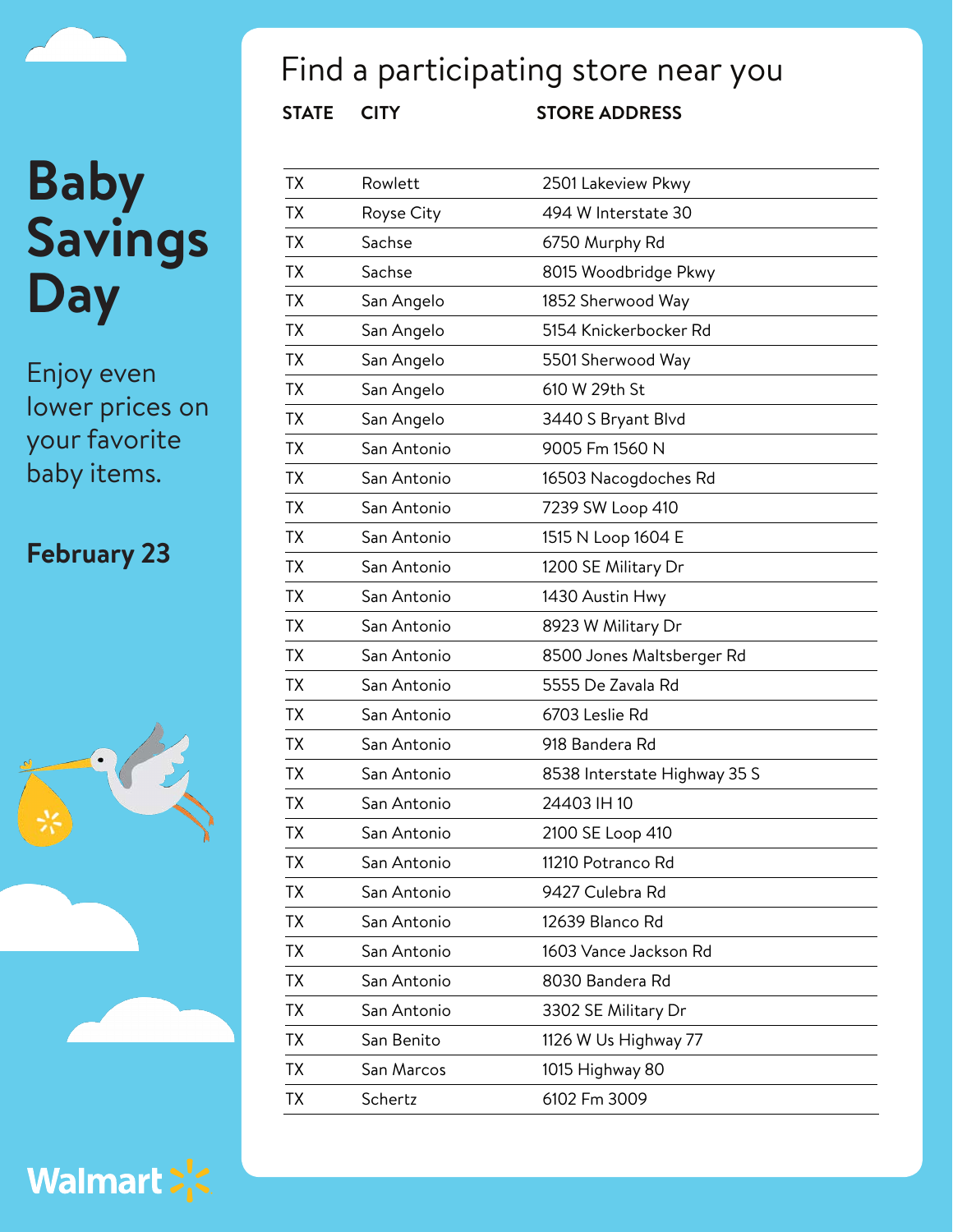Enjoy even lower prices on your favorite baby items.

#### **February 23**



Walmart > <

## Find a participating store near you

| TX        | Seagoville      | 220 N Highway 175         |
|-----------|-----------------|---------------------------|
| TX        | Seguin          | 550 S Highway 123 Byp     |
| <b>TX</b> | Sherman         | 401 E US Highway 82       |
| <b>TX</b> | Silsbee         | 1100 Hwy 96 N             |
| <b>TX</b> | Spring          | 24809 Aldine Westfield Rd |
| <b>TX</b> | Spring          | 1025 Sawdust Rd           |
| <b>TX</b> | Spring          | 155 Louetta Xing          |
| <b>TX</b> | Spring          | 10001 Woodlands Pkwy      |
| <b>TX</b> | Spring          | 21150 Kuykendahl Rd       |
| <b>TX</b> | Spring Branch   | 305 Singing Oaks          |
| <b>TX</b> | Stafford        | 11210 W Airport Blvd      |
| TX.       | Stephenville    | 2765 W Washington St      |
| <b>TX</b> | Sugar Land      | 13322 W Airport Blvd      |
| <b>TX</b> | Sugar Land      | 345 Highway 6             |
| <b>TX</b> | Sulphur Springs | 1750 S Broadway St        |
| <b>TX</b> | Temple          | 3401 S 31st St            |
| <b>TX</b> | Temple          | 6801 W Adams Ave          |
| <b>TX</b> | Terrell         | 1900 W Moore Ave          |
| <b>TX</b> | Texarkana       | 3520 Richmond Rd          |
| <b>TX</b> | Texarkana       | 200 Wake Village Rd       |
| <b>TX</b> | Texarkana       | 4000 New Boston Rd        |
| TX        | The Colony      | 4691 State Highway 121    |
| <b>TX</b> | Tomball         | 25800 Kuykendahl Rd       |
| TΧ        | Tomball         | 27650 State Highway 249   |
| <b>TX</b> | Tomball         | 22605 State Highway 249   |
| TX        | Tyler           | 1900 E Southeast Loop 323 |
| TX        | Tyler           | 5976 Old Jacksonville Hwy |
| <b>TX</b> | Tyler           | 2151 Frankston Hwy        |
| TX        | Tyler           | 3820 State Highway 64 W   |
| TX        | Tyler           | 5050 Troup Hwy            |
| <b>TX</b> | Tyler           | 6801 S Broadway Ave       |
| TX        | Tyler           | 450 S Southeast Loop 323  |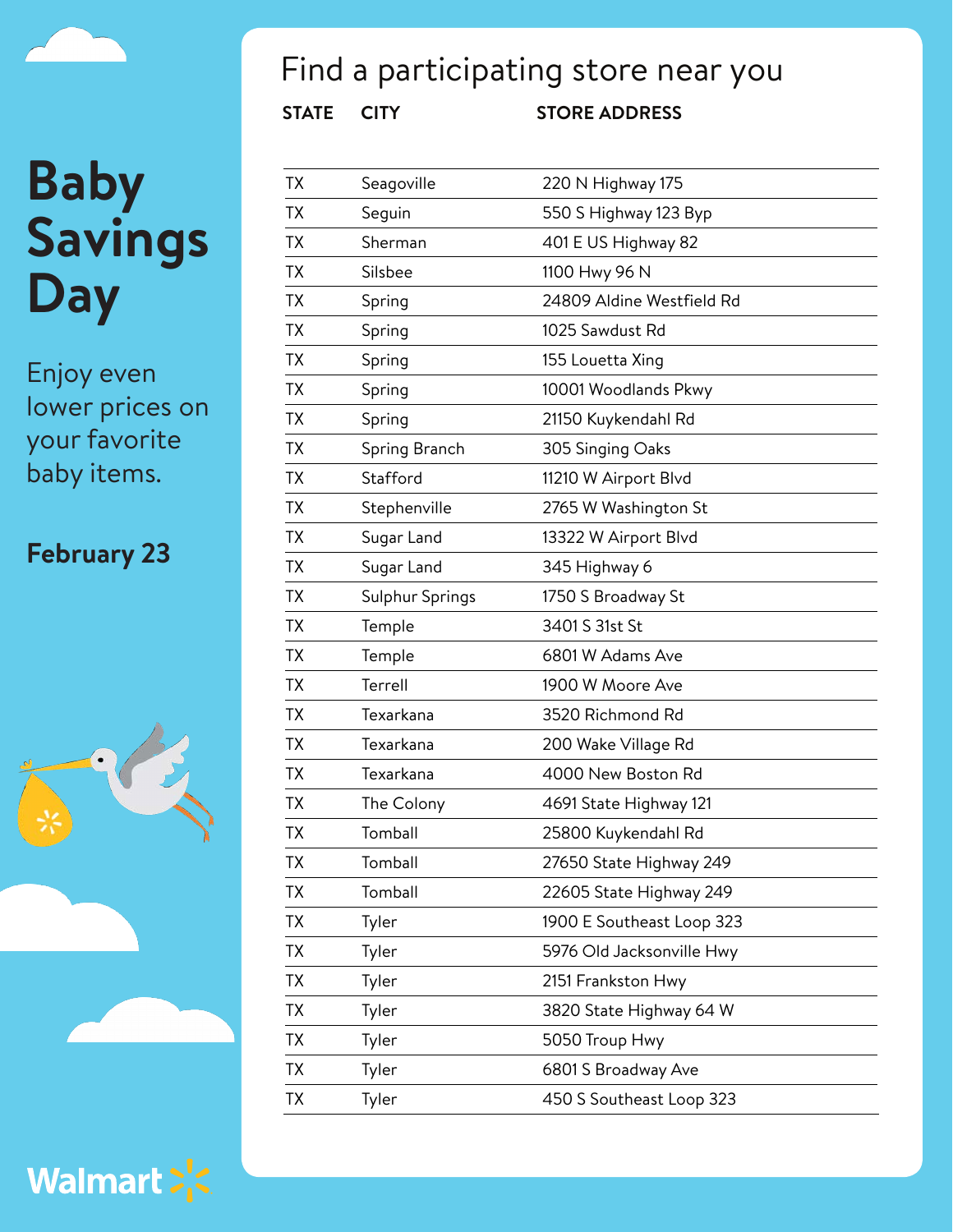Enjoy even lower prices on your favorite baby items.

#### **February 23**





### Find a participating store near you

| TX        | Universal City       | 510 Kitty Hawk Rd           |
|-----------|----------------------|-----------------------------|
| TX        | Vidor                | 1360 N Main St              |
| <b>TX</b> | Waco                 | 4320 Franklin Ave           |
| TX        | Waco                 | 1521 Interstate 35 N        |
| <b>TX</b> | Waxahachie           | 1200 N Highway 77           |
| <b>TX</b> | Weatherford          | 1836 S Main St              |
| TX        | Weatherford          | 2801 E Interstate 20        |
| <b>TX</b> | Weslaco              | 1310 N Texas Blvd           |
| TX        | <b>Wichita Falls</b> | 5131 Greenbriar Rd          |
| TX        | Wichita Falls        | 2700 Central Fwy            |
| <b>TX</b> | <b>Wichita Falls</b> | 3130 Lawrence Rd            |
| TX        | Woodway              | 600 Hewitt Dr               |
| <b>TX</b> | Wylie                | 1400 Mccreary Rd            |
| TX        | Wylie                | 2050 N Highway 78           |
| UT        | American Fork        | 949 W Grassland Dr          |
| UT        | Brigham City         | 1200 S Commerce Way         |
| UT        | Cedar City           | 1330 S Providence Center Dr |
| UT        | Centerville          | 221 W Parrish Ln            |
| UT        | Clearfield           | 1632 N 2000 W               |
| UT        | Heber City           | 1274 S US 189               |
| UT        | Hurricane            | 180 N 3400 W                |
| UT        | Layton               | 745 W Hill Field Rd         |
| UT        | Lindon               | 585 N State St              |
| UT        | Logan                | 1550 N Main St              |
| UT        | Logan                | 1150 S 100 W                |
| UT        | Ogden                | 1710 E Skyline Dr           |
| UT        | Ogden                | 4848 S 900 W                |
| UT        | Ogden                | 534 N Harrisville Rd        |
| UT        | Ogden                | 1959 Wall Ave               |
| UT        | Orem                 | 1355 Sandhill Rd            |
| UT        | Park City            | 6545 N Landmark Dr          |
| UT        | Payson               | 1052 Turf Farm Rd           |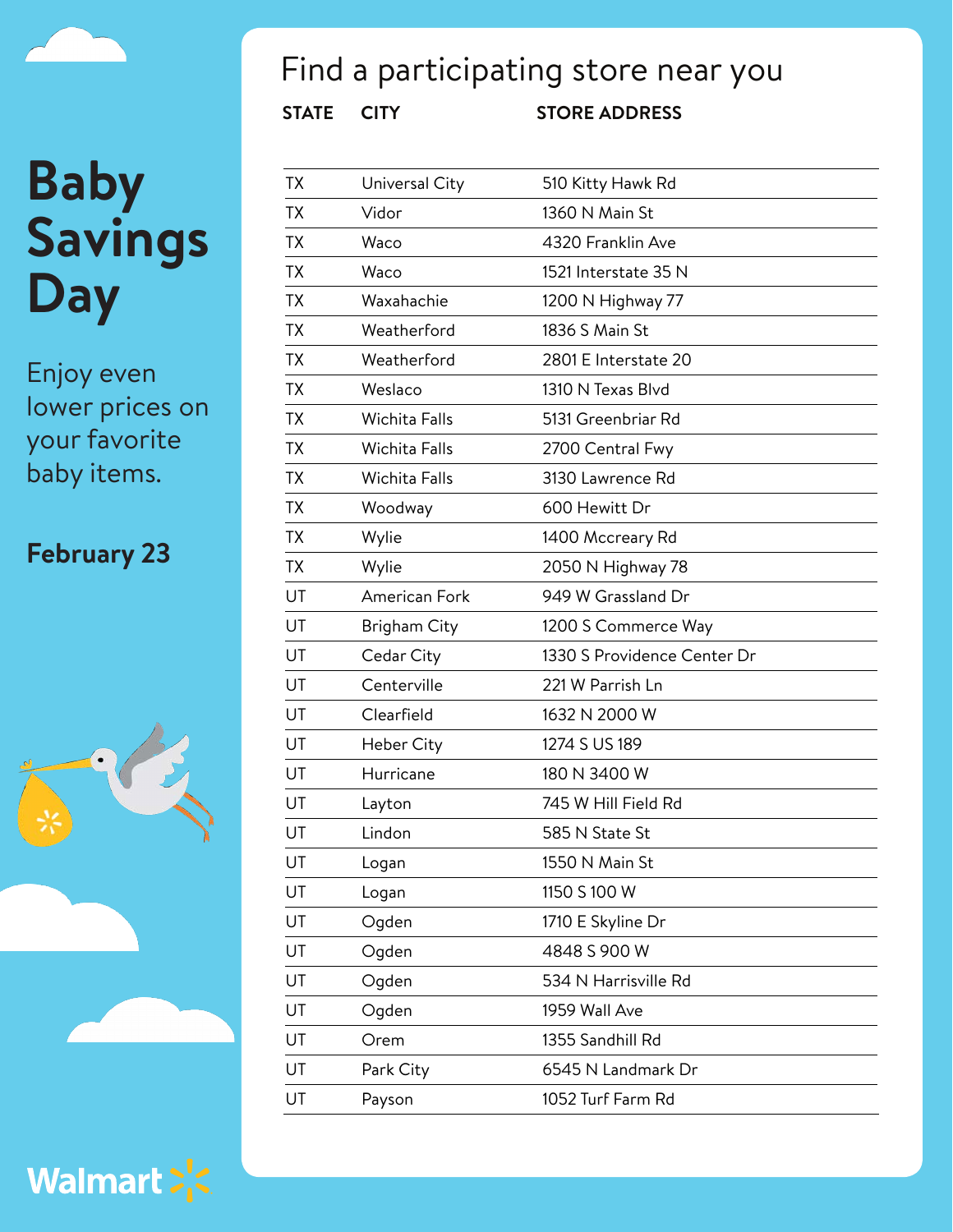## Find a participating store near you

**STATE CITY STORE ADDRESS**

| UT        | Riverton                | 13502 S Hamilton View Rd       |
|-----------|-------------------------|--------------------------------|
| UT        | Salt Lake City          | 5469 S Redwood Rd              |
| UT        | Salt Lake City          | 350 W Hope Ave                 |
| UT        | Salt Lake City          | 5675 W 6200 S                  |
| UT        | Sandy                   | 9151 S Quarry Blvd             |
| UT        | Saratoga Springs        | 136 W State Road 73            |
| UT        | South Jordan            | 11328 S Jordan Gtwy            |
| UT        | Spanish Fork            | 898 S 2550 E                   |
| UT        | Spanish Fork            | 1206 N Canyon Creek Pkwy       |
| UT        | Springville             | 660 S 1750 W                   |
| UT        | St George               | 2610 Pioneer Rd                |
| UT        | Syracuse                | 2228 W 1700 S                  |
| UT        | Tooele                  | 99 W 1280 N                    |
| UT        | Vernal                  | 1851 W Highway 40              |
| UT        | Washington              | 625 W Telegraph St             |
| UT        | West Jordan             | 7671 S 3800 W                  |
| UT        | <b>West Valley City</b> | 4570 S 4000 W                  |
| UT        | <b>West Valley City</b> | 3180 S 5600 W                  |
| VA        | Alexandria              | 6303 Richmond Hwy              |
| <b>VA</b> | Bedford                 | 1126 E Lynchburg Salem Tpke    |
| VA        | <b>Bristol</b>          | 13245 Lee Hwy                  |
| VA        | Chantilly               | 4368 Chantilly Shopping Ctr    |
| VA        | Chesapeake              | 475 Kempsville Rd              |
| VA        | Chesapeake              | 2448 Chesapeake Square Ring Rd |
| VA        | Chesapeake              | 1521 Sams Cir                  |
| VA        | Chesapeake              | 201 Hillcrest Pkwy             |
| VA        | Chesapeake              | 632 Grassfield Pkwy            |
| <b>VA</b> | Chester                 | 12000 Iron Bridge Rd           |
| VA        | Chesterfield            | 14501 Hancock Village St       |
| VA        | Christiansburg          | 2400 N Franklin St             |
| VA        | <b>Colonial Heights</b> | 671 Southpark Blvd             |
| VA        | Culpeper                | 801 James Madison Hwy          |

## **Baby Savings Day**

Enjoy even lower prices on your favorite baby items.

### **February 23**



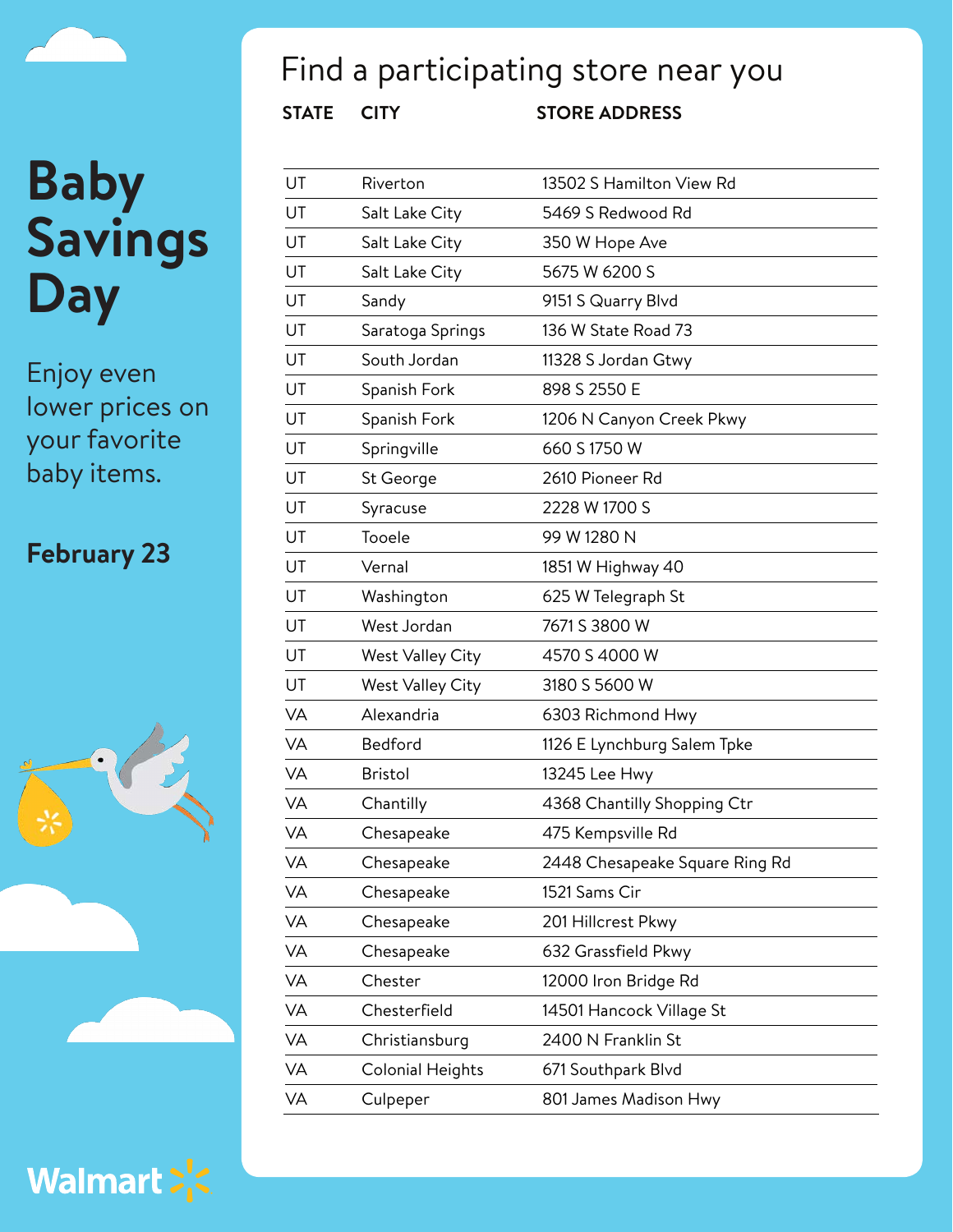Enjoy even lower prices on your favorite baby items.

#### **February 23**





### Find a participating store near you

| VA        | Danville            | 211 Nor Dan Dr            |
|-----------|---------------------|---------------------------|
| VA        | Danville            | 515 Mount Cross Rd        |
| VA        | Dublin              | 5225 Alexander Rd         |
| VA        | Dumfries            | 17041 Jefferson Davis Hwy |
| VA        | Fairfax             | 13059 Fair Lakes Pkwy     |
| VA        | Fairfax             | 11181 Lee Hwy             |
| VA        | Fredericksburg      | 1800 Carl D Silver Pkwy   |
| VA        | Fredericksburg      | 125 Washington Square Plz |
| VA        | Fredericksburg      | 11 Village Pkwy           |
| VA        | Fredericksburg      | 10001 Southpoint Pkwy     |
| VA        | Front Royal         | 10 Riverton Commons Dr    |
| VA        | Galax               | 1140 E Stuart Dr          |
| <b>VA</b> | Glen Allen          | 11400 W Broad St          |
| VA        | Gloucester          | 6819 Waltons Ln           |
| VA        | Hampton             | 1900 Cunningham Dr        |
| VA        | Harrisonburg        | 171 Burgess Rd            |
| VA        | Harrisonburg        | 2160 John Wayland Hwy     |
| <b>VA</b> | Haymarket           | 6530 Trading Sq           |
| <b>VA</b> | Lynchburg           | 3900 Wards Rd             |
| VA        | Lynchburg           | 3227 Old Forest Rd        |
| VA        | Manassas            | 8386 Sudley Rd            |
| VA        | Manassas            | 9401 Liberia Ave          |
| VA        | Mechanicsville      | 7430 Bell Creek Rd        |
| VA        | Midlothian          | 900 Walmart Way           |
| VA        | Midlothian          | 12200 Chattanooga Plz     |
| VA        | <b>Newport News</b> | 12401 Jefferson Ave       |
| VA        | Norfolk             | 1170 N Military Hwy       |
| VA        | Norfolk             | 7530 Tidewater Dr         |
| VA        | Onley               | 26036 Lankford Hwy        |
| VA        | Petersburg          | 3500 S Crater Rd          |
| VA        | Portsmouth          | 1098 Frederick Blvd       |
| VA        | Radford             | 7373 Peppers Ferry Blvd   |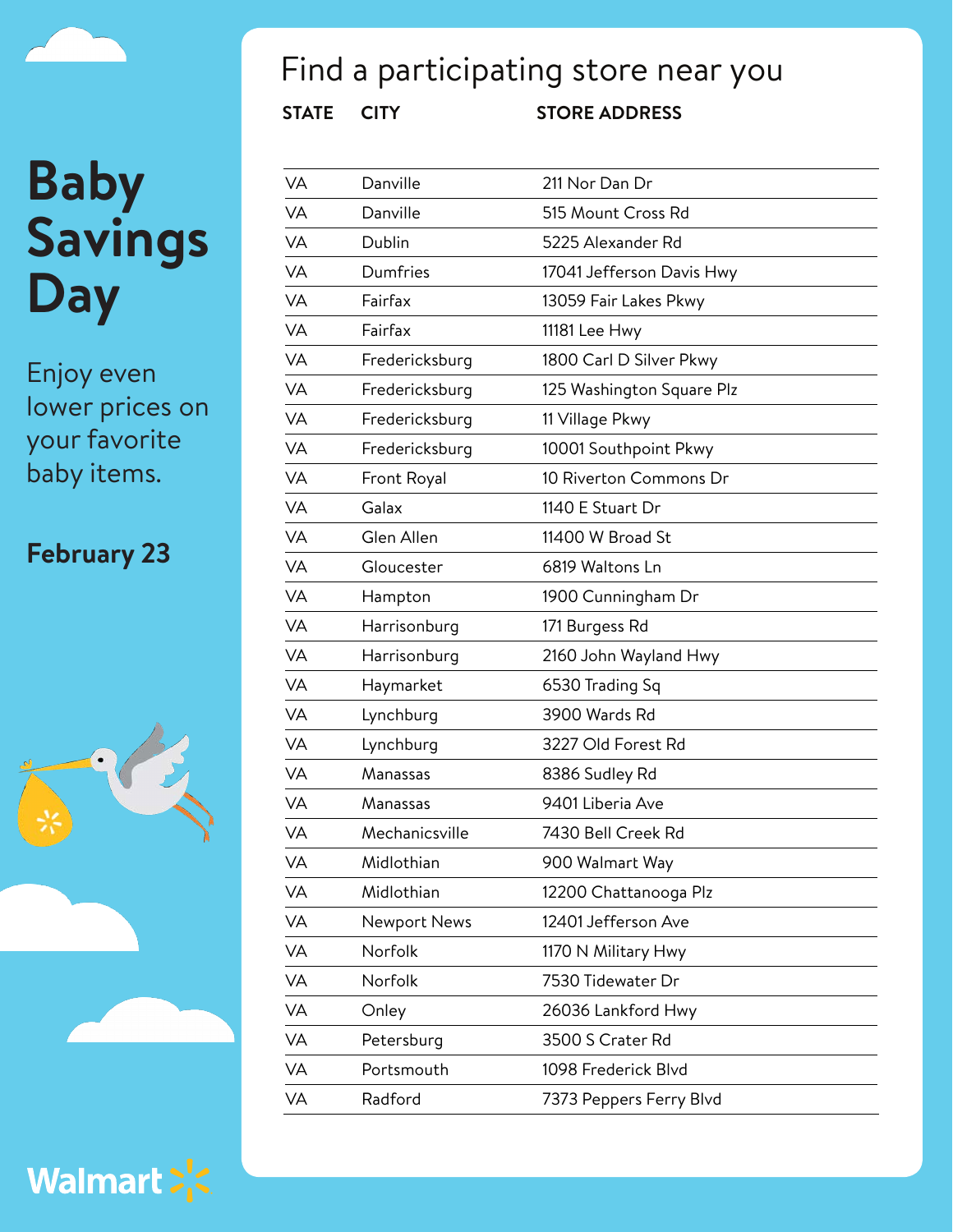Enjoy even lower prices on your favorite baby items.

#### **February 23**





## Find a participating store near you

| VA        | Richmond       | 2410 Sheila Ln                 |
|-----------|----------------|--------------------------------|
| VA        | Richmond       | 5001 Nine Mile Rd              |
| <b>VA</b> | Roanoke        | 5350 Clearbrook Village Ln     |
| VA        | Roanoke        | 4807 Valley View Blvd NW       |
| <b>VA</b> | Roanoke        | 4524 Challenger Ave            |
| <b>VA</b> | Salem          | 1851 W Main St                 |
| VA        | Stafford       | 14 N Stafford Complex Ctr      |
| <b>VA</b> | Stafford       | 217 Garrisonville Rd           |
| <b>VA</b> | Staunton       | 1028 Richmond Ave Ste C        |
| VA        | Sterling       | 45415 Dulles Crossing Plz      |
| <b>VA</b> | Sterling       | 24635 Dulles Landing Dr        |
| VA        | Suffolk        | 1200 N Main St                 |
| <b>VA</b> | Suffolk        | 6259 College Dr                |
| VA        | Virginia Beach | 657 Phoenix Dr                 |
| <b>VA</b> | Virginia Beach | 2021 Lynnhaven Pkwy            |
| VA        | Virginia Beach | 1149 Nimmo Pkwy                |
| VA        | Virginia Beach | 4821 Virginia Beach Blvd       |
| VA        | Virginia Beach | 546 First Colonial Rd          |
| VA        | Warrenton      | 700 James Madison Hwy          |
| VA        | Waynesboro     | 116 Lucy Ln                    |
| <b>VA</b> | Williamsburg   | 731 E Rochambeau Dr            |
| VA        | Winchester     | 2350 S Pleasant Valley Rd      |
| <b>VA</b> | Winchester     | 501 Wal Mart Dr                |
| VA        | Woodbridge     | 14000 Worth Ave                |
| VA        | Yorktown       | 2601 George Washington Mem Hwy |
| WA        | Aberdeen       | 909 E Wishkah St               |
| <b>WA</b> | Arlington      | 4010 172nd St                  |
| WA        | Auburn         | 762 Outlet Collection Way      |
| <b>WA</b> | Bellevue       | 15063 Main St                  |
| <b>WA</b> | Bellevue       | 12620 SE 41st PI               |
| <b>WA</b> | Bellingham     | 4420 Meridian St               |
| WA        | Bonney Lake    | 19205 State Route 410 E        |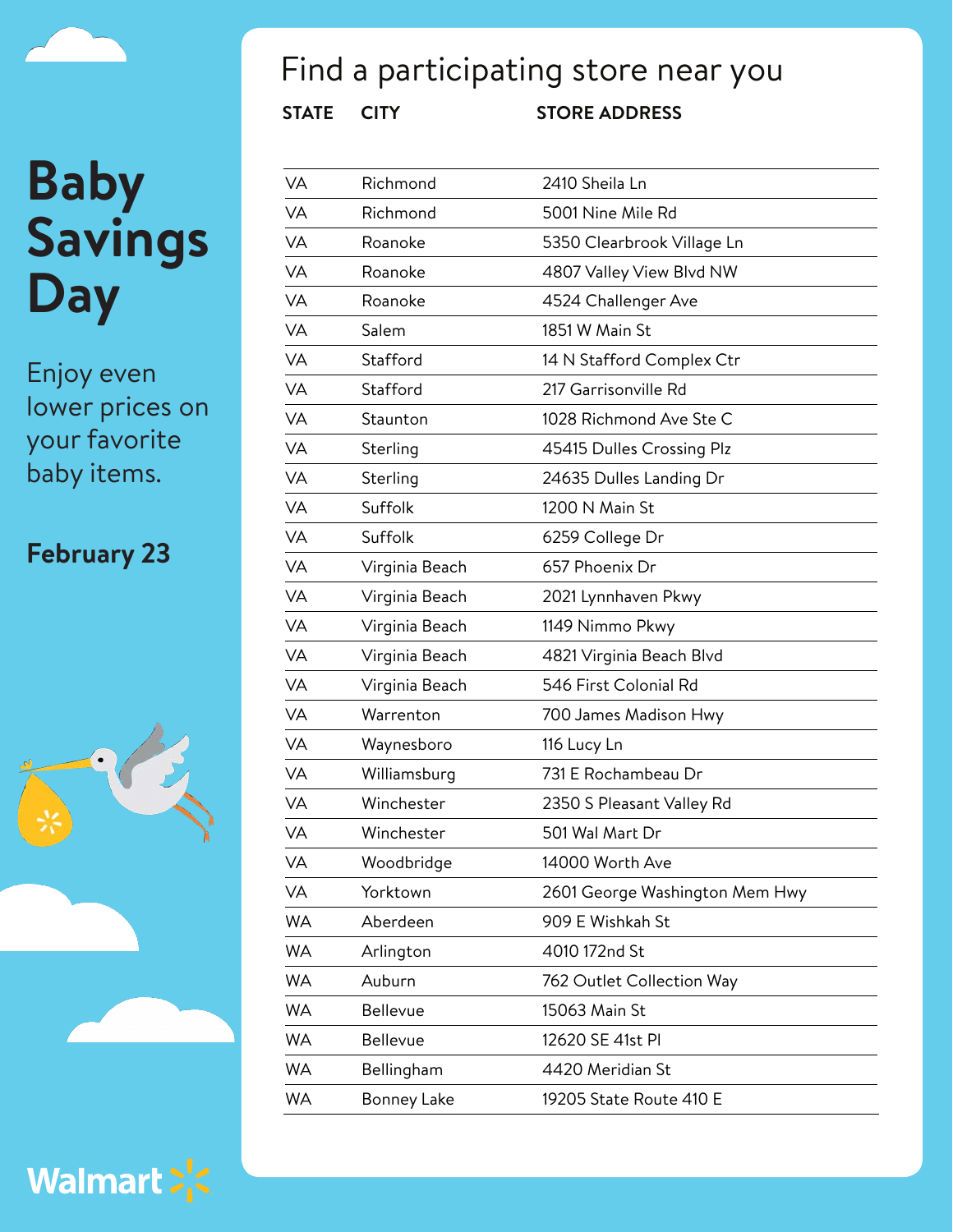Enjoy even lower prices on your favorite baby items.

#### **February 23**





### Find a participating store near you

| <b>WA</b> | Clarkston     | 306 5th St                  |
|-----------|---------------|-----------------------------|
| <b>WA</b> | College Place | 1700 SE Meadowbrook Blvd    |
| <b>WA</b> | Federal Way   | 34520 16th Ave S            |
| <b>WA</b> | Kennewick     | 2720 S Quillan St           |
| <b>WA</b> | Lakewood      | 7001 Bridgeport Way W       |
| <b>WA</b> | Lynnwood      | 17222 Highway 99            |
| <b>WA</b> | Lynnwood      | 1400 164th St SW            |
| <b>WA</b> | Marysville    | 8924 Quil Ceda Blvd         |
| <b>WA</b> | Monroe        | 19191 N Kelsey St           |
| <b>WA</b> | Moses Lake    | 1005 N Stratford Rd         |
| <b>WA</b> | Mount Vernon  | 2301 Freeway Dr             |
| <b>WA</b> | Olympia       | 1401 Galaxy Dr NE           |
| <b>WA</b> | Olympia       | 5900 Littlerock Rd SW       |
| <b>WA</b> | Pasco         | 4820 N Road 68              |
| <b>WA</b> | Port Orchard  | 3497 Bethel Rd SE           |
| <b>WA</b> | Poulsbo       | 21200 Olhava Way NW         |
| <b>WA</b> | Pullman       | 1690 SE Harvest Dr          |
| <b>WA</b> | Puyallup      | 310 31st Ave SE             |
| <b>WA</b> | Puyallup      | 16502 Meridian E            |
| <b>WA</b> | Renton        | 743 Rainier Ave S           |
| <b>WA</b> | Richland      | 2801 Duportail St           |
| <b>WA</b> | Shelton       | 100 E Wallace Kneeland Blvd |
| <b>WA</b> | Spanaway      | 20307 Mountain Hwy E        |
| <b>WA</b> | Spokane       | 2301 W Wellesley Ave        |
| <b>WA</b> | Spokane       | 9212 N Colton St            |
| WA        | Spokane       | 1221 S Hayford Rd           |
| WA        | Spokane       | 5025 E Sprague Ave          |
| WA        | Sunnyside     | 2675 E Lincoln Ave          |
| WA        | Tacoma        | 1965 S Union Ave            |
| WA        | Vancouver     | 430 SE 192nd Ave            |
| <b>WA</b> | Veradale      | 15727 E Broadway Ave        |
| <b>WA</b> | Wenatchee     | 2000 N Wenatchee Ave        |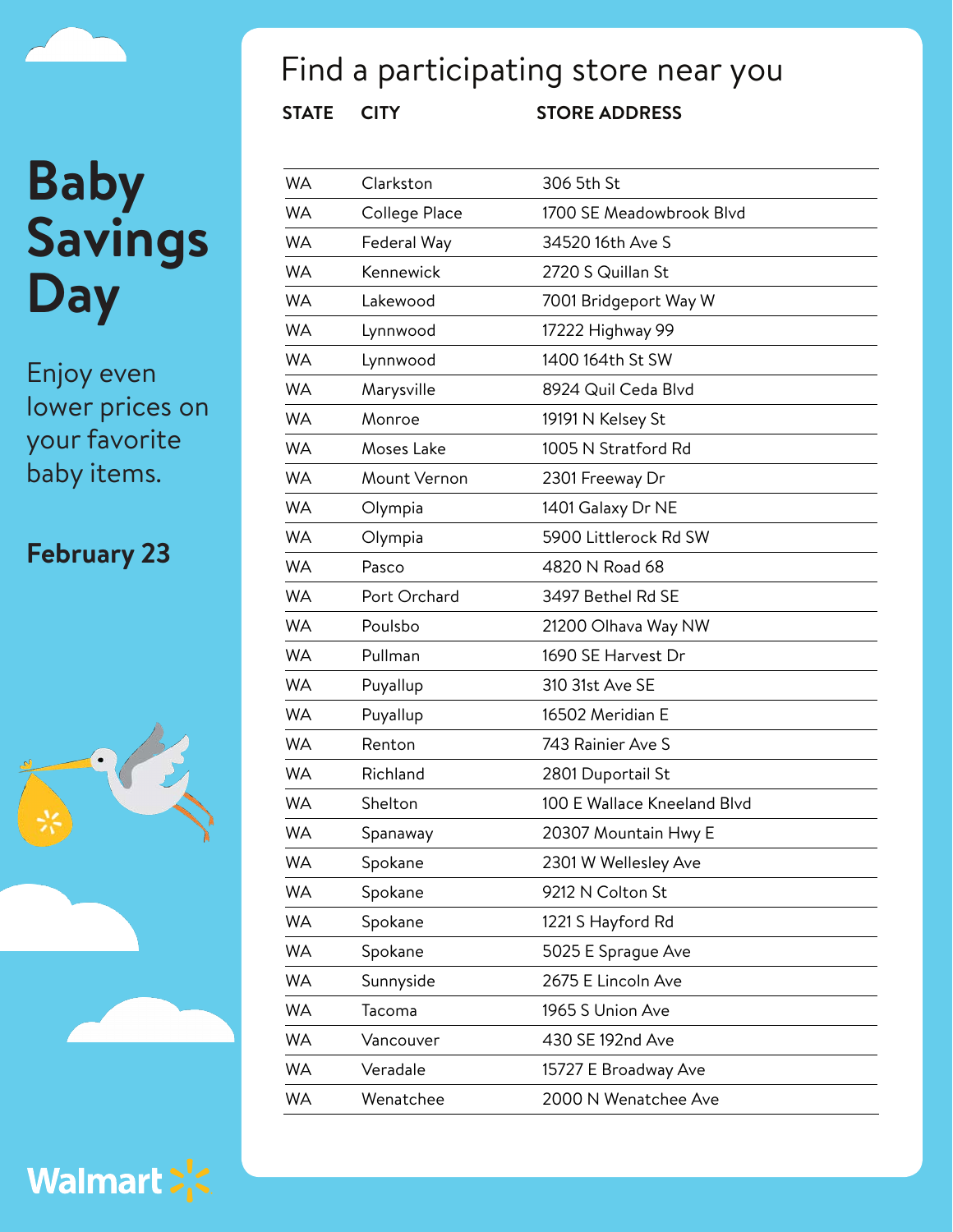Enjoy even lower prices on your favorite baby items.

#### **February 23**





### Find a participating store near you

| <b>WA</b> | Yakima         | 1600 E Chestnut Ave      |
|-----------|----------------|--------------------------|
| <b>WA</b> | Yakima         | 6600 W Nob Hill Blvd     |
| <b>WA</b> | Yelm           | 17100 State Route 507 SE |
| WI        | Appleton       | 955 N Mutual Way         |
| WI        | Appleton       | 3701 E Calumet St        |
| WI        | Beaver Dam     | 120 Frances Ln           |
| WI        | <b>Beloit</b>  | 2785 Milwaukee Rd        |
| WI        | Chippewa Falls | 2786 Commercial Blvd     |
| WI        | De Pere        | 1415 Lawrence Dr         |
| WI        | Delafield      | 2863 Heritage Dr         |
| WI        | Eau Claire     | 3915 Gateway Dr          |
| WI        | Fond du Lac    | 377 N Rolling Meadows Dr |
| WI        | Franklin       | 6701 S 27th St           |
| WI        | Germantown     | W190N9855 Appleton Ave   |
| WI        | Green Bay      | 2440 W Mason St          |
| WI        | Green Bay      | 2292 Main St             |
| WI        | Greendale      | 5301 S 76th St           |
| WI        | Hartford       | 1220 Theil St            |
| WI        | Janesville     | 3800 Deerfield Dr        |
| WI        | Kenosha        | 3500 Brumback Blvd       |
| WI        | Madison        | 4198 Nakoosa Trl         |
| WI        | Madison        | 2151 Royal Ave           |
| WI        | Manitowoc      | 4115 Calumet Ave         |
| WI        | Marshfield     | 2001 N Central Ave       |
| WI        | Menomonie      | 180 Cedar Falls Rd       |
| WI        | Milwaukee      | 10600 W Layton Ave       |
| WI        | Milwaukee      | 401 E Capitol Dr         |
| WI        | Milwaukee      | 3355 S 27th St           |
| WI        | Milwaukee      | 10330 W Silver Spring Dr |
| WI        | Milwaukee      | 4140 W Greenfield Ave    |
| WI        | Milwaukee      | 6300 W Brown Deer Rd     |
| WI        | Mukwonago      | 250 Wolf Run             |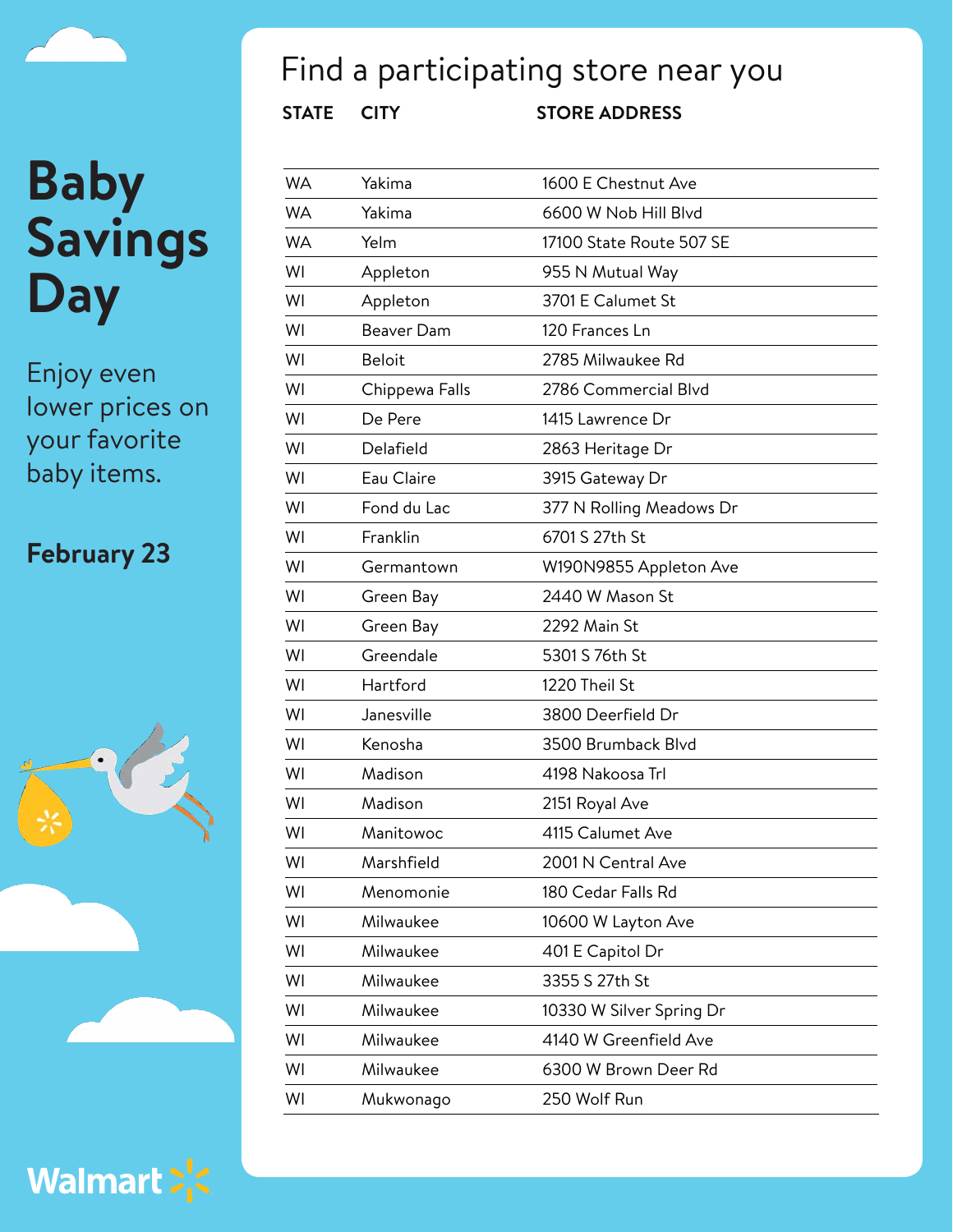Enjoy even lower prices on your favorite baby items.

#### **February 23**





### Find a participating store near you

| WI | Muskego                 | W159S6530 Moorland Rd  |
|----|-------------------------|------------------------|
| WI | Neenah                  | 1155 W Winneconne Ave  |
| WI | New Berlin              | 15205 W Greenfield Ave |
| WI | New Richmond            | 250 Richmond Way       |
| WI | Onalaska                | 3107 Market PI         |
| WI | Oshkosh                 | 351 S Washburn St      |
| WI | Pewaukee                | 411 Pewaukee Rd        |
| WI | Plover                  | 250 Crossroads Dr      |
| WI | Portage                 | 2950 New Pinery Rd     |
| WI | Rhinelander             | 2121 Lincoln St        |
| WI | <b>Rice Lake</b>        | 2501 West Ave          |
| WI | Saint Croix Falls       | 2212 Glacier Dr        |
| WI | Shawano                 | 1244 E Green Bay St    |
| WI | Sheboygan               | 3711 S Taylor Dr       |
| WI | Sheboygan               | 4433 Vanguard Dr       |
| WI | Stoughton               | 2600 St Hwy 138        |
| WI | Sturtevant              | 3049 S Oakes Rd        |
| WI | Superior                | 3705 Tower Ave         |
| WI | Waukesha                | 2000 S West Ave        |
| WI | Wausau                  | 4300 Rib Mountain Dr   |
| WI | West Bend               | 1515 W Paradise Dr     |
| WI | <b>Wisconsin Rapids</b> | 4331 8th St S          |
| WV | Barboursville           | 25 Nichols Dr          |
| WV | Beckley                 | 1330 N Eisenhower Dr   |
| WV | Charles Town            | 96 Patrick Henry Way   |
| WV | Charleston              | 100 Nitro Market Pl    |
| WV | Clarksburg              | 550 Emily Dr           |
| WV | <b>Elkins</b>           | 721 Beverly Pike       |
| WV | Fairmont                | 32 Tygart Mall Loop    |
| WV | Huntington              | 3333 Us Route 60       |
| WV | Hurricane               | 167 Progress Way       |
| WV | Logan                   | 77 Norman Morgan Blvd  |